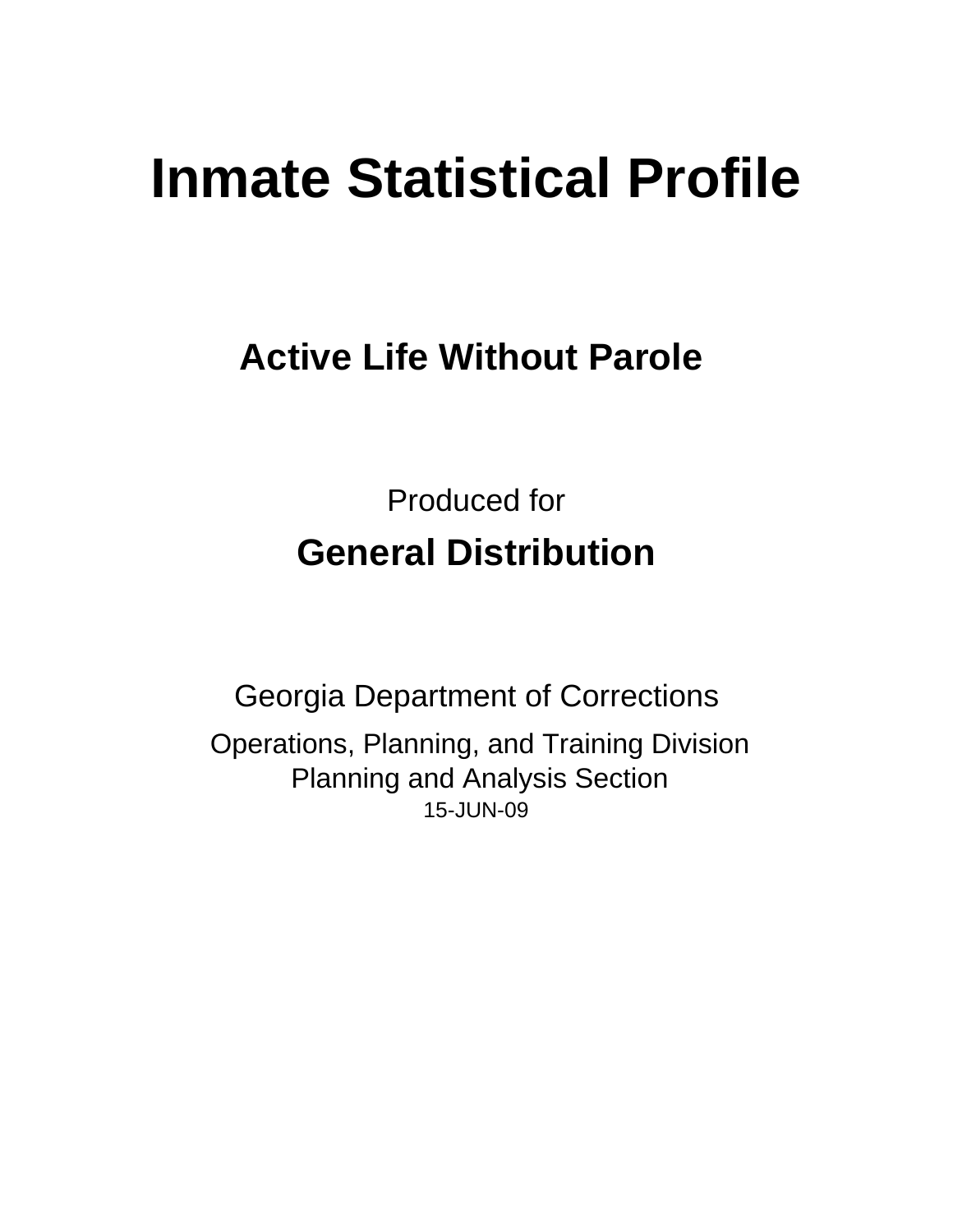**Contents** 

**Active Life Without Parole** 

Produced for **General Distribution**

## Table of Contents

| <b>Demographic information</b>                                       |
|----------------------------------------------------------------------|
| 5 Current age, broken out in ten year age groups                     |
| 6 Race group                                                         |
| 7 Hispanic Origin                                                    |
| 8 Marital status, self-reported at entry to prison                   |
| 9 Number of children, self-reported at entry to prison               |
| 10 Religious affiliation, self-reported at entry to prison           |
| 11 Home county - self-reported at entry to prison                    |
| 14 Socioeconomic class, self-reported at entry to prison             |
| 15 Environment to age 16, self-reported at entry to prison           |
| 16 Guardian status to age 16, self-reported at entry to prison       |
| 17 Employment status before prison, self-reported at entry to prison |
| 18 Age at admission                                                  |
| 20 Age at release                                                    |
| 21 Height, measured at entry to prison                               |
| 22 Weight, measured at entry to prison                               |
| 23 Military service                                                  |
| <b>Correctional information</b>                                      |
| 24 Type of admission to prison                                       |
| 25 Current / last security status                                    |
| 26 Current / last institution type                                   |
| 27 Institution type - transitional centers                           |
| 28 Institution type - mental hospitals                               |
| 29 Institution type - county prisons                                 |
| 30 Institution type - state prisons                                  |
| 31 Institution type - private prisons                                |
| 32 Institution type - prison annexes                                 |
| 33 Institution type - pre-release centers                            |
| 34 Institution type - inmate boot camp                               |
| 35 Number of disciplinary reports                                    |
| 36 Number of transfers                                               |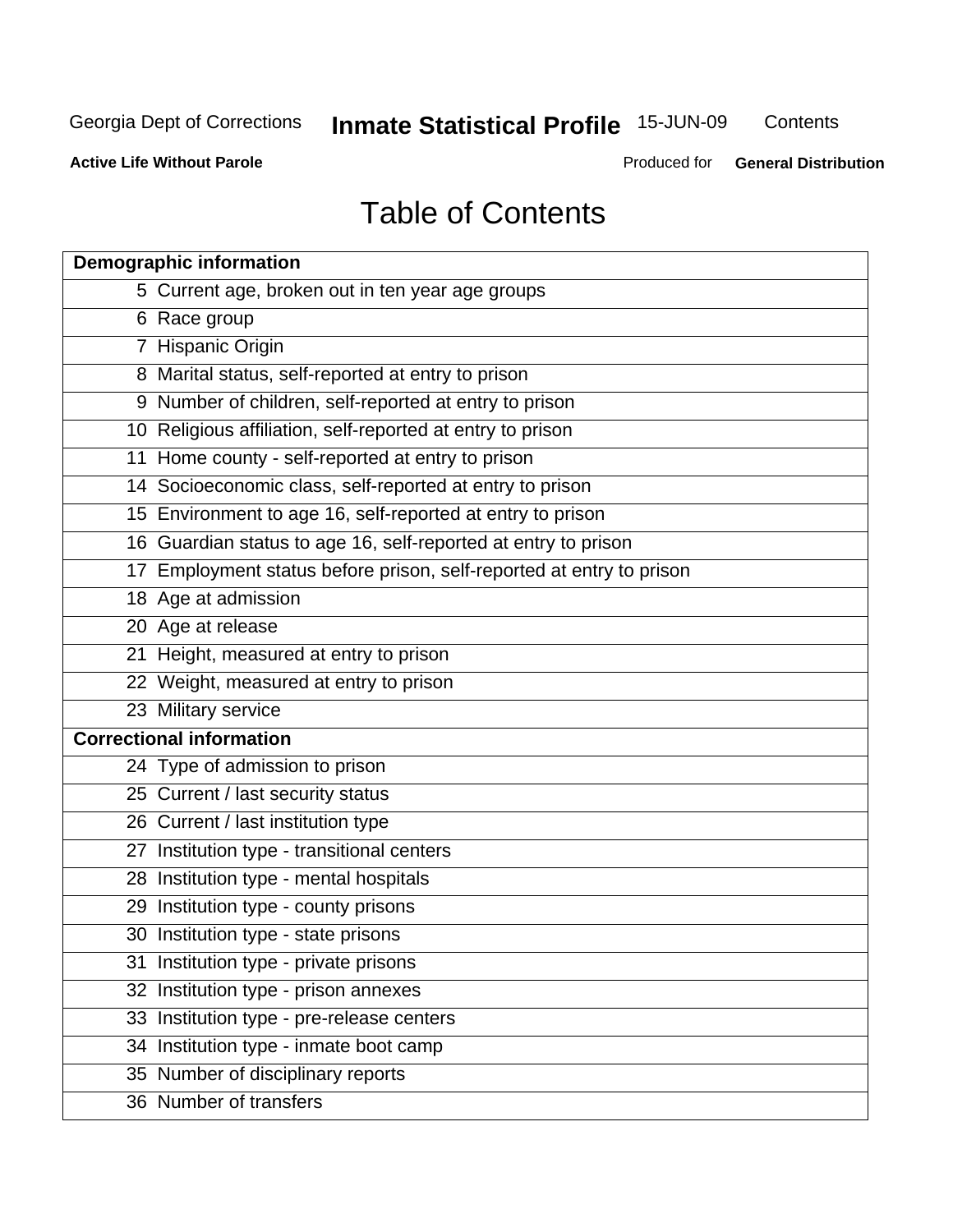**Contents** 

**Active Life Without Parole** 

Produced for **General Distribution**

## Table of Contents

| <b>Correctional information</b>                                  |
|------------------------------------------------------------------|
| 37 Number of escapes                                             |
| 38 Actual release type                                           |
| 39 Time served in current (or last) institution                  |
| Educational, psychological and physical information              |
| 40 Highest grade level attained                                  |
| 41 Culture fair IQ scores                                        |
| 42 Wide Range Achievement Test (WRAT) reading score              |
| 43 Wide Range Achievement Test (WRAT) math score                 |
| 44 Wide Range Achievement Test (WRAT) spelling score             |
| 45 Scope of substance abuse - summary                            |
| 46 Scope of substance abuse - detail                             |
| 47 Current / last mental health treatment level                  |
| 48 PULHESDWIT medical scale - 'P' overall condition ('P'hysical) |
| 49 PULHESDWIT medical scale - 'U' upper body                     |
| 50 PULHESDWIT medical scale - 'L' lower body                     |
| 51 PULHESDWIT medical scale - 'H' hearing                        |
| 52 PULHESDWIT medical scale - 'E' vision                         |
| 53 PULHESDWIT medical scale -'S' psychiatric                     |
| 54 PULHESDWIT medical scale - 'D' dental                         |
| 55 PULHESDWIT medical scale - 'W' work ability                   |
| 56 PULHESDWIT medical scale - 'I' impairment                     |
| 57 PULHESDWIT medical scale - 'T' transportability               |
| 58 Criminality in family, self-reported                          |
| 59 Alcoholism in family, self-reported                           |
| 60 Drug abuse in family, self-reported                           |
| Subjected to frequent beatings, self-reported<br>61              |
| 62 Father absent during inmate's childhood                       |
| 63 Mother absent during inmate's childhood                       |
| <b>Crimes and criminal history information</b>                   |
| 64 Number of prior Georgia incarcerations                        |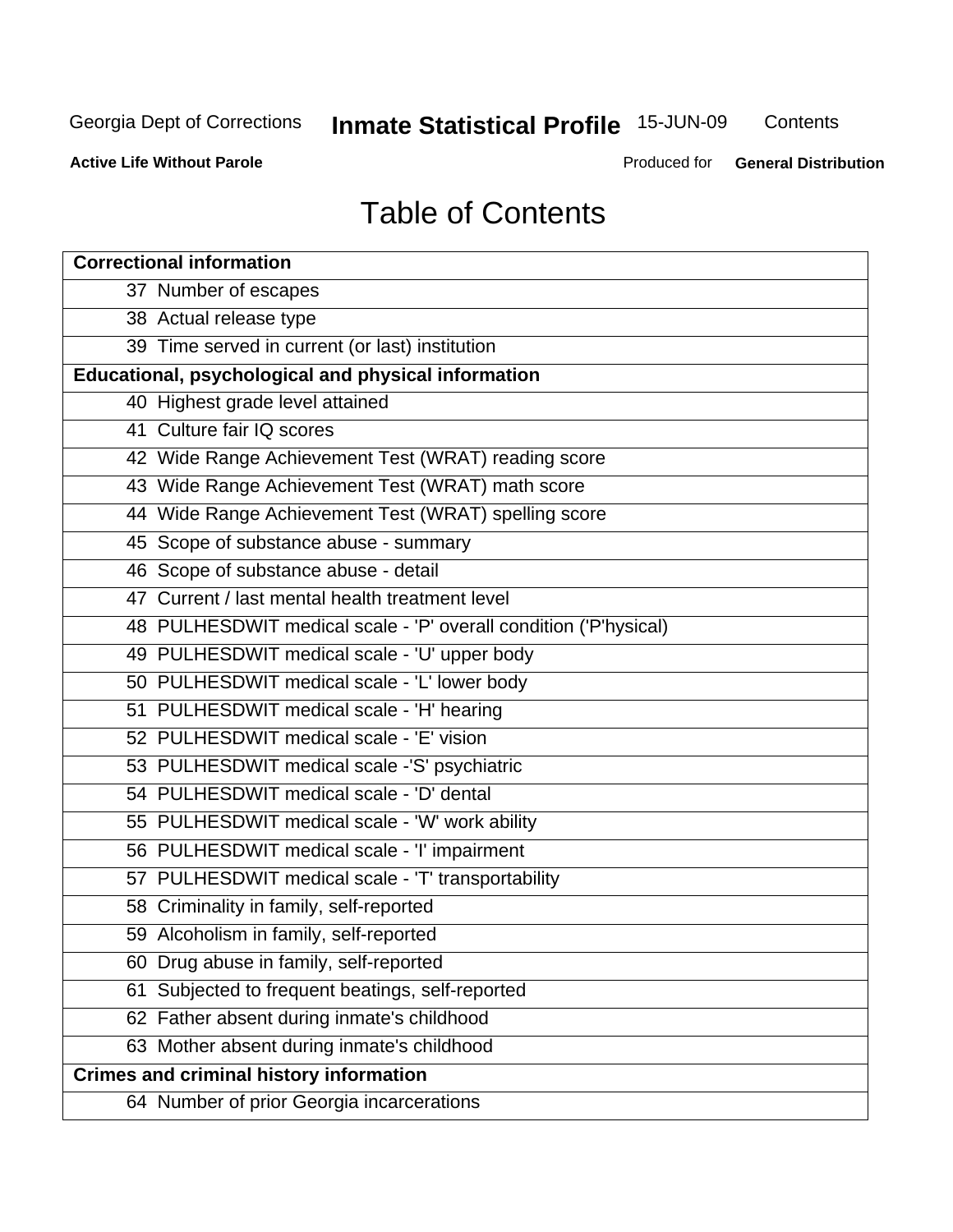**Contents** 

**Active Life Without Parole** 

Produced for **General Distribution**

## Table of Contents

| <b>Crimes and criminal history information</b>                 |
|----------------------------------------------------------------|
| 65 Prison sentence in years                                    |
| 66 Primary offense, broken out into felonies vs misdemeanors   |
| 67 Primary offense, broken out into six broad crime categories |
| 68 Primary offense, detailed offense code                      |
| 69 County of conviction of primary offense                     |
| 72 Circuit of conviction of primary offense                    |
| 74 Years served (jail + prison) in this incarceration          |
| <b>Medical information</b>                                     |
| 75 Results of most recent HIV test                             |
| 76 Results of most recent tuberculosis test                    |
| 77 Results of most recent syphilis test                        |
| 78 Results of most recent Hepatitis-C test                     |
| 79 Results of most recent pregnancy test                       |
| 80 Results of most recent diabetes test                        |
| 81 Results of most recent hypertension test                    |
| 82 Results of most recent asthma test                          |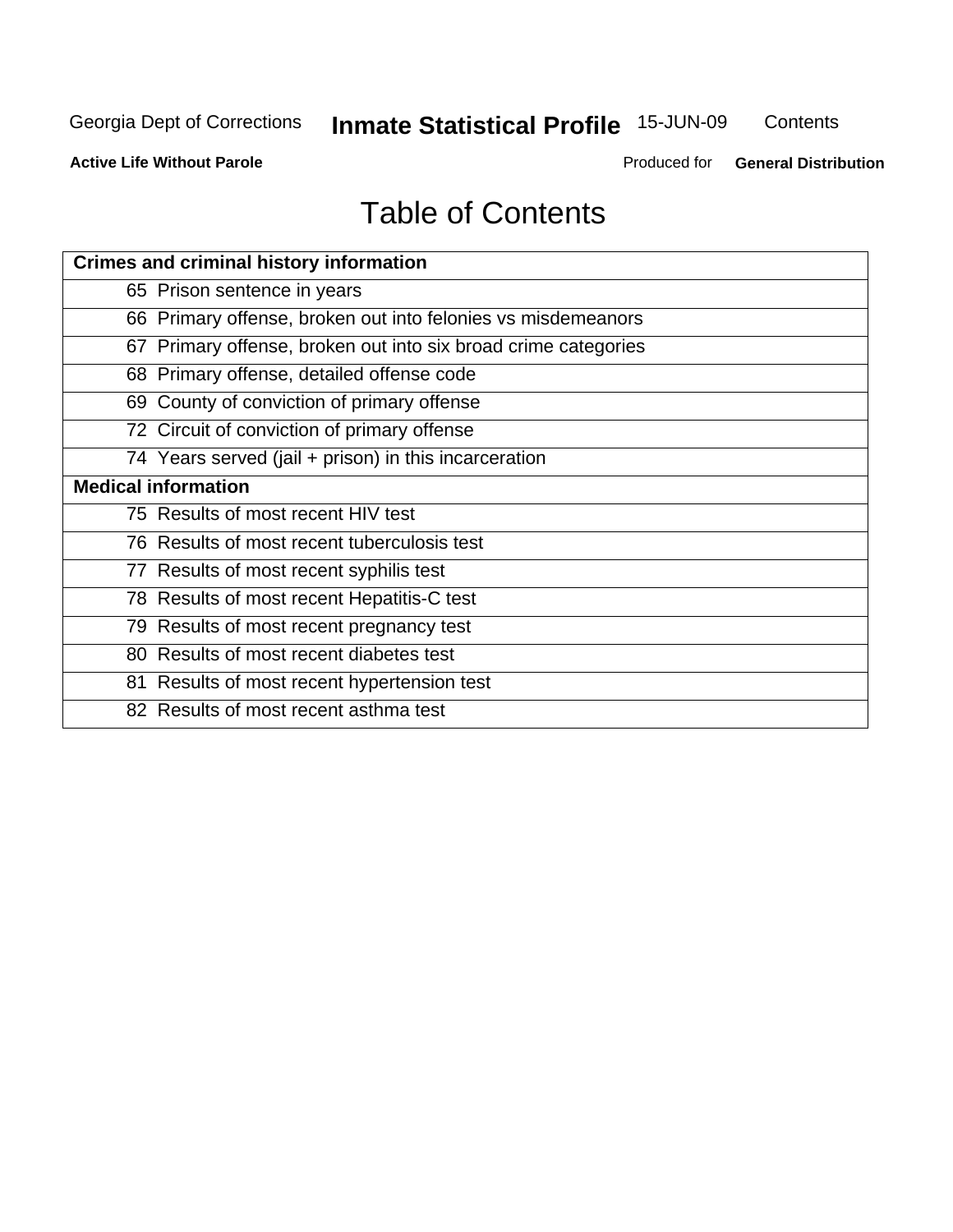#### **Active Life Without Parole**

#### Produced for **General Distribution**

#### Current age, broken out in ten-year age groups

|                          |              | <b>Male</b> |         |              | <b>Female</b> |       | <b>Total</b> |            |
|--------------------------|--------------|-------------|---------|--------------|---------------|-------|--------------|------------|
| <b>Current Age</b>       | <b>Count</b> | Col %       | Row %   | <b>Count</b> | Col %         | Row % | <b>Total</b> | Col %      |
| <b>Twenties (20-29)</b>  | 42           | $8.11\%$    | 95.45%  |              | 22.22%        | 4.55% | 44           | 8.35%      |
| <b>Thirties (30-39)</b>  | 184          | 35.52%      | 99.46%  |              | 11.11%        | 0.54% |              | 185 35.10% |
| <b>Forties (40-49)</b>   | 166          | $32.05\%$   | 97.65%  | $\sim$       | 44.44%        | 2.35% |              | 170 32.26% |
| <b>Fifties (50-59)</b>   | 93           | 17.95%      | 97.89%  | 2            | 22.22%        | 2.11% |              | 95 18.03%  |
| <b>Sixties (60-69)</b>   | 24           | 4.63%       | 100.00% |              |               |       | 24           | 4.55%      |
| Seventy + (70 and above) | 9            | 1.74%       | 100.00% |              |               |       | 9            | 1.71%      |
| <b>Total Reported</b>    | 518          | 100%        | 98.29%  | 9            | 100%          | 1.71% | 527          | 100%       |

| <b>NOT Reported</b> |              |                    |
|---------------------|--------------|--------------------|
| <b>Grand Total</b>  | E 4 C<br>. . | $F \cap T$<br>32 I |

| <b>Mean</b><br>(average) | 42.54 | 40.78 | 42.51 |
|--------------------------|-------|-------|-------|
| <b>Median (middle)</b>   |       |       |       |
| Mode<br>(most frequent)  | 40    |       | 40    |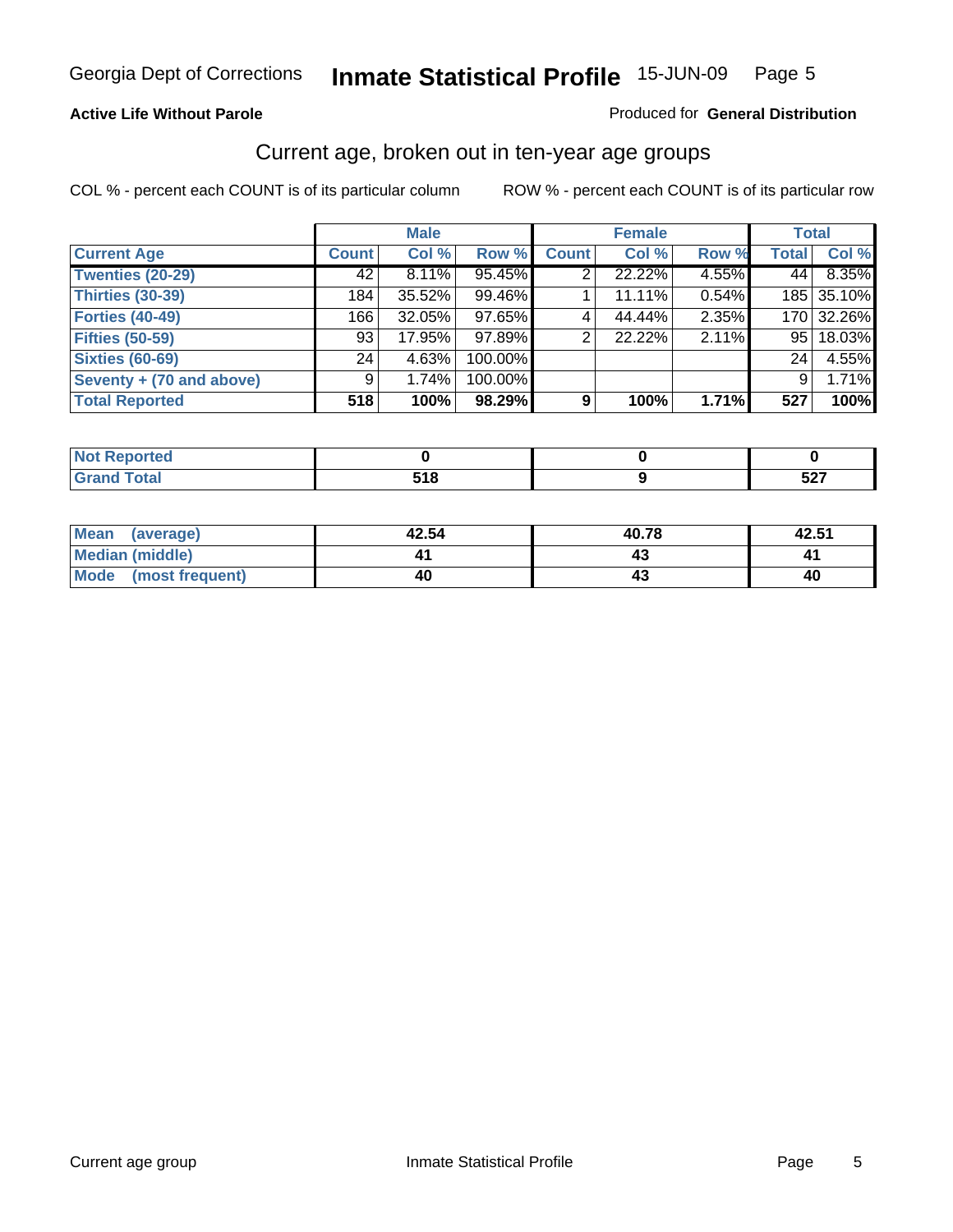**Active Life Without Parole** 

Produced for **General Distribution**

### Race group

|                       |              | <b>Male</b> |                    | <b>Female</b> |          |       | Total  |
|-----------------------|--------------|-------------|--------------------|---------------|----------|-------|--------|
| <b>Race Group</b>     | <b>Count</b> | Col %       | <b>Row % Count</b> | Col %         | Row %    | Total | Col %  |
| White                 | 132          | 25.53%      | 95.65%             | 66.67%        | 4.35%    | 138   | 26.24% |
| <b>Black</b>          | 385          | 74.47%      | 99.23%             | 33.33%        | $.77\%$  | 388   | 73.76% |
| <b>Total Reported</b> | 517          | 100%        | 98.29%             | 100%          | $1.71\%$ | 526   | 100%   |

| <b>Contract Contract Contract Contract</b><br>rtea<br>$\cdots$ |                 |            |
|----------------------------------------------------------------|-----------------|------------|
| Contact:<br>$\sim$ $\sim$ $\sim$ $\sim$ $\sim$                 | 54 O<br>,<br>__ | ヒヘラ<br>JLI |

| ' M∩ | ---<br>віясь | White | Rlack |
|------|--------------|-------|-------|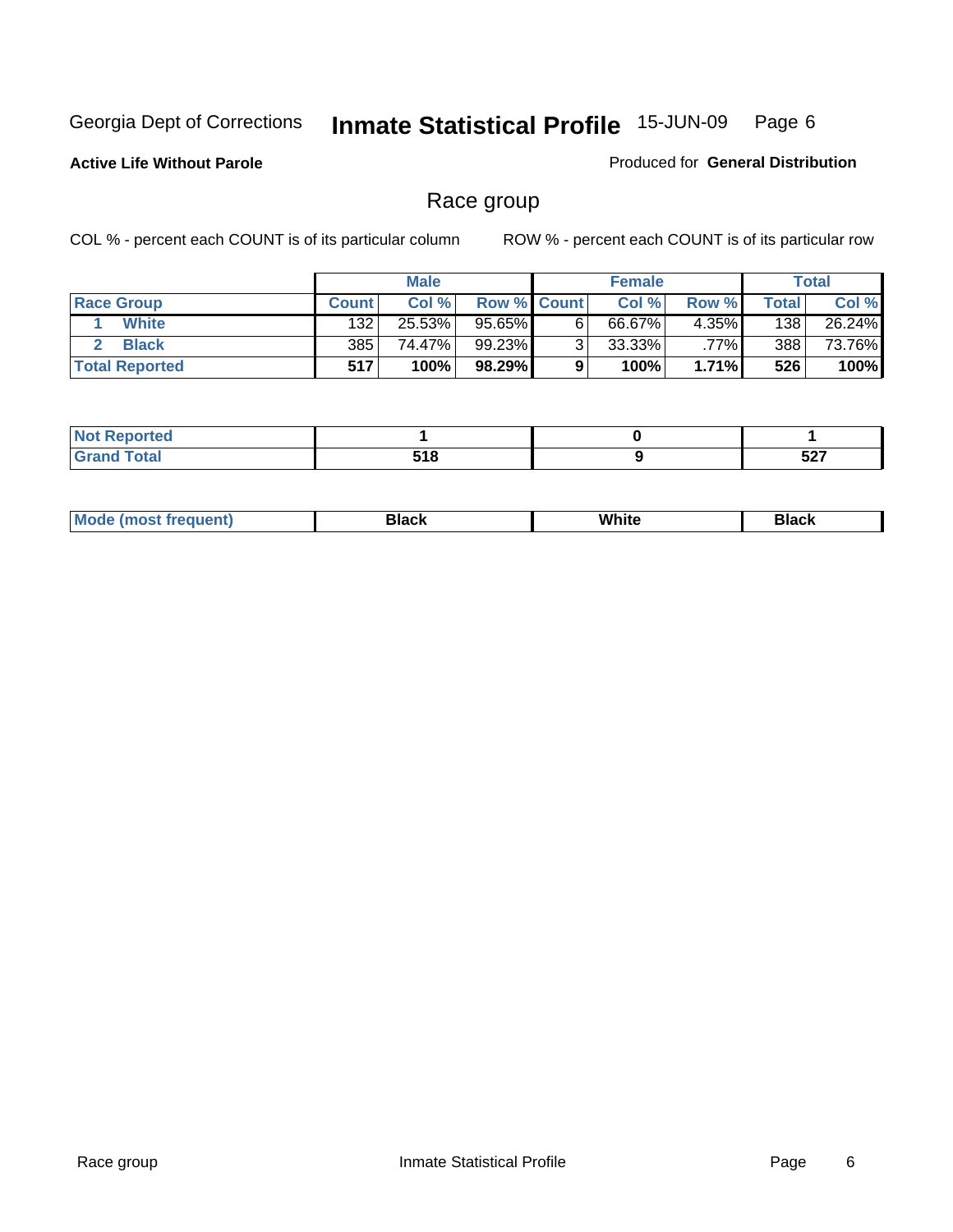**Active Life Without Parole** 

Produced for **General Distribution**

#### Hispanic Origin

COL % - percent each COUNT is of its particular column ROW % - percent each COUNT is of its particular row

|                        |              | <b>Male</b> |                    |   | <b>Female</b> |       |              | <b>Total</b> |
|------------------------|--------------|-------------|--------------------|---|---------------|-------|--------------|--------------|
| <b>Hispanic Origin</b> | <b>Count</b> | Col%        | <b>Row % Count</b> |   | Col %         | Row % | <b>Total</b> | Col %        |
| <b>Non Hispanic</b>    | 508          | 98.07%      | 98.26%             | 9 | $100.00\%$    | 1.74% | 517          | 98.10%       |
| <b>Hispanic</b>        | 10           | 1.93%       | 100.00%            |   |               |       | 10           | $.90\%$      |
| <b>Total Reported</b>  | 518          | 100%        | 98.29%             |   | 100%          | 1.71% | 527          | 100%         |

**An inmate is counted as Hispanic if** 

**(a) he self-reported as Hispanic during the diagnostic process, or** 

**(b) his primary language is Spanish, or** 

**(c) he claimed birth or citizenship in Spain or a Latin American country, or** 

**(d) he had a common Spanish surname such as Lopez or Garcia**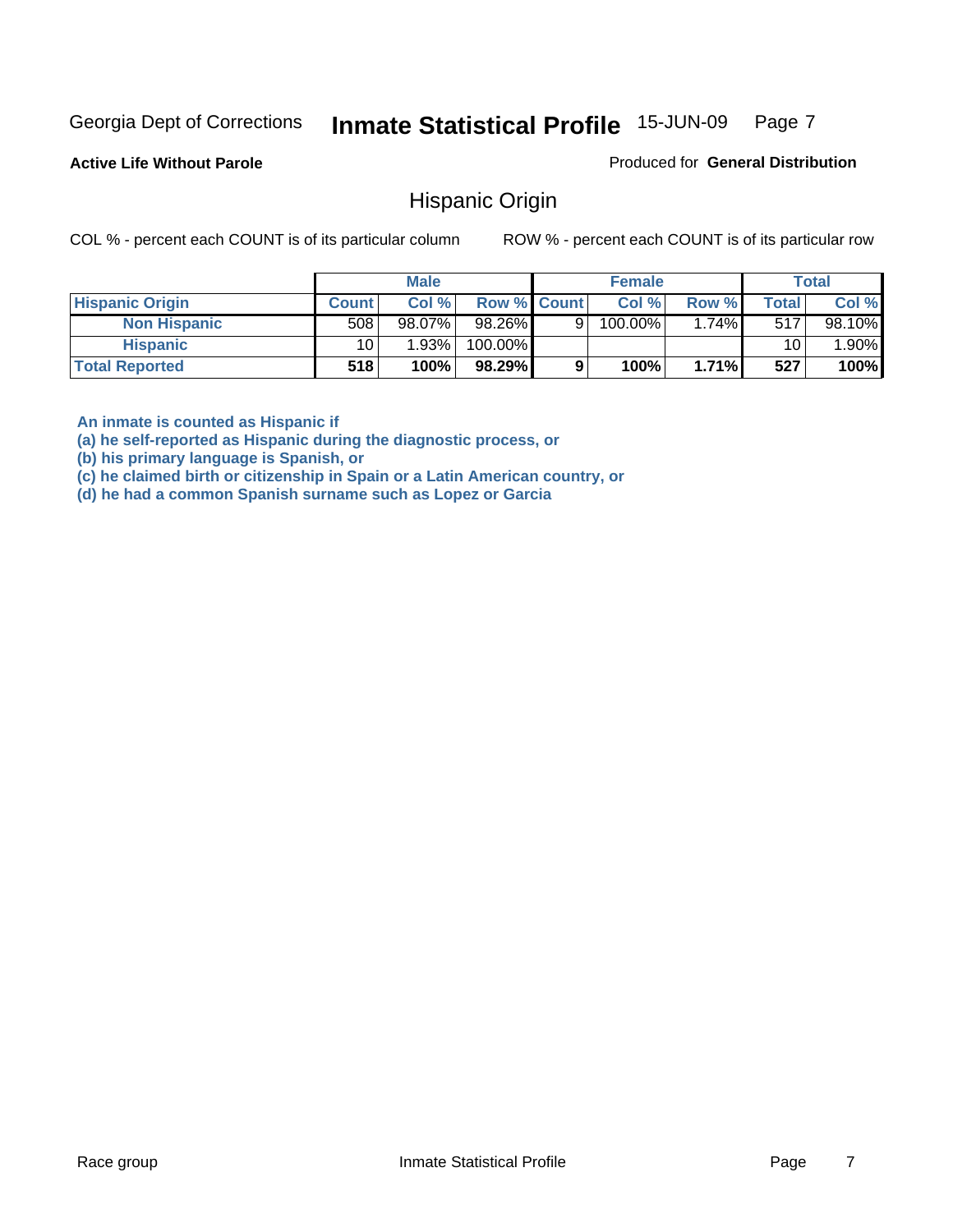#### **Active Life Without Parole**

#### Produced for **General Distribution**

### Marital status, self-reported at entry to prison

|                        | <b>Male</b>     |        |           | <b>Female</b> |        |        | <b>Total</b> |        |
|------------------------|-----------------|--------|-----------|---------------|--------|--------|--------------|--------|
| <b>Marital Status</b>  | <b>Count</b>    | Col %  | Row %     | <b>Count</b>  | Col %  | Row %  | <b>Total</b> | Col %  |
| <b>Single</b>          | 295             | 58.53% | 98.33%    | 5             | 55.56% | 1.67%  | 300          | 58.48% |
| <b>Married</b>         | 68              | 13.49% | 98.55%    |               | 11.11% | 1.45%  | 69           | 13.45% |
| <b>Separated</b><br>3  | 19              | 3.77%  | 100.00%   |               |        |        | 19           | 3.70%  |
| <b>Divorced</b><br>4   | 60              | 11.90% | 98.36%    |               | 11.11% | 1.64%  | 61           | 11.89% |
| <b>Widowed</b><br>5    | 18 <sub>1</sub> | 3.57%  | $90.00\%$ | 2             | 22.22% | 10.00% | 20           | 3.90%  |
| <b>Common Law</b><br>6 | 44              | 8.73%  | 100.00%   |               |        |        | 44           | 8.58%  |
| <b>Total Reported</b>  | 504             | 100%   | 98.25%    | 9             | 100%   | 1.75%  | 513          | 100%   |

| $- - - - -$ | - -<br>٠, | -^-<br>JL 1 |
|-------------|-----------|-------------|

|  | Moc<br>(most frequent) | .<br>וומר | --- | Sinale |
|--|------------------------|-----------|-----|--------|
|--|------------------------|-----------|-----|--------|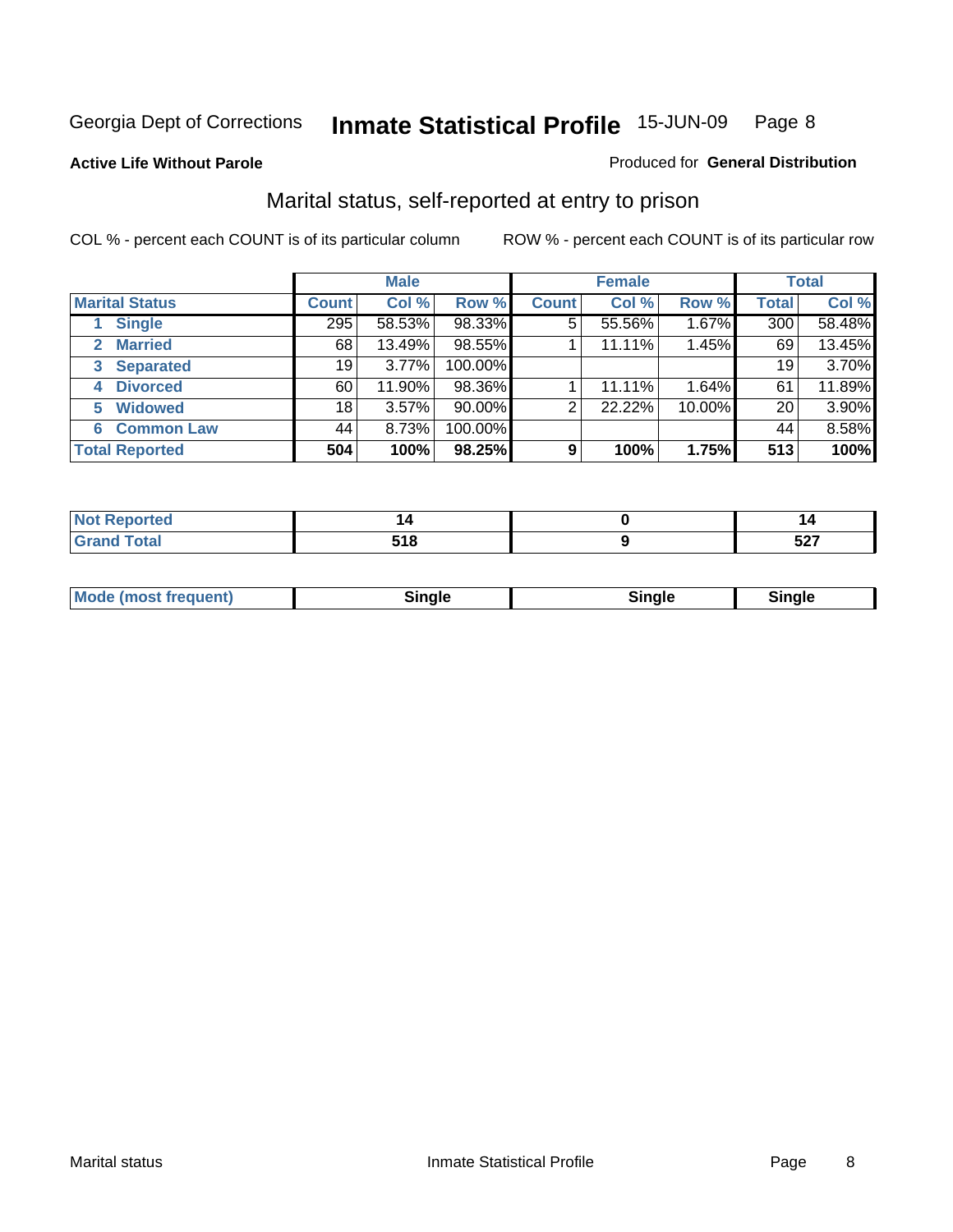#### **Active Life Without Parole**

#### Produced for **General Distribution**

### Number of children, self reported at entry to prison

|                           |              | <b>Male</b> |         |              | <b>Female</b> |       | <b>Total</b>   |        |
|---------------------------|--------------|-------------|---------|--------------|---------------|-------|----------------|--------|
| <b>Number of Children</b> | <b>Count</b> | Col %       | Row %   | <b>Count</b> | Col %         | Row % | <b>Total</b>   | Col %  |
| $\overline{\mathbf{0}}$   | 190          | 36.89%      | 98.96%  | 2            | 22.22%        | 1.04% | 192            | 36.64% |
|                           | 132          | 25.63%      | 97.06%  | 4            | 44.44%        | 2.94% | 136            | 25.95% |
| $\overline{2}$            | 86           | 16.70%      | 97.73%  | 2            | 22.22%        | 2.27% | 88             | 16.79% |
| 3                         | 51           | 9.90%       | 100.00% |              |               |       | 51             | 9.73%  |
| 4                         | 27           | 5.24%       | 96.43%  |              | 11.11%        | 3.57% | 28             | 5.34%  |
| 5                         | 15           | 2.91%       | 100.00% |              |               |       | 15             | 2.86%  |
| 6                         | 5            | 0.97%       | 100.00% |              |               |       | 5              | 0.95%  |
|                           | 2            | 0.39%       | 100.00% |              |               |       | 2              | 0.38%  |
| 8                         |              | 0.19%       | 100.00% |              |               |       |                | 0.19%  |
| 9                         | 2            | 0.39%       | 100.00% |              |               |       | $\overline{2}$ | 0.38%  |
| 10                        |              | 0.19%       | 100.00% |              |               |       |                | 0.19%  |
| Over 10                   | 3            | 0.58%       | 100.00% |              |               |       | 3              | 0.57%  |
| <b>Total Reported</b>     | 515          | 100%        | 98.28%  | 9            | 100%          | 1.72% | 524            | 100%   |

| rtea<br>.<br>.        |       |                      |
|-----------------------|-------|----------------------|
| <b>Utal</b><br>$\sim$ | E 4 O | $F \wedge T$<br>32 I |

| <b>Mean</b><br>(average)       | l .47 | l.33 | 1.46 |
|--------------------------------|-------|------|------|
| Median (middle)                |       |      |      |
| <b>Mode</b><br>(most frequent) |       |      |      |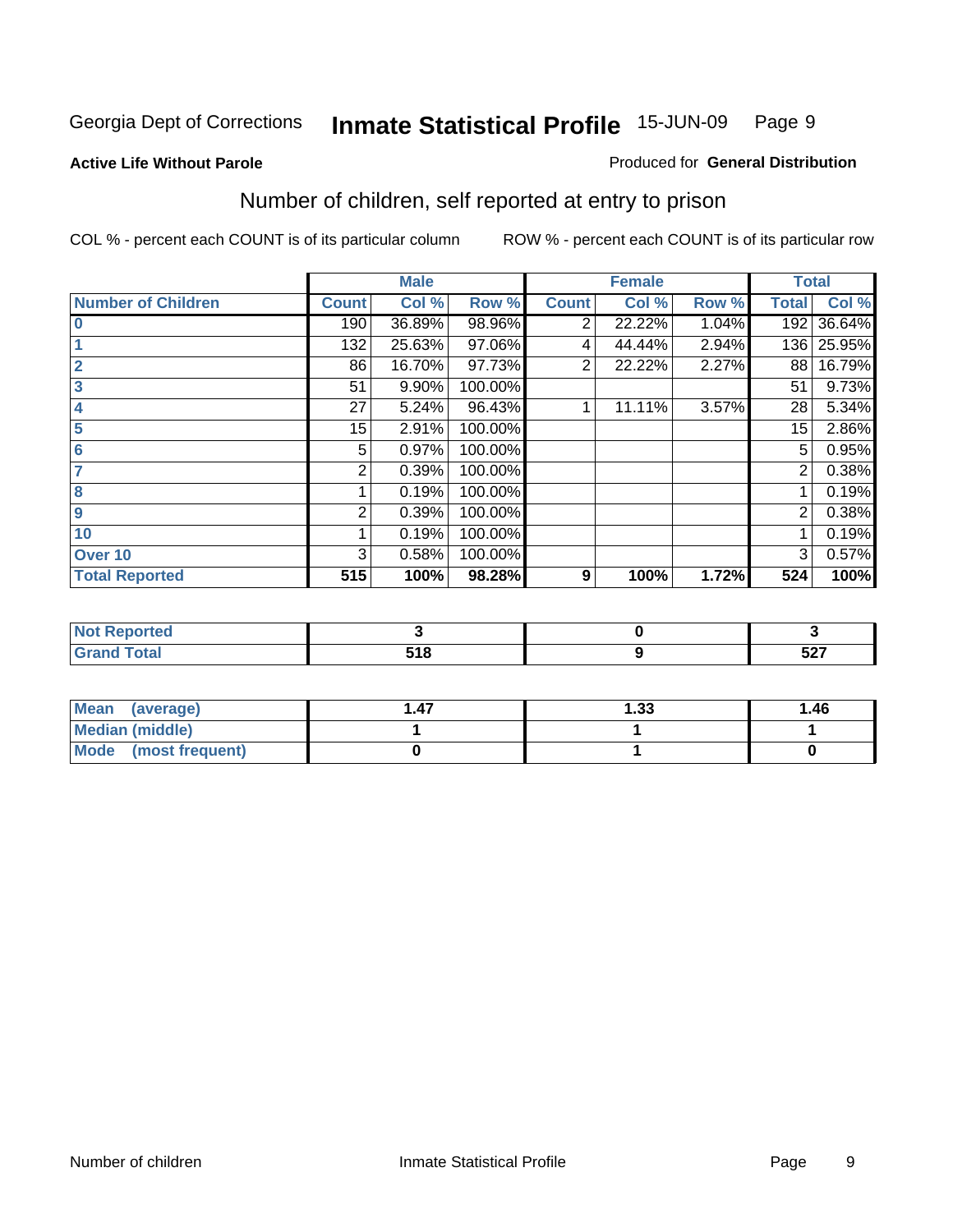#### **Active Life Without Parole**

#### Produced for **General Distribution**

### Religious affiliation, self-reported at entry to prison

|                   |                              |                 | <b>Male</b> |         |                | <b>Female</b> |       |              | <b>Total</b> |
|-------------------|------------------------------|-----------------|-------------|---------|----------------|---------------|-------|--------------|--------------|
|                   | <b>Religious Affiliation</b> | <b>Count</b>    | Col %       | Row %   | <b>Count</b>   | Col %         | Row % | <b>Total</b> | Col %        |
|                   | <b>Islam</b>                 | $\overline{30}$ | 6.79%       | 100.00% |                |               |       | 30           | 6.65%        |
| $\overline{2}$    | <b>Catholic</b>              | 16              | 3.62%       | 100.00% |                |               |       | 16           | 3.55%        |
| 3                 | <b>Baptist</b>               | 192             | 43.44%      | 96.97%  | 6              | 66.67%        | 3.03% | 198          | 43.90%       |
| 4                 | <b>Methodist</b>             |                 | 1.58%       | 100.00% |                |               |       |              | 1.55%        |
| 7                 | <b>Chc Of God</b>            |                 | .23%        | 100.00% |                |               |       |              | .22%         |
| 8                 | <b>Holiness</b>              | 13              | 2.94%       | 92.86%  |                | 11.11%        | 7.14% | 14           | 3.10%        |
| 9                 | <b>Jewish</b>                |                 | .23%        | 100.00% |                |               |       |              | .22%         |
| $12 \overline{ }$ | <b>Hindu</b>                 |                 | .23%        | 100.00% |                |               |       |              | .22%         |
| 16                | <b>Seven D Ad</b>            | 4               | .90%        | 100.00% |                |               |       | 4            | .89%         |
| 17                | <b>Jehovah Wt</b>            | 9               | 2.04%       | 100.00% |                |               |       | 9            | 2.00%        |
| 18                | <b>Latr Day S</b>            |                 | .23%        | 100.00% |                |               |       |              | .22%         |
| 20                | <b>Other Prot</b>            | 63              | 14.25%      | 96.92%  | $\overline{2}$ | 22.22%        | 3.08% | 65           | 14.41%       |
| 96                | <b>None</b>                  | 104             | 23.53%      | 100.00% |                |               |       | 104          | 23.06%       |
|                   | <b>Total Reported</b>        | 442             | 100%        | 98%     | 9              | 100%          | 2%    | 451          | 100%         |

| <b>Reported</b><br><b>NOT</b> | $-$        | --          |
|-------------------------------|------------|-------------|
| <b>Grand Total</b>            | E40<br>. . | E27<br>32 I |

| <b>Mode (most frequent)</b><br>Baptist<br>3aptist<br>Baptist |  |  |
|--------------------------------------------------------------|--|--|
|                                                              |  |  |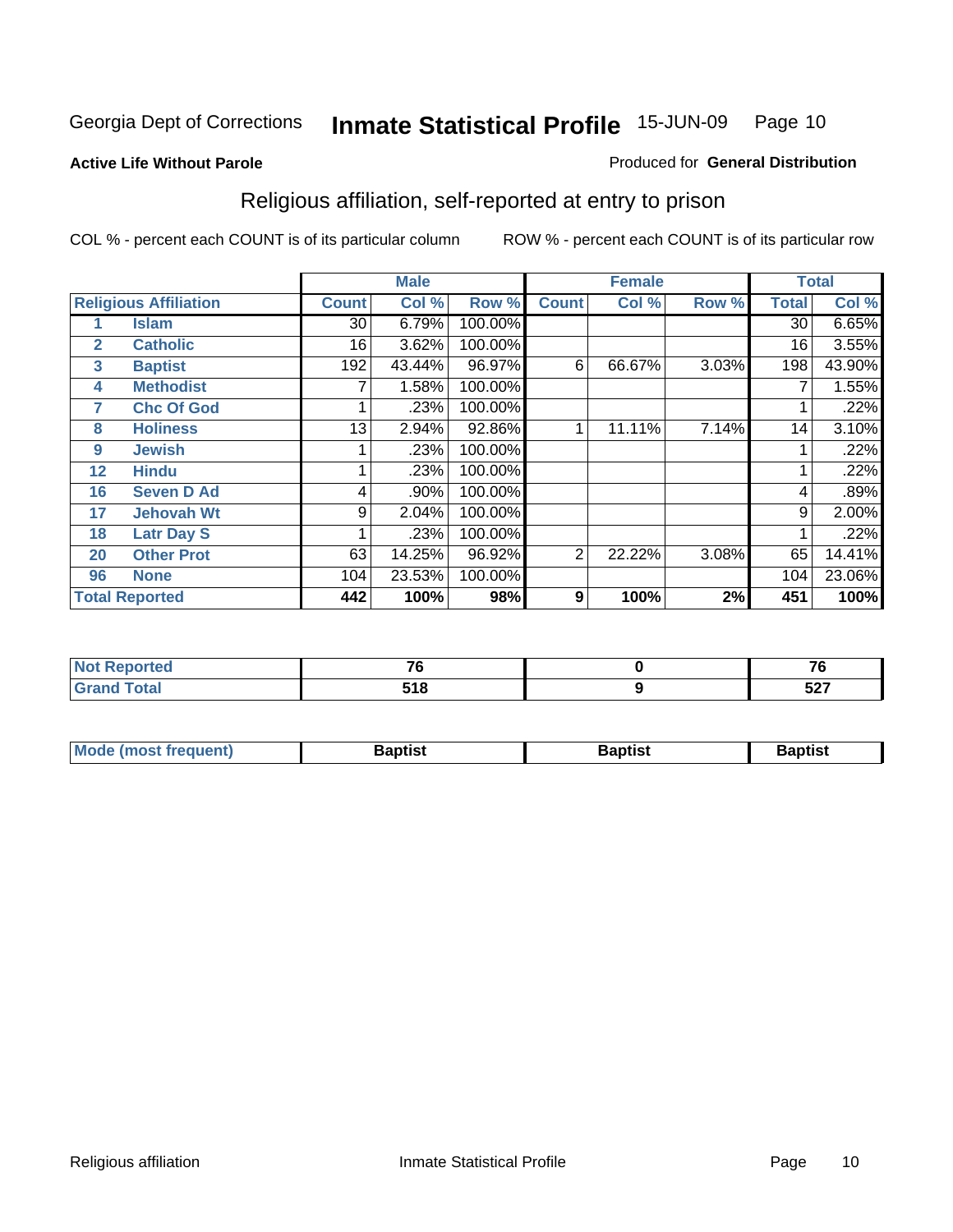#### **Active Life Without Parole**

#### Produced for **General Distribution**

### Home county, self-reported at entry to prison

|                 |                      |                 | <b>Male</b> |         |              | <b>Female</b> |         | <b>Total</b>    |       |
|-----------------|----------------------|-----------------|-------------|---------|--------------|---------------|---------|-----------------|-------|
|                 | <b>Home County</b>   | <b>Count</b>    | Col %       | Row %   | <b>Count</b> | Col %         | Row %   | <b>Total</b>    | Col % |
| $\overline{1}$  | <b>Appling</b>       | $\overline{2}$  | .41%        | 100.00% |              |               |         | $\overline{2}$  | .40%  |
| $\overline{2}$  | <b>Atkinson</b>      | 1               | .20%        | 100.00% |              |               |         | $\mathbf{1}$    | .20%  |
| 5               | <b>Baldwin</b>       | 4               | .82%        | 100.00% |              |               |         | 4               | .80%  |
| 7               | <b>Barrow</b>        | 3               | .61%        | 100.00% |              |               |         | $\overline{3}$  | .60%  |
| 8               | <b>Bartow</b>        | $\overline{5}$  | 1.02%       | 100.00% |              |               |         | $\overline{5}$  | 1.00% |
| 9               | <b>Ben Hill</b>      | $\overline{3}$  | .61%        | 100.00% |              |               |         | $\overline{3}$  | .60%  |
| 10              | <b>Berrien</b>       | 1               | .20%        | 100.00% |              |               |         | 1               | .20%  |
| 11              | <b>Bibb</b>          | 10              | 2.04%       | 100.00% |              |               |         | 10              | 2.01% |
| 12              | <b>Bleckley</b>      | $\overline{3}$  | .61%        | 100.00% |              |               |         | $\overline{3}$  | .60%  |
| 14              | <b>Brooks</b>        | 1               | .20%        | 100.00% |              |               |         | 1               | .20%  |
| 16              | <b>Bulloch</b>       | $\overline{3}$  | .61%        | 75.00%  | 1            | 11.11%        | 25.00%  | 4               | .80%  |
| 17              | <b>Burke</b>         | 4               | .82%        | 100.00% |              |               |         | 4               | .80%  |
| 18              | <b>Butts</b>         | 1               | .20%        | 100.00% |              |               |         | 1               | .20%  |
| 20              | <b>Camden</b>        | $\overline{5}$  | 1.02%       | 100.00% |              |               |         | $\overline{5}$  | 1.00% |
| 22              | <b>Carroll</b>       | $\overline{2}$  | .41%        | 100.00% |              |               |         | $\overline{2}$  | .40%  |
| 25              | <b>Chatham</b>       | $\overline{28}$ | 5.73%       | 100.00% |              |               |         | 28              | 5.62% |
| 26              | <b>Chattahoochee</b> | 1               | .20%        | 100.00% |              |               |         | 1               | .20%  |
| 28              | <b>Cherokee</b>      | 2               | .41%        | 100.00% |              |               |         | $\overline{2}$  | .40%  |
| 29              | <b>Clarke</b>        | $\overline{12}$ | 2.45%       | 100.00% |              |               |         | $\overline{12}$ | 2.41% |
| 31              | <b>Clayton</b>       | 14              | 2.86%       | 93.33%  | 1            | 11.11%        | 6.67%   | $\overline{15}$ | 3.01% |
| 33              | <b>Cobb</b>          | $\overline{19}$ | 3.89%       | 100.00% |              |               |         | $\overline{19}$ | 3.82% |
| $\overline{34}$ | <b>Coffee</b>        | $\overline{3}$  | .61%        | 100.00% |              |               |         | 3               | .60%  |
| 35              | <b>Colquitt</b>      | $\overline{2}$  | .41%        | 100.00% |              |               |         | $\overline{2}$  | .40%  |
| 36              | <b>Columbia</b>      | $\overline{3}$  | .61%        | 100.00% |              |               |         | $\overline{3}$  | .60%  |
| 37              | <b>Cook</b>          | $\overline{2}$  | .41%        | 100.00% |              |               |         | $\overline{2}$  | .40%  |
| 38              | <b>Coweta</b>        | 1               | .20%        | 100.00% |              |               |         | 1               | .20%  |
| 40              | <b>Crisp</b>         | $\overline{2}$  | .41%        | 100.00% |              |               |         | $\overline{2}$  | .40%  |
| 43              | <b>Decatur</b>       | 1               | .20%        | 100.00% |              |               |         | 1               | .20%  |
| 44              | <b>Dekalb</b>        | $\overline{32}$ | 6.54%       | 100.00% |              |               |         | $\overline{32}$ | 6.43% |
| 46              | <b>Dooly</b>         | 1               | .20%        | 100.00% |              |               |         | 1               | .20%  |
| 47              | <b>Dougherty</b>     | $\overline{18}$ | 3.68%       | 100.00% |              |               |         | 18              | 3.61% |
| 48              | <b>Douglas</b>       | 7               | 1.43%       | 87.50%  | 1            | 11.11%        | 12.50%  | 8               | 1.61% |
| 51              | <b>Effingham</b>     | 1               | .20%        | 100.00% |              |               |         | $\mathbf{1}$    | .20%  |
| 52              | <b>Elbert</b>        | $\overline{2}$  | .41%        | 100.00% |              |               |         | $\overline{2}$  | .40%  |
| 56              | <b>Fayette</b>       | $\overline{3}$  | .61%        | 100.00% |              |               |         | $\overline{3}$  | .60%  |
| 57              | <b>Floyd</b>         | $\overline{3}$  | .61%        | 100.00% |              |               |         | $\overline{3}$  | .60%  |
| 58              | <b>Forsyth</b>       |                 |             |         | 1            | 11.11%        | 100.00% | $\mathbf{1}$    | .20%  |
| 59              | <b>Franklin</b>      | $\overline{3}$  | .61%        | 100.00% |              |               |         | $\overline{3}$  | .60%  |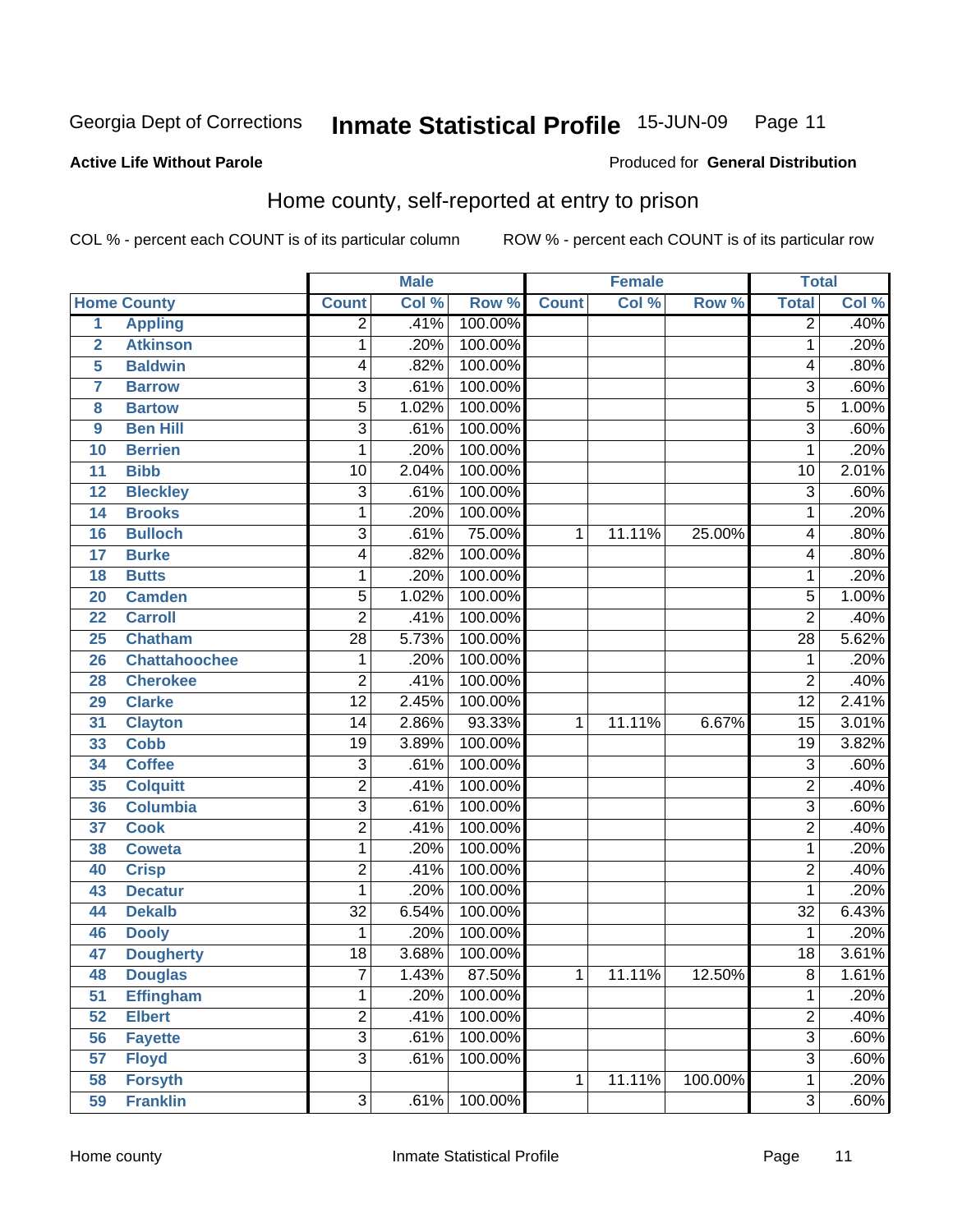#### **Active Life Without Parole**

#### Produced for **General Distribution**

### Home county, self-reported at entry to prison

|     |                    |                 | <b>Male</b> |         |              | <b>Female</b> |        | <b>Total</b>    |        |
|-----|--------------------|-----------------|-------------|---------|--------------|---------------|--------|-----------------|--------|
|     | <b>Home County</b> | <b>Count</b>    | Col %       | Row %   | <b>Count</b> | Col %         | Row %  | <b>Total</b>    | Col %  |
| 60  | <b>Fulton</b>      | 60              | 12.27%      | 98.36%  | 1            | 11.11%        | 1.64%  | 61              | 12.25% |
| 61  | <b>Gilmer</b>      | 1               | .20%        | 100.00% |              |               |        | 1               | .20%   |
| 63  | <b>Glynn</b>       | 9               | 1.84%       | 100.00% |              |               |        | 9               | 1.81%  |
| 66  | <b>Greene</b>      | 1               | .20%        | 100.00% |              |               |        | 1               | .20%   |
| 67  | <b>Gwinnett</b>    | $\overline{10}$ | 2.04%       | 100.00% |              |               |        | $\overline{10}$ | 2.01%  |
| 68  | <b>Habersham</b>   | 1               | .20%        | 100.00% |              |               |        | 1               | .20%   |
| 69  | <b>Hall</b>        | 8               | 1.64%       | 100.00% |              |               |        | 8               | 1.61%  |
| 70  | <b>Hancock</b>     | $\overline{2}$  | .41%        | 100.00% |              |               |        | $\overline{2}$  | .40%   |
| 71  | <b>Haralson</b>    | 2               | .41%        | 100.00% |              |               |        | 2               | .40%   |
| 72  | <b>Harris</b>      | 1               | .20%        | 100.00% |              |               |        | 1               | .20%   |
| 73  | <b>Hart</b>        | 2               | .41%        | 100.00% |              |               |        | $\overline{c}$  | .40%   |
| 75  | <b>Henry</b>       | $\overline{3}$  | .61%        | 100.00% |              |               |        | $\overline{3}$  | .60%   |
| 76  | <b>Houston</b>     | 6               | 1.23%       | 100.00% |              |               |        | 6               | 1.20%  |
| 78  | <b>Jackson</b>     | 4               | .82%        | 100.00% |              |               |        | 4               | .80%   |
| 80  | <b>Jeff Davis</b>  | 1               | .20%        | 100.00% |              |               |        | 1               | .20%   |
| 81  | <b>Jefferson</b>   | 1               | .20%        | 100.00% |              |               |        | 1               | .20%   |
| 82  | <b>Jenkins</b>     | $\overline{2}$  | .41%        | 100.00% |              |               |        | 2               | .40%   |
| 87  | <b>Laurens</b>     | $\overline{3}$  | .61%        | 100.00% |              |               |        | $\overline{3}$  | .60%   |
| 88  | Lee                | 1               | .20%        | 100.00% |              |               |        | 1               | .20%   |
| 89  | <b>Liberty</b>     | 4               | .82%        | 100.00% |              |               |        | 4               | .80%   |
| 90  | <b>Lincoln</b>     | 1               | .20%        | 100.00% |              |               |        | 1               | .20%   |
| 91  | Long               | 1               | .20%        | 100.00% |              |               |        | 1               | .20%   |
| 92  | <b>Lowndes</b>     | 4               | .82%        | 100.00% |              |               |        | 4               | .80%   |
| 96  | <b>Marion</b>      | 1               | .20%        | 100.00% |              |               |        | 1               | .20%   |
| 97  | <b>Mcduffie</b>    | 1               | .20%        | 100.00% |              |               |        | 1               | .20%   |
| 98  | <b>Mcintosh</b>    | $\overline{2}$  | .41%        | 100.00% |              |               |        | $\overline{2}$  | .40%   |
| 100 | <b>Miller</b>      | $\mathbf{1}$    | .20%        | 100.00% |              |               |        | 1               | .20%   |
| 101 | <b>Mitchell</b>    | 1               | .20%        | 100.00% |              |               |        | 1               | .20%   |
| 102 | <b>Monroe</b>      | 1               | .20%        | 100.00% |              |               |        | 1               | .20%   |
| 104 | <b>Morgan</b>      | 1               | .20%        | 100.00% |              |               |        | 1               | .20%   |
| 106 | <b>Muscogee</b>    | $\overline{13}$ | 2.66%       | 100.00% |              |               |        | $\overline{13}$ | 2.61%  |
| 107 | <b>Newton</b>      | 2               | .41%        | 66.67%  | 1            | 11.11%        | 33.33% | 3               | .60%   |
| 109 | <b>Oglethorpe</b>  | $\overline{2}$  | .41%        | 100.00% |              |               |        | $\overline{2}$  | .40%   |
| 110 | <b>Paulding</b>    | 1               | .20%        | 100.00% |              |               |        | 1               | .20%   |
| 113 | <b>Pierce</b>      | 1               | .20%        | 100.00% |              |               |        | 1               | .20%   |
| 114 | <b>Pike</b>        | $\overline{3}$  | .61%        | 75.00%  | 1            | 11.11%        | 25.00% | 4               | .80%   |
| 115 | <b>Polk</b>        | 1               | .20%        | 100.00% |              |               |        | 1               | .20%   |
| 117 | <b>Putnam</b>      | $\overline{2}$  | .41%        | 100.00% |              |               |        | $\overline{2}$  | .40%   |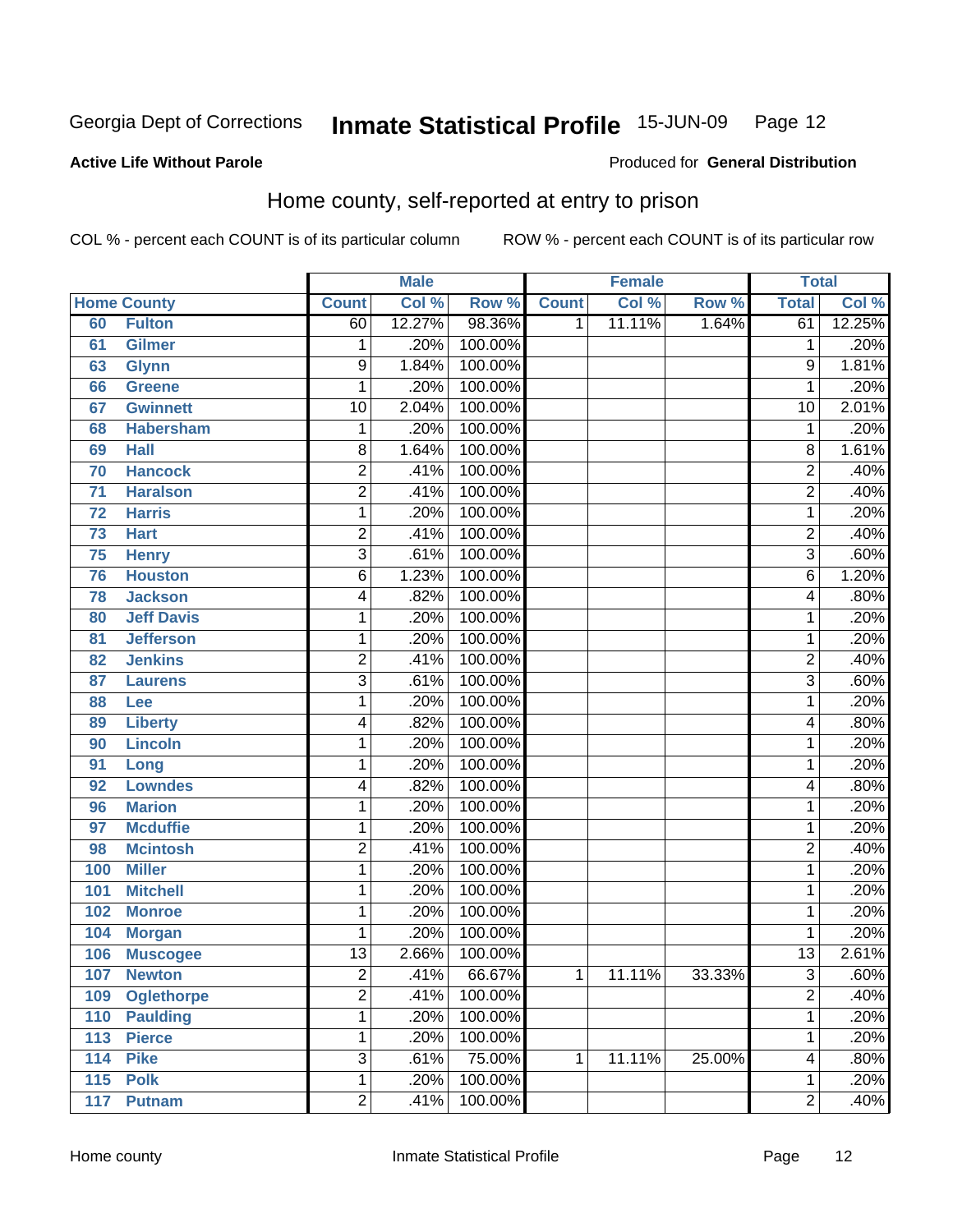Produced for **General Distribution**

#### **Active Life Without Parole**

### Home county, self-reported at entry to prison

|     |                      |                | <b>Male</b> |         |                | Female |        | <b>Total</b>    |       |
|-----|----------------------|----------------|-------------|---------|----------------|--------|--------|-----------------|-------|
|     | <b>Home County</b>   | <b>Count</b>   | Col %       | Row %   | <b>Count</b>   | Col %  | Row %  | <b>Total</b>    | Col % |
| 119 | <b>Rabun</b>         | 1              | .20%        | 100.00% |                |        |        | $\overline{1}$  | .20%  |
| 120 | <b>Randolph</b>      | 2              | .41%        | 100.00% |                |        |        | $\overline{2}$  | .40%  |
| 121 | <b>Richmond</b>      | 19             | 3.89%       | 95.00%  | 1              | 11.11% | 5.00%  | $\overline{20}$ | 4.02% |
| 122 | <b>Rockdale</b>      | 1              | .20%        | 100.00% |                |        |        | 1               | .20%  |
| 125 | <b>Seminole</b>      | 1              | .20%        | 100.00% |                |        |        | 1               | .20%  |
| 126 | <b>Spalding</b>      | $\overline{5}$ | 1.02%       | 100.00% |                |        |        | $\overline{5}$  | 1.00% |
| 127 | <b>Stephens</b>      | 2              | .41%        | 100.00% |                |        |        | $\overline{2}$  | .40%  |
| 129 | <b>Sumter</b>        | 1              | .20%        | 100.00% |                |        |        | 1               | .20%  |
| 132 | <b>Tattnall</b>      | 1              | .20%        | 100.00% |                |        |        | 1               | .20%  |
| 134 | <b>Telfair</b>       | 1              | .20%        | 100.00% |                |        |        | 1               | .20%  |
| 136 | <b>Thomas</b>        | $\overline{3}$ | .61%        | 100.00% |                |        |        | 3               | .60%  |
| 137 | <b>Tift</b>          | $\overline{3}$ | .61%        | 100.00% |                |        |        | $\overline{3}$  | .60%  |
| 138 | <b>Toombs</b>        | 6              | 1.23%       | 100.00% |                |        |        | 6               | 1.20% |
| 141 | <b>Troup</b>         | 1              | .20%        | 100.00% |                |        |        | 1               | .20%  |
| 142 | <b>Turner</b>        | 1              | .20%        | 100.00% |                |        |        | 1               | .20%  |
| 144 | <b>Union</b>         | 1              | .20%        | 100.00% |                |        |        | 1               | .20%  |
| 145 | <b>Upson</b>         | $\overline{c}$ | .41%        | 100.00% |                |        |        | $\overline{2}$  | .40%  |
| 146 | <b>Walker</b>        | $\overline{3}$ | .61%        | 75.00%  | 1              | 11.11% | 25.00% | 4               | .80%  |
| 147 | <b>Walton</b>        | $\overline{3}$ | .61%        | 100.00% |                |        |        | $\overline{3}$  | .60%  |
| 148 | <b>Ware</b>          | 6              | 1.23%       | 100.00% |                |        |        | 6               | 1.20% |
| 150 | <b>Washington</b>    | 3              | .61%        | 100.00% |                |        |        | $\overline{3}$  | .60%  |
| 151 | <b>Wayne</b>         | $\overline{3}$ | .61%        | 100.00% |                |        |        | $\overline{3}$  | .60%  |
| 155 | <b>Whitfield</b>     | $\overline{3}$ | .61%        | 100.00% |                |        |        | $\overline{3}$  | .60%  |
| 158 | <b>Wilkinson</b>     | 1              | .20%        | 100.00% |                |        |        | 1               | .20%  |
| 160 | <b>Unknown</b>       | 47             | 9.61%       | 100.00% |                |        |        | 47              | 9.44% |
|     | <b>Total Rported</b> | 489            | 100%        | 98.19%  | $\overline{9}$ | 100%   | 1.81%  | 498             | 100%  |

| τeα<br>$\cdots$       | n,<br>⊷<br>__ | 29         |
|-----------------------|---------------|------------|
| $f \wedge f \wedge f$ | - - -<br>.    | ヒヘラ<br>JZI |

| Mode | (most frequent) | <sup>∓</sup> ulton | Walker<br>________ | <b>ulton</b> |
|------|-----------------|--------------------|--------------------|--------------|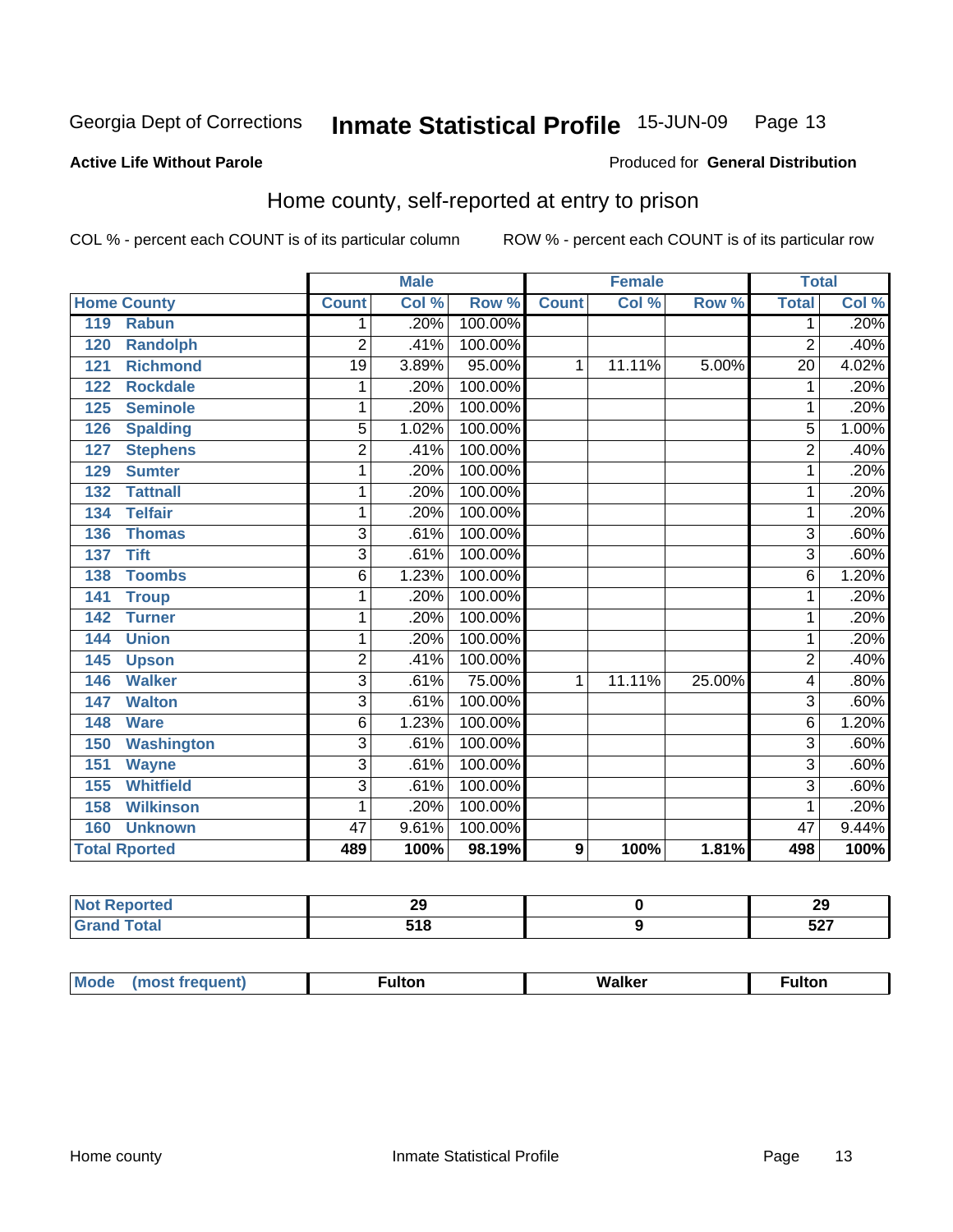#### **Active Life Without Parole**

#### Produced for **General Distribution**

### Socioeconomic class, self-reported at entry to prison

|                            | <b>Male</b>  |        | <b>Female</b> |              |        | <b>Total</b> |       |        |
|----------------------------|--------------|--------|---------------|--------------|--------|--------------|-------|--------|
| <b>Socioeconomic Class</b> | <b>Count</b> | Col %  | Row %         | <b>Count</b> | Col %  | Row %        | Total | Col %  |
| <b>Welfare</b>             | 30           | 6.15%  | 100.00%       |              |        |              | 30    | 6.05%  |
| <b>Occ Employ</b>          | 22           | 4.51%  | $100.00\%$    |              |        |              | 22    | 4.44%  |
| <b>Minimum Std</b>         | 257          | 52.66% | $99.61\%$     |              | 12.50% | .39%         | 258   | 52.02% |
| <b>Middle</b>              | 179          | 36.68% | $96.24\%$     |              | 87.50% | 3.76%        | 186   | 37.50% |
| <b>Total Reported</b>      | 488          | 100%   | 98.39%        | 8            | 100%   | 1.61%        | 496   | 100%   |

| neo              | ה בי<br>აυ |              |
|------------------|------------|--------------|
| <b>otal</b>      | E4 0       | $F \wedge T$ |
| $\mathbf{v}$ and |            | JZ 1         |

| <b>Middle</b><br>Mi<br>___ |
|----------------------------|
|----------------------------|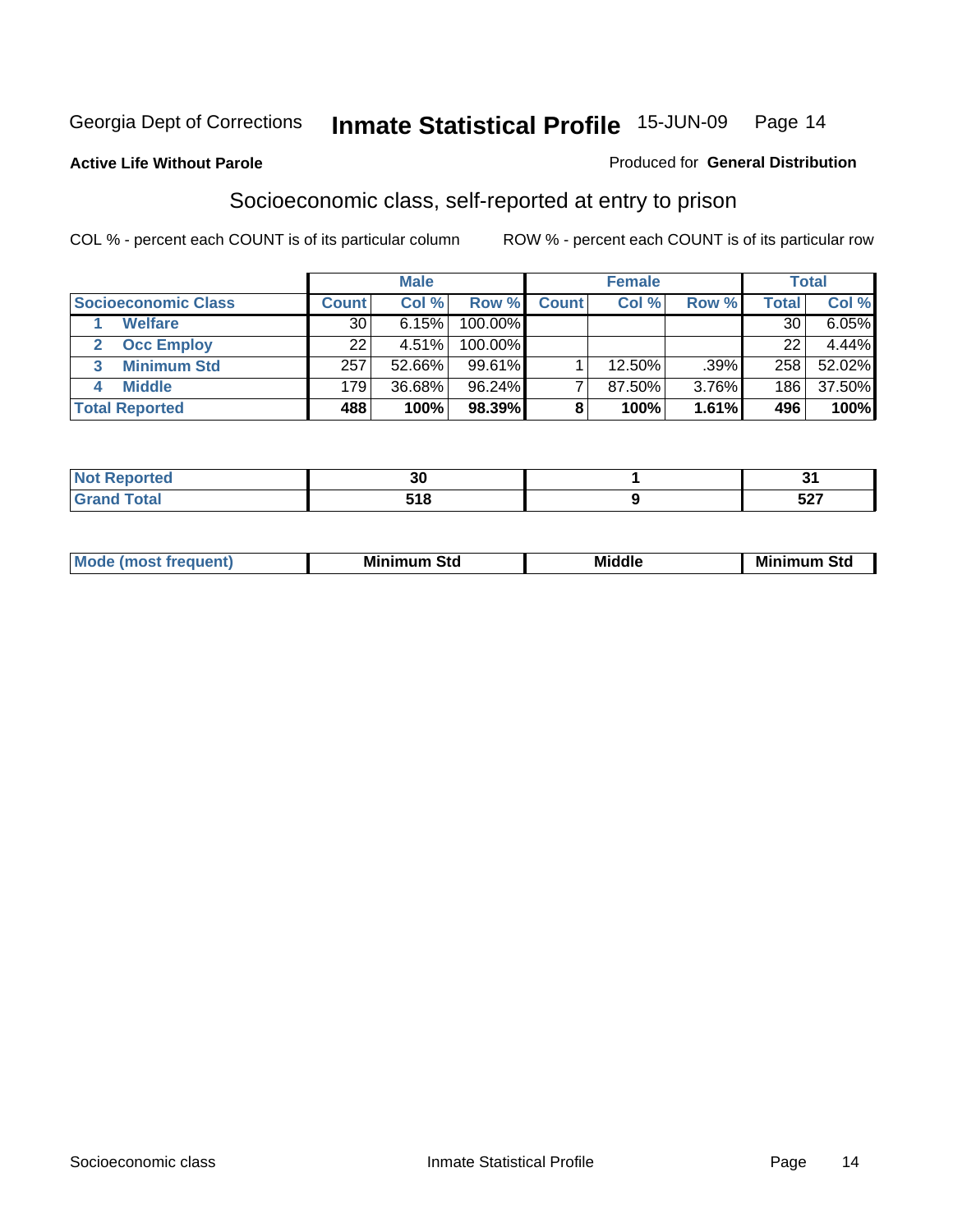#### **Active Life Without Parole**

#### Produced for **General Distribution**

### Environment to age 16, self-reported at entry to prison

|                              | <b>Male</b>  |        | <b>Female</b> |              |        | <b>Total</b> |       |        |
|------------------------------|--------------|--------|---------------|--------------|--------|--------------|-------|--------|
| <b>Environment to age 16</b> | <b>Count</b> | Col %  | Row %         | <b>Count</b> | Col %  | Row %        | Total | Col %  |
| <b>Rural/Farm</b>            | 9            | 1.81%  | 100.00%       |              |        |              | 9     | 1.78%  |
| <b>Rural/Nfarm</b><br>2      | 22           | 4.42%  | 84.62%        |              | 44.44% | 15.38%       | 26    | 5.13%  |
| <b>S.M.S.A</b><br>3          | 210          | 42.17% | $99.53\%$     |              | 11.11% | .47%         | 211   | 41.62% |
| <b>Urban</b><br>4            | 104          | 20.88% | 98.11%        | ◠            | 22.22% | 1.89%        | 106   | 20.91% |
| <b>Small Town</b><br>5       | 153          | 30.72% | 98.71%        | ◠            | 22.22% | 1.29%        | 155   | 30.57% |
| <b>Total Reported</b>        | 498          | 100%   | 98.22%        | 9            | 100%   | 1.78%        | 507   | 100%   |

| <b>rted</b>        | חה<br>∸∪ | Zu          |
|--------------------|----------|-------------|
| <b>Grand Total</b> | 518      | ヒヘラ<br>JZ 1 |

| Mo<br>.<br>MS<br>M<br>'farm<br>.<br>______ |  |  |
|--------------------------------------------|--|--|
|                                            |  |  |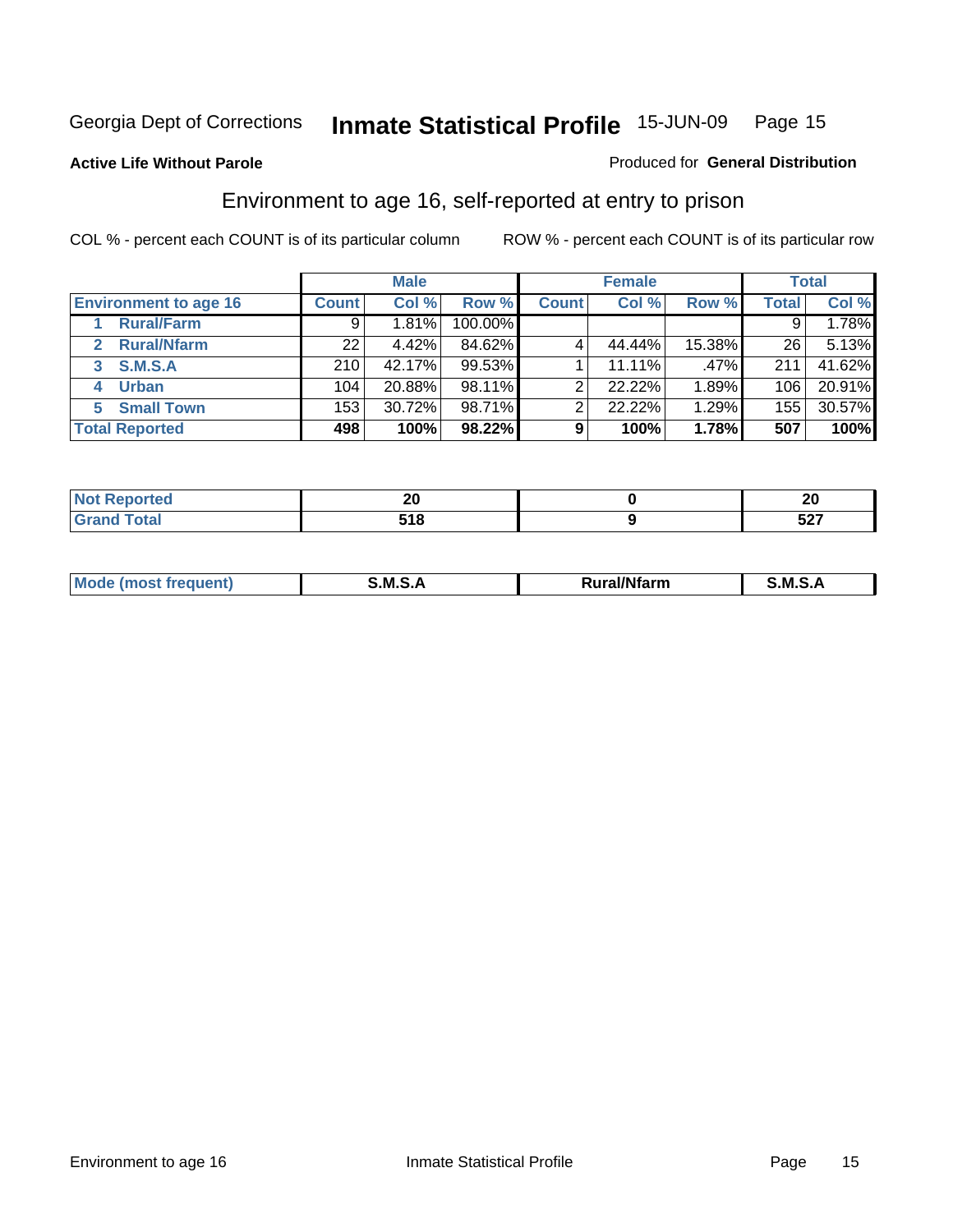#### **Active Life Without Parole**

#### Produced for **General Distribution**

### Guardian status to age 16, self-reported at entry to prison

|                                  |                 | <b>Male</b> |         |              | <b>Female</b> |       |              | <b>Total</b> |
|----------------------------------|-----------------|-------------|---------|--------------|---------------|-------|--------------|--------------|
| <b>Guardian Status To Age 16</b> | <b>Count</b>    | Col %       | Row %   | <b>Count</b> | Col %         | Row % | <b>Total</b> | Col %        |
| 2 Father Only                    | 10              | 2.40%       | 100.00% |              |               |       | 10           | 2.36%        |
| <b>3 Both Parents</b>            | 174             | 41.83%      | 97.21%  | 5            | 71.43%        | 2.79% | 179          | 42.32%       |
| <b>4 Mother Only</b>             | 165             | 39.66%      | 99.40%  |              | 14.29%        | .60%  | 166          | 39.24%       |
| <b>6 Oth Female</b>              | 15              | 3.61%       | 100.00% |              |               |       | 15           | 3.55%        |
| <b>7 Oth Male</b>                | 3               | .72%        | 100.00% |              |               |       | 3            | .71%         |
| 8 Step-Parents                   | 12 <sub>1</sub> | 2.88%       | 100.00% |              |               |       | 12           | 2.84%        |
| 9 Foster Home                    | 9               | 2.16%       | 100.00% |              |               |       | 9            | 2.13%        |
| <b>10 Grand Parents</b>          | 28              | 6.73%       | 96.55%  |              | 14.29%        | 3.45% | 29           | 6.86%        |
| <b>Total Reported</b>            | 416             | 100%        | 98.35%  |              | 100%          | 1.65% | 423          | 100%         |

| 102         | . .<br>104 |
|-------------|------------|
| '4 O<br>JIU | E27<br>וגכ |

| <b>Mode (most frequent)</b> | <b>Both Parents</b> | <b>Both Parents</b> | <b>IBoth Parents</b> |
|-----------------------------|---------------------|---------------------|----------------------|
|                             |                     |                     |                      |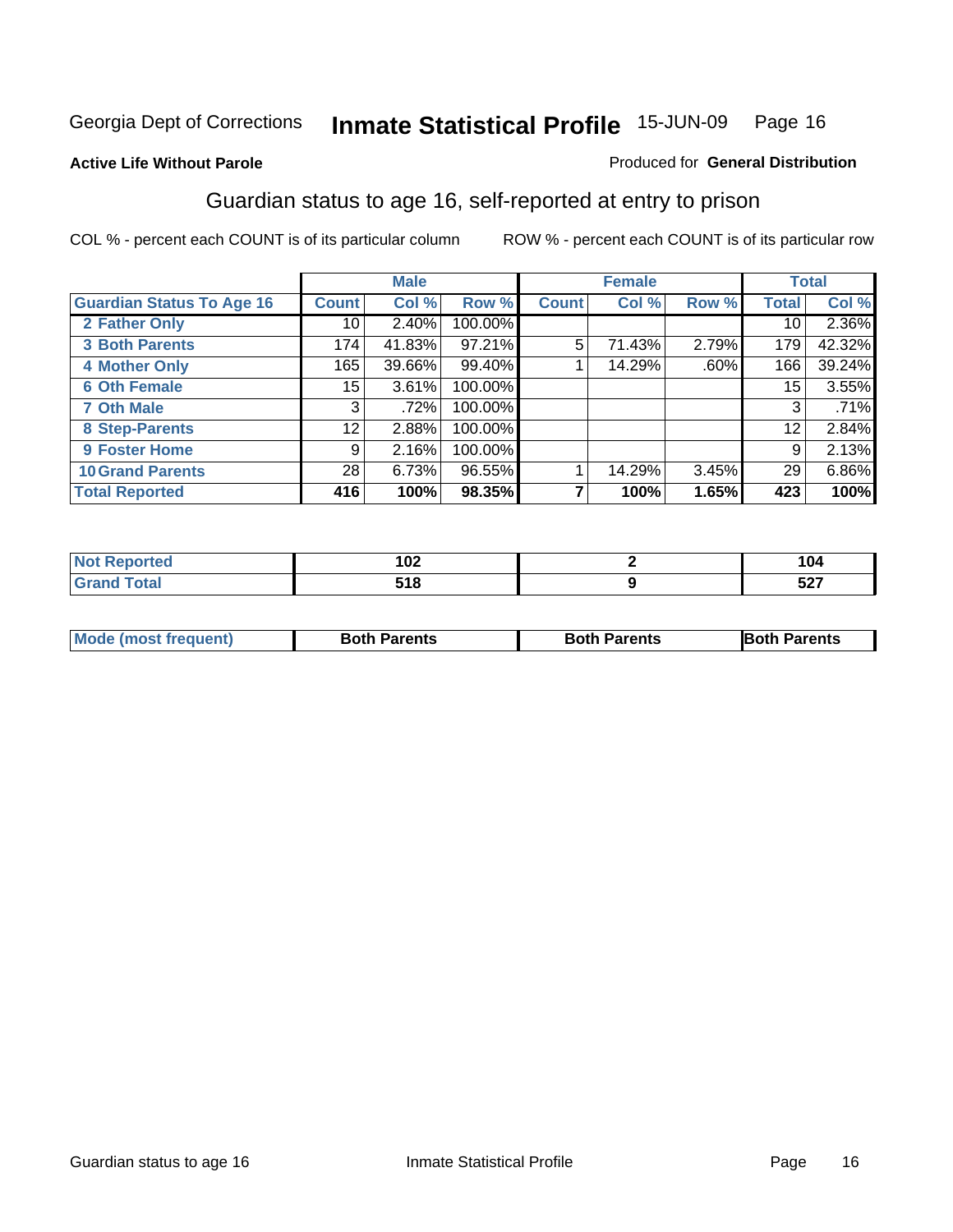#### **Active Life Without Parole**

#### Produced for **General Distribution**

### Employment status before prison, self-reported at entry to prison

|                          |                    | <b>Male</b>     |        | <b>Female</b> |              |        | <b>Total</b> |              |        |
|--------------------------|--------------------|-----------------|--------|---------------|--------------|--------|--------------|--------------|--------|
| <b>Employment Status</b> |                    | <b>Count</b>    | Col %  | Row %         | <b>Count</b> | Col %  | Row %        | <b>Total</b> | Col %  |
|                          | <b>Full Time</b>   | 249             | 55.70% | 98.03%        | 5            | 71.43% | 1.97%        | 254          | 55.95% |
| $\mathbf{2}$             | <b>Part Time</b>   | 26              | 5.82%  | 100.00%       |              |        |              | 26           | 5.73%  |
| 3                        | Unempl $<$ 6m      | 46              | 10.29% | 97.87%        |              | 14.29% | 2.13%        | 47           | 10.35% |
| 4                        | Unempl $> 6m$      | 73              | 16.33% | 98.65%        |              | 14.29% | 1.35%        | 74           | 16.30% |
| 5                        | <b>Never Workd</b> | 31              | 6.94%  | 100.00%       |              |        |              | 31           | 6.83%  |
| 6                        | <b>Student</b>     | 2               | .45%   | 100.00%       |              |        |              |              | .44%   |
|                          | <b>Incapable</b>   | 20 <sub>1</sub> | 4.47%  | 100.00%       |              |        |              | 20           | 4.41%  |
| <b>Total Reported</b>    |                    | 447             | 100%   | 98.46%        |              | 100%   | 1.54%        | 454          | 100%   |

| тес                   | - -  | $\sim$     |
|-----------------------|------|------------|
| $T \wedge f \wedge f$ | E4 0 | $E^{\sim}$ |
| _______               | JIU  | ו אפ       |

| <b>Mo</b><br>treauent) | ----<br>me | ïme |
|------------------------|------------|-----|
|                        |            |     |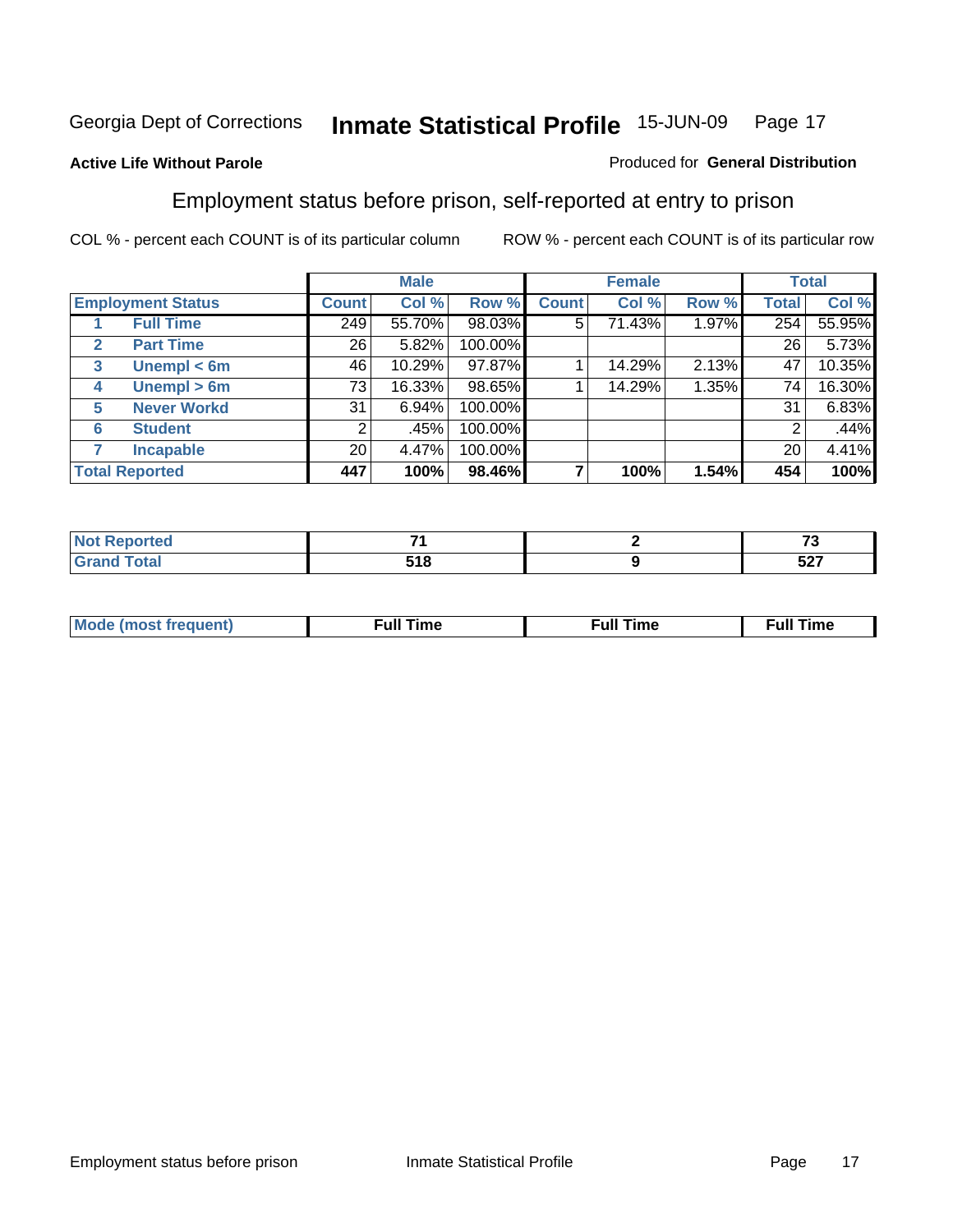| 15              | 1               | 0.19% | 100.00%   |                |        |           | $\mathbf{1}$    | 0.19% |
|-----------------|-----------------|-------|-----------|----------------|--------|-----------|-----------------|-------|
| 16              | 1               | 0.19% | 100.00%   |                |        |           | 1               | 0.19% |
| $\overline{17}$ | $\overline{2}$  | 0.39% | 100.00%   |                |        |           | 2               | 0.38% |
| 18              | $\overline{3}$  | 0.58% | 100.00%   |                |        |           | $\overline{3}$  | 0.57% |
| 19              | 11              | 2.12% | 100.00%   |                |        |           | $\overline{11}$ | 2.09% |
| 20              | 6               | 1.16% | 85.71%    | 1              | 11.11% | 14.29%    | 7               | 1.33% |
| $\overline{21}$ | $\overline{16}$ | 3.09% | 100.00%   |                |        |           | 16              | 3.04% |
| 22              | $\overline{25}$ | 4.83% | 100.00%   |                |        |           | $\overline{25}$ | 4.74% |
| 23              | $\overline{17}$ | 3.28% | 94.44%    | 1              | 11.11% | 5.56%     | $\overline{18}$ | 3.42% |
| 24              | $\overline{16}$ | 3.09% | 100.00%   |                |        |           | 16              | 3.04% |
| $\overline{25}$ | $\overline{17}$ | 3.28% | 94.44%    | 1              | 11.11% | 5.56%     | $\overline{18}$ | 3.42% |
| 26              | $\overline{20}$ | 3.86% | 100.00%   |                |        |           | 20              | 3.80% |
| 27              | $\overline{18}$ | 3.47% | 100.00%   |                |        |           | $\overline{18}$ | 3.42% |
| 28              | $\overline{21}$ | 4.05% | 100.00%   |                |        |           | $\overline{21}$ | 3.98% |
| 29              | $\overline{20}$ | 3.86% | 100.00%   |                |        |           | $\overline{20}$ | 3.80% |
| 30              | $\overline{14}$ | 2.70% | 100.00%   |                |        |           | 14              | 2.66% |
| 31              | $\overline{19}$ | 3.67% | 100.00%   |                |        |           | $\overline{19}$ | 3.61% |
| 32              | $\overline{19}$ | 3.67% | 95.00%    | 1              | 11.11% | 5.00%     | $\overline{20}$ | 3.80% |
| 33              | $\overline{15}$ | 2.90% | 100.00%   |                |        |           | 15              | 2.85% |
| 34              | $\overline{11}$ | 2.12% | 100.00%   |                |        |           | 11              | 2.09% |
| 35              | $\overline{16}$ | 3.09% | 94.12%    | 1              | 11.11% | 5.88%     | $\overline{17}$ | 3.23% |
| 36              | $\overline{26}$ | 5.02% | 100.00%   |                |        |           | $\overline{26}$ | 4.93% |
| 37              | $\overline{21}$ | 4.05% | 100.00%   |                |        |           | $\overline{21}$ | 3.98% |
| 38              | $\overline{15}$ | 2.90% | 100.00%   |                |        |           | $\overline{15}$ | 2.85% |
| 39              | $\overline{16}$ | 3.09% | 100.00%   |                |        |           | $\overline{16}$ | 3.04% |
| 40              | 10              | 1.93% | 100.00%   |                |        |           | 10              | 1.90% |
| 41              | $\overline{17}$ | 3.28% | 100.00%   |                |        |           | 17              | 3.23% |
| 42              | $\overline{14}$ | 2.70% | 100.00%   |                |        |           | 14              | 2.66% |
| 43              | $\overline{13}$ | 2.51% | 100.00%   |                |        |           | $\overline{13}$ | 2.47% |
| 44              | 9               | 1.74% | 90.00%    | 1              | 11.11% | 10.00%    | 10              | 1.90% |
| 45              | 14              | 2.70% | 100.00%   |                |        |           | 14              | 2.66% |
| 46              | $\overline{11}$ | 2.12% | 84.62%    | $\overline{2}$ | 22.22% | 15.38%    | $\overline{13}$ | 2.47% |
| 47              | 9               | 1.74% | 100.00%   |                |        |           | 9               | 1.71% |
| 48              | 9               | 1.74% | $90.00\%$ | 1              | 11.11% | $10.00\%$ | 10              | 1.90% |
| 49              | $\overline{9}$  | 1.74% | 100.00%   |                |        |           | 9               | 1.71% |
| 50              | $\overline{3}$  | 0.58% | 100.00%   |                |        |           | 3               | 0.57% |
| 51              | 3               | 0.58% | 100.00%   |                |        |           | 3               | 0.57% |
| 52              | 6               | 1.16% | 100.00%   |                |        |           | 6               | 1.14% |
| 54              | $\overline{2}$  | 0.39% | 100.00%   |                |        |           | 2               | 0.38% |
| 55              | 1               | 0.19% | 100.00%   |                |        |           | 1               | 0.19% |

#### **Active Life Without Parole**

Produced for **General Distribution**

**Female Total**

### Age at admission

COL % - percent each COUNT is of its particular column ROW % - percent each COUNT is of its particular row

 **Age At Admission Count Col % Row % Count Col % Row % Total Col %** 

**Male**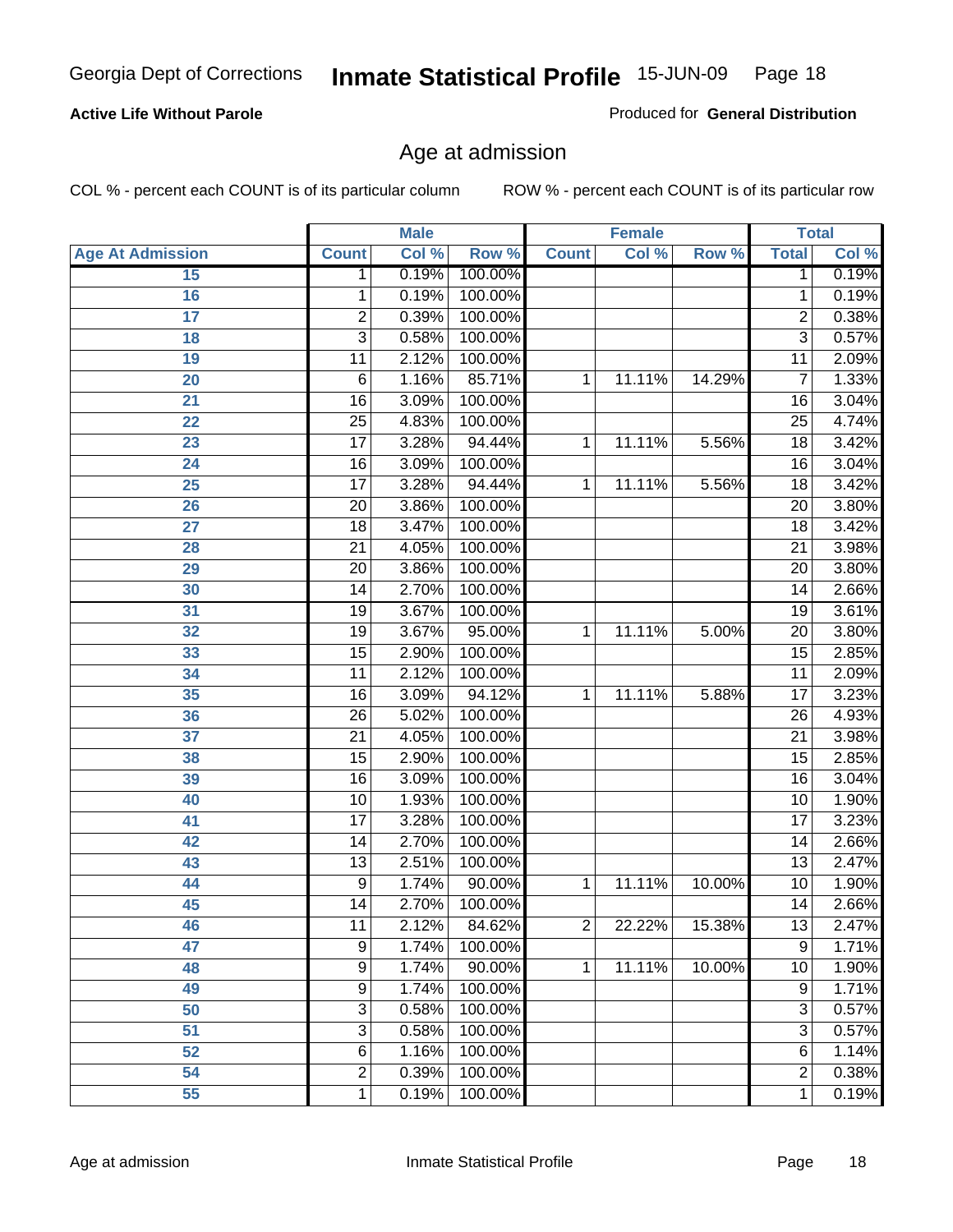#### **Active Life Without Parole**

Produced for **General Distribution**

### Age at admission

|                         |              | <b>Male</b> |         |              | <b>Female</b> |       |              | <b>Total</b> |
|-------------------------|--------------|-------------|---------|--------------|---------------|-------|--------------|--------------|
| <b>Age At Admission</b> | <b>Count</b> | Col %       | Row %   | <b>Count</b> | Col %         | Row % | <b>Total</b> | Col %        |
| 56                      | 3            | 0.58%       | 100.00% |              |               |       | 3            | 0.57%        |
| 57                      | 6            | 1.16%       | 100.00% |              |               |       | 6            | 1.14%        |
| 58                      | 2            | 0.39%       | 100.00% |              |               |       | 2            | 0.38%        |
| 60                      |              | 0.19%       | 100.00% |              |               |       |              | 0.19%        |
| 62                      |              | 0.19%       | 100.00% |              |               |       |              | 0.19%        |
| 63                      |              | 0.19%       | 100.00% |              |               |       |              | 0.19%        |
| 64                      | 3            | 0.58%       | 100.00% |              |               |       | 3            | 0.57%        |
| 65                      |              | 0.19%       | 100.00% |              |               |       |              | 0.19%        |
| 66                      |              | 0.19%       | 100.00% |              |               |       |              | 0.19%        |
| 67                      |              | 0.19%       | 100.00% |              |               |       |              | 0.19%        |
| 69                      |              | 0.19%       | 100.00% |              |               |       | 1            | 0.19%        |
| 71                      |              | 0.19%       | 100.00% |              |               |       | 4            | 0.19%        |
| <b>Total Reported</b>   | 518          | 100%        | 98.29%  | 9            | 100%          | 1.71% | 527          | 100%         |

| orted<br>N  |     |      |
|-------------|-----|------|
| <b>otal</b> | ЕАО | E27  |
| $\sim$      | .   | 34 I |

| <b>Mean</b><br>(average)       | 34.46 | 35.44 | 34.48     |
|--------------------------------|-------|-------|-----------|
| <b>Median (middle)</b>         |       | 35    | າາ<br>JЗ. |
| <b>Mode</b><br>(most frequent) | 36    | 46    | 36        |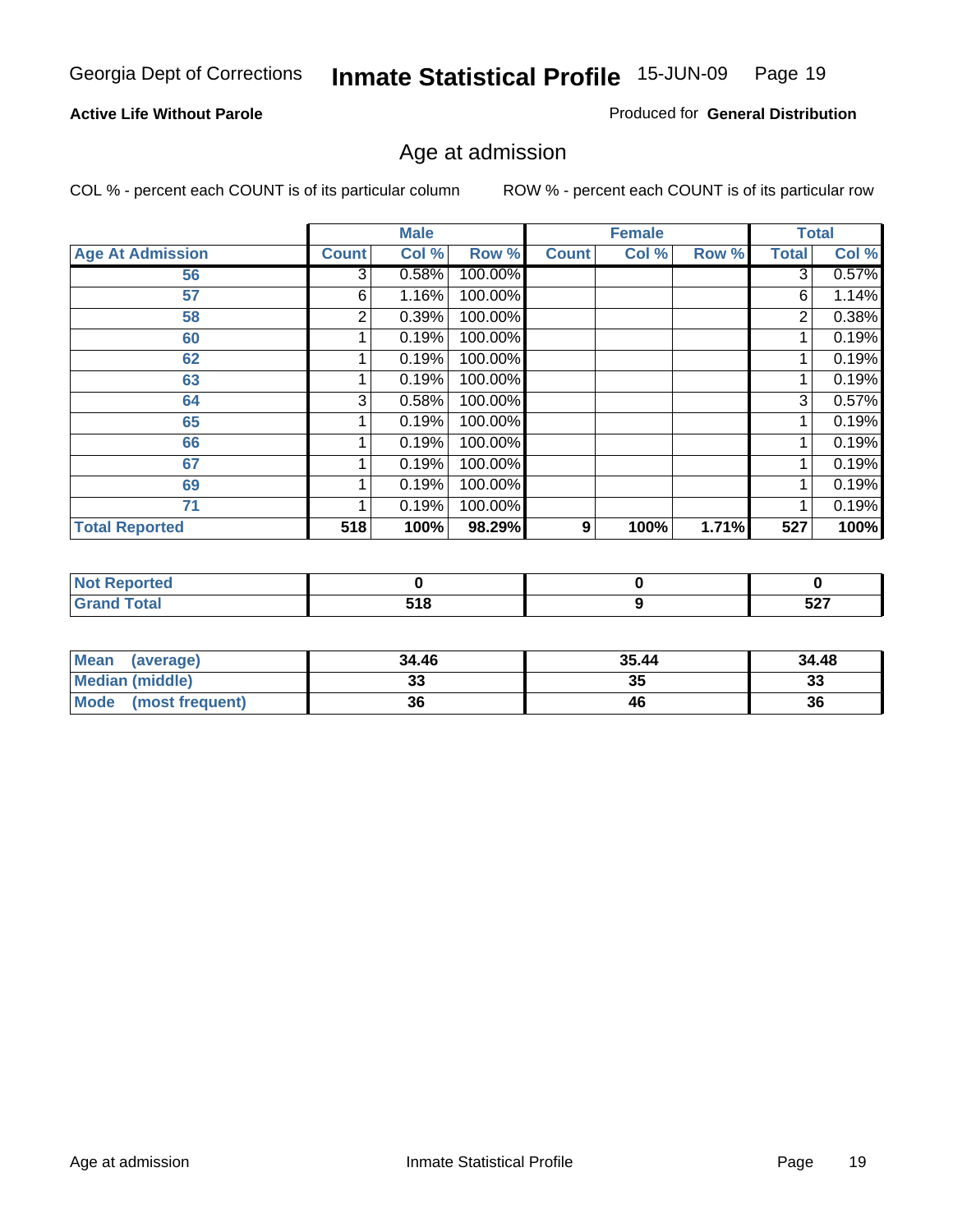Age at release **Inmate Statistical Profile Inmate Statistical Profile** Page 20

### Georgia Dept of Corrections **Inmate Statistical Profile** 15-JUN-09 Page 20

#### **Active Life Without Parole**

Produced for **General Distribution**

### Age at release

|                       |              | <b>Male</b> |       |              | <b>Female</b> |       |              | Total |
|-----------------------|--------------|-------------|-------|--------------|---------------|-------|--------------|-------|
| <b>Age At Release</b> | <b>Count</b> | Col %       | Row % | <b>Count</b> | Col%          | Row % | <b>Total</b> | Col % |
| <b>Total Reported</b> |              |             |       |              |               |       |              |       |

| <b>Still Active</b> | 518 | 527 |
|---------------------|-----|-----|
| <b>Not Reported</b> |     |     |
| <b>Grand Total</b>  | 518 | 527 |

| <b>Mean</b><br>(average) | N/A | N/A | N/A |
|--------------------------|-----|-----|-----|
| Median (middle)          | N/A | N/A | N/A |
| Mode<br>(most frequent)  | N/A | N/A | N/A |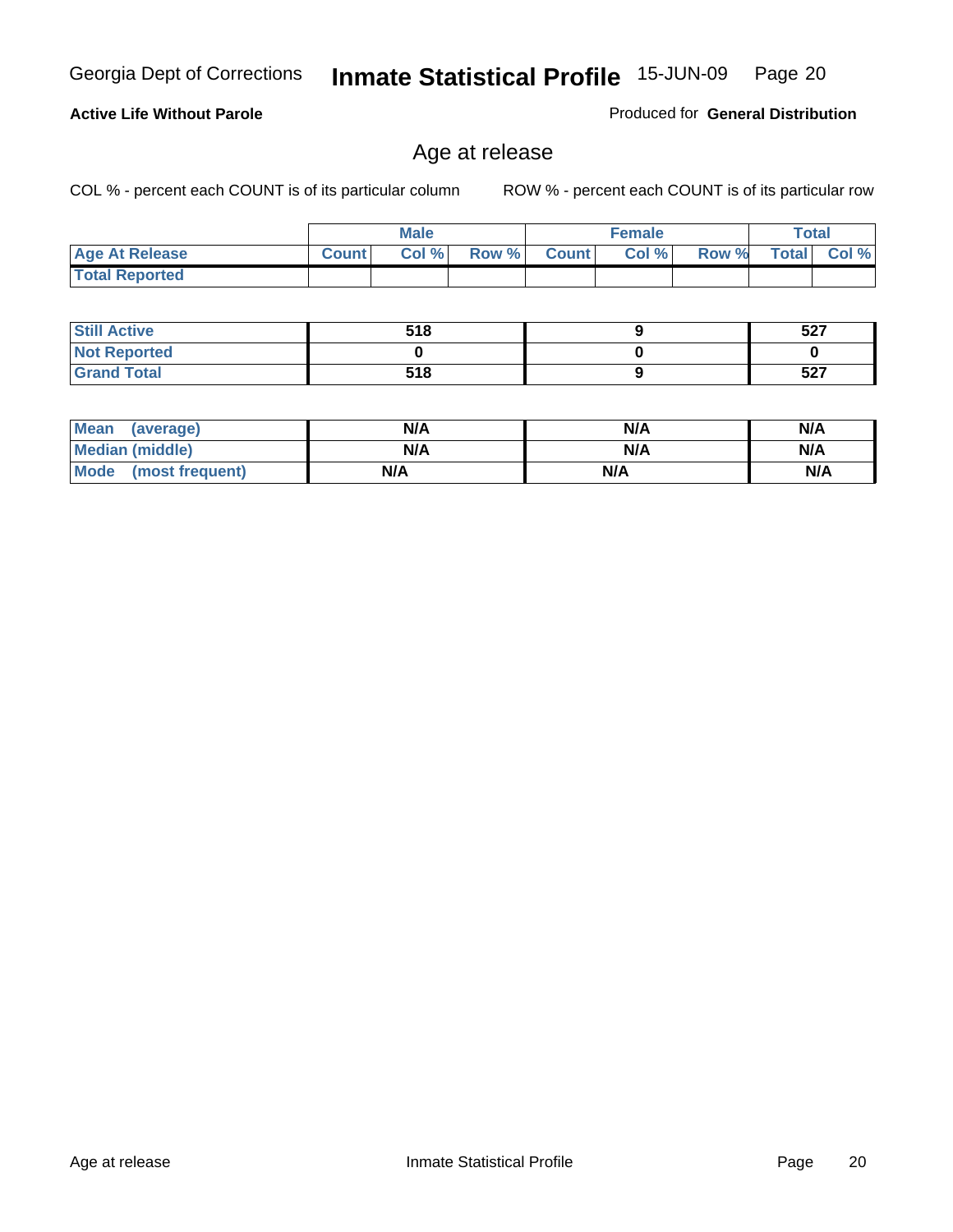#### **Active Life Without Parole**

#### Produced for **General Distribution**

### Height, measured at entry to prison

|                       |                 | <b>Male</b> |         |                  | <b>Female</b> |        |                 | <b>Total</b> |
|-----------------------|-----------------|-------------|---------|------------------|---------------|--------|-----------------|--------------|
| <b>Height</b>         | <b>Count</b>    | Col %       | Row %   | <b>Count</b>     | Col %         | Row %  | <b>Total</b>    | Col %        |
| 5'01''                | 3               | 0.58%       | 100.00% |                  |               |        | 3               | 0.57%        |
| 5'02"                 | 1               | 0.19%       | 100.00% |                  |               |        | 1               | 0.19%        |
| 5'03''                | 2               | 0.39%       | 50.00%  | $\overline{2}$   | 22.22%        | 50.00% | 4               | 0.77%        |
| 5'04"                 | 3               | 0.58%       | 60.00%  | $\overline{2}$   | 22.22%        | 40.00% | 5               | 0.96%        |
| 5'05"                 | 17              | 3.31%       | 89.47%  | $\overline{2}$   | 22.22%        | 10.53% | 19              | 3.64%        |
| 5'06"                 | 36              | 7.02%       | 100.00% |                  |               |        | $\overline{36}$ | 6.90%        |
| 5'07"                 | 32              | 6.24%       | 94.12%  | 2                | 22.22%        | 5.88%  | 34              | 6.51%        |
| 5'08''                | $\overline{52}$ | 10.14%      | 98.11%  | 1                | 11.11%        | 1.89%  | 53              | 10.15%       |
| 5'09"                 | 63              | 12.28%      | 100.00% |                  |               |        | 63              | 12.07%       |
| 5'10''                | 75              | 14.62%      | 100.00% |                  |               |        | 75              | 14.37%       |
| 5'11"                 | 69              | 13.45%      | 100.00% |                  |               |        | 69              | 13.22%       |
| 6'00"                 | 57              | 11.11%      | 100.00% |                  |               |        | 57              | 10.92%       |
| 6'01"                 | 39              | 7.60%       | 100.00% |                  |               |        | 39              | 7.47%        |
| 6'02"                 | 27              | 5.26%       | 100.00% |                  |               |        | 27              | 5.17%        |
| 6'03"                 | 18              | 3.51%       | 100.00% |                  |               |        | 18              | 3.45%        |
| 6'04"                 | 12              | 2.34%       | 100.00% |                  |               |        | 12              | 2.30%        |
| 6'05"                 | 5               | 0.97%       | 100.00% |                  |               |        | 5               | 0.96%        |
| 6'06"                 | $\overline{2}$  | 0.39%       | 100.00% |                  |               |        | $\overline{2}$  | 0.38%        |
| <b>Total Reported</b> | 513             | 100%        | 98.28%  | $\boldsymbol{9}$ | 100%          | 1.72%  | 522             | 100%         |

| ortea<br>. |                   |                    |
|------------|-------------------|--------------------|
|            | <b>EAO</b><br>JIU | $F^{\sim}$<br>JZ 1 |

| <b>Mean</b><br>(average)       | 5'10" | 5'05" | 5'10"  |
|--------------------------------|-------|-------|--------|
| Median (middle)                | 5'10" | 5'05" | 5'10'' |
| <b>Mode</b><br>(most frequent) | 5'10" | 5'04" | 5'10"  |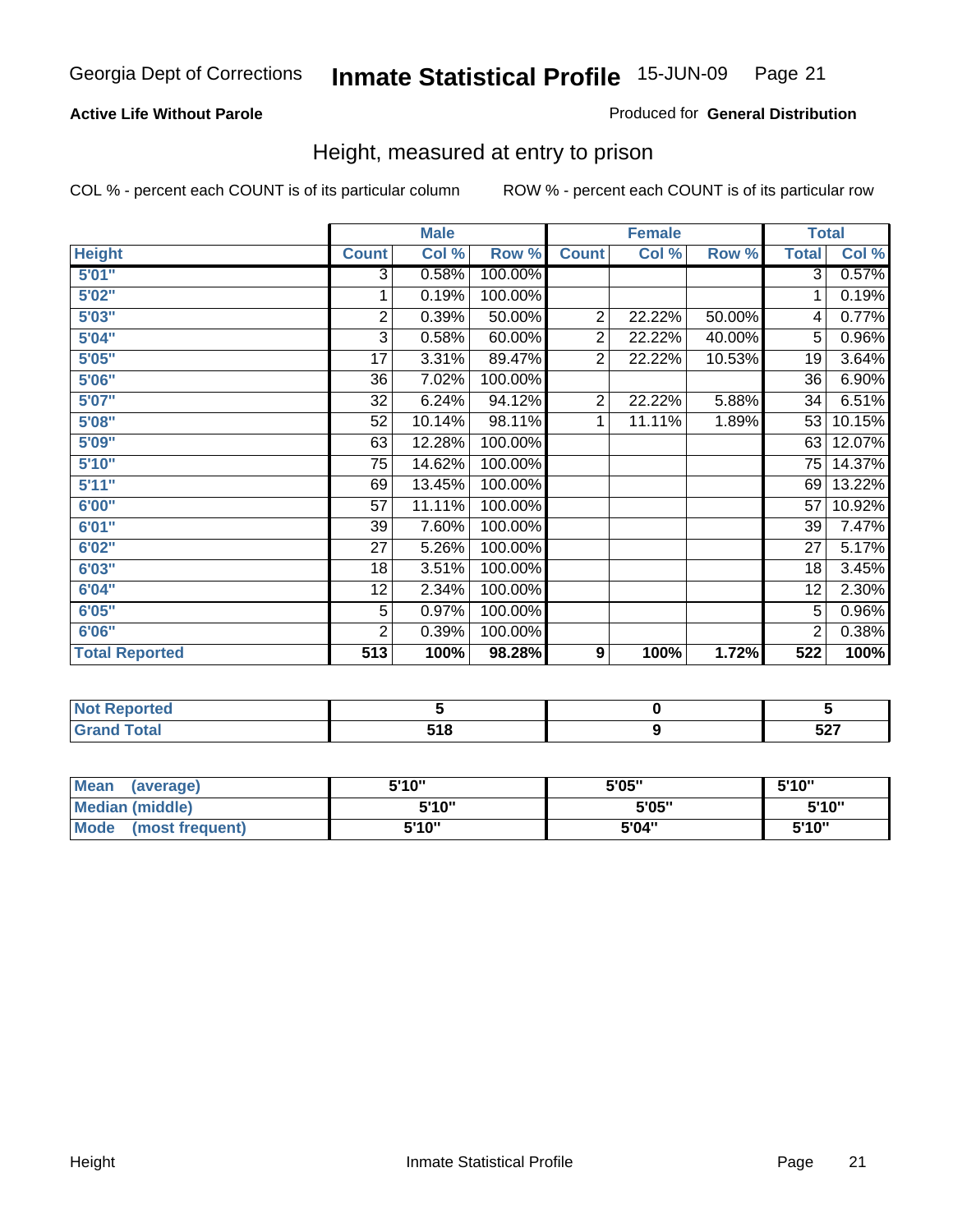#### **Active Life Without Parole**

#### Produced for **General Distribution**

### Weight, measured at entry to prison

|                       |                 | <b>Male</b> |         |                | <b>Female</b> |         | <b>Total</b>    |        |
|-----------------------|-----------------|-------------|---------|----------------|---------------|---------|-----------------|--------|
| <b>Weight</b>         | <b>Count</b>    | Col %       | Row %   | <b>Count</b>   | Col %         | Row %   | <b>Total</b>    | Col %  |
| 110 - 119 pounds      |                 |             |         | 1.             | 11.11%        | 100.00% | $\mathbf 1$     | 0.19%  |
| 120 - 129 pounds      | $\overline{2}$  | 0.39%       | 100.00% |                |               |         | $\overline{2}$  | 0.38%  |
| 130 - 139 pounds      | 14              | 2.73%       | 93.33%  | 1              | 11.11%        | 6.67%   | 15              | 2.87%  |
| 140 - 149 pounds      | 28              | 5.46%       | 96.55%  | 1              | 11.11%        | 3.45%   | $\overline{29}$ | 5.56%  |
| 150 - 159 pounds      | 43              | 8.38%       | 97.73%  | 1              | 11.11%        | 2.27%   | 44              | 8.43%  |
| 160 - 169 pounds      | 71              | 13.84%      | 98.61%  | 1              | 11.11%        | 1.39%   | 72              | 13.79% |
| 170 - 179 pounds      | 69              | 13.45%      | 97.18%  | $\overline{2}$ | 22.22%        | 2.82%   | 71              | 13.60% |
| 180 - 189 pounds      | 73              | 14.23%      | 100.00% |                |               |         | 73              | 13.98% |
| 190 - 199 pounds      | 40              | 7.80%       | 100.00% |                |               |         | 40              | 7.66%  |
| 200 - 209 pounds      | 36              | 7.02%       | 97.30%  | 1              | 11.11%        | 2.70%   | $\overline{37}$ | 7.09%  |
| 210 - 219 pounds      | 35              | 6.82%       | 100.00% |                |               |         | 35              | 6.70%  |
| 220 - 229 pounds      | 33              | 6.43%       | 100.00% |                |               |         | $\overline{33}$ | 6.32%  |
| 230 - 239 pounds      | $\overline{27}$ | 5.26%       | 100.00% |                |               |         | $\overline{27}$ | 5.17%  |
| 240 - 249 pounds      | 14              | 2.73%       | 100.00% |                |               |         | $\overline{14}$ | 2.68%  |
| 250 - 259 pounds      | $\overline{11}$ | 2.14%       | 100.00% |                |               |         | 11              | 2.11%  |
| 260 - 269 pounds      | 4               | 0.78%       | 80.00%  | $\mathbf 1$    | 11.11%        | 20.00%  | $\overline{5}$  | 0.96%  |
| 270 - 279 pounds      | 1               | 0.19%       | 100.00% |                |               |         | $\overline{1}$  | 0.19%  |
| 280 - 289 pounds      | 7               | 1.36%       | 100.00% |                |               |         | $\overline{7}$  | 1.34%  |
| 290 - 299 pounds      | 1               | 0.19%       | 100.00% |                |               |         | 1               | 0.19%  |
| 320 - 329 pounds      | $\overline{2}$  | 0.39%       | 100.00% |                |               |         | $\overline{2}$  | 0.38%  |
| 330 - 339 pounds      | 1               | 0.19%       | 100.00% |                |               |         | 1               | 0.19%  |
| 400 pounds and over   | 1               | 0.19%       | 100.00% |                |               |         | 1               | 0.19%  |
| <b>Total Reported</b> | 513             | 100%        | 98.28%  | 9              | 100%          | 1.72%   | 522             | 100%   |

| Reported<br>NOT<br>$\sim$        |            |                    |
|----------------------------------|------------|--------------------|
| <b>cotal</b><br>$\mathbf{v}$ and | <b>240</b> | <b>E07</b><br>JZ 1 |

| <b>Mean</b><br>(average)       | 190 | 169 | 190 |
|--------------------------------|-----|-----|-----|
| <b>Median (middle)</b>         | 183 | 164 | 183 |
| <b>Mode</b><br>(most frequent) | 170 | 143 | 170 |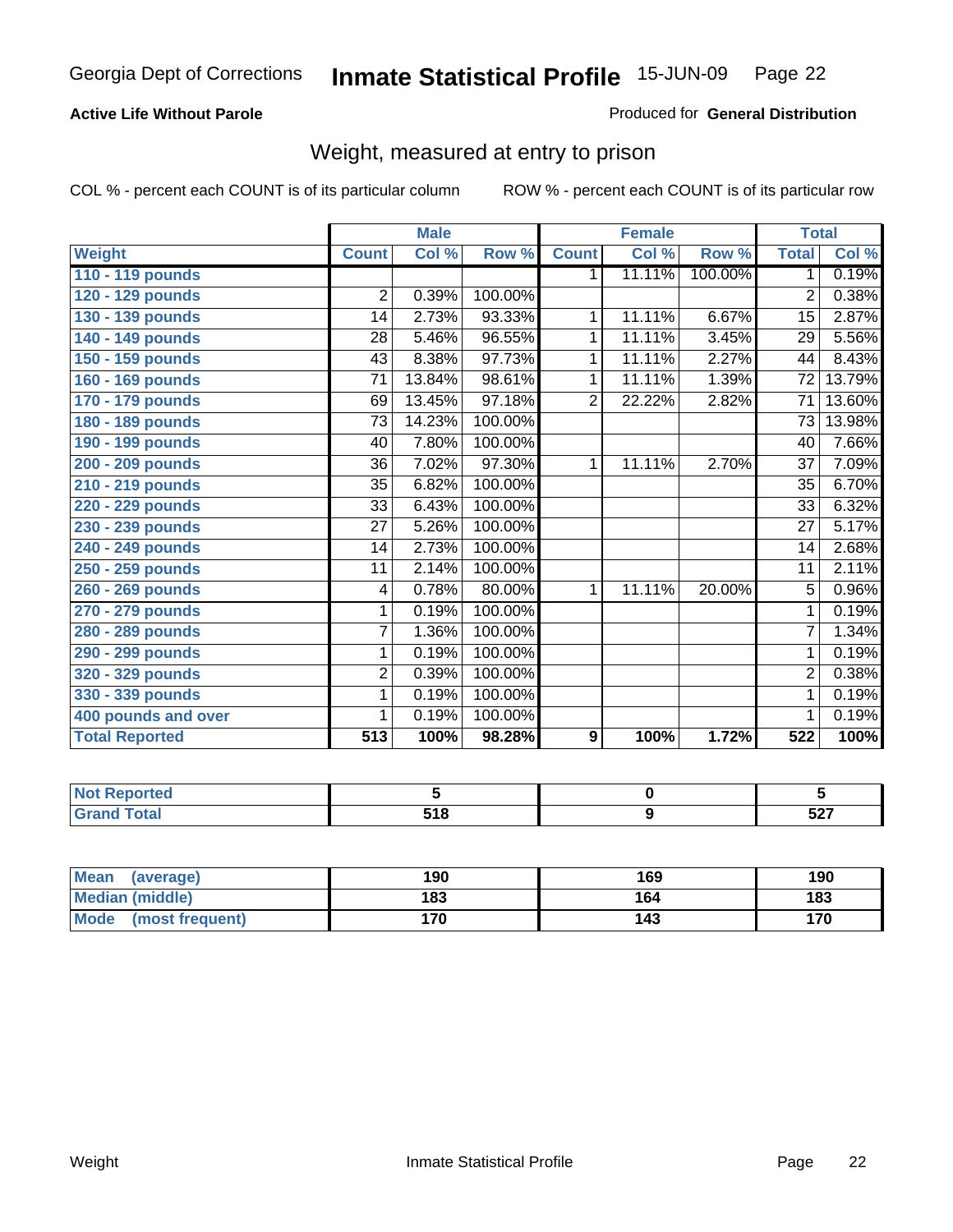Produced for **General Distribution**

#### **Active Life Without Parole**

### Military service

|                         |              | <b>Male</b> |                    |   | <b>Female</b> |       |       | <b>Total</b> |
|-------------------------|--------------|-------------|--------------------|---|---------------|-------|-------|--------------|
| <b>Military service</b> | <b>Count</b> | Col %       | <b>Row % Count</b> |   | Col %         | Row % | Total | Col %        |
| <b>Air Force</b>        | 6            | 1.72%       | 100.00%            |   |               |       |       | 1.68%        |
| <b>Army</b>             | 34           | 9.74%       | 100.00%            |   |               |       | 34    | 9.50%        |
| <b>Navy</b><br>3        |              | .86%        | 100.00%            |   |               |       |       | .84%         |
| <b>Marines</b><br>4     | 3            | .86%        | 100.00%            |   |               |       | 3     | .84%         |
| 96 None                 | 303          | 86.82%      | 97.12%             | 9 | 100.00%       | 2.88% | 312   | 87.15%       |
| <b>Total Reported</b>   | 349          | 100%        | 97.49%             | 9 | 100%          | 2.51% | 358   | 100%         |

| rted -       | 1 C N<br>כט ו<br>__ | 160<br>כט ו<br>- - |
|--------------|---------------------|--------------------|
| <b>Total</b> | E4 0<br>. .         | -07<br><b>JZI</b>  |

|  | M | .<br>. | . .<br>Null | .<br>ATM <sub>V</sub> |
|--|---|--------|-------------|-----------------------|
|--|---|--------|-------------|-----------------------|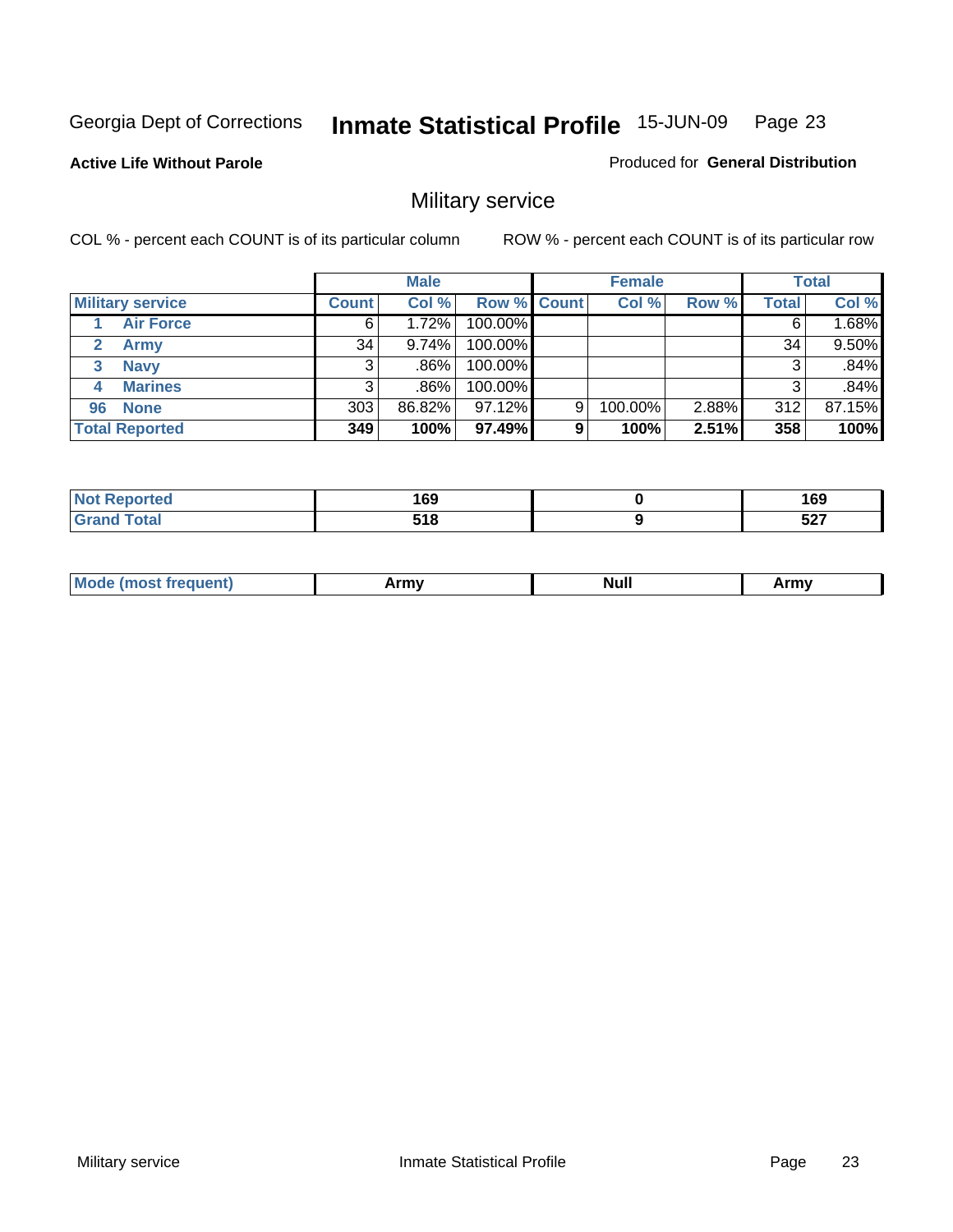#### **Active Life Without Parole**

#### Produced for **General Distribution**

### Type of admission to prison

|    |                             |                 | <b>Male</b> |                    |   | <b>Female</b> |       |              | <b>Total</b> |
|----|-----------------------------|-----------------|-------------|--------------------|---|---------------|-------|--------------|--------------|
|    | <b>Type of Admission</b>    | <b>Count</b>    | Col %       | <b>Row % Count</b> |   | Col %         | Row % | <b>Total</b> | Col %        |
|    | <b>Committed From Court</b> | 148             | 28.57%      | 97.37%             | 4 | 44.44%        | 2.63% | 152          | 28.84%       |
| 3  | <b>Parole Rev/New Sent</b>  | 37 <sup>1</sup> | 7.14%       | 100.00%            |   |               |       | 37           | 7.02%        |
| 4  | <b>Par Rev/No New Sent</b>  | 8               | 1.54%       | 100.00%            |   |               |       | 8            | 1.52%        |
| 6  | <b>Prob Viol/Partial</b>    | 6               | 1.16%       | 100.00%            |   |               |       | 6            | 1.14%        |
| 9  | <b>Prob Rev/Remainder</b>   | 11              | 2.12%       | 100.00%            |   |               |       | 11           | 2.09%        |
| 10 | <b>New Sent/Par Rev Pnd</b> |                 | .19%        | 100.00%            |   |               |       |              | .19%         |
| 11 | <b>Life W/O Parole</b>      | 306             | 59.07%      | 98.39%             | 5 | 55.56%        | 1.61% | 311          | 59.01%       |
| 30 | <b>Par Rev/Rsn Unknown</b>  |                 | .19%        | 100.00%            |   |               |       |              | .19%         |
|    | <b>Total Reported</b>       | 518             | 100%        | 98.29%             | 9 | 100%          | 1.71% | 527          | 100%         |

| المنصبة للمعان<br>rtea |       |      |
|------------------------|-------|------|
| $f \wedge f \wedge f'$ | :40   | ドヘブ  |
| υιαι                   | J I O | 34 I |

| <b>Mode (most frequent)</b> | f W/O Par | <sup>€</sup> W/O Par | W/O Par |
|-----------------------------|-----------|----------------------|---------|
|                             |           |                      |         |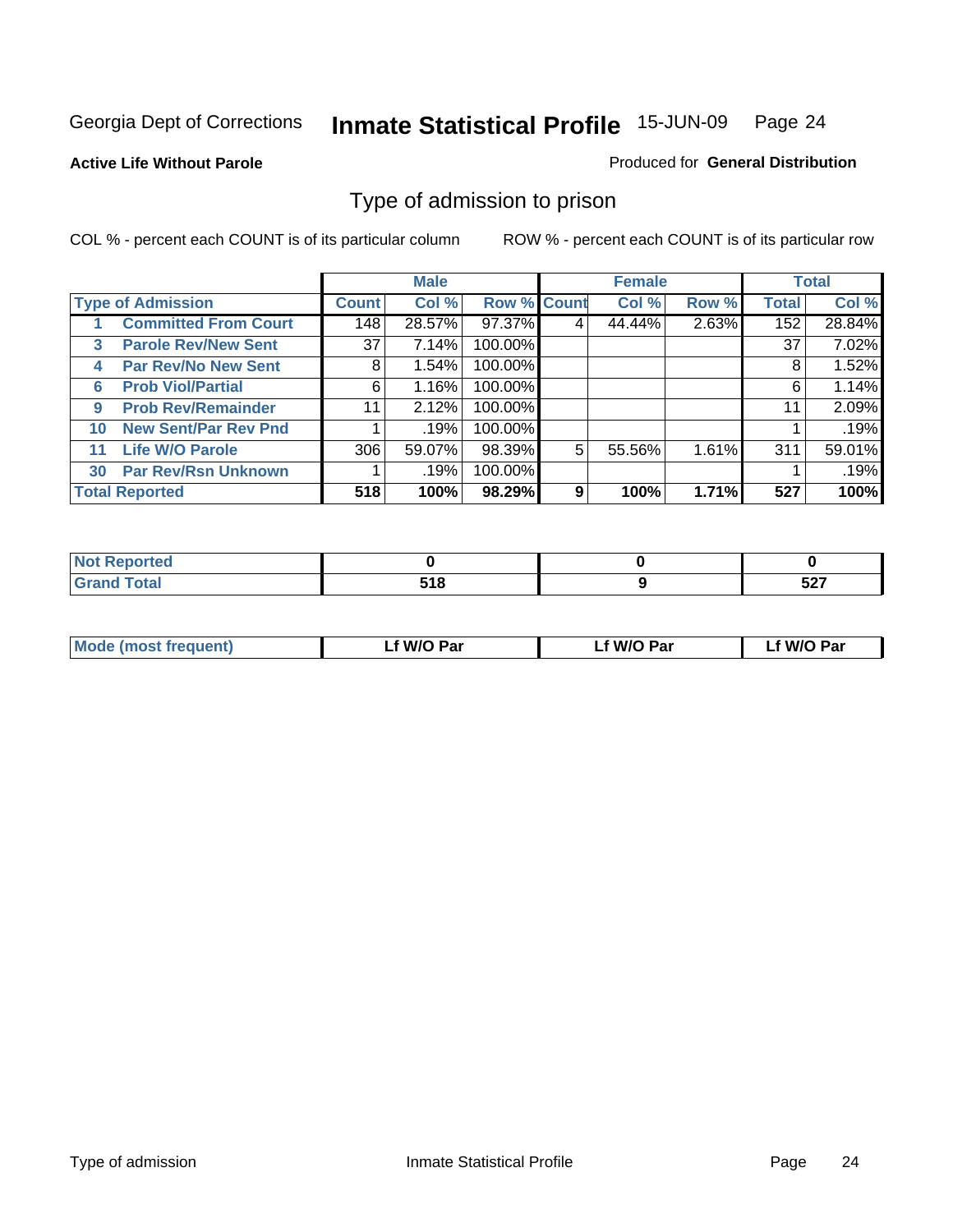**Active Life Without Parole** 

Produced for **General Distribution**

### Current / last security status

|                        |              | <b>Male</b> |                    |   | <b>Female</b> |       |              | <b>Total</b> |
|------------------------|--------------|-------------|--------------------|---|---------------|-------|--------------|--------------|
| <b>Security Status</b> | <b>Count</b> | Col %       | <b>Row % Count</b> |   | Col %         | Row % | <b>Total</b> | Col %        |
| 3 Minimum              |              | .78%        | $100.00\%$         |   | .00%          |       |              | .77%         |
| 4 Medium               | 31           | 6.05%       | $100.00\%$         |   | $.00\%$       |       | 31           | 5.95%        |
| 5 Close                | 476          | $92.97\%$   | $98.14\%$          | 9 | 100.00%       | 1.86% | 485          | 93.09%       |
| 6 Maximum              |              | .20%        | 100.00%            |   | .00%          |       |              | .19%         |
| <b>Total Reported</b>  | 512          | 100%        | 98.27%             | 9 | 100%          | 1.73% | 521          | 100%         |

| <b>Still being diagnosed</b> |     |     |
|------------------------------|-----|-----|
| <b>Not Reported</b>          |     |     |
| <b>Grand Total</b>           | 518 | 527 |

| <b>Mode</b><br>lose<br>lose<br>Close<br>(most frequent)<br>- - - -<br>- - - - |  |
|-------------------------------------------------------------------------------|--|
|-------------------------------------------------------------------------------|--|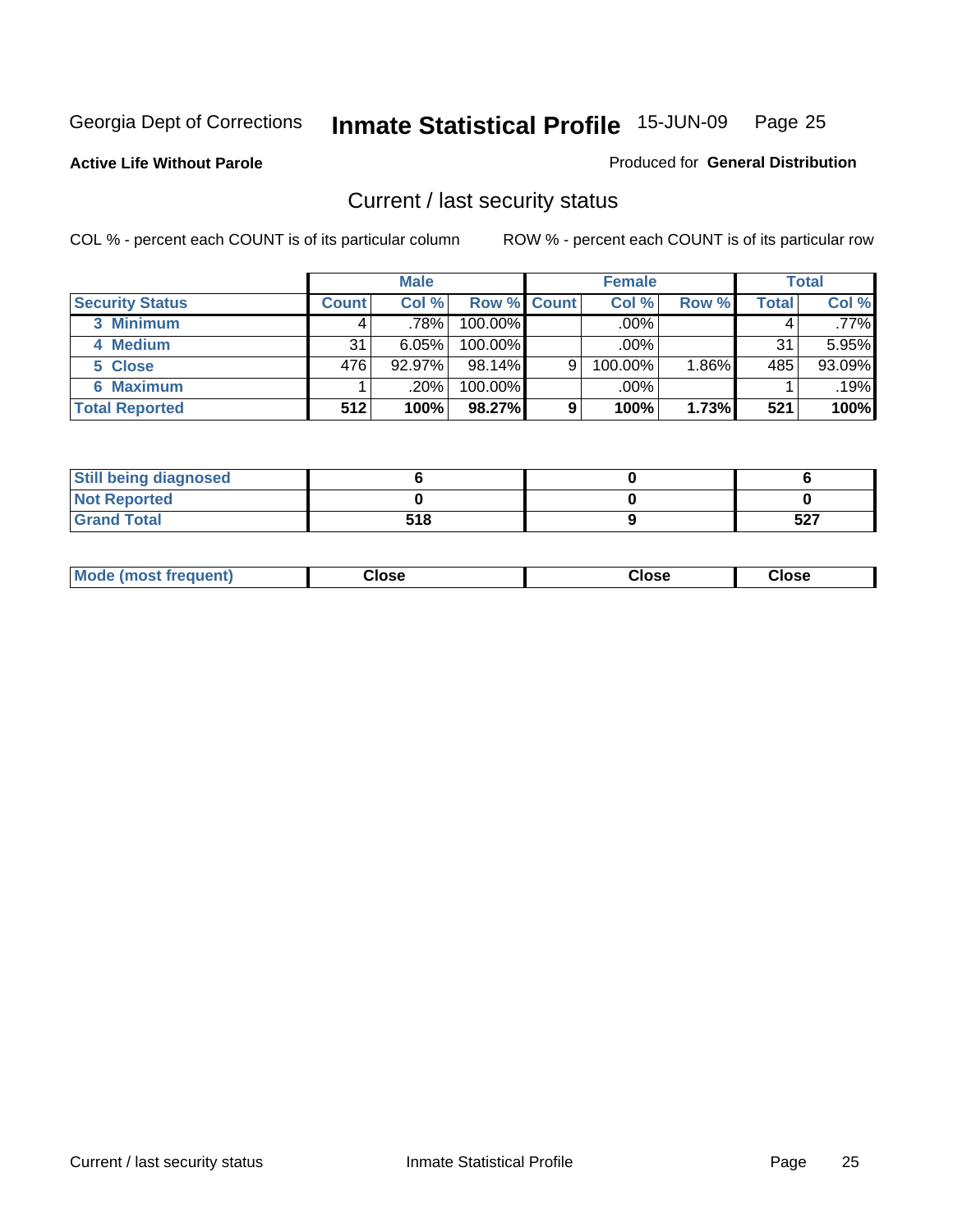**Active Life Without Parole** 

Produced for **General Distribution**

### Current / last type of institution

|                            |              | <b>Male</b> |                    |   | <b>Female</b> |          |              | Total                 |
|----------------------------|--------------|-------------|--------------------|---|---------------|----------|--------------|-----------------------|
| <b>Type of Institution</b> | <b>Count</b> | Col%        | <b>Row % Count</b> |   | Col%          | Row %I   | <b>Total</b> | Col %                 |
| <b>State Prison</b>        | 518          | 100.00%     | 98.29%             | 9 | 100.00%」      | $1.71\%$ | 527          | $100.\overline{00\%}$ |
| <b>Total Reported</b>      | 518          | 100%        | 98.29%             |   | $100\%$ .     | $1.71\%$ | 527          | 100%                  |

| المنتبط المتعارف<br>rtea<br>$\sim$ |             |                   |
|------------------------------------|-------------|-------------------|
| _____                              | 740<br>$ -$ | <b>FA7</b><br>וגע |

|  | <b>Mode (most frequent)</b> | <b>State Prison</b> | <b>State Prison</b> | <b>State Prison</b> |
|--|-----------------------------|---------------------|---------------------|---------------------|
|--|-----------------------------|---------------------|---------------------|---------------------|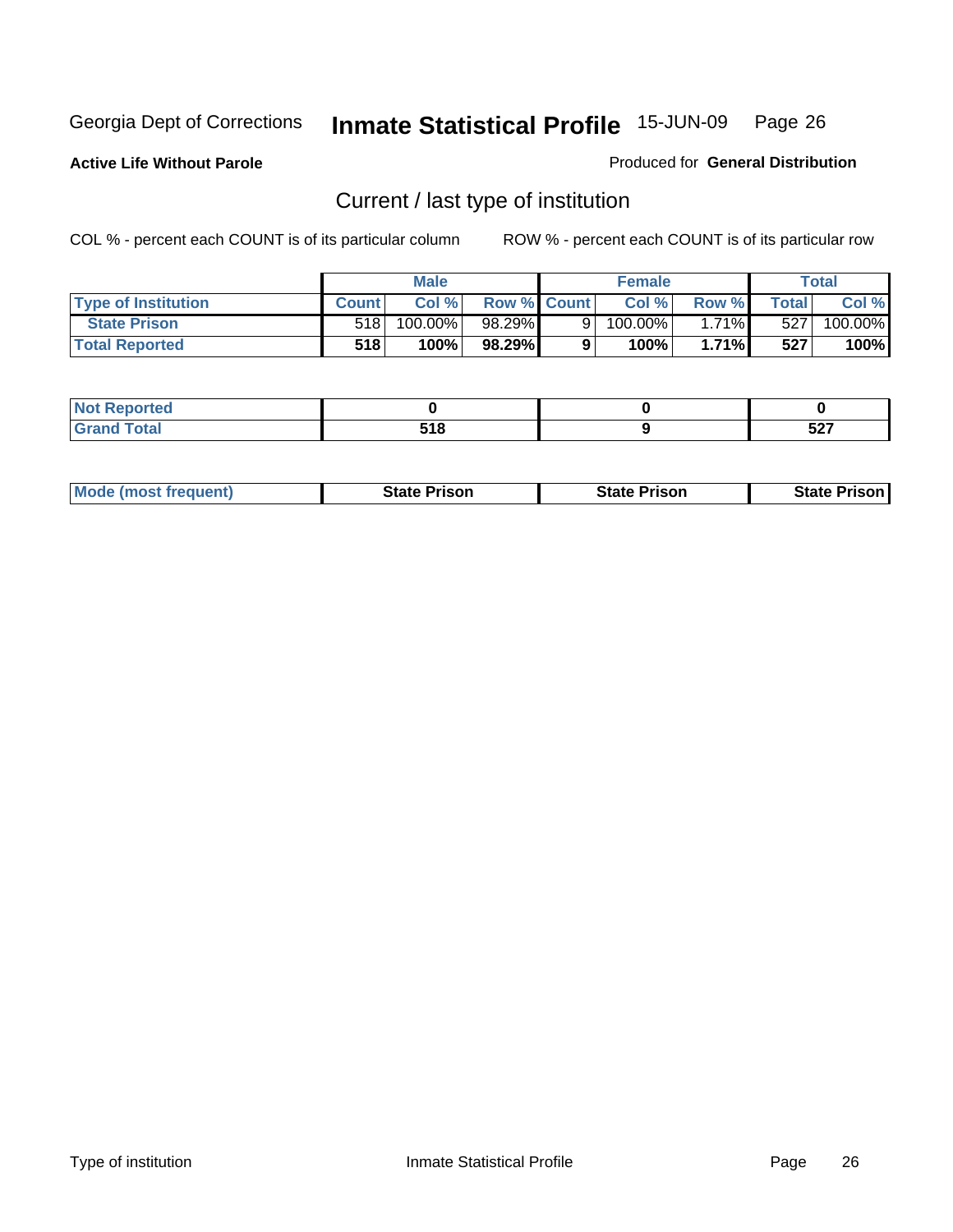**Active Life Without Parole** 

#### Produced for **General Distribution**

### Institution type - transitional centers

|                                                | <b>Male</b> |                   | <b>Female</b> |                   | <b>Total</b> |
|------------------------------------------------|-------------|-------------------|---------------|-------------------|--------------|
| <b>Institution Type - Trans. Centers Count</b> |             | Col % Row % Count |               | Col % Row % Total | Col %        |
| <b>Total Reported</b>                          |             |                   |               |                   |              |

| Reported<br><b>NOT</b><br>$\cdots$ |  |  |
|------------------------------------|--|--|
| $f$ oto $f$<br>$\sim$<br>-         |  |  |

| Mode (most frequent) | <b>Null</b> | <b>Null</b> | <b>Null</b> |
|----------------------|-------------|-------------|-------------|
|                      |             |             |             |
|                      |             |             |             |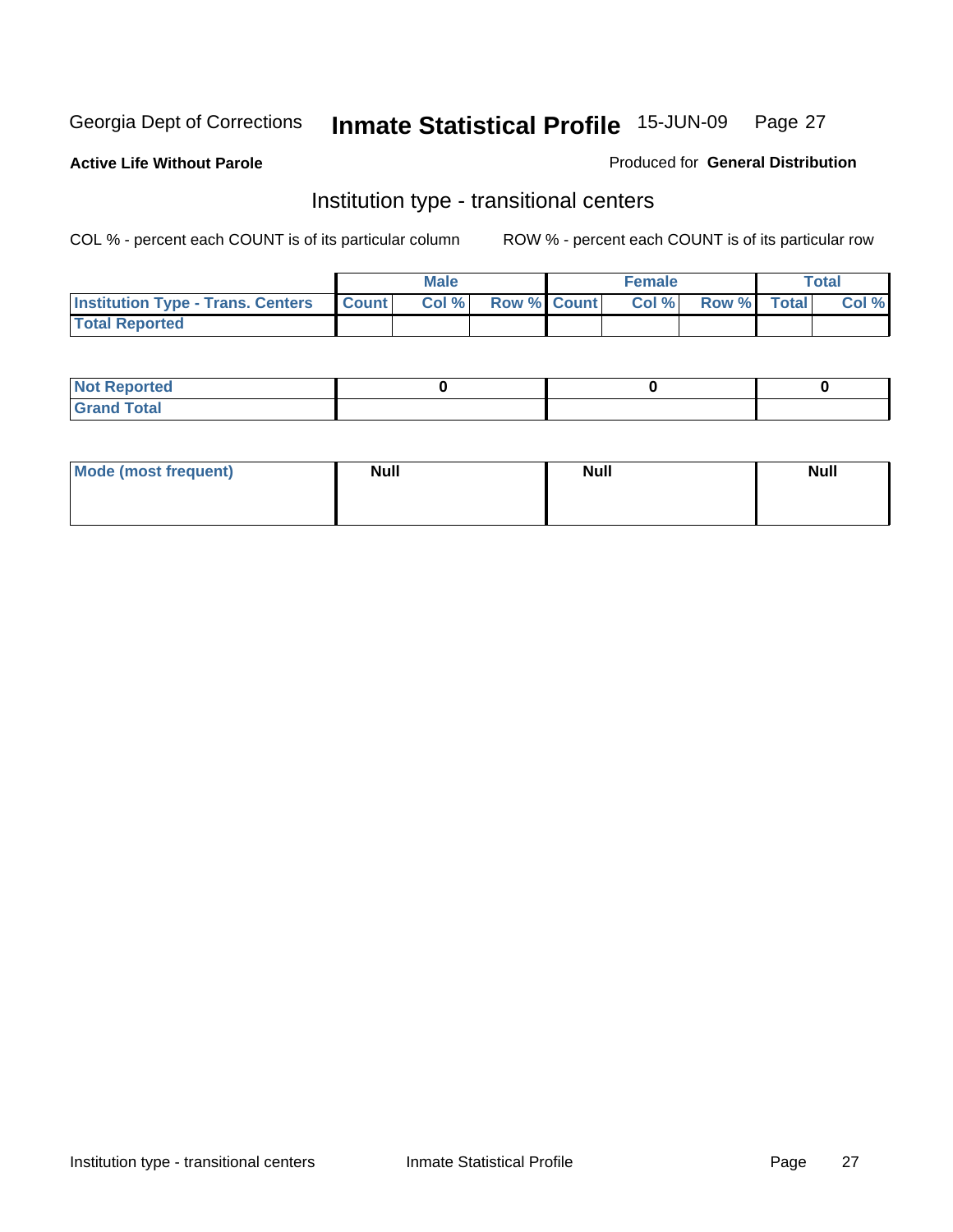#### **Active Life Without Parole**

#### Produced for **General Distribution**

### Institution type - mental hospitals

|                                                  | Male  |                    | <b>Female</b> |                          | Total |
|--------------------------------------------------|-------|--------------------|---------------|--------------------------|-------|
| <b>Institution Type - Mental Hospitals Count</b> | Col % | <b>Row % Count</b> |               | <b>Col % Row % Total</b> | Col % |
| <b>Total Reported</b>                            |       |                    |               |                          |       |

| <b>Not Reported</b>           |  |  |
|-------------------------------|--|--|
| <b>otal</b><br>C <sub>r</sub> |  |  |

| Mode (most frequent) | <b>Null</b> | <b>Null</b> | <b>Null</b> |
|----------------------|-------------|-------------|-------------|
|                      |             |             |             |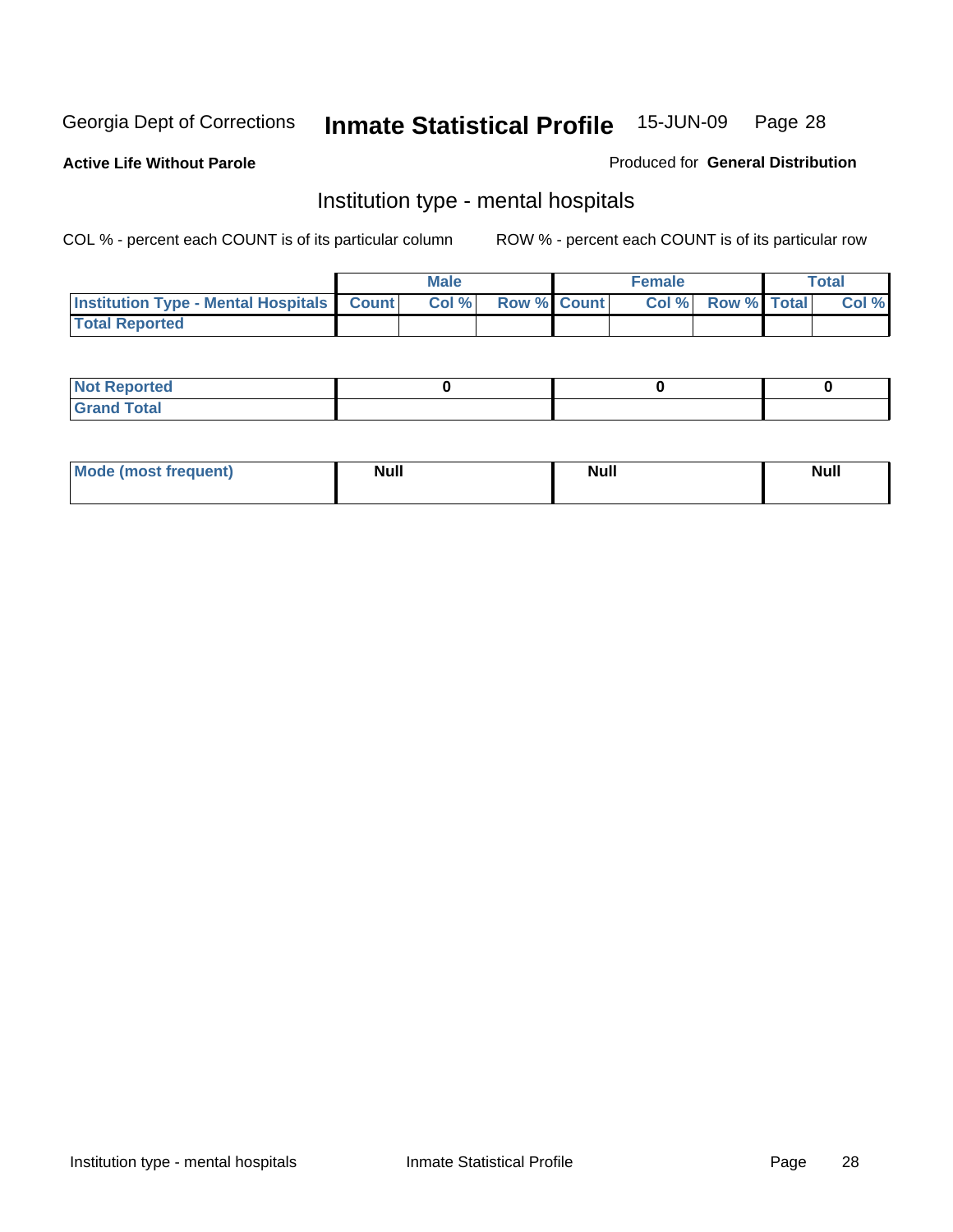**Active Life Without Parole** 

Produced for **General Distribution**

### Institution type - county prisons

|                                                    | <b>Male</b> |                         | <b>Female</b> |             | <b>Total</b> |
|----------------------------------------------------|-------------|-------------------------|---------------|-------------|--------------|
| <b>Institution Type - County Prisons   Count  </b> |             | Col % Row % Count Col % |               | Row % Total | Col %        |
| <b>Total Reported</b>                              |             |                         |               |             |              |

| <b>Not Reported</b>    |  |  |
|------------------------|--|--|
| <b>Total</b><br>$\sim$ |  |  |

| Mode (most<br>frequent) | N I I I<br>чин. | <b>Null</b> | <b>Null</b><br>$- - - - - - -$ |
|-------------------------|-----------------|-------------|--------------------------------|
|                         |                 |             |                                |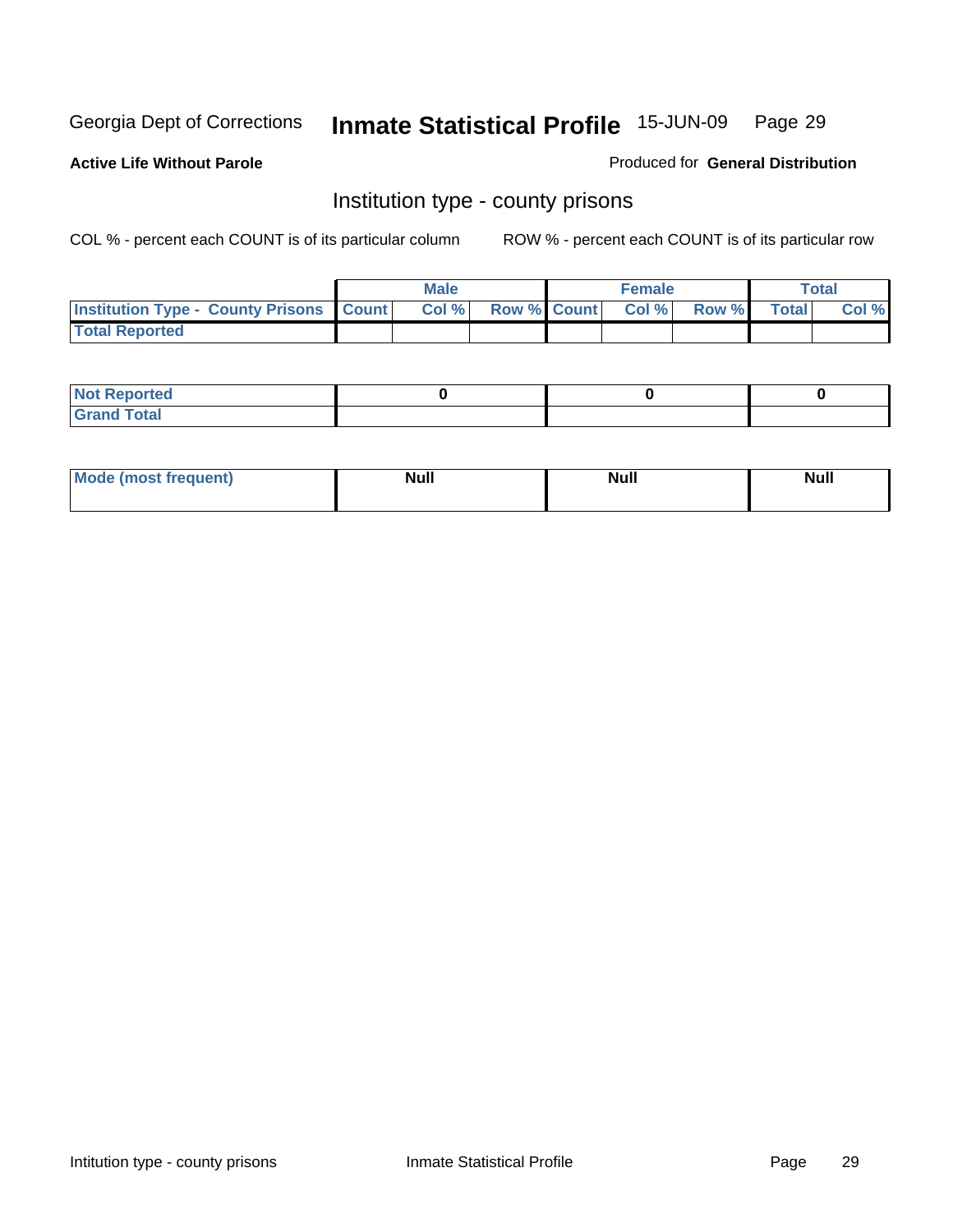#### **Active Life Without Parole**

#### Produced for **General Distribution**

### Institution type - state prisons

|     |                                         | <b>Male</b><br><b>Female</b> |        | <b>Total</b> |                |        |         |                 |        |
|-----|-----------------------------------------|------------------------------|--------|--------------|----------------|--------|---------|-----------------|--------|
|     | <b>Institution Type - State Prisons</b> | <b>Count</b>                 | Col %  | Row %        | <b>Count</b>   | Col %  | Row %   | <b>Total</b>    | Col %  |
|     | 532 Augusta State Med.                  | 27                           | 5.21%  | 100.00%      |                |        |         | $\overline{27}$ | 5.12%  |
|     | <b>Prison</b>                           |                              |        |              |                |        |         |                 |        |
| 553 | <b>Baldwin State Prison</b>             | 15                           | 2.90%  | 100.00%      |                |        |         | 15              | 2.85%  |
| 547 | <b>Calhoun State Prison</b>             | 5                            | .97%   | 100.00%      |                |        |         | 5               | .95%   |
| 523 | <b>Coastal State Prison</b>             | 5                            | .97%   | 100.00%      |                |        |         | 5               | .95%   |
| 503 | <b>Dodge State Prison</b>               |                              | .19%   | 100.00%      |                |        |         |                 | .19%   |
| 521 | <b>Ga Diag &amp; Class Pris</b>         | 9                            | 1.74%  | 100.00%      |                |        |         | 9               | 1.71%  |
| 522 | <b>Ga Diag &amp; Class Pris-</b>        | 12                           | 2.32%  | 100.00%      |                |        |         | 12              | 2.28%  |
|     | <b>Perm</b>                             |                              |        |              |                |        |         |                 |        |
| 517 | <b>Ga State Prison</b>                  | 15                           | 2.90%  | 100.00%      |                |        |         | 15              | 2.85%  |
| 541 | <b>Hancock State Prison</b>             | 61                           | 11.78% | 100.00%      |                |        |         | 61              | 11.57% |
| 540 | <b>Hays State Prison</b>                | 49                           | 9.46%  | 100.00%      |                |        |         | 49              | 9.30%  |
| 549 | <b>Macon State Prison</b>               | 80                           | 15.44% | 100.00%      |                |        |         | 80              | 15.18% |
| 519 | <b>Men'S State Prison</b>               | 5                            | .97%   | 100.00%      |                |        |         | 5               | .95%   |
| 554 | <b>Metro State Prison (W)</b>           |                              |        |              | 7              | 77.78% | 100.00% | 7               | 1.33%  |
| 505 | <b>Phillips State Prison</b>            | 17                           | 3.28%  | 100.00%      |                |        |         | 17              | 3.23%  |
| 557 | <b>Pulaski State Prison (W)</b>         |                              |        |              | $\overline{2}$ | 22.22% | 100.00% | 2               | .38%   |
| 550 | <b>Smith State Prison</b>               | 51                           | 9.85%  | 100.00%      |                |        |         | 51              | 9.68%  |
| 542 | <b>Telfair State Prison</b>             | 73                           | 14.09% | 100.00%      |                |        |         | 73              | 13.85% |
| 537 | <b>Valdosta State Prison</b>            | 45                           | 8.69%  | 100.00%      |                |        |         | 45              | 8.54%  |
| 501 | <b>Ware State Prison</b>                | 47                           | 9.07%  | 100.00%      |                |        |         | 47              | 8.92%  |
| 552 | <b>Washington Sp</b>                    | 1                            | .19%   | 100.00%      |                |        |         | 1               | .19%   |
|     | <b>Total Reported</b>                   | 518                          | 100%   | 98.29%       | 9              | 100%   | 1.71%   | 527             | 100%   |

| Reported     |       |       |
|--------------|-------|-------|
| <b>Total</b> | E4 0  | - ^ - |
| Gra          | J I O | JLI   |

| Mode (most frequent) | 1549 Macon State Prison | 554 Metro State Prison (W) | 549 Macon State<br>Prison |
|----------------------|-------------------------|----------------------------|---------------------------|
|----------------------|-------------------------|----------------------------|---------------------------|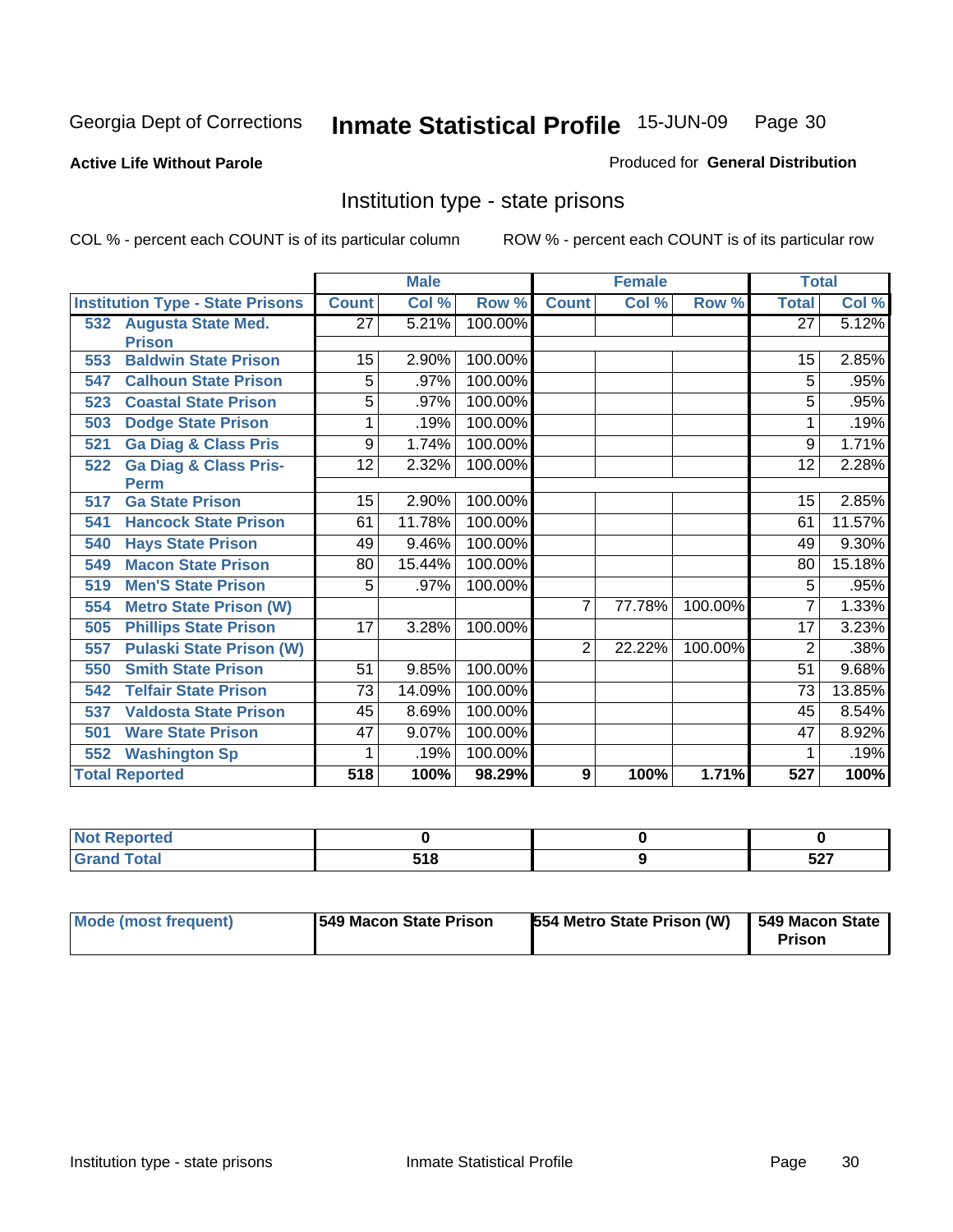**Active Life Without Parole** 

Produced for **General Distribution**

### Institution type - private prisons

|                                                     | <b>Male</b> |                    | <b>Female</b> |             | Total |
|-----------------------------------------------------|-------------|--------------------|---------------|-------------|-------|
| <b>Institution Type - Private Prisons   Count  </b> | Col %       | <b>Row % Count</b> | Col %         | Row % Total | Col % |
| <b>Total Reported</b>                               |             |                    |               |             |       |

| <b>Not Reported</b>       |  |  |
|---------------------------|--|--|
| intal<br>. Gror<br>$\sim$ |  |  |

| Mode (most frequent) | <b>Null</b> | <b>Null</b> | <b>Null</b> |
|----------------------|-------------|-------------|-------------|
|                      |             |             |             |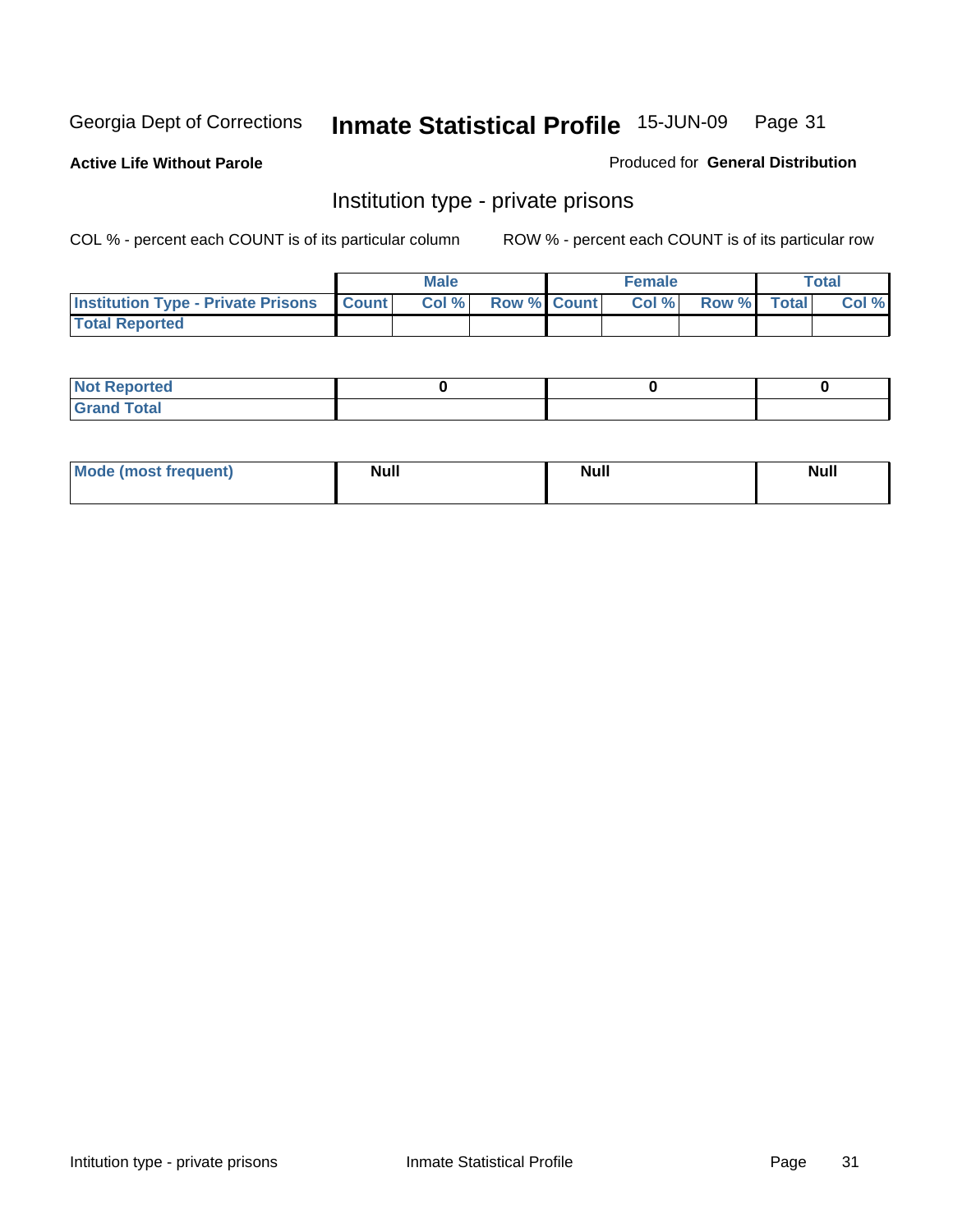**Active Life Without Parole** 

Produced for **General Distribution**

### Institution type - prison annexes

|                                                | <b>Male</b> |             | <b>Female</b> |             | <b>Total</b> |
|------------------------------------------------|-------------|-------------|---------------|-------------|--------------|
| <b>Institution Type - Prison Annexes Count</b> | Col %       | Row % Count | Col%          | Row % Total | Col %        |
| <b>Total Reported</b>                          |             |             |               |             |              |

| $N$ nt<br><b>Reported</b>                |  |  |
|------------------------------------------|--|--|
| <b>Total</b><br>Gr2r<br>$\mathbf{v}$ and |  |  |

| Mode (most frequent) | <b>Null</b> | <b>Null</b> | <b>Null</b> |
|----------------------|-------------|-------------|-------------|
|                      |             |             |             |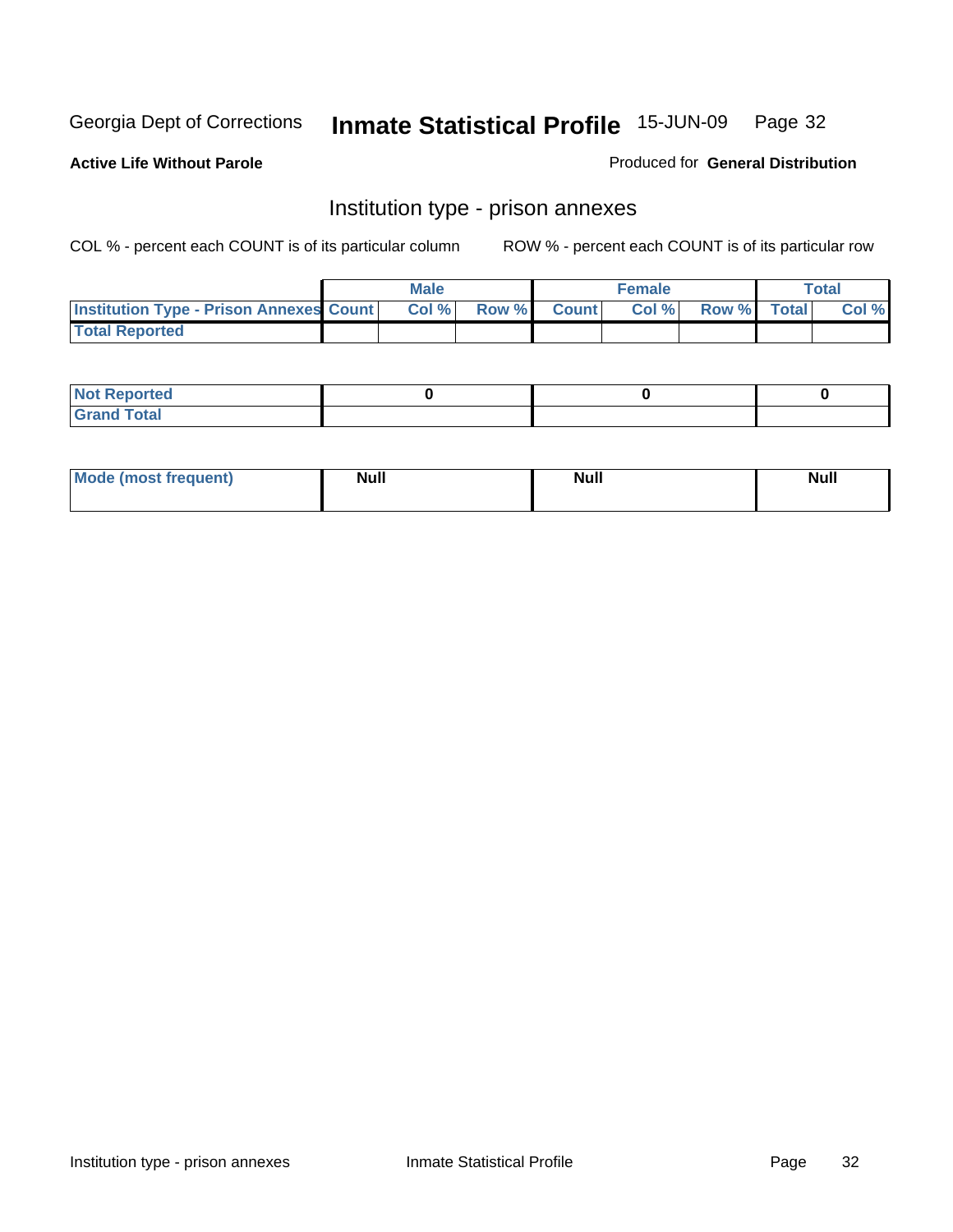**Active Life Without Parole** 

Produced for **General Distribution**

### Institution type - pre-release centers

|                                                | <b>Male</b> |              |              | <b>Female</b> |             | <b>Total</b> |
|------------------------------------------------|-------------|--------------|--------------|---------------|-------------|--------------|
| <b>Institution Type - Prison Annexes Count</b> | Col %       | <b>Row %</b> | <b>Count</b> | Col%          | Row % Total | Col %        |
| <b>Total Reported</b>                          |             |              |              |               |             |              |

| $N$ nt<br><b>Reported</b>                |  |  |
|------------------------------------------|--|--|
| <b>Total</b><br>Gr2r<br>$\mathbf{v}$ and |  |  |

| Mode (most frequent) | <b>Null</b> | <b>Null</b> | <b>Null</b> |
|----------------------|-------------|-------------|-------------|
|                      |             |             |             |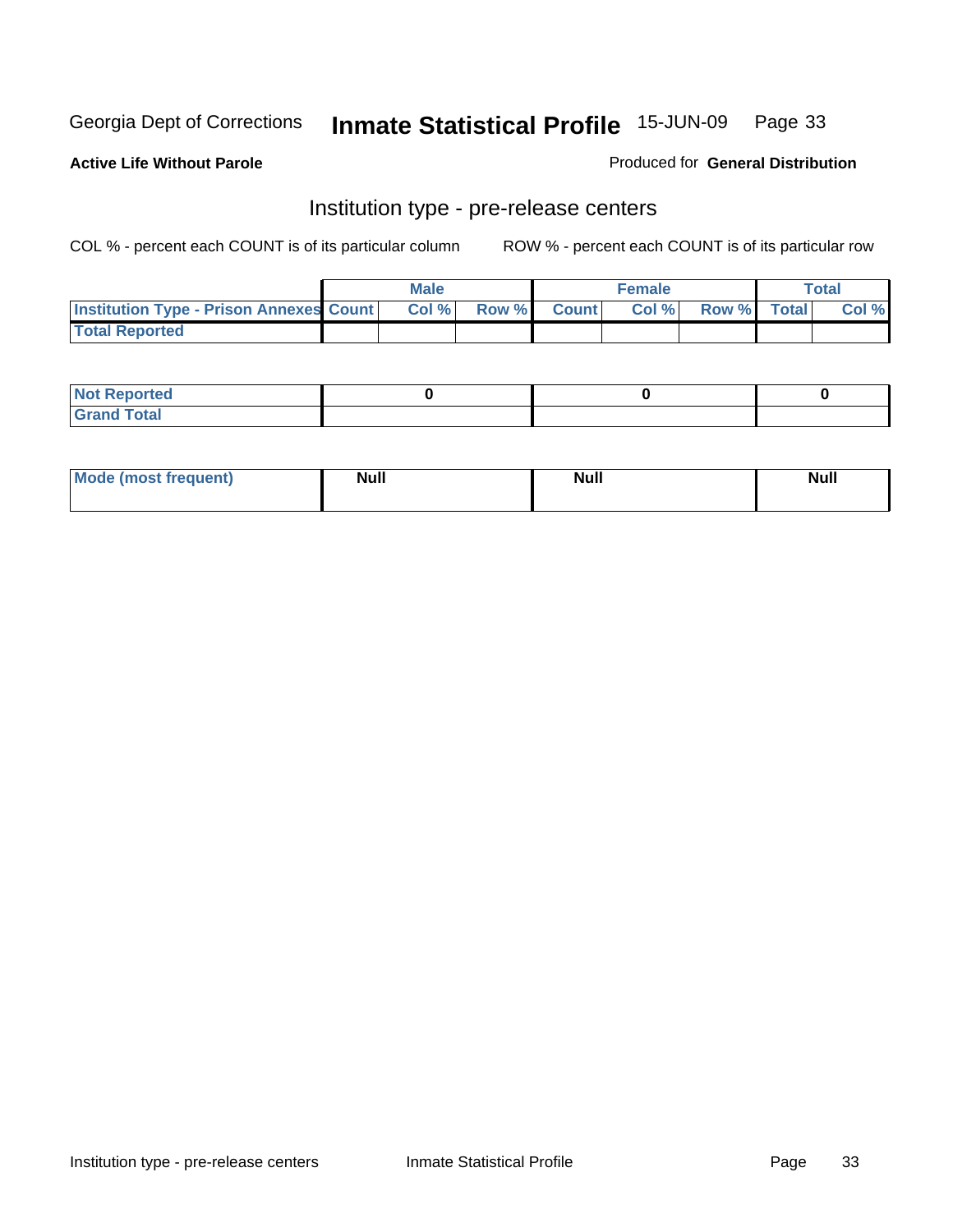**Active Life Without Parole** 

#### Produced for **General Distribution**

### Institution type - inmate boot camp

|                                      |              | Male  |       |              | <b>Female</b> |             | <b>Total</b> |
|--------------------------------------|--------------|-------|-------|--------------|---------------|-------------|--------------|
| <b>Institution Type - Boot Camps</b> | <b>Count</b> | Col % | Row % | <b>Count</b> | Col%          | Row % Total | Col %        |
| <b>Total Rported</b>                 |              |       |       |              |               |             |              |

| <b>Not Reported</b>                     |  |  |
|-----------------------------------------|--|--|
| <b>fotal</b><br>10 <sup>2</sup><br>____ |  |  |

| <b>Mode (most frequent)</b> | <b>Null</b> | <b>Null</b> | <b>Null</b> |
|-----------------------------|-------------|-------------|-------------|
|                             |             |             |             |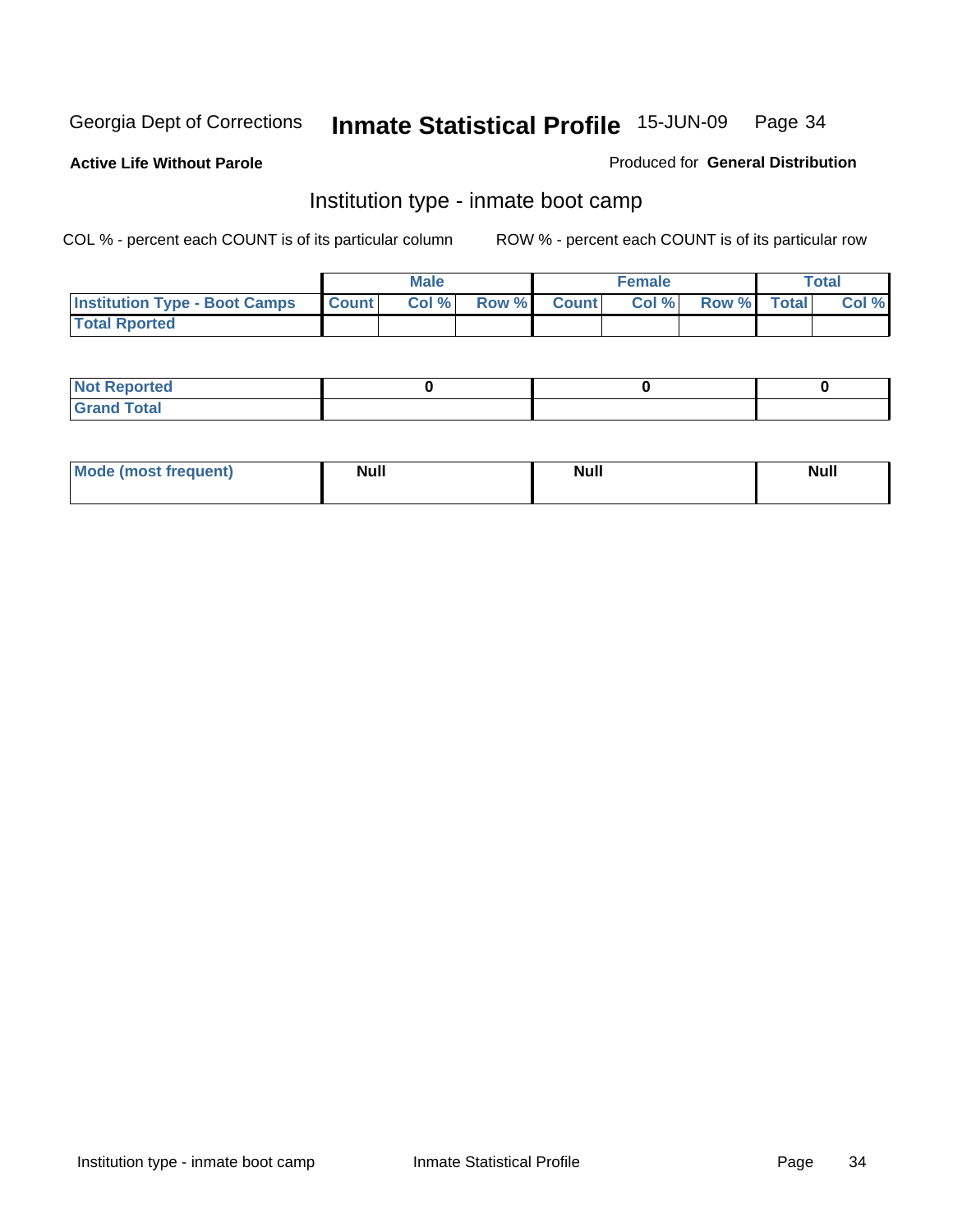#### **Active Life Without Parole**

#### Produced for **General Distribution**

### Number of disciplinary reports

|                                       |                 | <b>Male</b> |         |              | <b>Female</b> |       |                 | <b>Total</b> |
|---------------------------------------|-----------------|-------------|---------|--------------|---------------|-------|-----------------|--------------|
| <b>Number of Disciplinary Reports</b> | <b>Count</b>    | Col %       | Row %   | <b>Count</b> | Col %         | Row % | <b>Total</b>    | Col %        |
|                                       | 118             | 22.78%      | 96.72%  | 4            | 44.44%        | 3.28% | 122             | 23.15%       |
|                                       | 64              | 12.36%      | 98.46%  |              | 11.11%        | 1.54% | 65              | 12.33%       |
|                                       | 42              | $8.11\%$    | 97.67%  |              | 11.11%        | 2.33% | 43              | 8.16%        |
| 3                                     | 40              | 7.72%       | 97.56%  |              | 11.11%        | 2.44% | 41              | 7.78%        |
|                                       | 28 <sup>1</sup> | 5.41%       | 100.00% |              |               |       | 28              | 5.31%        |
| 5                                     | 29              | 5.60%       | 100.00% |              |               |       | 29 <sup>1</sup> | 5.50%        |
| <b>More Than 5</b>                    | 197             | 38.03%      | 98.99%  | 2            | 22.22%        | 1.01% | 199             | 37.76%       |
| <b>Total Reported</b>                 | 518             | 100%        | 98.29%  | 9            | 100%          | 1.71% | 527             | 100%         |

| тео<br>N |           |             |
|----------|-----------|-------------|
|          | .<br>$ -$ | - 27<br>JLI |

| Mean (average)       | 7.87 | 6.56 | 7.85 |
|----------------------|------|------|------|
| Median (middle)      |      |      |      |
| Mode (most frequent) |      |      |      |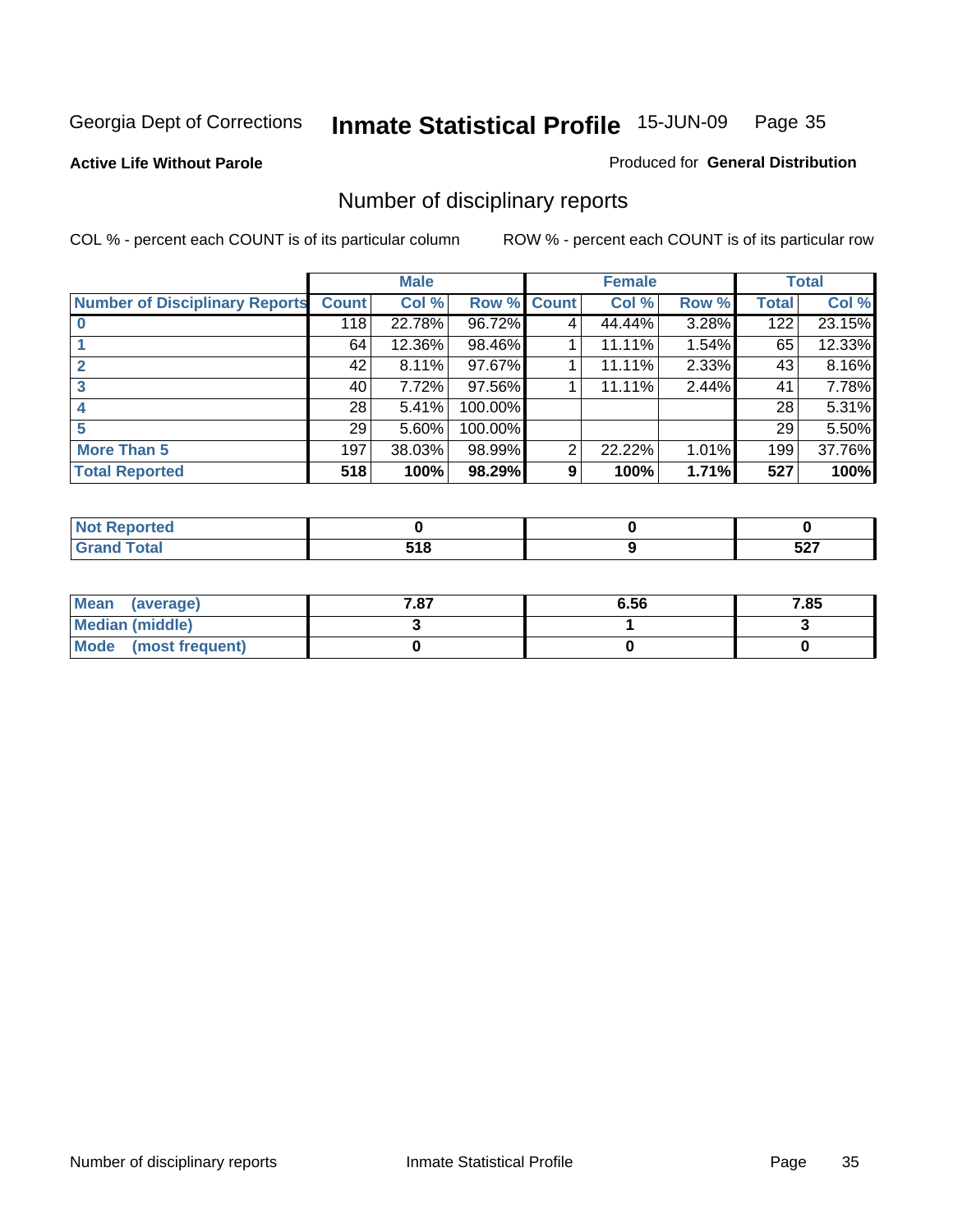#### **Active Life Without Parole**

#### Produced for **General Distribution**

#### Number of transfers

|                            |              | <b>Male</b> |         |              | <b>Female</b> |        |              | <b>Total</b> |
|----------------------------|--------------|-------------|---------|--------------|---------------|--------|--------------|--------------|
| <b>Number of Transfers</b> | <b>Count</b> | Col %       | Row %   | <b>Count</b> | Col %         | Row %  | <b>Total</b> | Col %        |
|                            | 8            | 1.54%       | 80.00%  | 2            | 22.22%        | 20.00% | 10           | 1.90%        |
|                            | 108          | 20.85%      | 98.18%  | 2            | 22.22%        | 1.82%  | 110          | 20.87%       |
| $\mathbf{2}$               | 120          | 23.17%      | 98.36%  | 2            | 22.22%        | 1.64%  | 122          | 23.15%       |
| 3                          | 101          | 19.50%      | 97.12%  | 3            | 33.33%        | 2.88%  | 104          | 19.73%       |
|                            | 55           | 10.62%      | 100.00% |              |               |        | 55           | 10.44%       |
|                            | 40           | 7.72%       | 100.00% |              |               |        | 40           | 7.59%        |
| <b>More Than 5</b>         | 86           | 16.60%      | 100.00% |              |               |        | 86           | 16.32%       |
| <b>Total Reported</b>      | 518          | 100%        | 98.29%  | 9            | 100%          | 1.71%  | 527          | 100%         |

| N<br>men |           |             |
|----------|-----------|-------------|
|          | .<br>$ -$ | -^-<br>JL 1 |

| Mean (average)       | 3.41 | 67. ا | 3.38 |
|----------------------|------|-------|------|
| Median (middle)      |      |       |      |
| Mode (most frequent) |      |       |      |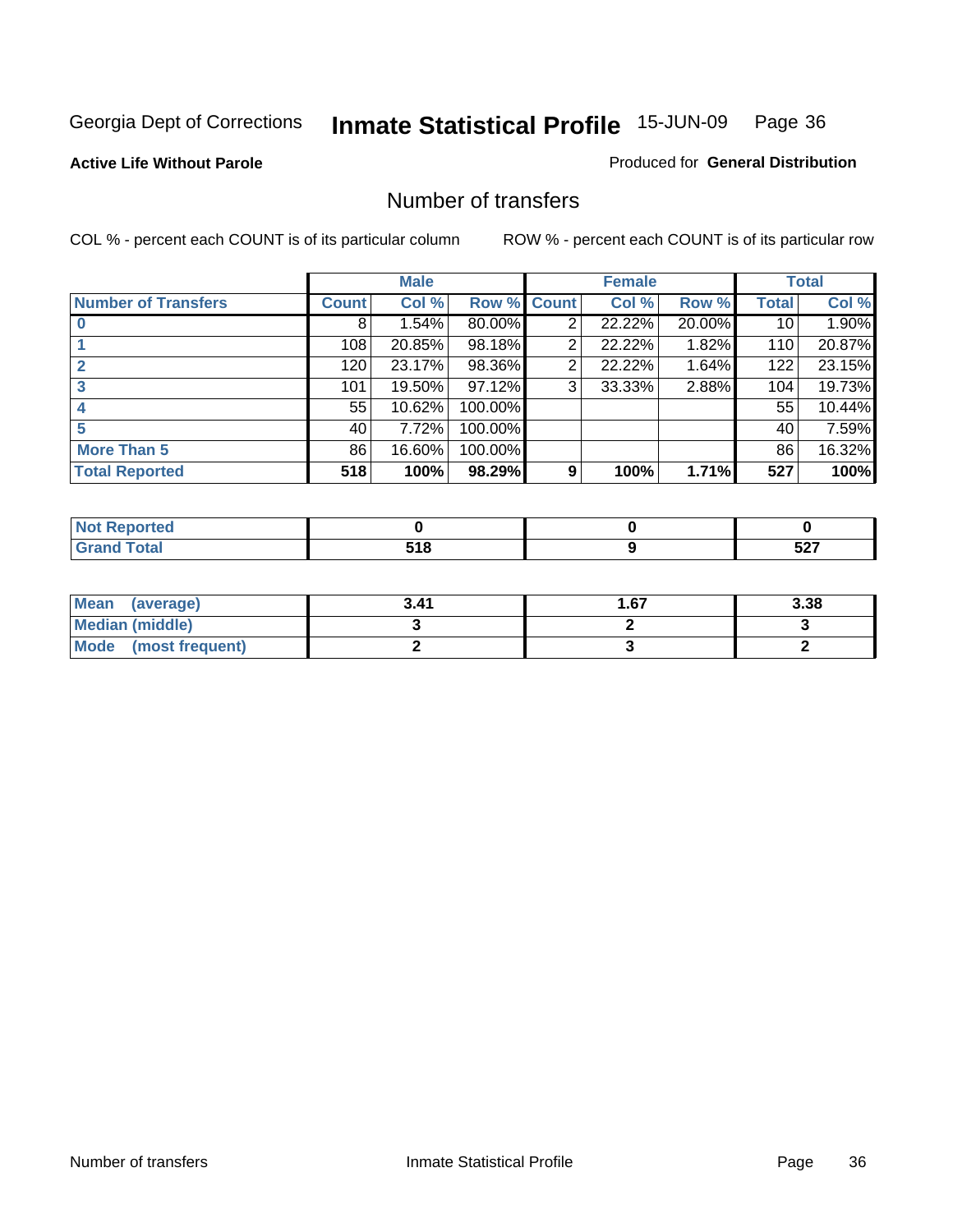**Active Life Without Parole** 

Produced for **General Distribution**

## Number of escapes

|                       |         | <b>Male</b> |                    |   | <b>Female</b> |              |        | Total  |
|-----------------------|---------|-------------|--------------------|---|---------------|--------------|--------|--------|
| Number of Escapes     | Count l | Col %       | <b>Row % Count</b> |   | Col %         | Row %        | Totall | Col %  |
|                       | 517     | 99.81%      | $98.29\%$          | 9 | 100.00%       | $.71\%$<br>4 | 526    | 99.81% |
|                       |         | 0.19%       | 100.00%            |   |               |              |        | 0.19%  |
| <b>Total Reported</b> | 518     | 100%        | 98.29%             | 9 | 100%          | 1.71%        | 527    | 100%   |

| للمستقصاء<br>тео                                    |               |            |
|-----------------------------------------------------|---------------|------------|
| $\sim$<br>$\blacksquare$ . Juan<br>$\mathbf{v}$ and | 74 O<br>/ I V | -07<br>JLI |

| Mean (average)       |  |  |
|----------------------|--|--|
| Median (middle)      |  |  |
| Mode (most frequent) |  |  |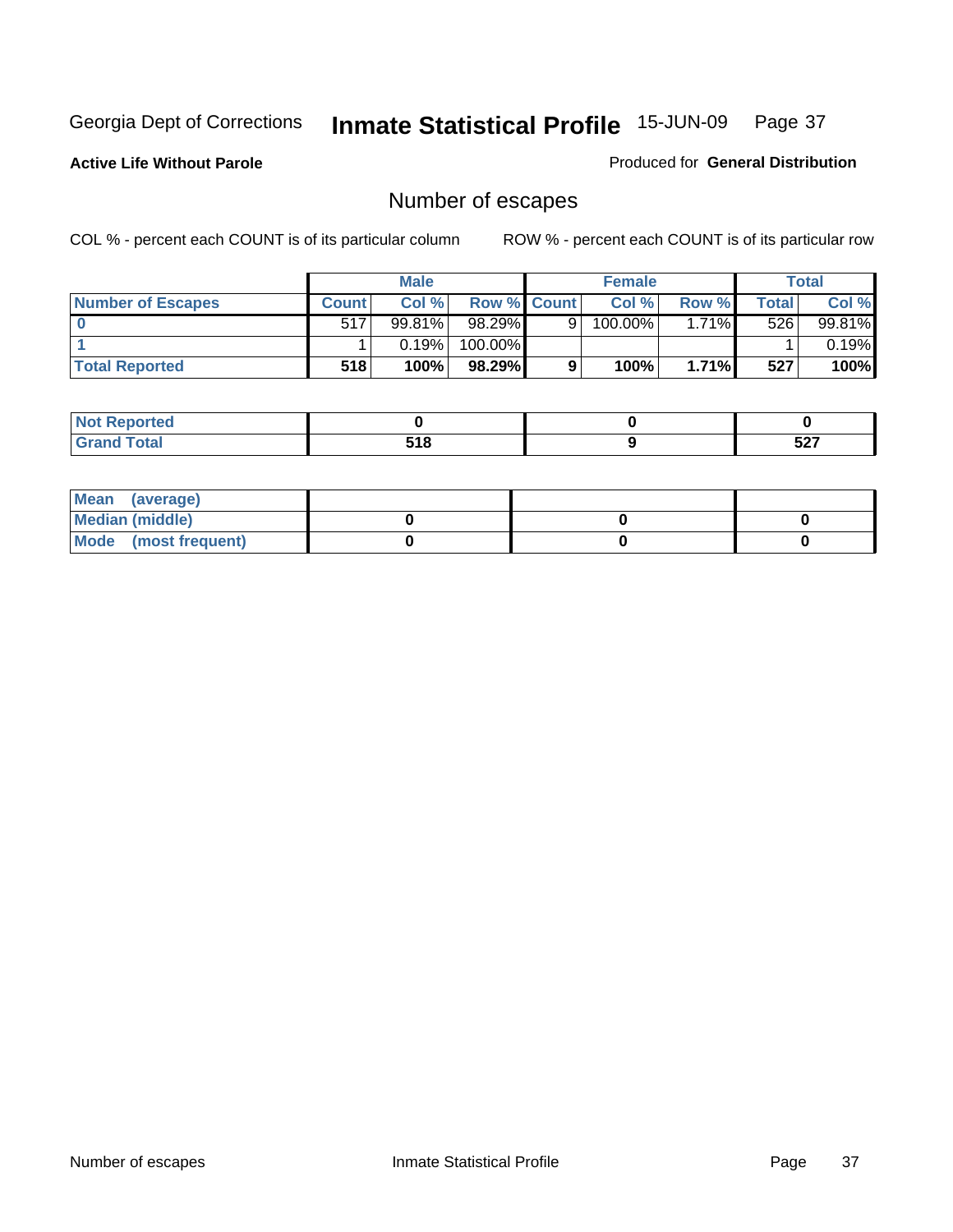**Active Life Without Parole** 

Produced for **General Distribution**

### Actual release type

|                            |              | <b>Male</b> |             | Female |       |              | $\tau$ otal |
|----------------------------|--------------|-------------|-------------|--------|-------|--------------|-------------|
| <b>Actual Release Type</b> | <b>Count</b> | Col %       | Row % Count | Col %  | Row % | <b>Total</b> | Col %       |
| <b>Total Reported</b>      |              | $\%$        | %           | %      | %     |              | %           |

| <b>Still Active</b> | 518 | 527 |
|---------------------|-----|-----|
| <b>Not Reported</b> |     |     |
| <b>Grand Total</b>  | 518 | 527 |

| m.<br>_____<br>_____ | M | Null | <u></u> |
|----------------------|---|------|---------|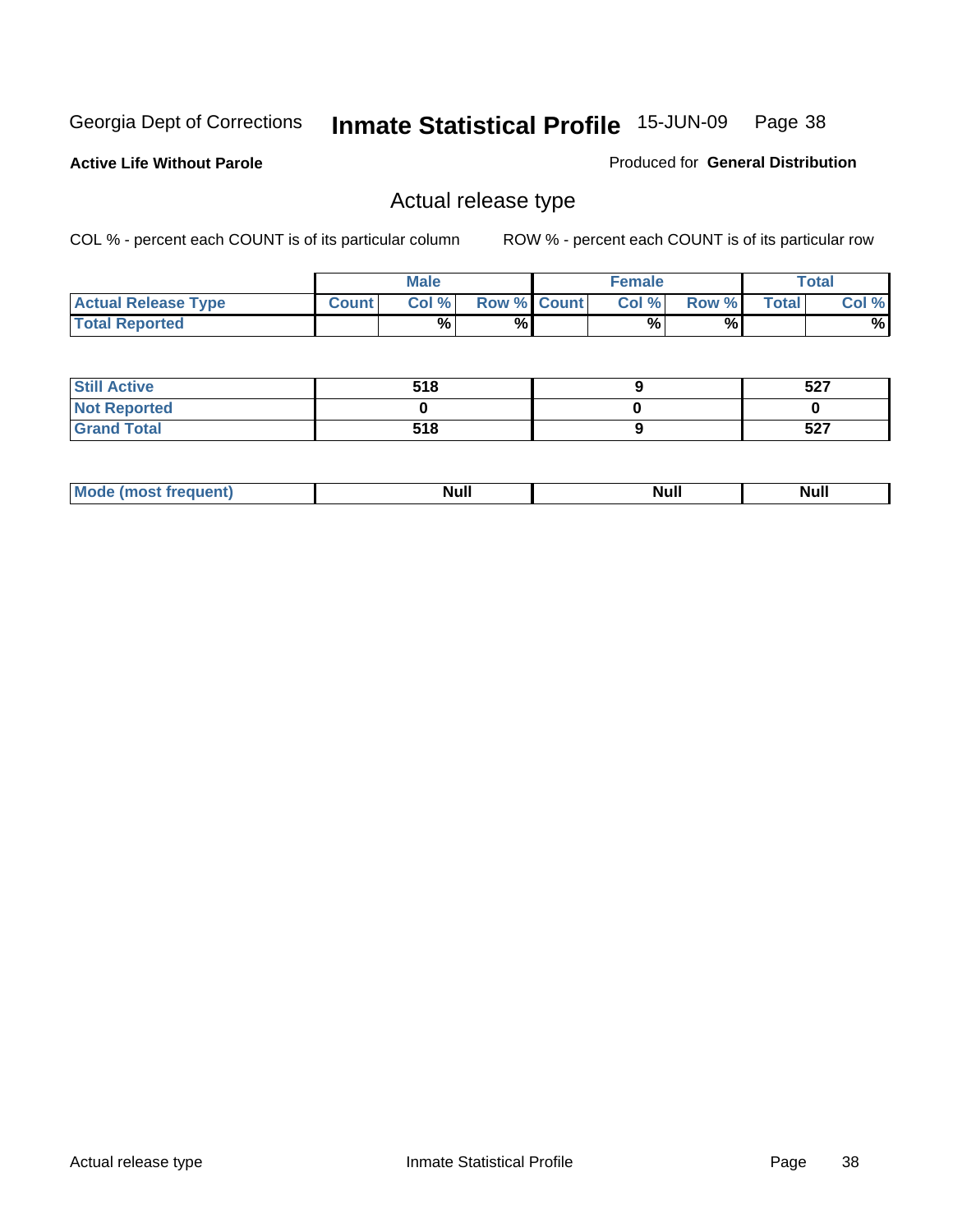### **Active Life Without Parole**

#### Produced for **General Distribution**

### Time served in current (or last) institution

|                            |              | <b>Male</b> |         |                | <b>Female</b> |        |              | <b>Total</b> |
|----------------------------|--------------|-------------|---------|----------------|---------------|--------|--------------|--------------|
| <b>Time In Institution</b> | <b>Count</b> | Col %       | Row %   | <b>Count</b>   | Col %         | Row %  | <b>Total</b> | Col %        |
| 0 to 3 months              | 68           | 13.13%      | 100.00% |                |               |        | 68           | 12.90%       |
| <b>3.01 to 6 months</b>    | 54           | 10.42%      | 100.00% |                |               |        | 54           | 10.25%       |
| 6.01 to 9 months           | 35           | 6.76%       | 100.00% |                |               |        | 35           | 6.64%        |
| 9.01 to 12 months          | 29           | 5.60%       | 80.56%  | 7              | 77.78%        | 19.44% | 36           | 6.83%        |
| 12.01 to 18 months         | 67           | 12.93%      | 100.00% |                |               |        | 67           | 12.71%       |
| 18.01 to 24 months         | 41           | 7.92%       | 100.00% |                |               |        | 41           | 7.78%        |
| 2.01 to 3 years            | 52           | 10.04%      | 100.00% |                |               |        | 52           | 9.87%        |
| 3.01 to 4 years            | 50           | 9.65%       | 100.00% |                |               |        | 50           | 9.49%        |
| 4.01 to 5 years            | 30           | 5.79%       | 93.75%  | $\overline{2}$ | 22.22%        | 6.25%  | 32           | 6.07%        |
| 5.01 to 6 years            | 15           | 2.90%       | 100.00% |                |               |        | 15           | 2.85%        |
| 6.01 to 7 years            | 29           | 5.60%       | 100.00% |                |               |        | 29           | 5.50%        |
| 7.01 to 8 years            | 18           | 3.47%       | 100.00% |                |               |        | 18           | 3.42%        |
| 8.01 to 9 years            | 9            | 1.74%       | 100.00% |                |               |        | 9            | 1.71%        |
| 9.01 to 10 years           | 9            | 1.74%       | 100.00% |                |               |        | 9            | 1.71%        |
| Over 10 years              | 12           | 2.32%       | 100.00% |                |               |        | 12           | 2.28%        |
| <b>Total Reported</b>      | 518          | 100%        | 98.29%  | 9              | 100%          | 1.71%  | 527          | 100.0%       |

| <b>Not Reported</b> |             |              |
|---------------------|-------------|--------------|
| <b>Total</b>        | E4 O<br>''C | - ^ -<br>JLI |

| <b>Mean</b><br>(average)       | 32 months | 21 months | 32 months |
|--------------------------------|-----------|-----------|-----------|
| Median (middle)                | 19 months | 11 months | 19 months |
| <b>Mode</b><br>(most frequent) | 15 months | l months  | months    |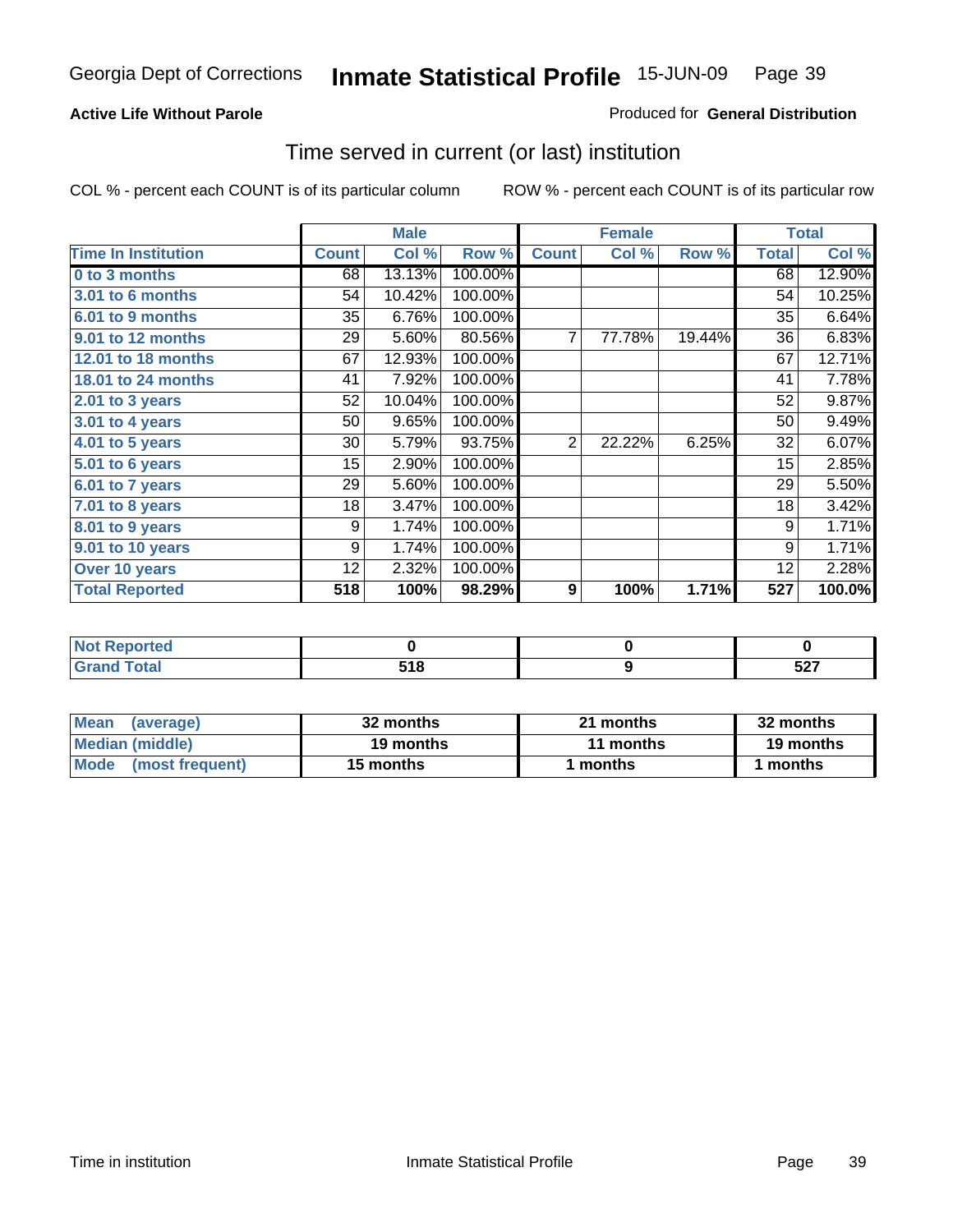#### **Active Life Without Parole**

### Produced for **General Distribution**

### Highest grade level attained

|                              |                 | <b>Male</b> |         |                | <b>Female</b> |       |                  | <b>Total</b> |
|------------------------------|-----------------|-------------|---------|----------------|---------------|-------|------------------|--------------|
| <b>Grade Level</b>           | <b>Count</b>    | Col %       | Row %   | <b>Count</b>   | Col %         | Row % | <b>Total</b>     | Col %        |
| No school at all             | 1               | 0.20%       | 100.00% |                |               |       | 1                | 0.20%        |
| <b>Grade 1</b>               | 1               | 0.20%       | 100.00% |                |               |       | 1                | 0.20%        |
| <b>Grade 2</b>               | 1               | 0.20%       | 100.00% |                |               |       | 1                | 0.20%        |
| <b>Grade 4</b>               | 3               | 0.60%       | 100.00% |                |               |       | $\overline{3}$   | 0.59%        |
| <b>Grade 5</b>               | 4               | 0.80%       | 100.00% |                |               |       | 4                | 0.78%        |
| Grade 6                      | 7               | 1.39%       | 100.00% |                |               |       | $\overline{7}$   | 1.37%        |
| <b>Grade 7</b>               | 20              | 3.98%       | 100.00% |                |               |       | 20               | 3.91%        |
| <b>Grade 8</b>               | 51              | 10.14%      | 100.00% |                |               |       | 51               | 9.96%        |
| <b>Grade 9</b>               | 69              | 13.72%      | 98.57%  | 1              | 11.11%        | 1.43% | 70               | 13.67%       |
| Grade 10                     | 105             | 20.87%      | 98.13%  | $\overline{2}$ | 22.22%        | 1.87% | 107              | 20.90%       |
| Grade 11                     | 70              | 13.92%      | 97.22%  | $\overline{2}$ | 22.22%        | 2.78% | 72               | 14.06%       |
| <b>Grade 12 or GED</b>       | 82              | 16.30%      | 97.62%  | $\overline{2}$ | 22.22%        | 2.38% | 84               | 16.41%       |
| <b>Some tech school</b>      | 12              | 2.39%       | 100.00% |                |               |       | 12               | 2.34%        |
| <b>Completed tech school</b> | $\overline{13}$ | 2.58%       | 100.00% |                |               |       | 13               | 2.54%        |
| College, 1 year              | 16              | 3.18%       | 100.00% |                |               |       | 16               | 3.13%        |
| College, 2 year              | 20              | 3.98%       | 90.91%  | $\overline{2}$ | 22.22%        | 9.09% | 22               | 4.30%        |
| College, 3 year              | 10              | 1.99%       | 100.00% |                |               |       | 10               | 1.95%        |
| <b>Bachelor's degree</b>     | 11              | 2.19%       | 100.00% |                |               |       | 11               | 2.15%        |
| <b>Master's degree</b>       | 4               | 0.80%       | 100.00% |                |               |       | 4                | 0.78%        |
| Ph.D. degree                 | 1               | 0.20%       | 100.00% |                |               |       | 1                | 0.20%        |
| Law degree                   | $\overline{2}$  | 0.40%       | 100.00% |                |               |       | $\overline{2}$   | 0.39%        |
| <b>Total Reported</b>        | 503             | 100%        | 98.24%  | 9              | 100%          | 1.76% | $\overline{5}12$ | 100.0%       |

| הבזמנ | .,    | <br>$\sim$   |
|-------|-------|--------------|
| ัวta⊾ | - - - | - ~ ~<br>JLI |

| Mean<br>(average)              | 10.60    | 11.44    | 10.62    |
|--------------------------------|----------|----------|----------|
| Median (middle)                | Grade 10 | Grade 11 | Grade 10 |
| <b>Mode</b><br>(most frequent) | Grade 10 | Grade 11 | Grade 10 |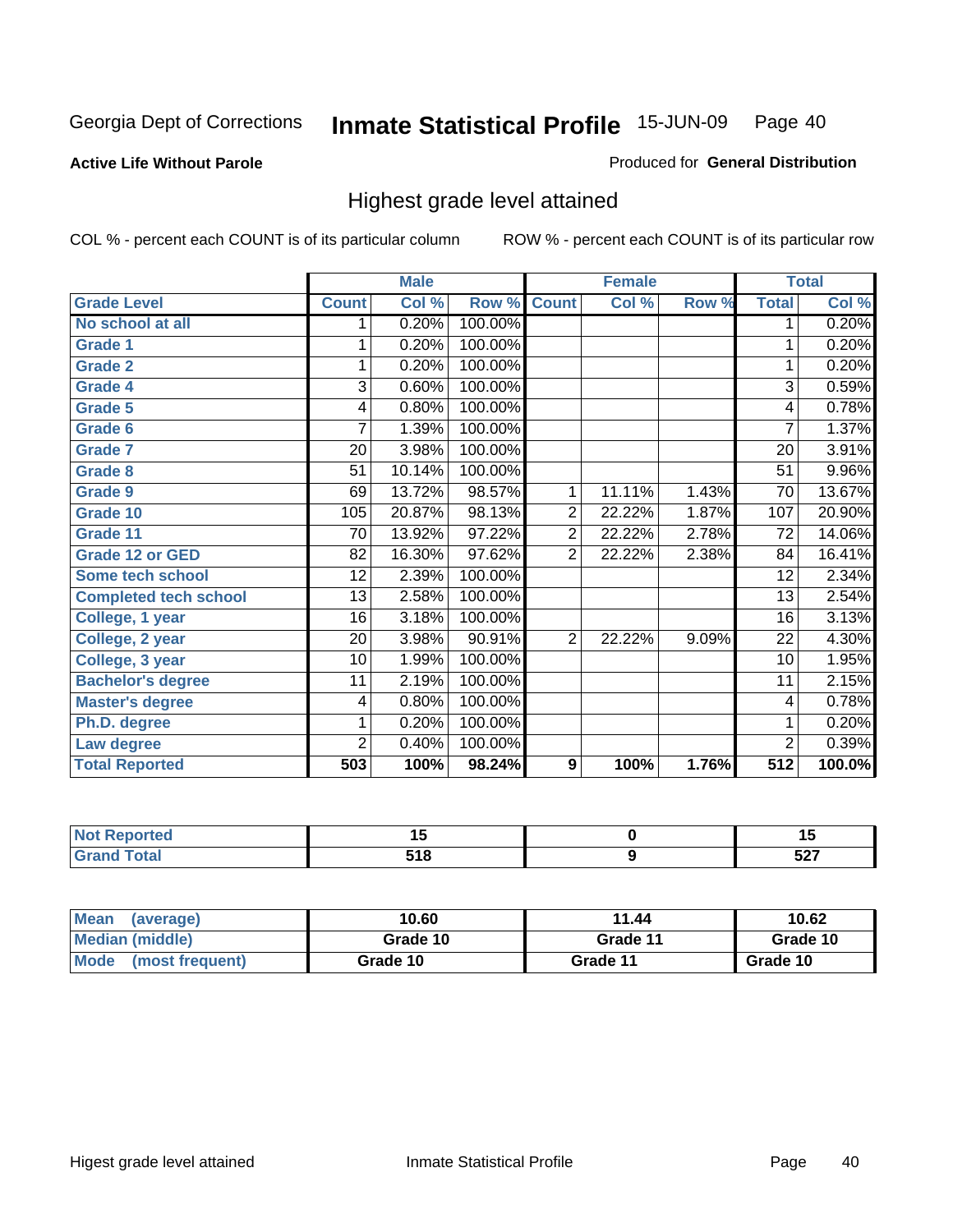#### **Active Life Without Parole**

#### Produced for **General Distribution**

### Culture fair IQ scores

|                       |              | <b>Male</b> |             |                | <b>Female</b> |         |              | <b>Total</b> |
|-----------------------|--------------|-------------|-------------|----------------|---------------|---------|--------------|--------------|
| <b>IQ Scores</b>      | <b>Count</b> | Col %       | Row % Count |                | Col %         | Row %   | <b>Total</b> | Col %        |
| $60 - 69$             | 22           | 4.80%       | 100.00%     |                |               |         | 22           | 4.71%        |
| $70 - 79$             | 34           | 7.42%       | 100.00%     |                |               |         | 34           | 7.28%        |
| $80 - 89$             | 75           | 16.38%      | 97.40%      | $\overline{2}$ | 22.22%        | 2.60%   | 77           | 16.49%       |
| $90 - 99$             | 79           | 17.25%      | 97.53%      | 2              | 22.22%        | 2.47%   | 81           | 17.34%       |
| $100 - 109$           | 128          | 27.95%      | 99.22%      | 4              | 11.11%        | 0.78%   | 129          | 27.62%       |
| $110 - 119$           | 99           | 21.62%      | 98.02%      | 2              | 22.22%        | 1.98%   | 101          | 21.63%       |
| $120 - 129$           | 21           | 4.59%       | 95.45%      |                | 11.11%        | 4.55%   | 22           | 4.71%        |
| $130 - 139$           |              |             |             | 1              | 11.11%        | 100.00% |              | 0.21%        |
| <b>Total Reported</b> | 458          | 100%        | 98.07%      | 9              | 100%          | 1.93%   | 467          | 100%         |

| <b>Not Reported</b>  | --  | 57         |
|----------------------|-----|------------|
| Not Valid (under 60) |     |            |
| <b>Grand Total</b>   | 518 | ドウブ<br>32. |

| <b>Mean</b><br>(average) | 98  | 108 | 98  |
|--------------------------|-----|-----|-----|
| <b>Median (middle)</b>   | 101 | 102 | 101 |
| Mode<br>(most frequent)  | 105 | 96  | 105 |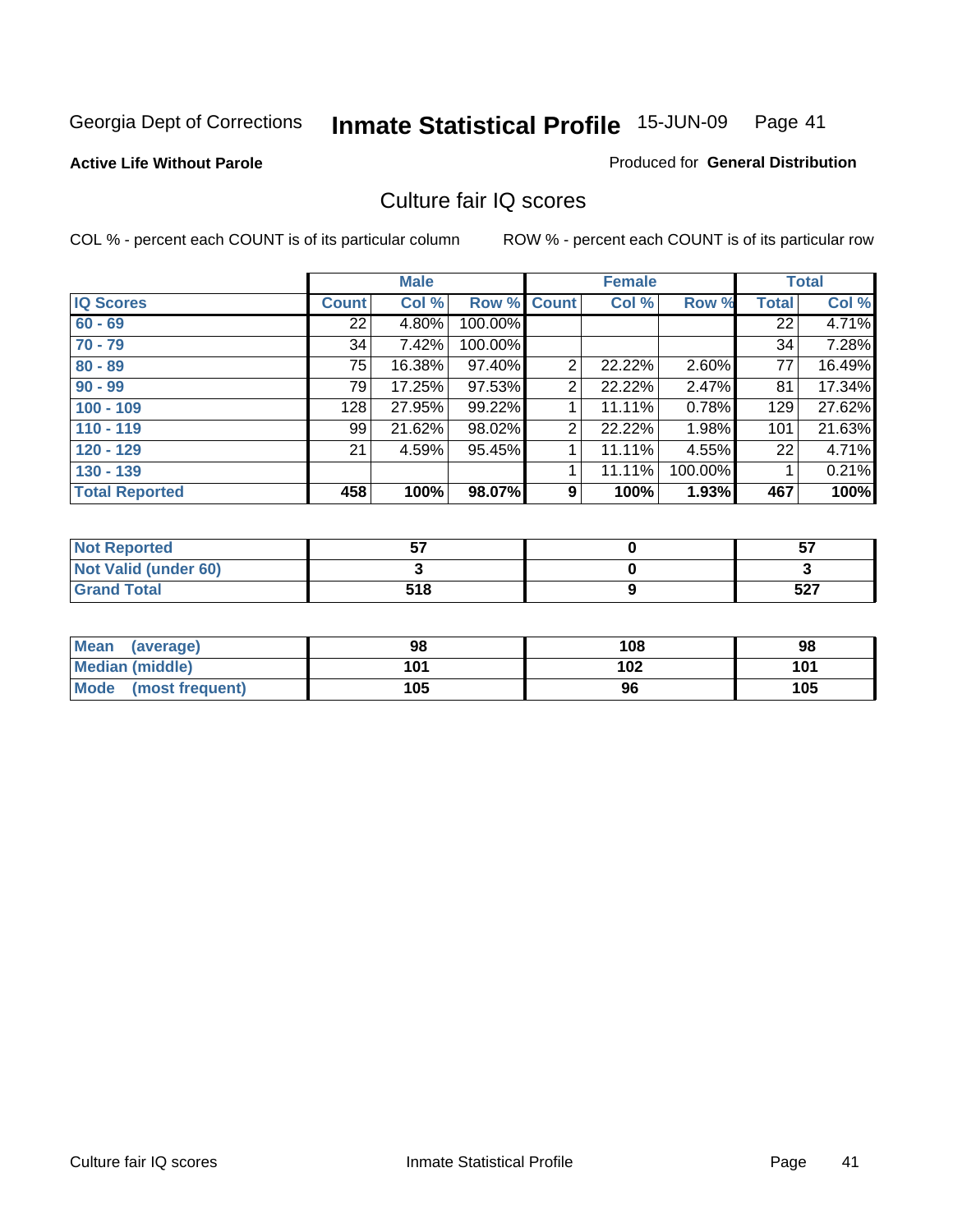**Active Life Without Parole** 

#### Produced for **General Distribution**

## Wide Range Achievement Test (WRAT) reading score

|                           |              | <b>Male</b> |         |              | <b>Female</b> |       |                 | <b>Total</b> |
|---------------------------|--------------|-------------|---------|--------------|---------------|-------|-----------------|--------------|
| <b>WRAT Reading Score</b> | <b>Count</b> | Col %       | Row %   | <b>Count</b> | Col %         | Row % | <b>Total</b>    | Col %        |
| $0.1$ to $0.9$            | 12           | 2.58%       | 100.00% |              |               |       | $\overline{12}$ | 2.53%        |
| 1.0 to 1.9                | 13           | 2.79%       | 100.00% |              |               |       | 13              | 2.74%        |
| 2.0 to 2.9                | 26           | 5.58%       | 96.30%  | 1            | 11.11%        | 3.70% | 27              | 5.68%        |
| 3.0 to 3.9                | 27           | 5.79%       | 100.00% |              |               |       | 27              | 5.68%        |
| 4.0 to 4.9                | 36           | 7.73%       | 100.00% |              |               |       | 36              | 7.58%        |
| 5.0 to 5.9                | 46           | 9.87%       | 97.87%  | 1            | 11.11%        | 2.13% | 47              | 9.89%        |
| 6.0 to 6.9                | 38           | 8.15%       | 100.00% |              |               |       | 38              | 8.00%        |
| 7.0 to 7.9                | 17           | 3.65%       | 100.00% |              |               |       | 17              | 3.58%        |
| 8.0 to 8.9                | 31           | 6.65%       | 100.00% |              |               |       | 31              | 6.53%        |
| 9.0 to 9.9                | 41           | 8.80%       | 97.62%  | 1            | 11.11%        | 2.38% | 42              | 8.84%        |
| 10.0 to 10.9              | 11           | 2.36%       | 91.67%  | 1            | 11.11%        | 8.33% | 12              | 2.53%        |
| 11.0 to 11.9              | 29           | 6.22%       | 100.00% |              |               |       | 29              | 6.11%        |
| 12.0 to 12.9              | 86           | 18.45%      | 98.85%  | 1            | 11.11%        | 1.15% | 87              | 18.32%       |
| 13                        | 53           | 11.37%      | 92.98%  | 4            | 44.44%        | 7.02% | 57              | 12.00%       |
| <b>Total Reported</b>     | 466          | 100%        | 98.11%  | 9            | 100%          | 1.89% | 475             | 100.0%       |
|                           |              |             |         |              |               |       |                 |              |
| <b>NEW PROGRAMMENT</b>    |              | <b>ro</b>   |         |              | $\sim$        |       |                 | <b>ro</b>    |

| νι ιθα<br>$\cdot$ | -0<br>◡▵            | - -<br>◡▵   |
|-------------------|---------------------|-------------|
|                   | <b>540</b><br>J I O | -07<br>JZ 1 |
|                   |                     |             |

| <b>Mean</b><br>(average) | 8.26 | 10.31 | 8.29 |
|--------------------------|------|-------|------|
| Median (middle)          | 8.5  | 12.9  | 8.5  |
| Mode<br>(most frequent)  | 12.8 |       | 15   |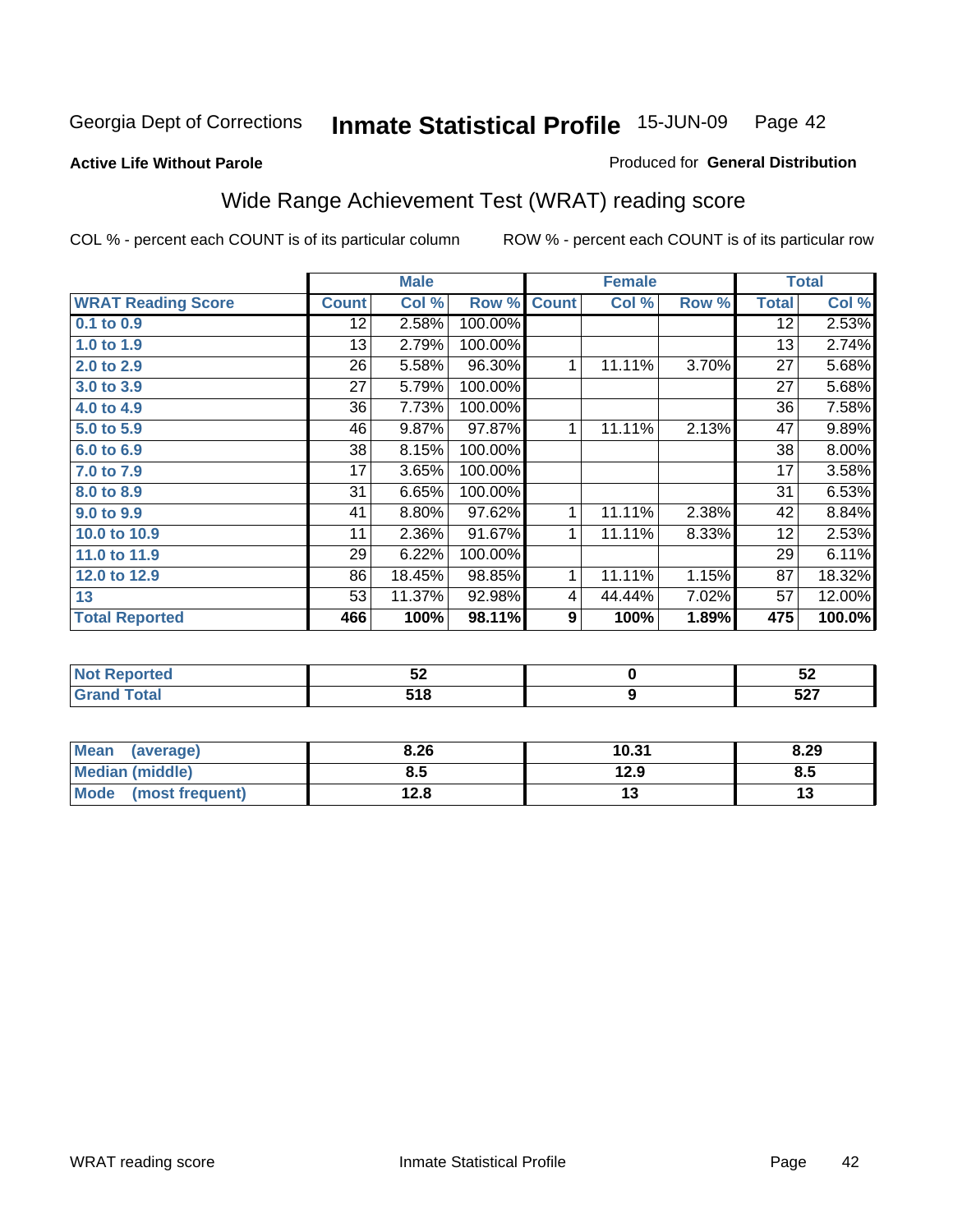#### **Active Life Without Parole**

#### Produced for **General Distribution**

## Wide Range Achievement Test (WRAT) math score

|                              |              | <b>Male</b> |         |                | <b>Female</b> |        |              | <b>Total</b> |
|------------------------------|--------------|-------------|---------|----------------|---------------|--------|--------------|--------------|
| <b>WRAT Mathematic Score</b> | <b>Count</b> | Col %       | Row %   | <b>Count</b>   | Col %         | Row %  | <b>Total</b> | Col %        |
| 0.1 to 0.9                   | 2            | 0.43%       | 100.00% |                |               |        | 2            | 0.42%        |
| 1.0 to 1.9                   | 4            | 0.86%       | 100.00% |                |               |        | 4            | 0.84%        |
| 2.0 to 2.9                   | 17           | 3.65%       | 100.00% |                |               |        | 17           | 3.58%        |
| 3.0 to 3.9                   | 33           | 7.08%       | 100.00% |                |               |        | 33           | 6.95%        |
| 4.0 to 4.9                   | 48           | 10.30%      | 97.96%  | 1              | 11.11%        | 2.04%  | 49           | 10.32%       |
| 5.0 to 5.9                   | 58           | 12.45%      | 100.00% |                |               |        | 58           | 12.21%       |
| 6.0 to 6.9                   | 100          | 21.46%      | 99.01%  | 1              | 11.11%        | 0.99%  | 101          | 21.26%       |
| 7.0 to 7.9                   | 61           | 13.09%      | 98.39%  | 1              | 11.11%        | 1.61%  | 62           | 13.05%       |
| 8.0 to 8.9                   | 32           | 6.87%       | 96.97%  | 1              | 11.11%        | 3.03%  | 33           | 6.95%        |
| 9.0 to 9.9                   | 47           | 10.09%      | 95.92%  | $\overline{2}$ | 22.22%        | 4.08%  | 49           | 10.32%       |
| 10.0 to 10.9                 | 26           | 5.58%       | 96.30%  | 1              | 11.11%        | 3.70%  | 27           | 5.68%        |
| 11.0 to 11.9                 | 14           | 3.00%       | 100.00% |                |               |        | 14           | 2.95%        |
| 12.0 to 12.9                 | 16           | 3.43%       | 94.12%  | 1              | 11.11%        | 5.88%  | 17           | 3.58%        |
| 13                           | 8            | 1.72%       | 88.89%  | 1              | 11.11%        | 11.11% | 9            | 1.89%        |
| <b>Total Reported</b>        | 466          | 100%        | 98.11%  | 9              | 100%          | 1.89%  | 475          | 100%         |
|                              |              |             |         |                |               |        |              |              |
| Not Poportod                 |              | <b>ΓΩ</b>   |         |                | <sup>o</sup>  |        |              | <b>EQ</b>    |

| the seat of the<br><b>ceported</b><br><b>NOT</b><br>.<br>. | -0<br>JZ    | E C<br>◡∠  |
|------------------------------------------------------------|-------------|------------|
| υιαι                                                       | 54 O<br>JIU | -^-<br>JLI |
|                                                            |             |            |

| <b>Mean</b><br>(average) | 7.03 | 9.16 | 7.07 |
|--------------------------|------|------|------|
| Median (middle)          | 6.9  | J.Z  | 6.9  |
| Mode<br>(most frequent)  | 6.9  | 4.O  | 6.9  |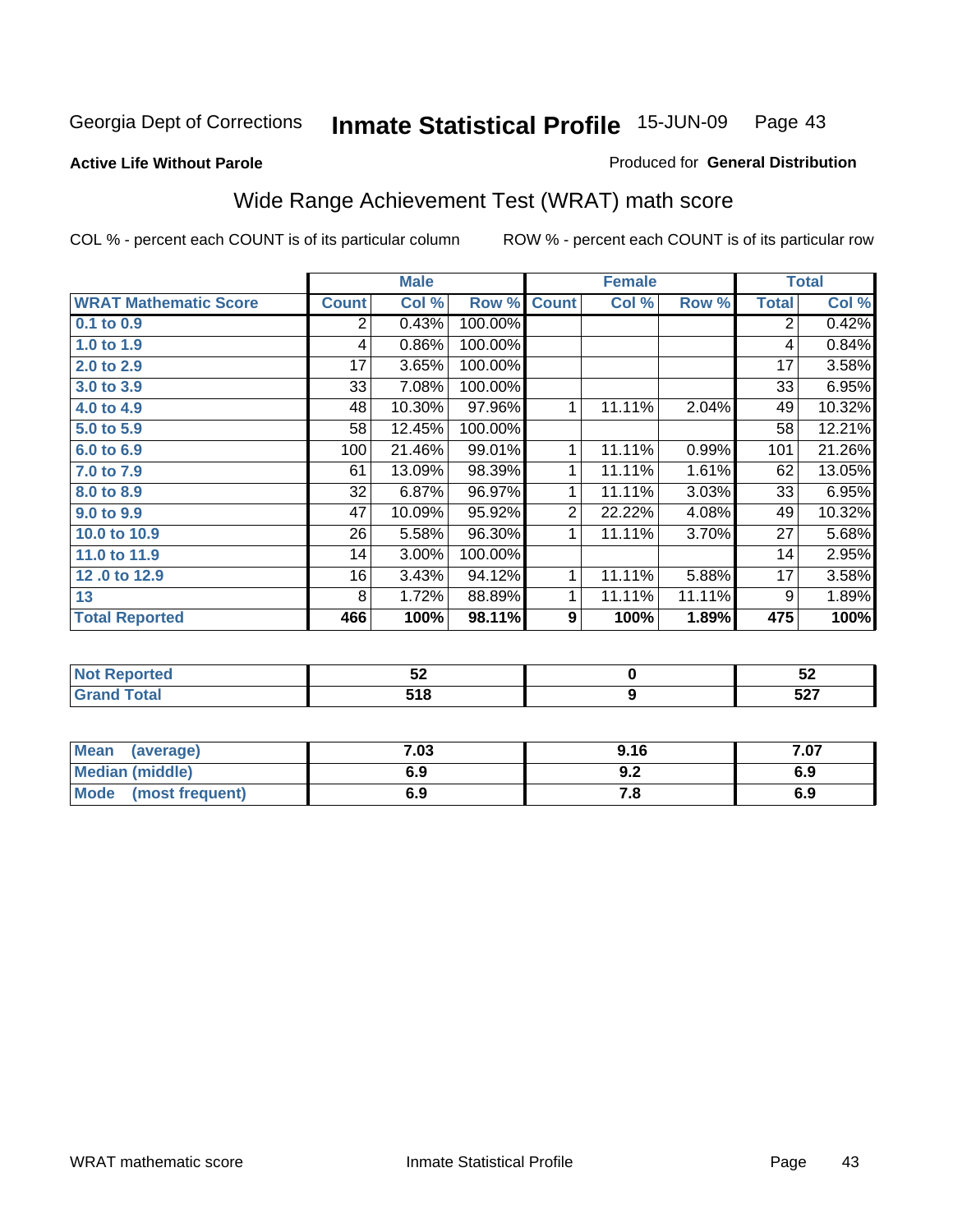#### **Active Life Without Parole**

### Produced for **General Distribution**

### Wide Range Achievement Test (WRAT) spelling score

|                            |                 | <b>Male</b> |         |              | <b>Female</b> |       |              | <b>Total</b> |
|----------------------------|-----------------|-------------|---------|--------------|---------------|-------|--------------|--------------|
| <b>WRAT Spelling Score</b> | <b>Count</b>    | Col %       | Row %   | <b>Count</b> | Col %         | Row % | <b>Total</b> | Col %        |
| 0.1 to 0.9                 |                 | 1.51%       | 100.00% |              |               |       | 7            | 1.48%        |
| 1.0 to 1.9                 | 18              | 3.87%       | 100.00% |              |               |       | 18           | 3.80%        |
| 2.0 to 2.9                 | $\overline{36}$ | 7.74%       | 100.00% |              |               |       | 36           | 7.59%        |
| 3.0 to 3.9                 | 28              | 6.02%       | 100.00% |              |               |       | 28           | 5.91%        |
| 4.0 to 4.9                 | 43              | 9.25%       | 97.73%  | 1            | 11.11%        | 2.27% | 44           | 9.28%        |
| 5.0 to 5.9                 | 45              | 9.68%       | 100.00% |              |               |       | 45           | 9.49%        |
| 6.0 to 6.9                 | 51              | 10.97%      | 98.08%  | 1            | 11.11%        | 1.92% | 52           | 10.97%       |
| 7.0 to 7.9                 | 38              | 8.17%       | 100.00% |              |               |       | 38           | 8.02%        |
| 8.0 to 8.9                 | 36              | 7.74%       | 100.00% |              |               |       | 36           | 7.59%        |
| 9.0 to 9.9                 | 37              | 7.96%       | 100.00% |              |               |       | 37           | 7.81%        |
| 10.0 to 10.9               | 31              | 6.67%       | 96.88%  | 1            | 11.11%        | 3.13% | 32           | 6.75%        |
| 11.0 to 11.9               | 26              | 5.59%       | 92.86%  | 2            | 22.22%        | 7.14% | 28           | 5.91%        |
| 12.0 to 12.9               | 43              | 9.25%       | 93.48%  | 3            | 33.33%        | 6.52% | 46           | 9.70%        |
| 13                         | 26              | 5.59%       | 96.30%  | 1            | 11.11%        | 3.70% | 27           | 5.70%        |
| <b>Total Reported</b>      | 465             | 100%        | 98.10%  | 9            | 100%          | 1.90% | 474          | 100%         |
|                            |                 |             |         |              |               |       |              |              |
| <b>Not Reported</b>        |                 | 53          |         |              | $\pmb{0}$     |       |              | 53           |
| <b>Grand Total</b>         |                 | 518         |         |              | 9             |       |              | 527          |

| <b>Mean</b><br>(average)       | , ,,<br>. J | 10.42 | 7.43 |
|--------------------------------|-------------|-------|------|
| Median (middle)                | ن. ا        | 11.3  | ن. ا |
| <b>Mode</b><br>(most frequent) | ο.υ         | 12.3  | ช.ว  |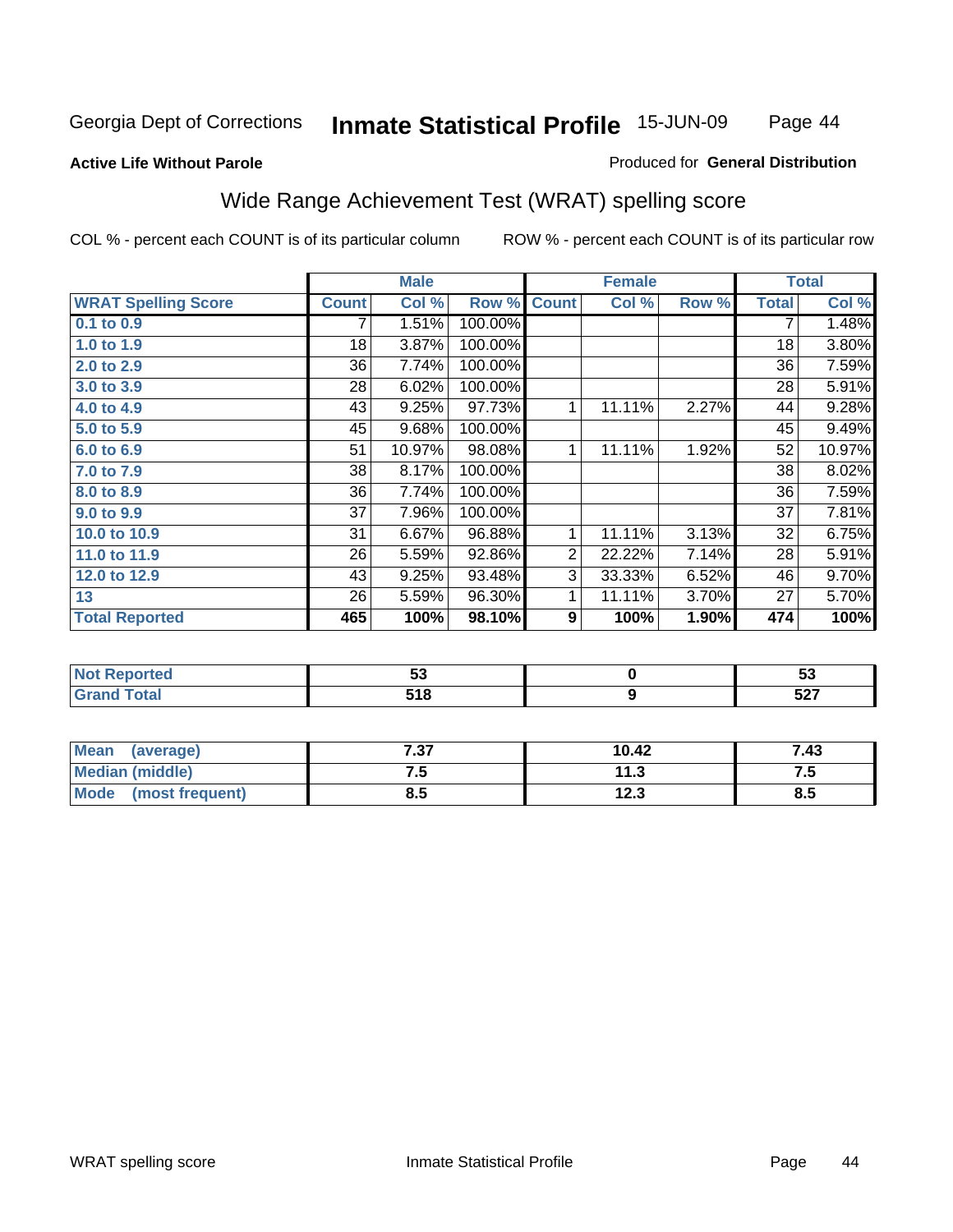#### **Active Life Without Parole**

#### Produced for **General Distribution**

### Scope of substance abuse - summary

|                        |              | <b>Male</b> |            |              | <b>Female</b> |          |              | <b>Total</b> |
|------------------------|--------------|-------------|------------|--------------|---------------|----------|--------------|--------------|
| <b>Substance Abuse</b> | <b>Count</b> | Col %       | Row %      | <b>Count</b> | Col %         | Row %    | <b>Total</b> | Col %        |
| <b>None</b>            | 172          | 33.20%      | $97.73\%$  |              | 44.44%        | $2.27\%$ | 176          | 33.40%       |
| Drugs only             | 198          | 38.22%      | 98.51%     |              | $33.33\%$     | 1.49%    | 201          | 38.14%       |
| <b>Alcohol only</b>    | 34           | 6.56%       | $100.00\%$ |              |               |          | 34           | 6.45%        |
| Drugs and alcohol      | 114          | 22.01%      | 98.28%     |              | 22.22%        | 1.72%    | 116          | 22.01%       |
| <b>Total Reported</b>  | 518          | 100%        | 98.29%     | 9            | 100%          | 1.71%    | 527          | 100%         |

| <b>Not</b><br>Reported  |   |            |
|-------------------------|---|------------|
| <b>Total</b><br>' Grano | . | -^-<br>וגט |

|  | Mode | ruas only | one | only<br>ruas. |
|--|------|-----------|-----|---------------|
|--|------|-----------|-----|---------------|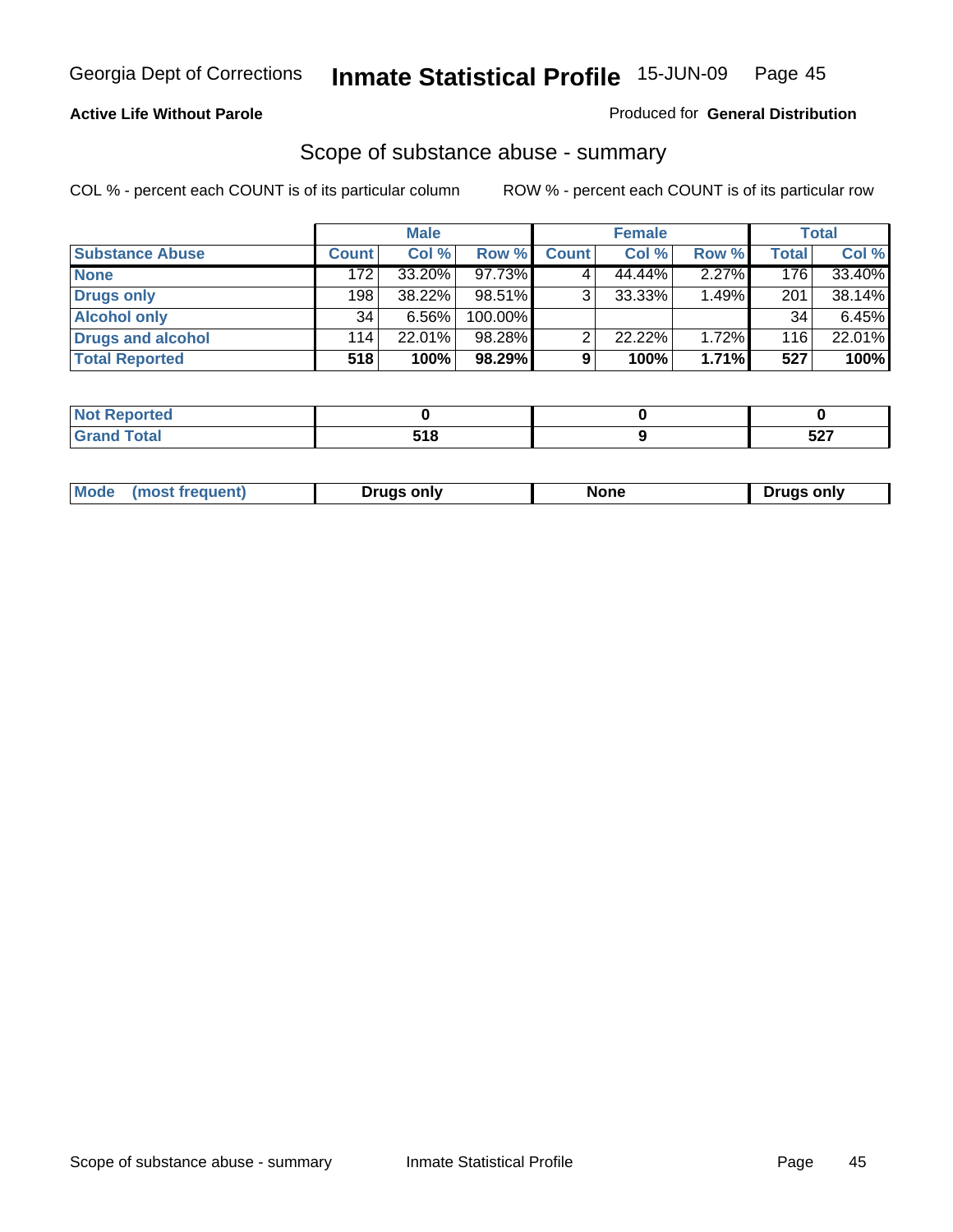### **Active Life Without Parole**

#### Produced for **General Distribution**

### Scope of substance abuse - detail

|                                      |              | <b>Male</b> |         |              | <b>Female</b> |       |              | <b>Total</b> |
|--------------------------------------|--------------|-------------|---------|--------------|---------------|-------|--------------|--------------|
| <b>Substance Abuse</b>               | <b>Count</b> | Col %       | Row %   | <b>Count</b> | Col %         | Row % | <b>Total</b> | Col %        |
| No drug or alcohol problems          | 172          | 33.20%      | 97.73%  | 4            | 44.44%        | 2.27% | 176          | 33.40%       |
| Drug addiction but no alcohol        | 3            | 0.58%       | 100.00% |              |               |       | 3            | 0.57%        |
| <b>Drug addiction and alcohol</b>    | 3            | 0.58%       | 100.00% |              |               |       | 3            | 0.57%        |
| abuse                                |              |             |         |              |               |       |              |              |
| <b>Drug addiction and alcoholism</b> | 2            | 0.39%       | 100.00% |              |               |       | 2            | 0.38%        |
| No drug problem but alcohol          | 28           | 5.41%       | 100.00% |              |               |       | 28           | 5.31%        |
| abuse                                |              |             |         |              |               |       |              |              |
| No drug problem but alcoholism       | 6            | 1.16%       | 100.00% |              |               |       | 6            | 1.14%        |
| Drug experiment but no alcohol       | 119          | 22.97%      | 99.17%  | 4            | 11.11%        | 0.83% | 120          | 22.77%       |
| <b>Drug experiment &amp; alcohol</b> | 13           | 2.51%       | 100.00% |              |               |       | 13           | 2.47%        |
| abuse                                |              |             |         |              |               |       |              |              |
| Drug experiment & alcoholism         | 8            | 1.54%       | 100.00% |              |               |       | 8            | 1.52%        |
| Drug abuse but no alcohol            | 76           | 14.67%      | 97.44%  | 2            | 22.22%        | 2.56% | 78           | 14.80%       |
| Drug abuse and alcohol abuse         | 74           | 14.29%      | 98.67%  |              | 11.11%        | 1.33% | 75           | 14.23%       |
| Drug abuse and alcoholism            | 14           | 2.70%       | 93.33%  |              | 11.11%        | 6.67% | 15           | 2.85%        |
| <b>Total Reported</b>                | 518          | 100%        | 98.29%  | 9            | 100%          | 1.71% | 527          | 100.0%       |

| Reportea<br> |               |                   |
|--------------|---------------|-------------------|
| <b>otal</b>  | E4 O<br>J I U | <b>EO7</b><br>JZI |

| Mode (most frequent) | No drug or alcohol problems No drug or alcohol problems No drug or alcohol |          |
|----------------------|----------------------------------------------------------------------------|----------|
|                      |                                                                            | problems |
|                      |                                                                            |          |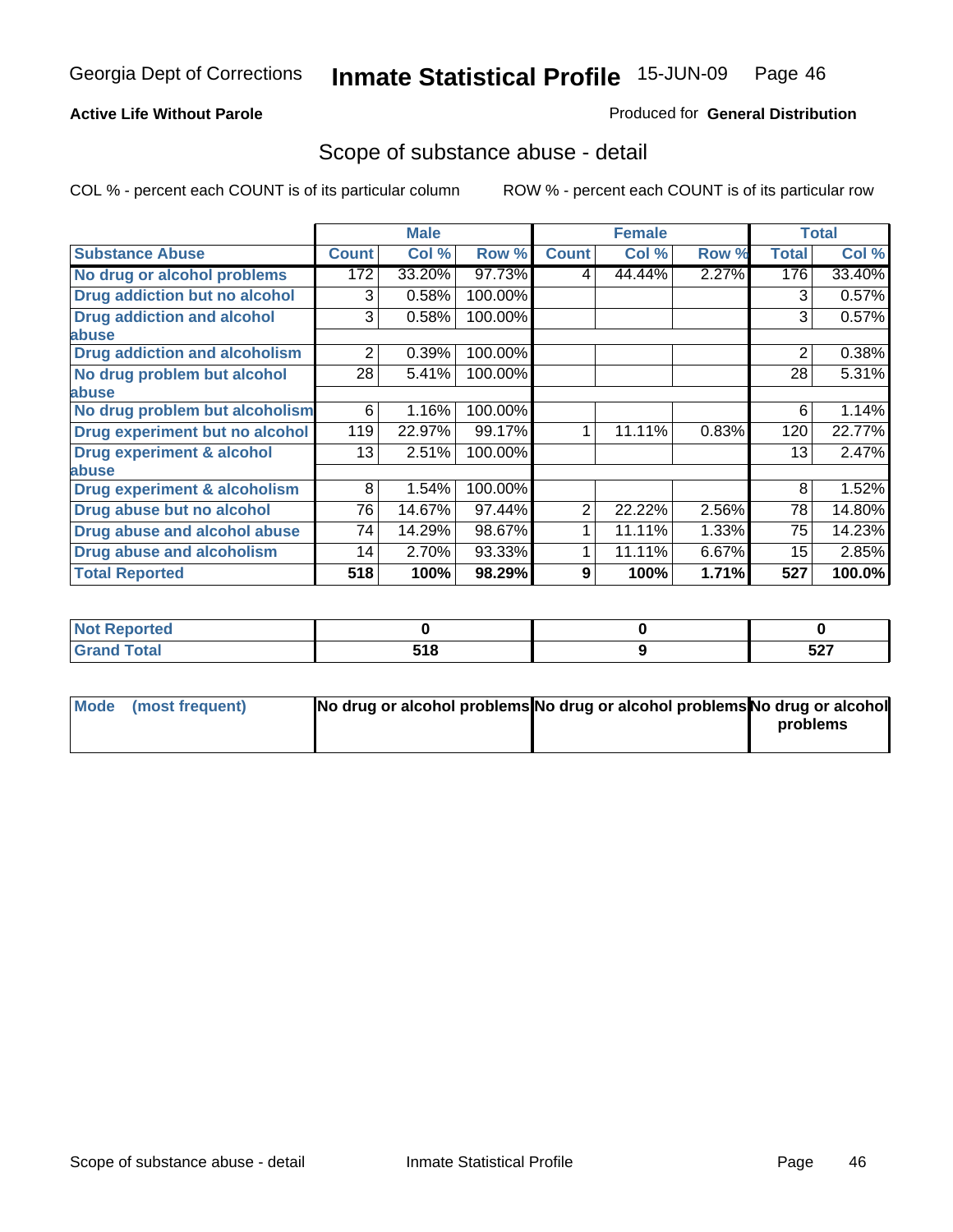#### **Active Life Without Parole**

#### Produced for **General Distribution**

### Current / last mental health treatment level

|                                    |              | <b>Male</b> |         |              | <b>Female</b> |       |              | <b>Total</b> |
|------------------------------------|--------------|-------------|---------|--------------|---------------|-------|--------------|--------------|
| <b>Mental Health Treatment Lev</b> | <b>Count</b> | Col %       | Row %   | <b>Count</b> | Col %         | Row % | <b>Total</b> | Col %        |
| 1 No problem at current time       | 68           | 35.42%      | 98.55%  |              | 16.67%        | 1.45% | 69           | 34.85%       |
| 2 Receiving outpatient             | 92           | 47.92%      | 94.85%  | 5            | 83.33%        | 5.15% | 97           | 48.99%       |
| treatment                          |              |             |         |              |               |       |              |              |
| 3 Inpatient, moderate              | 26           | 13.54%      | 100.00% |              |               |       | 26           | 13.13%       |
| <b>Treatment</b>                   |              |             |         |              |               |       |              |              |
| 4 Inpatient, intensive             | 6            | 3.13%       | 100.00% |              |               |       | 6            | 3.03%        |
| <b>Treatment</b>                   |              |             |         |              |               |       |              |              |
| <b>Total Evaluated</b>             | 192          | 100%        | 96.97%  | 6            | 100%          | 3.03% | 198          | 100%         |

| Never had MH evaluation | 326         | 329                |
|-------------------------|-------------|--------------------|
| <b>Total</b>            | 34 O<br>JIU | $F \cap T$<br>JZ 1 |

| <b>Median (middle)</b>         | <b>Receiving outpatient</b><br>treatment | <b>Receiving outpatient</b><br>treatment | <b>Receiving</b><br>outpatient<br>treatment |  |  |
|--------------------------------|------------------------------------------|------------------------------------------|---------------------------------------------|--|--|
| <b>Mode</b><br>(most frequent) | <b>Receiving outpatient</b><br>treatment | <b>Receiving outpatient</b><br>treatment | <b>Receiving</b><br>outpatient<br>treatment |  |  |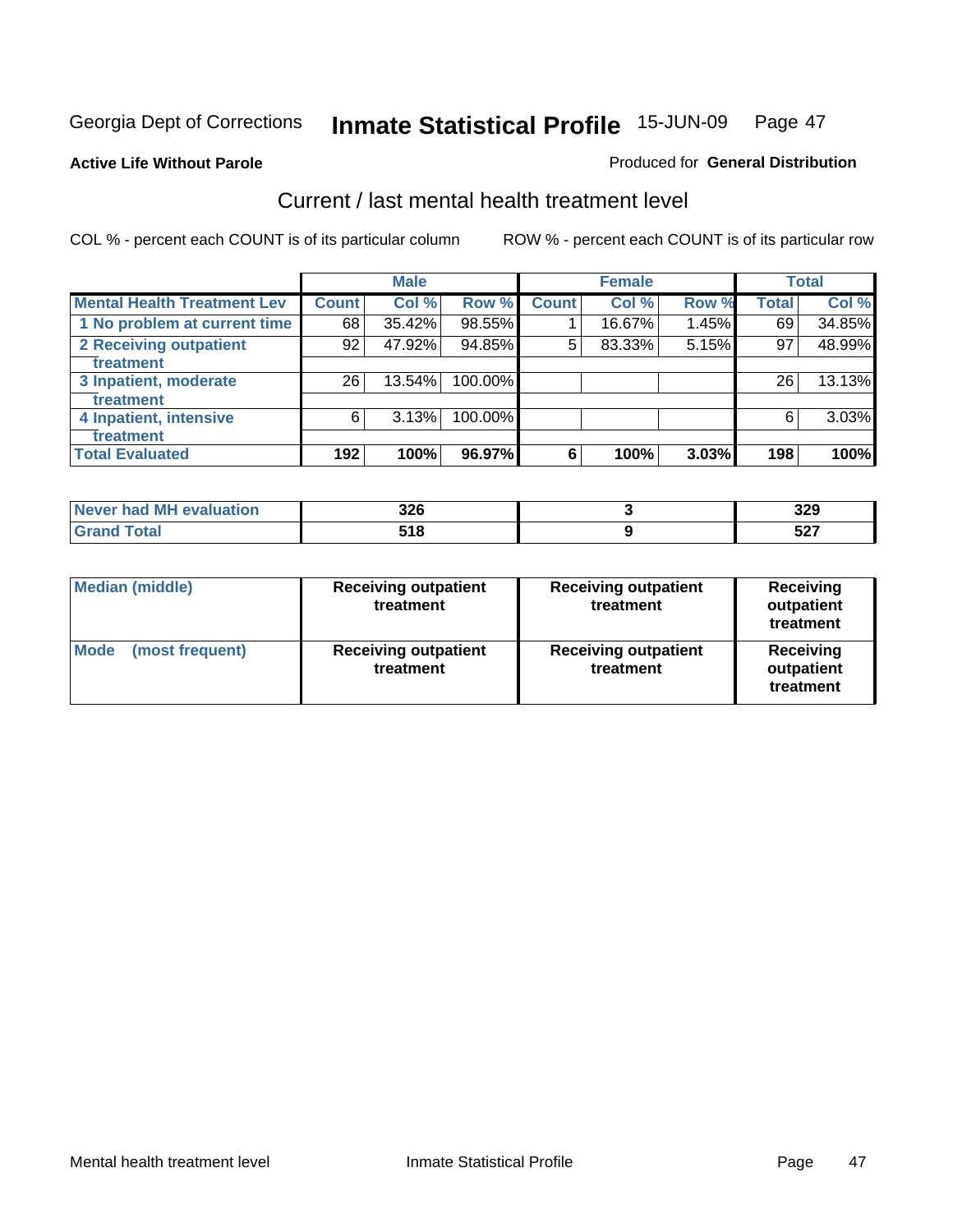### **Active Life Without Parole**

#### Produced for **General Distribution**

## PULHESDWIT medical scale - 'P' overall condition ('P'hysical)

|                                   |                 | <b>Male</b> |                    |   | <b>Female</b> |          |              | <b>Total</b> |
|-----------------------------------|-----------------|-------------|--------------------|---|---------------|----------|--------------|--------------|
| 'P' Overall Condition             | <b>Count</b>    | Col %       | <b>Row % Count</b> |   | Col %         | Row %    | <b>Total</b> | Col %        |
| 1 No medical illness              | 353             | 68.28%      | 98.60%             | 5 | 55.56%        | $1.40\%$ | 358          | 68.06%       |
| 2 Well-controlled chronic illness | 133             | 25.73%      | 97.08%             |   | 44.44%        | 2.92%    | 137          | 26.05%       |
| 3 Poorly-controlled chronic       | 28 <sub>1</sub> | $5.42\%$    | 100.00%            |   |               |          | 28           | 5.32%        |
| <b>illness</b>                    |                 |             |                    |   |               |          |              |              |
| 4 Significant problems requiring  | 3               | 0.58%       | 100.00%            |   |               |          | 3            | 0.57%        |
| special housing                   |                 |             |                    |   |               |          |              |              |
| <b>Total Reported</b>             | 517             | 100%        | 98.29%             | 9 | 100%          | 1.71%    | 526          | 100%         |

| $^{\dagger}$ Not $\ddot{\phantom{1}}$<br>Reported |       |            |
|---------------------------------------------------|-------|------------|
| <b>Total</b><br>Gra                               | ວ ເ ໐ | ドウフ<br>ואפ |

| Mode | (most frequent) | 1 No medical illness | 1 No medical illness | 1 No medical<br>illness |
|------|-----------------|----------------------|----------------------|-------------------------|
|------|-----------------|----------------------|----------------------|-------------------------|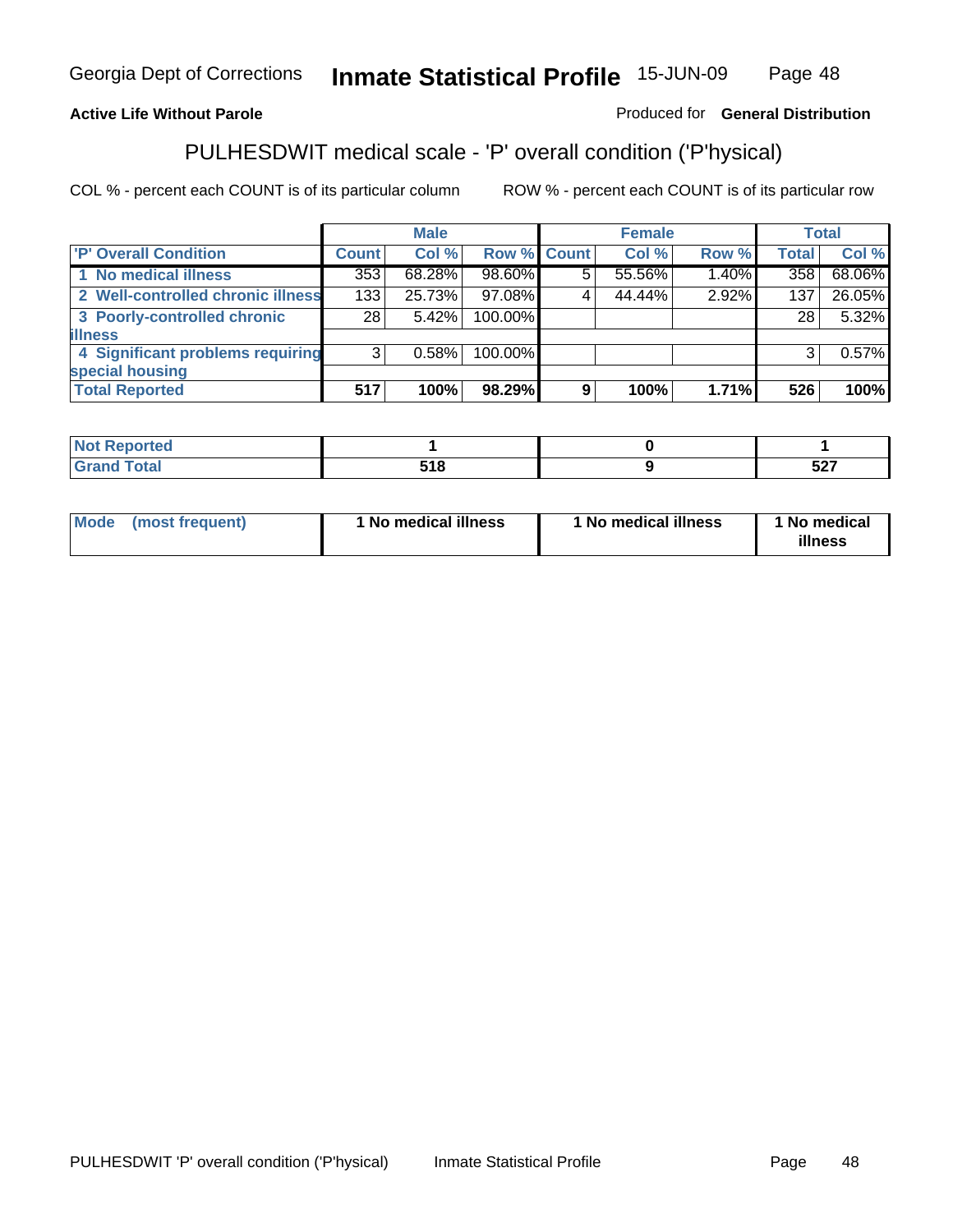#### **Active Life Without Parole**

#### Produced for **General Distribution**

### PULHESDWIT medical scale - 'U' upper body

|                              |              | <b>Male</b> |         |              | <b>Female</b> |       |              | <b>Total</b> |
|------------------------------|--------------|-------------|---------|--------------|---------------|-------|--------------|--------------|
| <b>TU' Upper Body</b>        | <b>Count</b> | Col %       | Row %   | <b>Count</b> | Col %         | Row % | <b>Total</b> | Col %        |
| 1 Upper bones, joints,       | 490          | 94.78%      | 98.39%  | 8            | 88.89%        | 1.61% | 498          | 94.68%       |
| muscles all OK               |              |             |         |              |               |       |              |              |
| 2 One or both arms minimally | 23           | 4.45%       | 95.83%  |              | $11.11\%$     | 4.17% | 24           | 4.56%        |
| limited                      |              |             |         |              |               |       |              |              |
| 3 One or both arms           | 3            | 0.58%       | 100.00% |              |               |       | 3            | 0.57%        |
| moderately limited           |              |             |         |              |               |       |              |              |
| 4 One arm disabled,          |              | 0.19%       | 100.00% |              |               |       |              | 0.19%        |
| paralyzed, or amputated      |              |             |         |              |               |       |              |              |
| <b>Total Reported</b>        | 517          | 100%        | 98.29%  | 9            | 100%          | 1.71% | 526          | 100%         |

| <b>Not Reported</b> |               |            |
|---------------------|---------------|------------|
| <b>Grand Total</b>  | 54 C<br>ס ו כ | ヒヘラ<br>וגס |

| Mode (most frequent) | 1 Upper bones, joints,<br>muscles all OK | 1 Upper bones, joints,<br>muscles all OK | 1 Upper bones,<br>joints, muscles all<br>ОK |
|----------------------|------------------------------------------|------------------------------------------|---------------------------------------------|
|                      |                                          |                                          |                                             |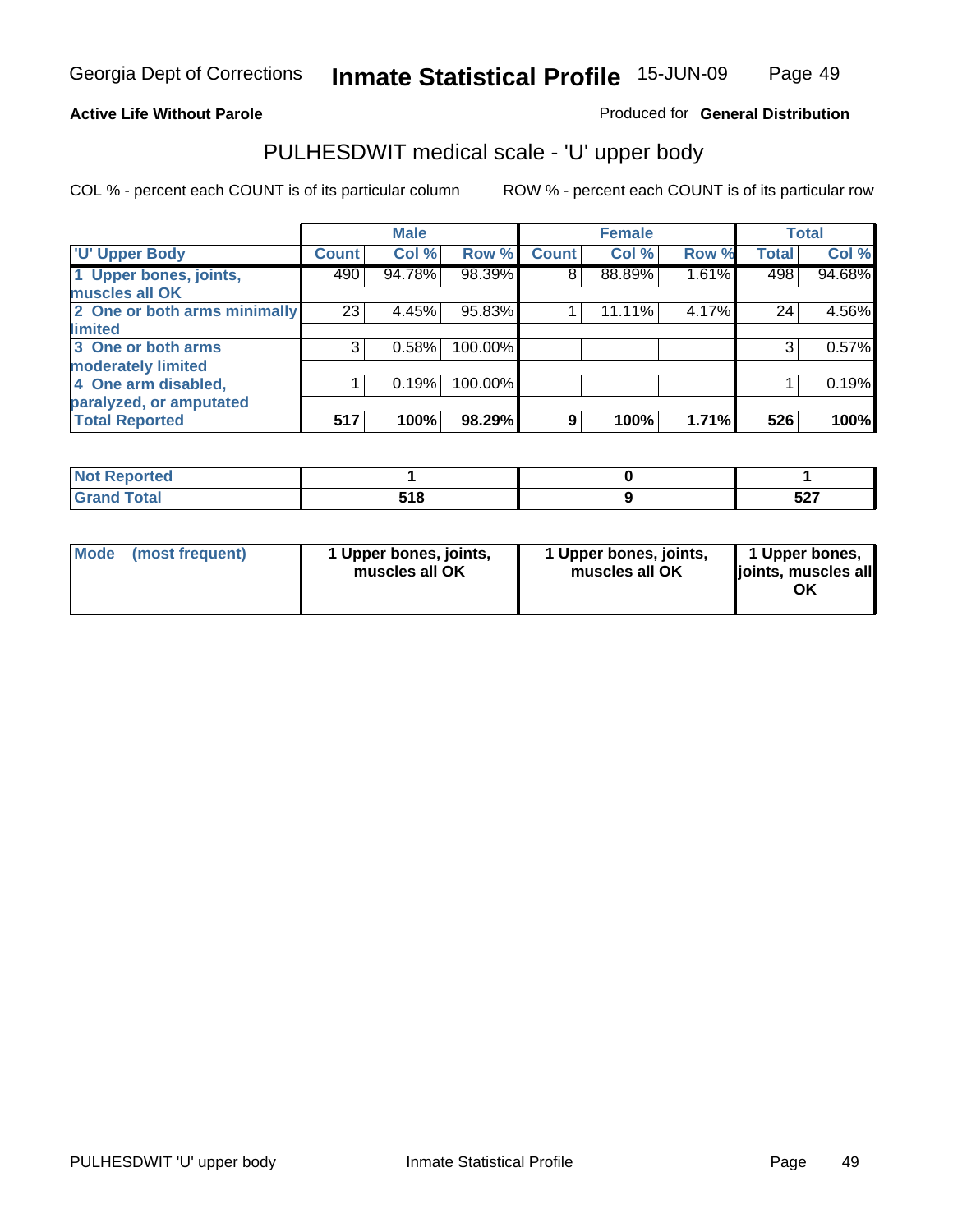#### **Active Life Without Parole**

#### Produced for **General Distribution**

### PULHESDWIT medical scale - 'L' lower body

|                                |              | <b>Male</b> |         |              | <b>Female</b> |       |              | <b>Total</b> |
|--------------------------------|--------------|-------------|---------|--------------|---------------|-------|--------------|--------------|
| 'L' Lower Body                 | <b>Count</b> | Col %       | Row %   | <b>Count</b> | Col %         | Row % | <b>Total</b> | Col %        |
| 1 Lower bones, joints,         | 439          | 84.91%      | 98.21%  | $8^{\circ}$  | 88.89%        | 1.79% | 447          | 84.98%       |
| muscles all OK                 |              |             |         |              |               |       |              |              |
| 2 One or both legs minimally   | 66           | 12.77%      | 98.51%  |              | 11.11%        | 1.49% | 67           | 12.74%       |
| limited                        |              |             |         |              |               |       |              |              |
| 3 One or both legs             | 9            | 1.74%       | 100.00% |              |               |       | 9            | 1.71%        |
| moderately limited             |              |             |         |              |               |       |              |              |
| 4 One leg disabled, paralyzed, | 3            | 0.58%       | 100.00% |              |               |       | 3            | 0.57%        |
| or amputated                   |              |             |         |              |               |       |              |              |
| <b>Total Reported</b>          | 517          | 100%        | 98.29%  | 9            | 100%          | 1.71% | 526          | 100%         |

| <b>Not Reported</b> |     |     |
|---------------------|-----|-----|
| <b>Grand Total</b>  | 518 | 527 |

| <b>Mode</b><br>(most frequent) | 1 Lower bones, joints,<br>muscles all OK | 1 Lower bones, joints,<br>muscles all OK | 1 Lower bones,<br>joints, muscles all<br>OK |
|--------------------------------|------------------------------------------|------------------------------------------|---------------------------------------------|
|--------------------------------|------------------------------------------|------------------------------------------|---------------------------------------------|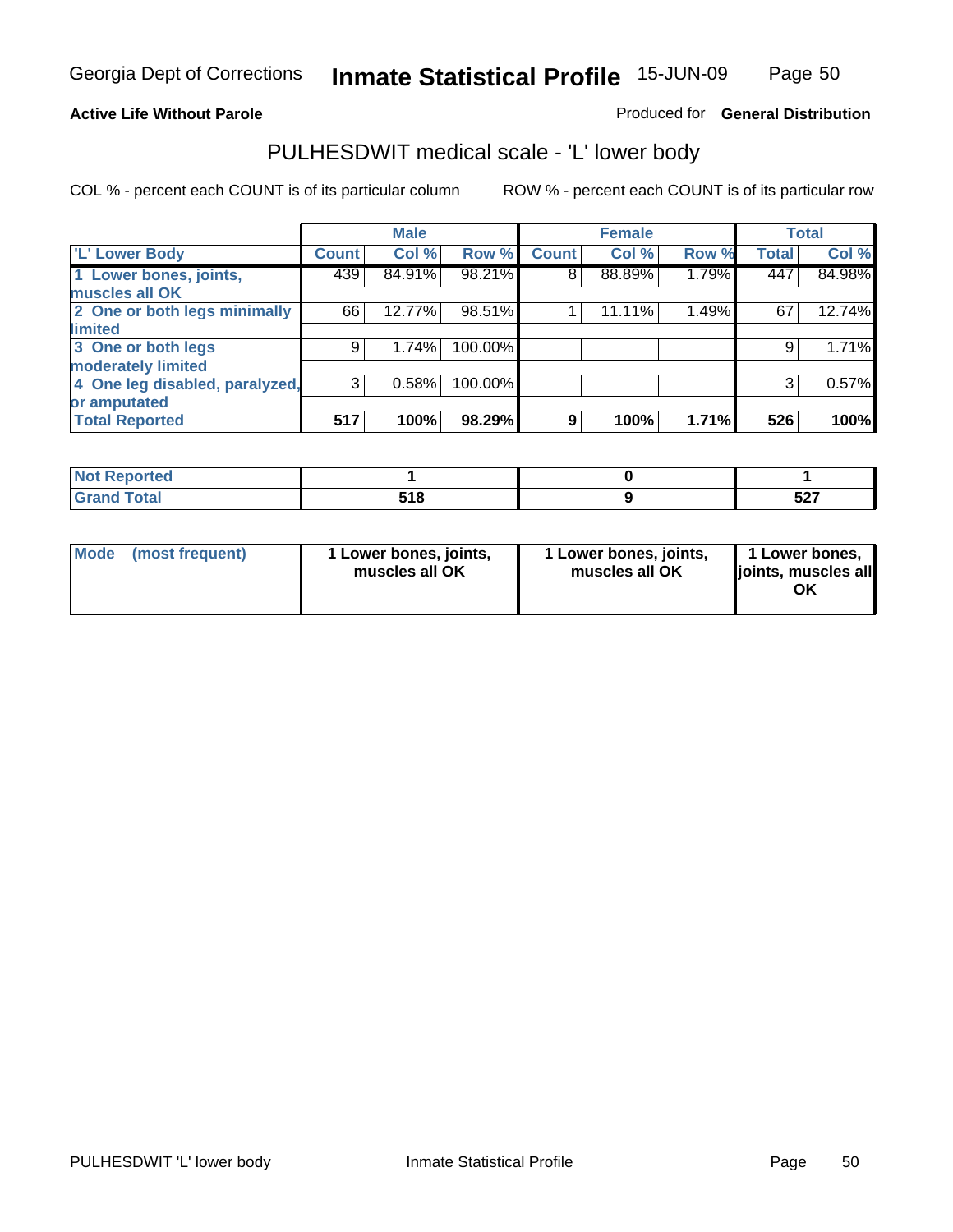**Active Life Without Parole** 

Produced for **General Distribution**

### PULHESDWIT medical scale - 'H' hearing

|                                |              | <b>Male</b> |                    | <b>Female</b> |         |          | <b>Total</b> |        |
|--------------------------------|--------------|-------------|--------------------|---------------|---------|----------|--------------|--------|
| 'H' Hearing                    | <b>Count</b> | Col %       | <b>Row % Count</b> |               | Col %   | Row %    | Total        | Col %  |
| 1 Normal hearing both ears     | 512          | $99.03\%$   | 98.27%             | 9             | 100.00% | $1.73\%$ | 521          | 99.05% |
| 2 Some loss in one ear with    | 5            | $0.97\%$    | 100.00%            |               |         |          |              | 0.95%  |
| other OK, or mild loss in both |              |             |                    |               |         |          |              |        |
| <b>Total Reported</b>          | 517          | 100%        | 98.29%             |               | 100%    | 1.71%    | 526          | 100%   |

| <b>NIAL DA</b><br><b>information</b><br>. |                     |     |
|-------------------------------------------|---------------------|-----|
| $T = 4 - 1$<br>C <sub>uc</sub><br>_____   | <b>E40</b><br>J I U | 527 |

| Mode (most frequent) | 1 Normal hearing both ears 1 Normal hearing both ears 1 Normal hearing | both ears |
|----------------------|------------------------------------------------------------------------|-----------|
|                      |                                                                        |           |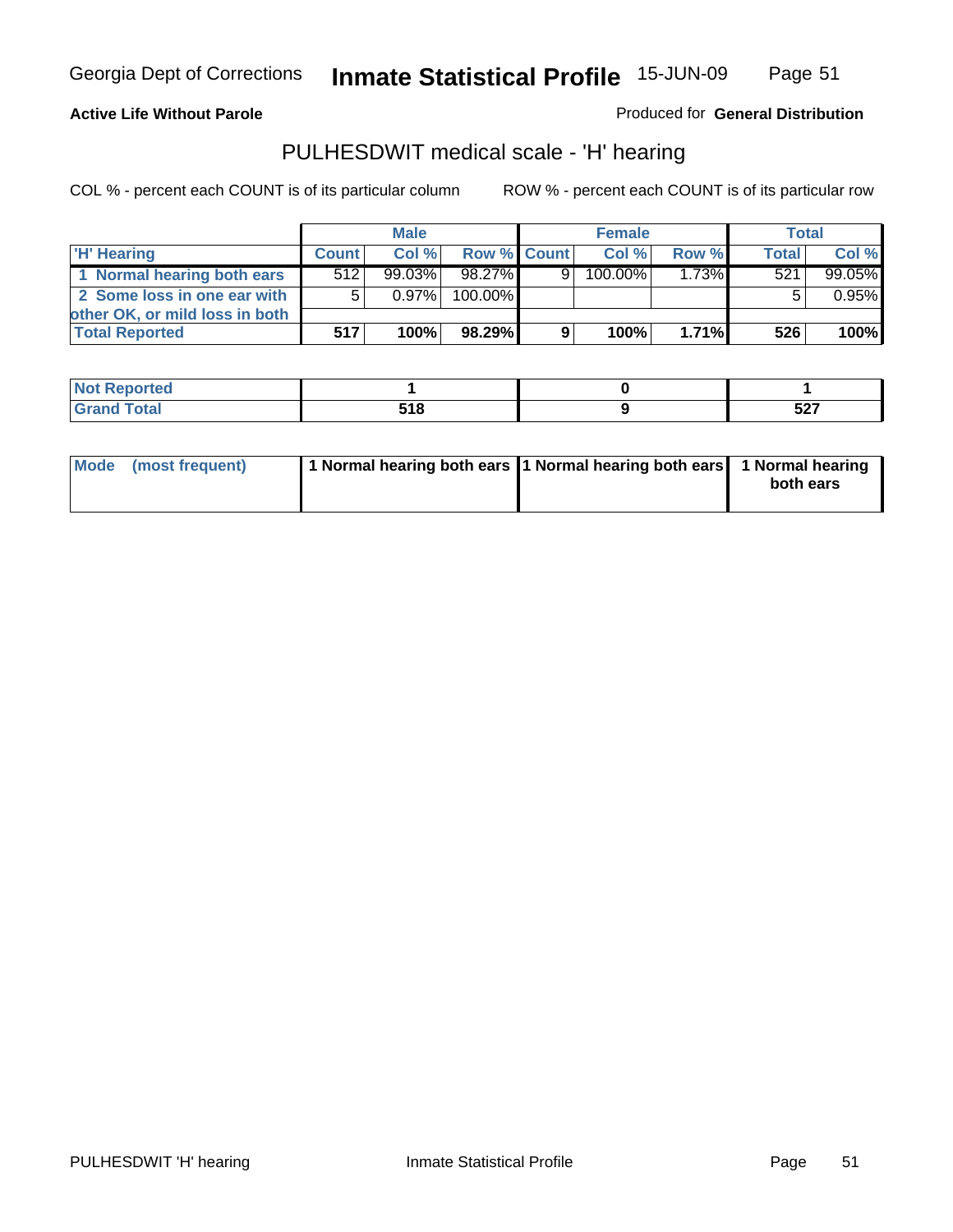#### **Active Life Without Parole**

Produced for **General Distribution**

### PULHESDWIT medical scale - 'E' vision

|                                |       | <b>Male</b> |             |   | <b>Female</b> |          |              | Total  |
|--------------------------------|-------|-------------|-------------|---|---------------|----------|--------------|--------|
| <b>E' Vision</b>               | Count | Col %       | Row % Count |   | Col %         | Row %    | <b>Total</b> | Col %  |
| 1 Correctable to 20/40 in both | 432   | 83.56%      | 98.63%      | 6 | 66.67%        | 1.37%    | 438          | 83.27% |
| eyes                           |       |             |             |   |               |          |              |        |
| 2 Correctable to 20/70 in one  | 78    | $15.09\%$   | 96.30%      |   | 33.33%        | $3.70\%$ | 81           | 15.40% |
| eye, may be blind in other     |       |             |             |   |               |          |              |        |
| 3 Correctable to 20/200 in one |       | $1.35\%$    | 100.00%     |   |               |          |              | 1.33%  |
| eye, may be blind in other     |       |             |             |   |               |          |              |        |
| <b>Total Reported</b>          | 517   | 100%        | 98.29%      | 9 | 100%          | 1.71%    | 526          | 100%   |

| المتحدثة والمسار<br>τeα<br>. |             |                            |
|------------------------------|-------------|----------------------------|
| $f = 4 - 7$                  | 64 C<br>. . | $F \wedge T$<br><b>JZ1</b> |

| Mode (most frequent) | 1 Correctable to 20/40 in<br>both eyes | 1 Correctable to 20/40 in   1 Correctable to<br>both eves | 20/40 in both eyes |
|----------------------|----------------------------------------|-----------------------------------------------------------|--------------------|
|----------------------|----------------------------------------|-----------------------------------------------------------|--------------------|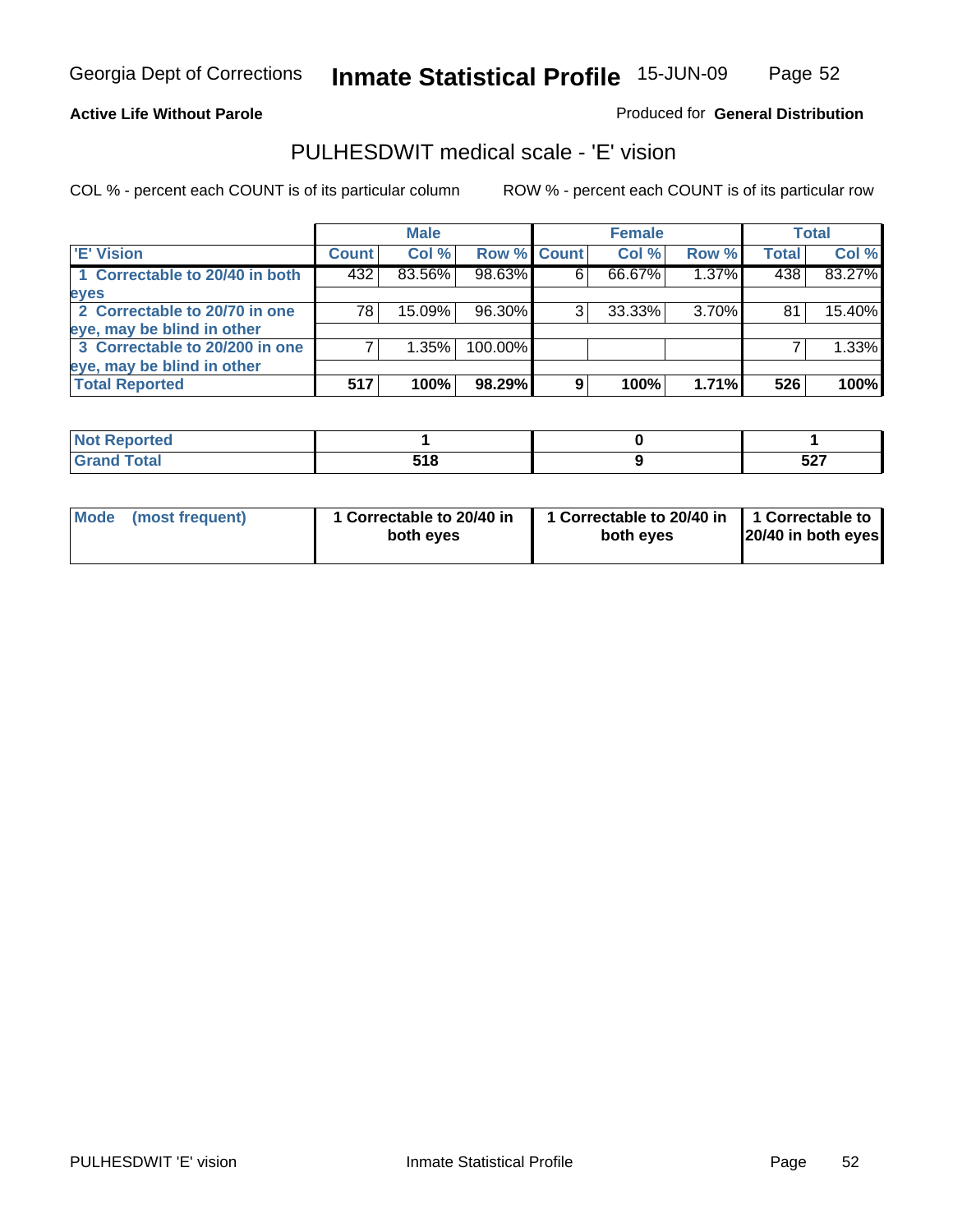#### **Active Life Without Parole**

#### Produced for **General Distribution**

### PULHESDWIT medical scale - 'S' pSychiatric

|                                |              | <b>Male</b> |             |   | <b>Female</b> |       |              | <b>Total</b> |
|--------------------------------|--------------|-------------|-------------|---|---------------|-------|--------------|--------------|
| 'S' pSychiatric                | <b>Count</b> | Col %       | Row % Count |   | Col %         | Row % | <b>Total</b> | Col %        |
| 1 No impairment or disorders   | 412          | 81.91%      | 99.28%      | ◠ | 50.00%        | 0.72% | 415          | 81.53%       |
| 2 Stable, or in remission, or  | 60           | 11.93%      | 95.24%      | 3 | 50.00%        | 4.76% | 63           | 12.38%       |
| mild impairment or retardation |              |             |             |   |               |       |              |              |
| 3 Requires moderate inpatient  | 28           | $5.57\%$    | 100.00%     |   |               |       | 28           | 5.50%        |
| <b>treatment</b>               |              |             |             |   |               |       |              |              |
| 4 Requires intensive inpatient | 3            | $0.60\%$    | 100.00%     |   |               |       | 3            | 0.59%        |
| treatment                      |              |             |             |   |               |       |              |              |
| <b>Total Reported</b>          | 503          | 100%        | 98.82%      | 6 | 100%          | 1.18% | 509          | 100%         |

| Reported     |     | יי             |
|--------------|-----|----------------|
| <b>Total</b> | --- | E <sub>2</sub> |
| -----        | . . | JZ 1           |

| Mode | (most frequent) | 1 No impairment or<br>disorders | 1 No impairment or<br>disorders | 11 No impairment or<br>disorders |
|------|-----------------|---------------------------------|---------------------------------|----------------------------------|
|------|-----------------|---------------------------------|---------------------------------|----------------------------------|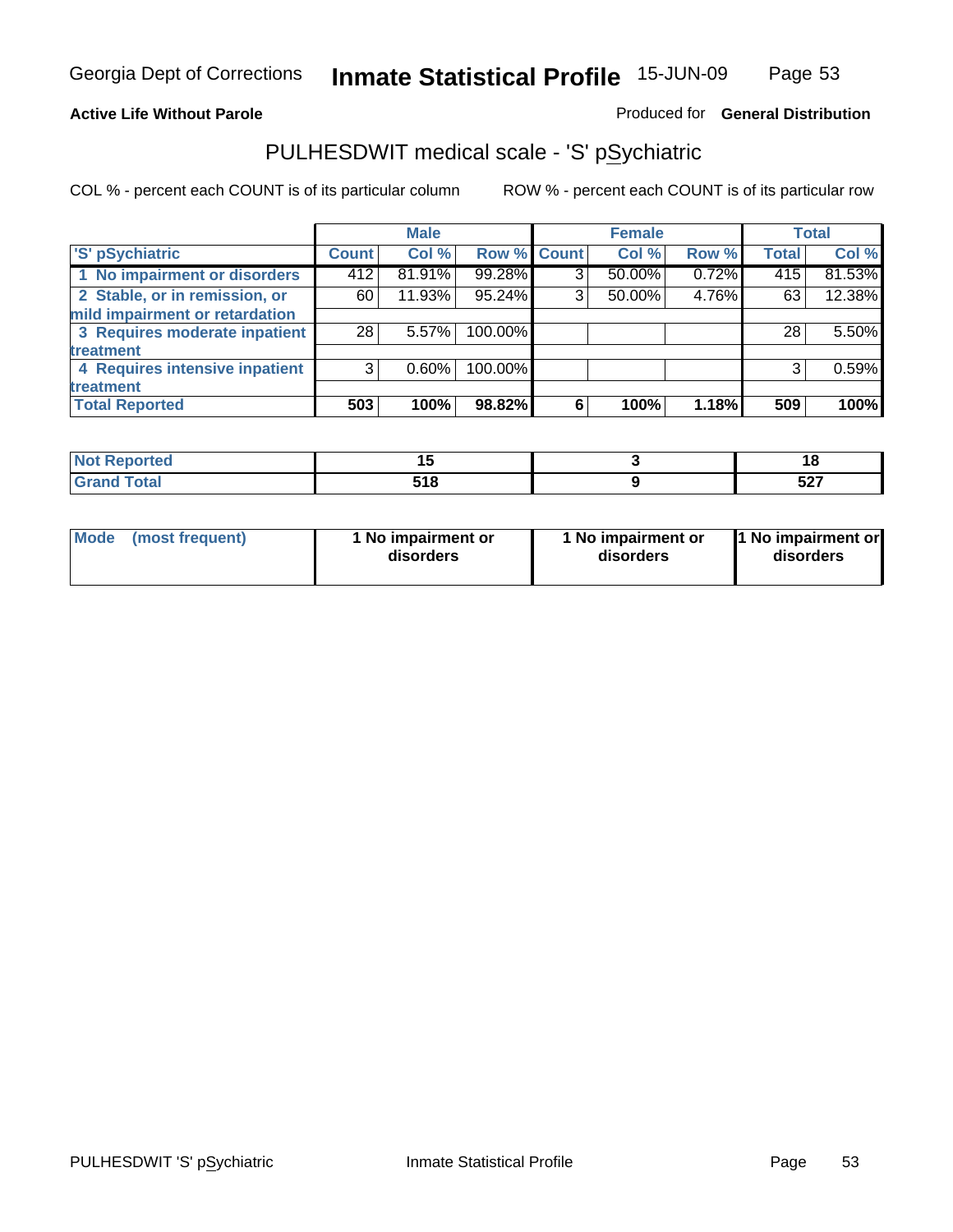#### **Active Life Without Parole**

#### Produced for **General Distribution**

### PULHESDWIT medical scale - 'D' dental

|                                 |              | <b>Male</b> |                    |   | <b>Female</b> |       |              | <b>Total</b> |
|---------------------------------|--------------|-------------|--------------------|---|---------------|-------|--------------|--------------|
| 'D' Dental                      | <b>Count</b> | Col %       | <b>Row % Count</b> |   | Col %         | Row % | <b>Total</b> | Col %        |
| 1 Minimal routine dental health | 354          | 70.24%      | 98.88%             | 4 | 66.67%        | 1.12% | 358          | 70.20%       |
| <b>needs</b>                    |              |             |                    |   |               |       |              |              |
| 2 Moderate cavities and/or      | 118          | 23.41%      | 98.33%             | 2 | 33.33%        | 1.67% | 120          | 23.53%       |
| gum disease                     |              |             |                    |   |               |       |              |              |
| 3 Extensive gum disease         | 31           | 6.15%       | 100.00%            |   |               |       | 31           | 6.08%        |
| and/or widespread decay         |              |             |                    |   |               |       |              |              |
| 4 Urgent need for dental        |              | 0.20%       | 100.00%            |   |               |       |              | 0.20%        |
| <b>services</b>                 |              |             |                    |   |               |       |              |              |
| <b>Total Reported</b>           | 504          | 100%        | 98.82%             | 6 | 100%          | 1.18% | 510          | 100.0%       |

| <b>Not Reported</b>  |       | . .            |
|----------------------|-------|----------------|
| $\overline{a}$ Total | E4 C  | E <sub>2</sub> |
| Crops                | ၁ ၊ ဝ | <b>JZI</b>     |

| <b>Mode</b><br>(most frequent) | <b>Minimal routine dental</b><br>health needs | 1 Minimal routine dental<br>health needs | 1 Minimal routine  <br>dental health<br>needs |
|--------------------------------|-----------------------------------------------|------------------------------------------|-----------------------------------------------|
|--------------------------------|-----------------------------------------------|------------------------------------------|-----------------------------------------------|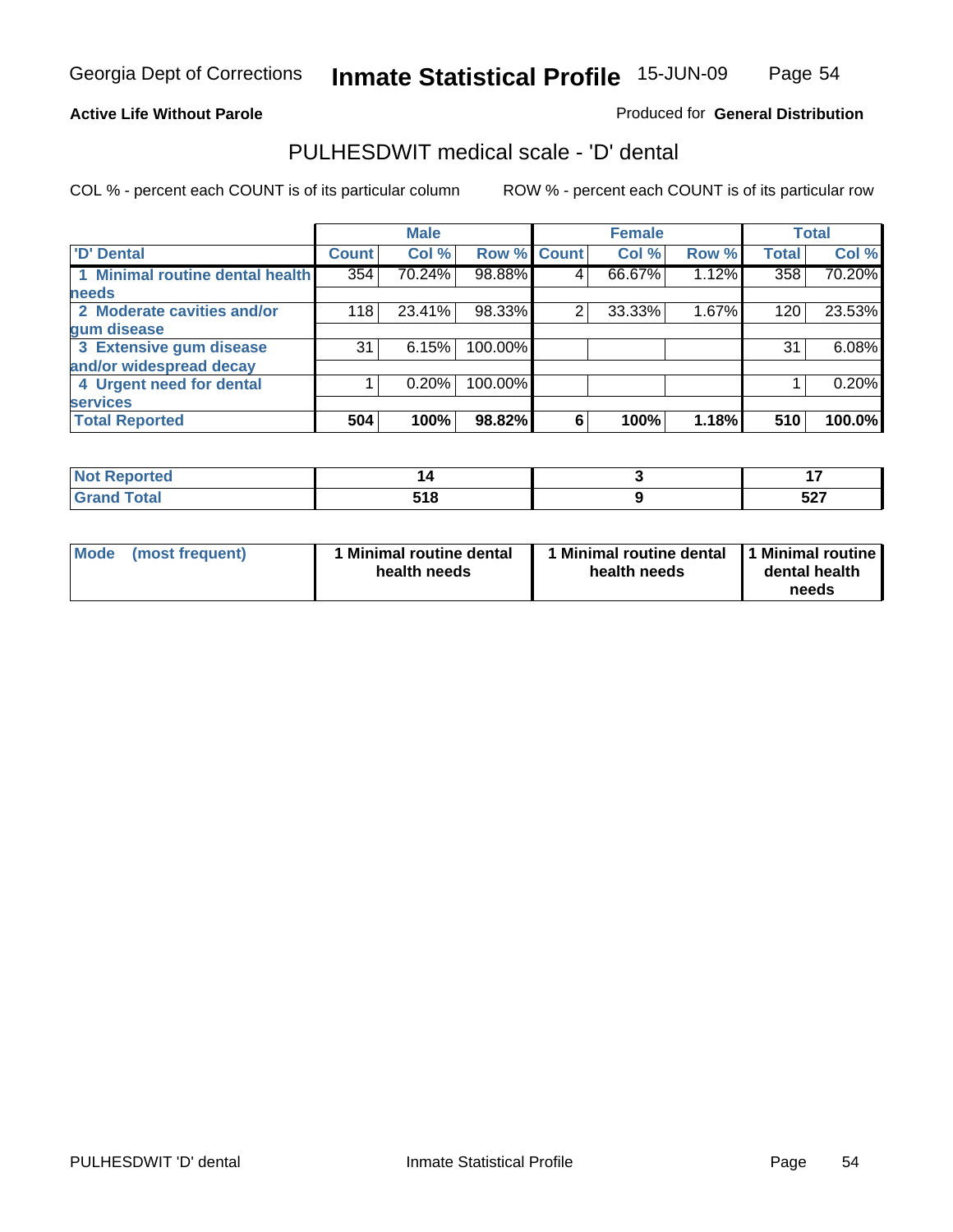#### **Active Life Without Parole**

#### Produced for **General Distribution**

### PULHESDWIT medical scale - 'W' work ability

|                                 |              | <b>Male</b> |             |   | <b>Female</b> |       |              | <b>Total</b> |
|---------------------------------|--------------|-------------|-------------|---|---------------|-------|--------------|--------------|
| <b>W</b> work ability           | <b>Count</b> | Col %       | Row % Count |   | Col %         | Row % | <b>Total</b> | Col %        |
| 1 Unrestricted work or activity | 396          | 76.60%      | 98.02%      | 8 | 88.89%        | 1.98% | 404          | 76.81%       |
| 2 Minor restrictions on type of | 102          | 19.73%      | 99.03%      |   | 11.11%        | 0.97% | 103          | 19.58%       |
| <b>work</b>                     |              |             |             |   |               |       |              |              |
| 3 Moderate restrictions on type | 12           | $2.32\%$    | 100.00%     |   |               |       | 12           | 2.28%        |
| of work                         |              |             |             |   |               |       |              |              |
| 4 Major restrictions on type of |              | 1.35%       | 100.00%     |   |               |       |              | 1.33%        |
| <b>work</b>                     |              |             |             |   |               |       |              |              |
| <b>Total Reported</b>           | 517          | 100%        | 98.29%      | 9 | 100%          | 1.71% | 526          | 100%         |

| 'ted             |       |     |
|------------------|-------|-----|
| <b>Total</b>     | E 4 C | ヒヘフ |
| $\mathbf{v}$ and | . .   | JZI |

| Mode            | 1 Unrestricted work or |  | 1 Unrestricted   |
|-----------------|------------------------|--|------------------|
| (most frequent) | activity               |  | work or activity |
|                 |                        |  |                  |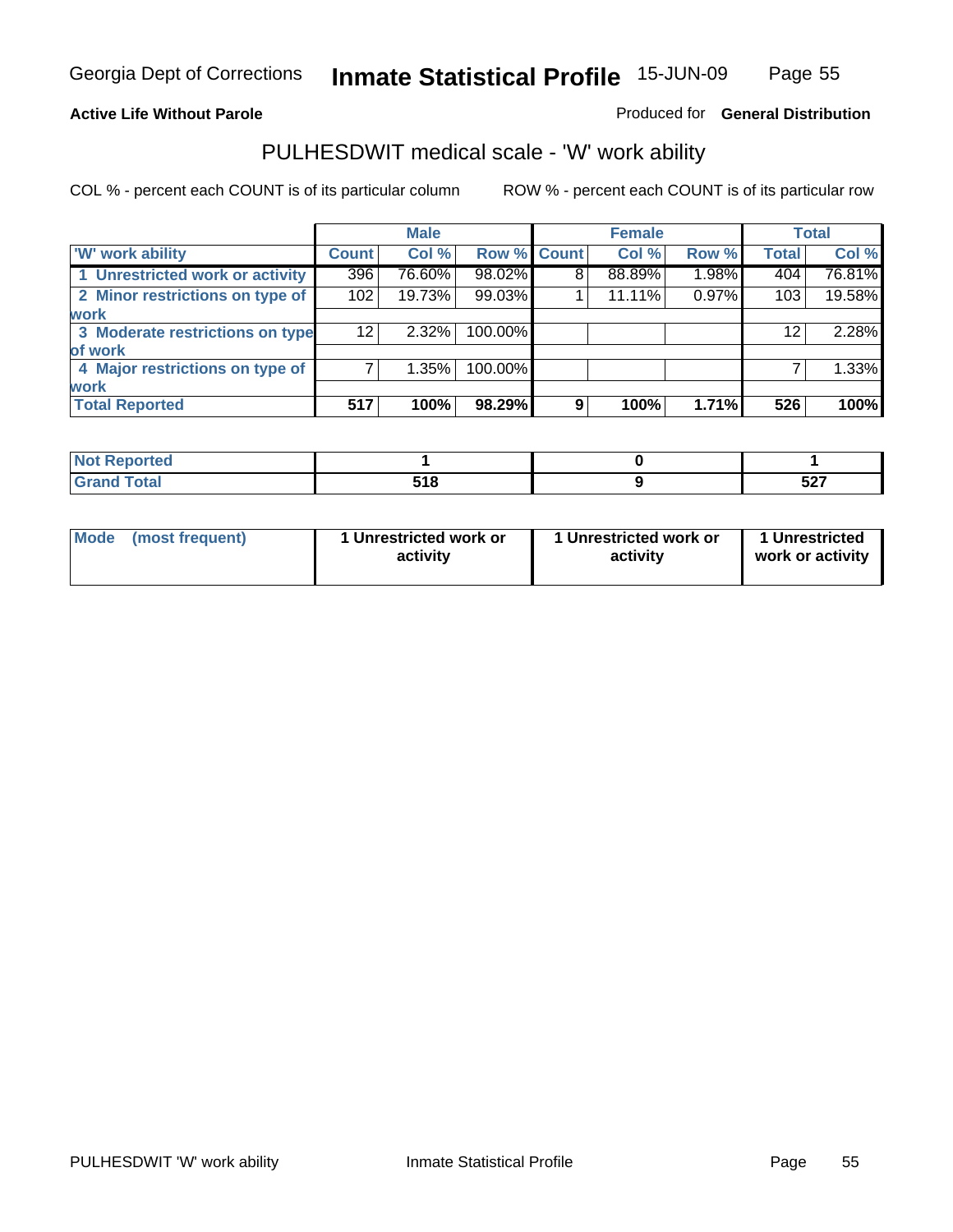Page 56

#### **Active Life Without Parole**

### Produced for **General Distribution**

### PULHESDWIT medical scale - 'I' impairment

|                           |              | <b>Male</b> |             |   | <b>Female</b> |       |              | <b>Total</b> |
|---------------------------|--------------|-------------|-------------|---|---------------|-------|--------------|--------------|
| <b>T' Impairment</b>      | <b>Count</b> | Col %       | Row % Count |   | Col %         | Row % | <b>Total</b> | Col %        |
| 1 No impairments or       | 507          | 98.07%      | 98.26%      | 9 | 100.00%       | 1.74% | 516          | 98.10%       |
| disabilities              |              |             |             |   |               |       |              |              |
| 2 Wheelchair-bound but    |              | 1.74%       | 100.00%     |   |               |       |              | 1.71%        |
| otherwise OK              |              |             |             |   |               |       |              |              |
| 4 Needs moderate Assisted |              | 0.19%       | $100.00\%$  |   |               |       |              | 0.19%        |
| Living (level II)         |              |             |             |   |               |       |              |              |
| <b>Total Reported</b>     | 517          | 100%        | 98.29%      | 9 | 100%          | 1.71% | 526          | 100%         |

| eported      |             |             |
|--------------|-------------|-------------|
| <b>cotal</b> | E4 O<br>JIU | -07<br>JZ I |

| <b>Mode</b> | (most frequent) | 1 No impairments or<br>disabilities | 1 No impairments or<br>disabilities | 1 1 No impairments<br>or disabilities |
|-------------|-----------------|-------------------------------------|-------------------------------------|---------------------------------------|
|-------------|-----------------|-------------------------------------|-------------------------------------|---------------------------------------|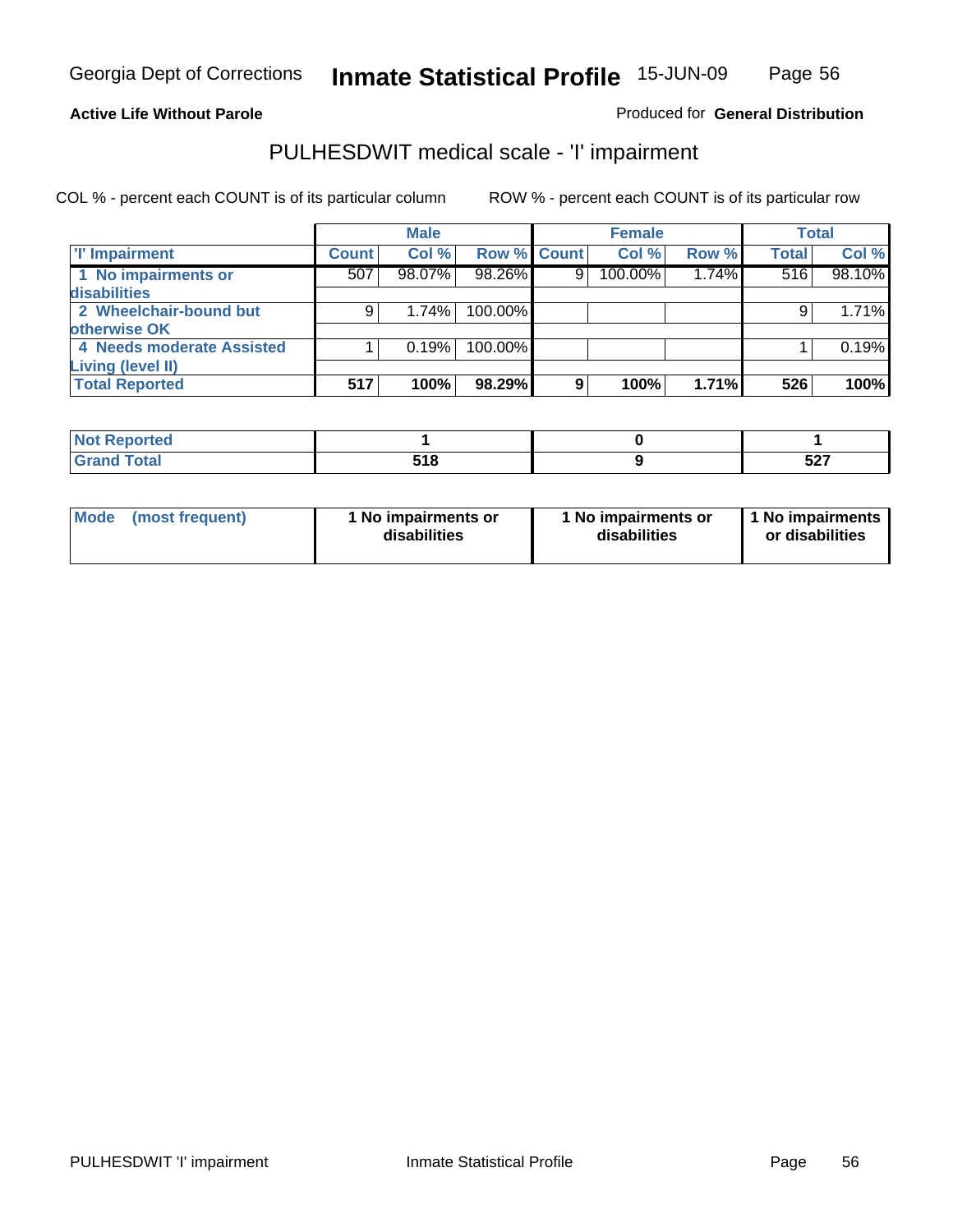#### **Inmate Statistical Profile** 15-JUN-09 Page Page 57

#### **Active Life Without Parole Produced fo Seneral Distribution**

### PULHESDWIT medical scale - 'T' transportability

|                              |              | <b>Male</b> |             |   | <b>Female</b> |       |              | <b>Total</b> |
|------------------------------|--------------|-------------|-------------|---|---------------|-------|--------------|--------------|
| <b>T' Transportability</b>   | <b>Count</b> | Col %       | Row % Count |   | Col %         | Row % | <b>Total</b> | Col %        |
| 1 Can be transported in any  | 513          | 99.23%      | 98.28%      | 9 | 100.00%       | 1.72% | 522          | 99.24%       |
| ordinary approved vehicle    |              |             |             |   |               |       |              |              |
| 2 Wheelchair-bound, not      | 3            | 0.58%       | 100.00%     |   |               |       |              | 0.57%        |
| needing special vehicle      |              |             |             |   |               |       |              |              |
| 3 Wheelchair-bound, requires |              | 0.19%       | 100.00%     |   |               |       |              | 0.19%        |
| special vehicle              |              |             |             |   |               |       |              |              |
| <b>Total Reported</b>        | 517          | 100%        | 98.29%      | 9 | 100%          | 1.71% | 526          | 100%         |

| <b>Peported</b><br>$\cdot$ Not $\cdot$<br>$\cdots$ |                      |             |
|----------------------------------------------------|----------------------|-------------|
| $\sim$ $\sim$ $\sim$ $\sim$ $\sim$                 | E 4 O<br>JIU<br>$ -$ | -^-<br>JL 1 |

|  |  | Mode (most frequent) | 1 Can be transported in any 1 Can be transported in any | ordinary approved vehicle   ordinary approved vehicle   transported in any | 1 Can be<br>  ordinary approved<br>vehicle |
|--|--|----------------------|---------------------------------------------------------|----------------------------------------------------------------------------|--------------------------------------------|
|--|--|----------------------|---------------------------------------------------------|----------------------------------------------------------------------------|--------------------------------------------|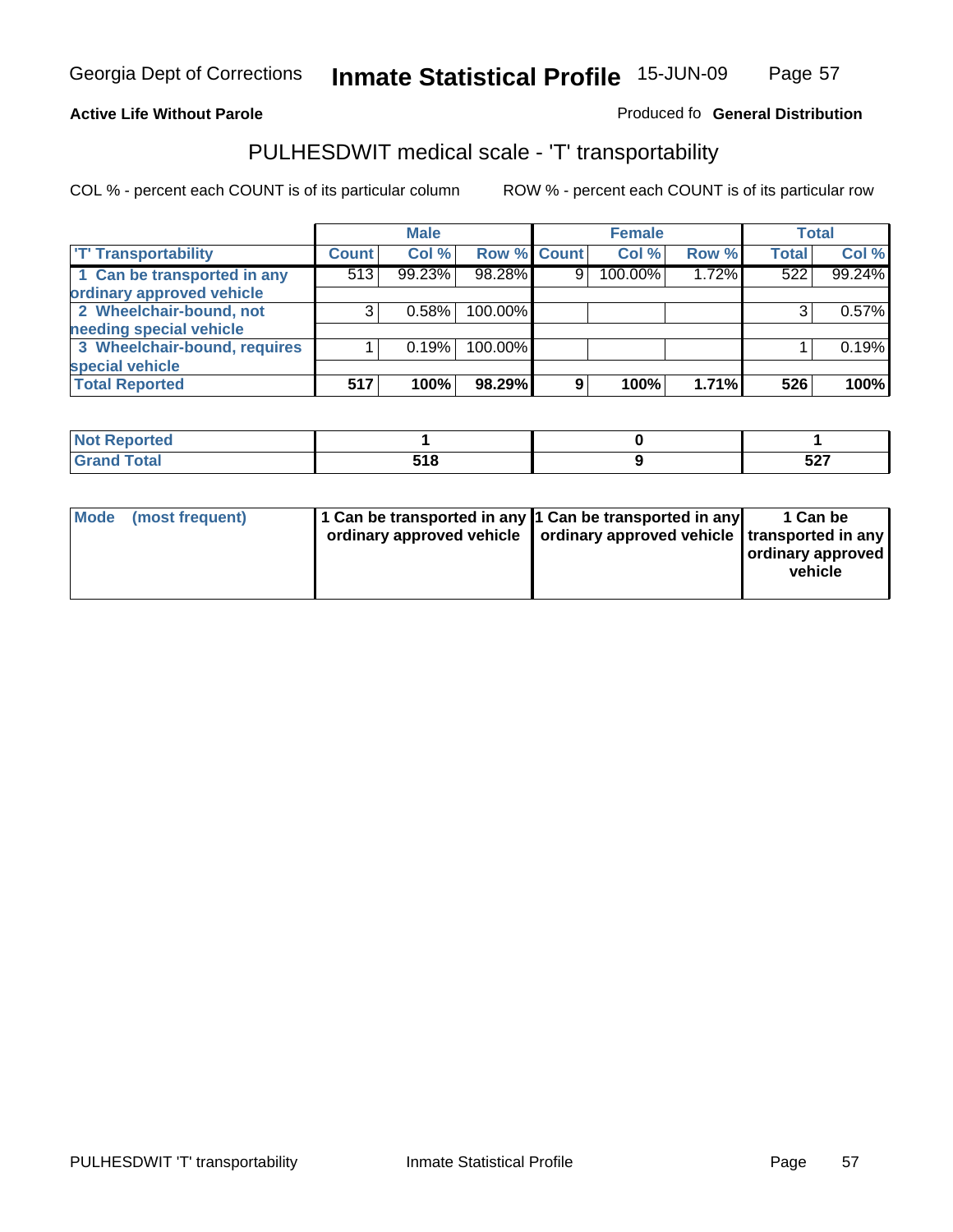#### **Active Life Without Parole**

#### Produced for **General Distribution**

### Criminality in family, self-reported

|                              | <b>Male</b>      |        | <b>Female</b> |              |        | Total    |       |        |
|------------------------------|------------------|--------|---------------|--------------|--------|----------|-------|--------|
| <b>Criminality In Family</b> | <b>Count</b>     | Col %  | Row %         | <b>Count</b> | Col %  | Row %    | Total | Col %  |
| Yes, criminality in family   | 1531             | 29.88% | 96.84%        | 5            | 55.56% | $3.16\%$ | 158   | 30.33% |
| No criminality in family     | 359 <sup>1</sup> | 70.12% | 98.90%        | 4            | 44.44% | $1.10\%$ | 363   | 69.67% |
| <b>Total Reported</b>        | 512              | 100%   | 98.27%        | 9            | 100%   | 1.73%    | 521   | 100%   |

| <b>Not</b><br>' Reported      |            |             |
|-------------------------------|------------|-------------|
| <b>otal</b><br>Gran<br>$\sim$ | $-40$<br>. | -07<br>JL 1 |

|  | Mode (most frequent) | No criminality in family | Yes, criminality in family | No criminality in<br>family |
|--|----------------------|--------------------------|----------------------------|-----------------------------|
|--|----------------------|--------------------------|----------------------------|-----------------------------|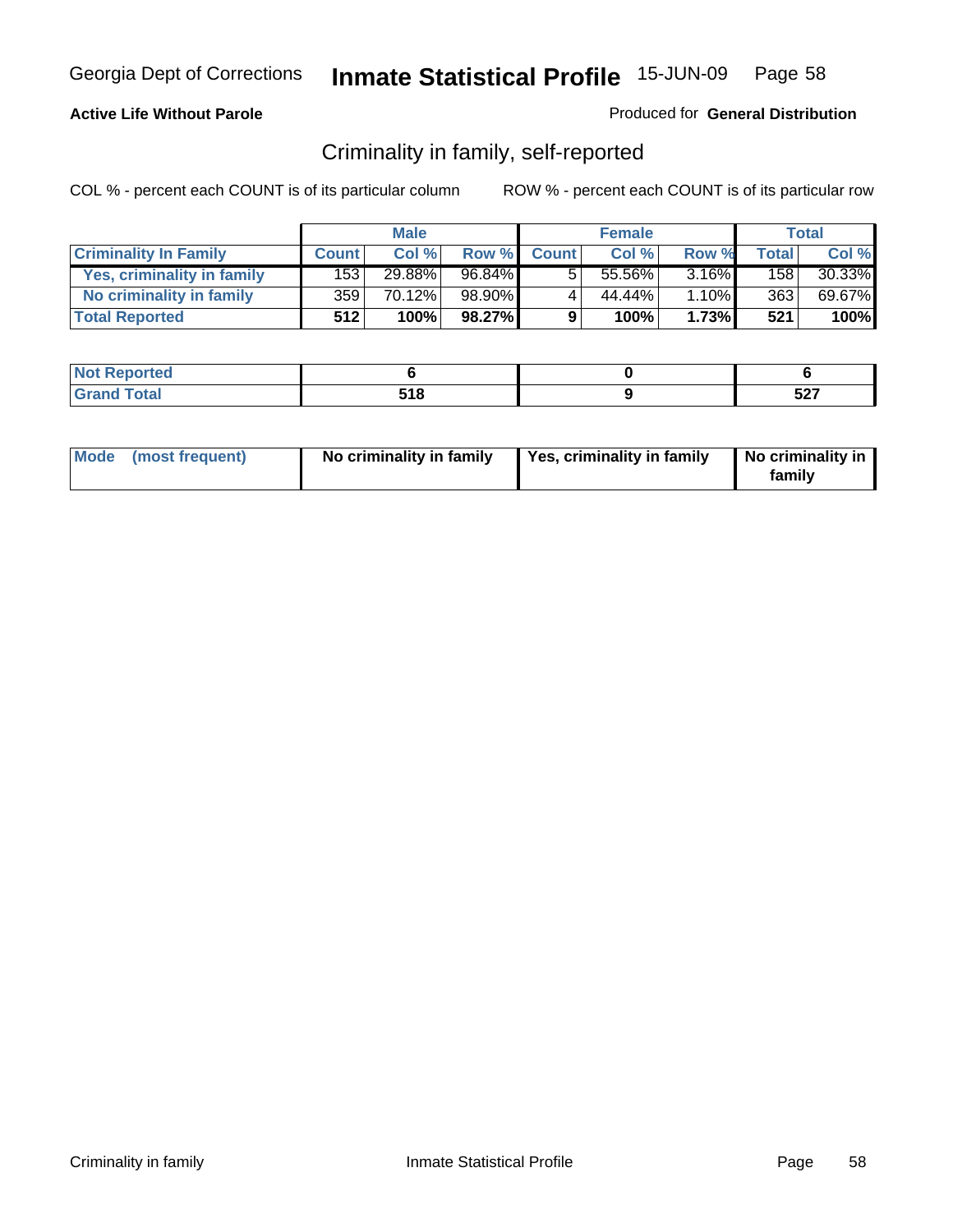#### **Active Life Without Parole**

### Produced for **General Distribution**

### Alcoholism in family, self-reported

|                             | <b>Male</b>  |        | <b>Female</b> |              |        | Total    |        |        |
|-----------------------------|--------------|--------|---------------|--------------|--------|----------|--------|--------|
| <b>Alcoholism In Family</b> | <b>Count</b> | Col %  | Row %         | <b>Count</b> | Col %  | Row %    | Totall | Col %  |
| Yes, alcoholism in family   | 103          | 20.12% | 98.10%        |              | 22.22% | $1.90\%$ | 105    | 20.15% |
| No alcoholism in family     | 409          | 79.88% | 98.32%        |              | 77.78% | $1.68\%$ | 416    | 79.85% |
| <b>Total Reported</b>       | 512          | 100%   | $98.27\%$     | 9            | 100%   | 1.73%    | 521    | 100%   |

| .              |                       |            |
|----------------|-----------------------|------------|
| $\cdots$<br>-- | 54 O<br>. . U<br>$ -$ | -^-<br>JLI |

|  | Mode (most frequent) | No alcoholism in family | No alcoholism in family | No alcoholism in<br>familv |
|--|----------------------|-------------------------|-------------------------|----------------------------|
|--|----------------------|-------------------------|-------------------------|----------------------------|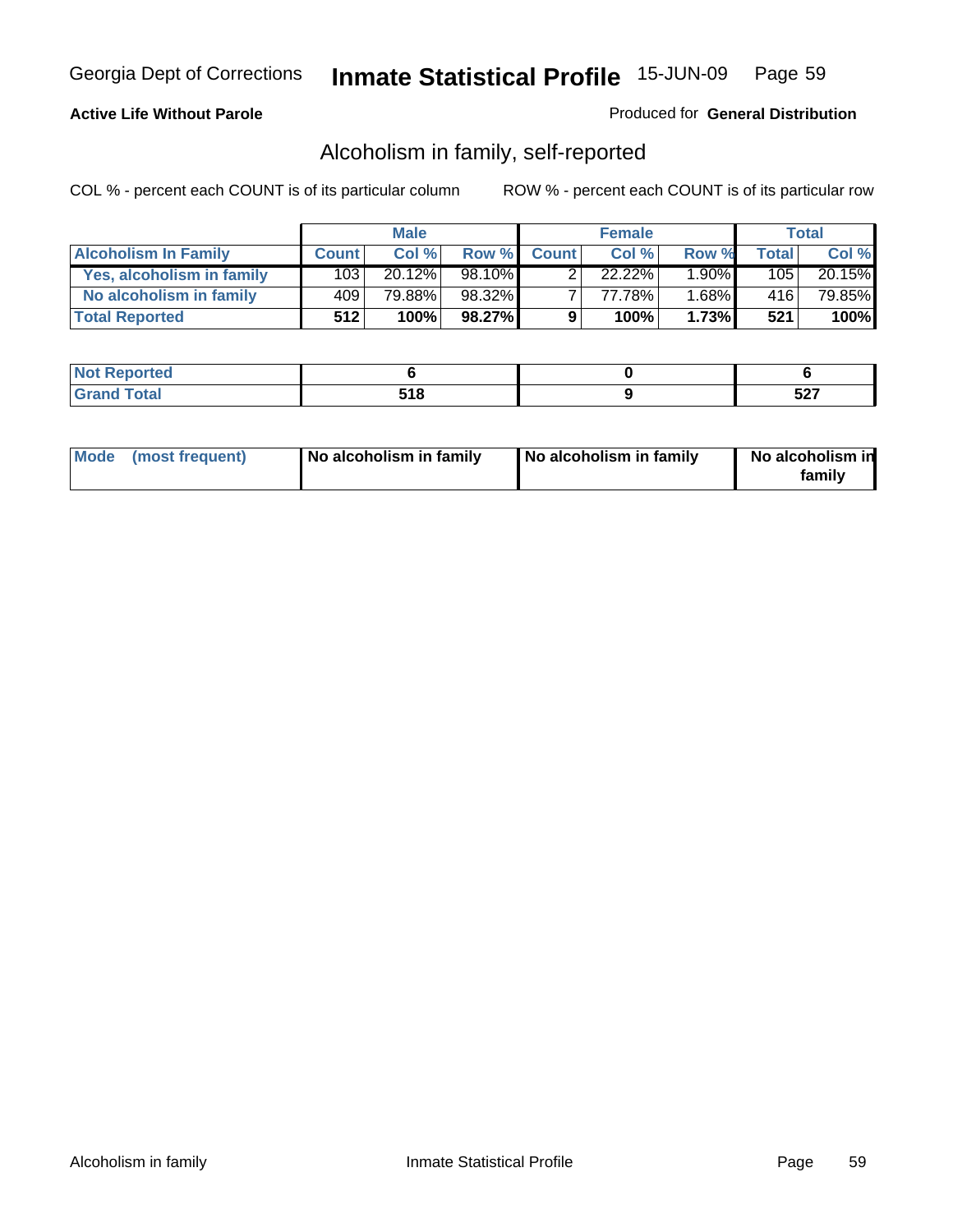#### **Active Life Without Parole**

Produced for **General Distribution**

### Drug abuse in family, self-reported

|                           | <b>Male</b>  |        | <b>Female</b> |              |        | Total    |       |           |
|---------------------------|--------------|--------|---------------|--------------|--------|----------|-------|-----------|
| Drug Abuse In Family      | <b>Count</b> | Col %  | Row %         | <b>Count</b> | Col %  | Row %    | Total | Col %     |
| Yes, drug abuse in family | 61           | 11.91% | 96.83%        |              | 22.22% | $3.17\%$ | 63    | $12.09\%$ |
| No drug abuse in family   | 451          | 88.09% | 98.47%        |              | 77.78% | $1.53\%$ | 458   | 87.91%    |
| <b>Total Reported</b>     | 512          | 100%   | 98.27%        | 9            | 100%   | 1.73%    | 521   | 100%      |

| ام د قب<br>ontea |       |     |
|------------------|-------|-----|
| <b>Total</b>     | $-40$ | ヒヘラ |
| $\sim$           | JIU   | JLI |

|  | Mode (most frequent) | No drug abuse in family | No drug abuse in family | No drug abuse in<br>family |
|--|----------------------|-------------------------|-------------------------|----------------------------|
|--|----------------------|-------------------------|-------------------------|----------------------------|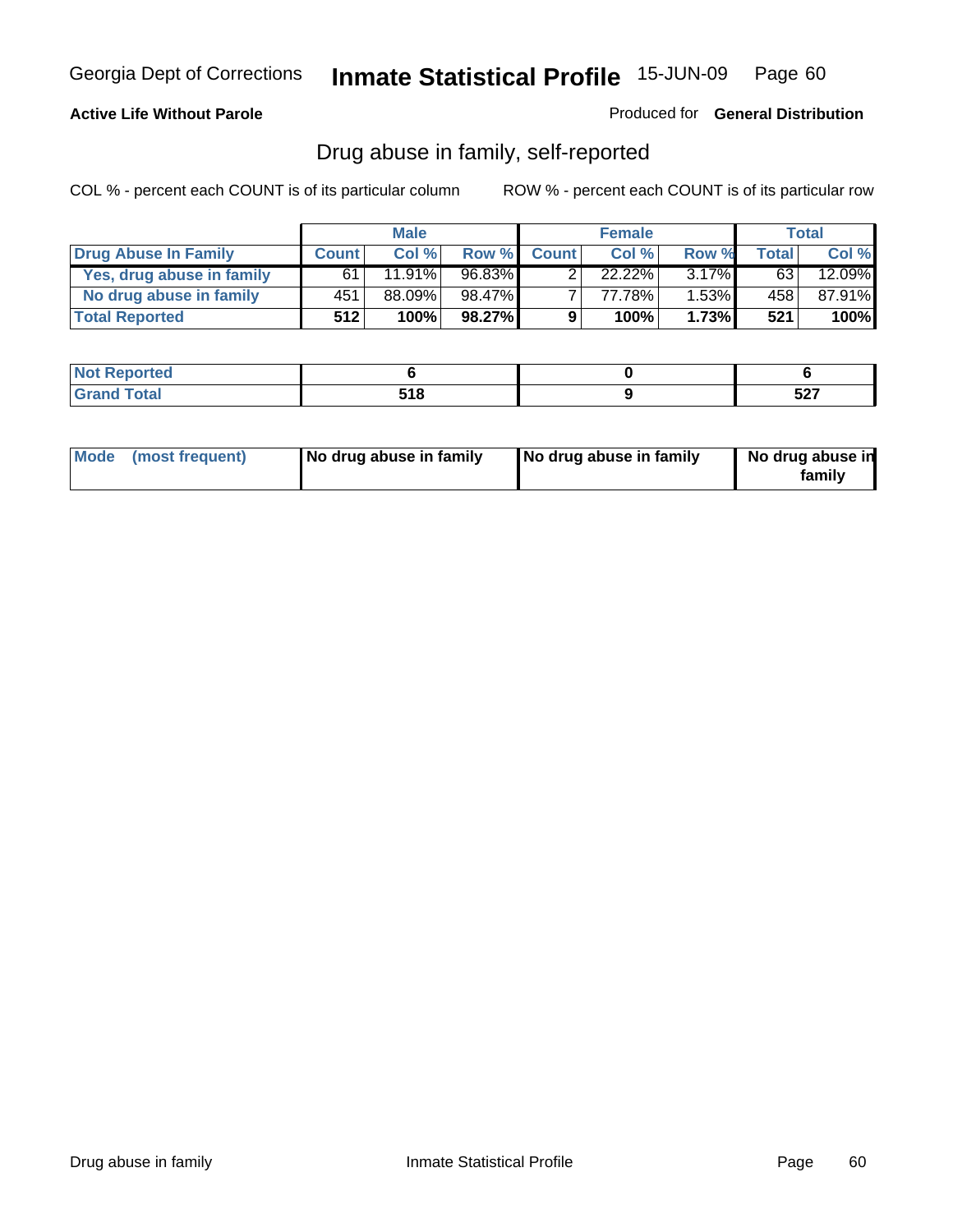#### **Active Life Without Parole**

#### Produced for **General Distribution**

### Subjected to frequent beatings, self-reported

|                                   |              | <b>Male</b> |        |              | <b>Female</b> |          |       | <b>Total</b> |
|-----------------------------------|--------------|-------------|--------|--------------|---------------|----------|-------|--------------|
| <b>Frequent beatings</b>          | <b>Count</b> | Col%        | Row %  | <b>Count</b> | Col%          | Row %    | Total | Col %        |
| <b>Yes, subjected to frequent</b> | 32           | 6.25%       | 96.97% |              | $11.11\%$     | $3.03\%$ | 33    | 6.33%        |
| beatings                          |              |             |        |              |               |          |       |              |
| Not subjected to frequent         | 480          | 93.75%      | 98.36% | 8            | 88.89%        | 1.64%    | 488   | 93.67%       |
| beatings                          |              |             |        |              |               |          |       |              |
| <b>Total Reported</b>             | 512          | 100%        | 98.27% | 9            | 100%          | 1.73%    | 521   | 100%         |

| Not Reported<br>$\sim$ . The set of $\sim$ |      |            |
|--------------------------------------------|------|------------|
| <b>Total</b>                               | E4 O | ヒヘラ        |
| Cron.                                      | . .  | <b>JZI</b> |

| <b>Mode</b> | (most frequent) | Not subjected to frequent<br>beatings | Not subjected to frequent<br>beatings | Not subjected to<br><b>frequent beatings</b> |
|-------------|-----------------|---------------------------------------|---------------------------------------|----------------------------------------------|
|             |                 |                                       |                                       |                                              |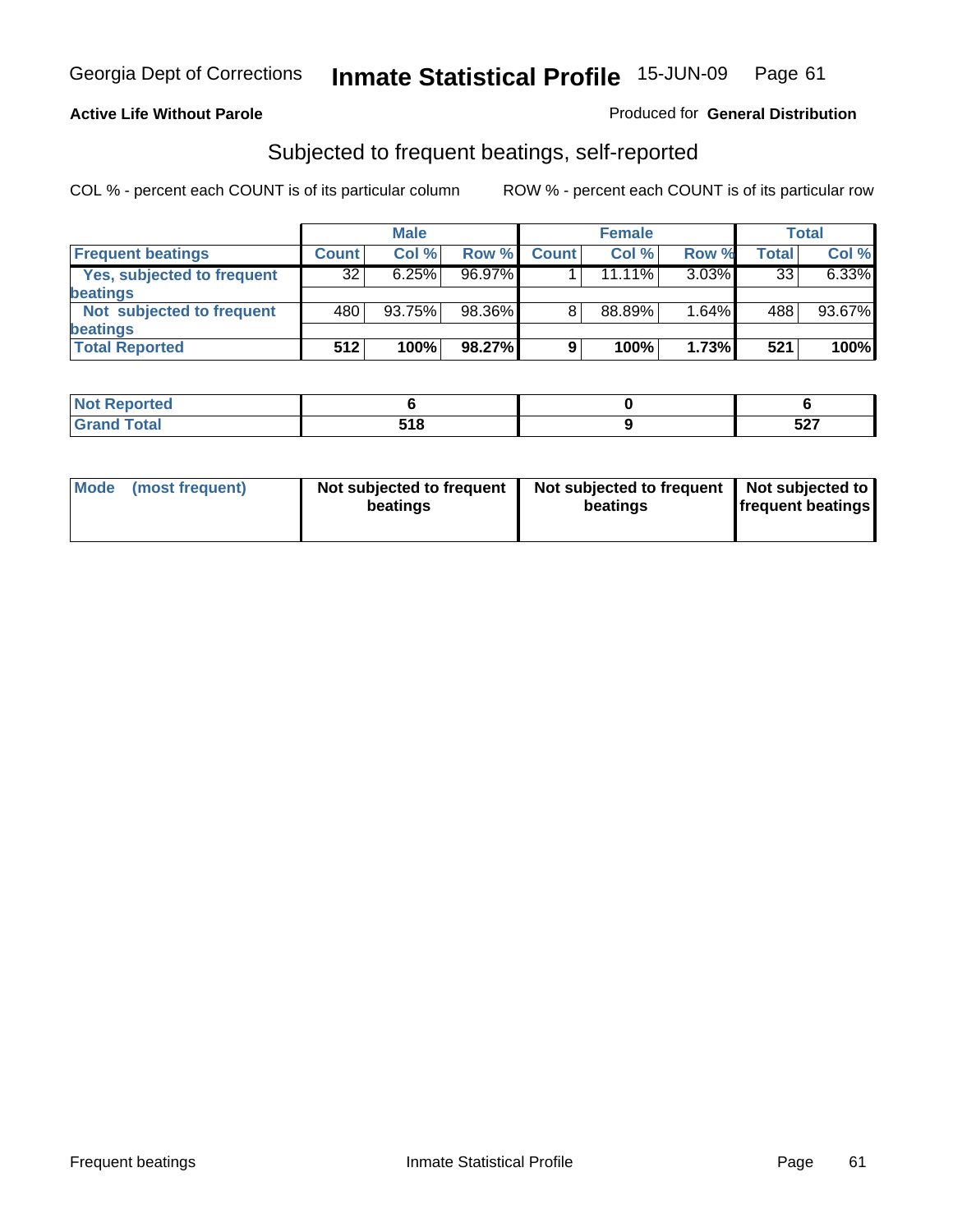#### **Active Life Without Parole**

#### Produced for **General Distribution**

### Father absent during inmate's childhood

|                           | <b>Male</b>  |           |           | <b>Female</b> |           |          | Total |        |
|---------------------------|--------------|-----------|-----------|---------------|-----------|----------|-------|--------|
| <b>Father Absent</b>      | <b>Count</b> | Col %     | Row %     | <b>Count</b>  | Col%      | Row %    | Total | Col %  |
| Yes, father was absent    | 255          | 49.80%    | 98.84%    | 3             | $33.33\%$ | .16%     | 258   | 49.52% |
| No, father was not absent | 257          | $50.20\%$ | 97.72%    | 6             | 66.67%    | $2.28\%$ | 263   | 50.48% |
| <b>Total Reported</b>     | 512          | 100%      | $98.27\%$ | 9             | 100%      | 1.73%    | 521   | 100%   |

| <b>Not</b><br>' Reported      |            |             |
|-------------------------------|------------|-------------|
| <b>otal</b><br>Gran<br>$\sim$ | $-40$<br>. | -07<br>JL 1 |

| Mode (most frequent) | No, father was not absent No, father was not absent | No, father was not<br>absent |
|----------------------|-----------------------------------------------------|------------------------------|
|----------------------|-----------------------------------------------------|------------------------------|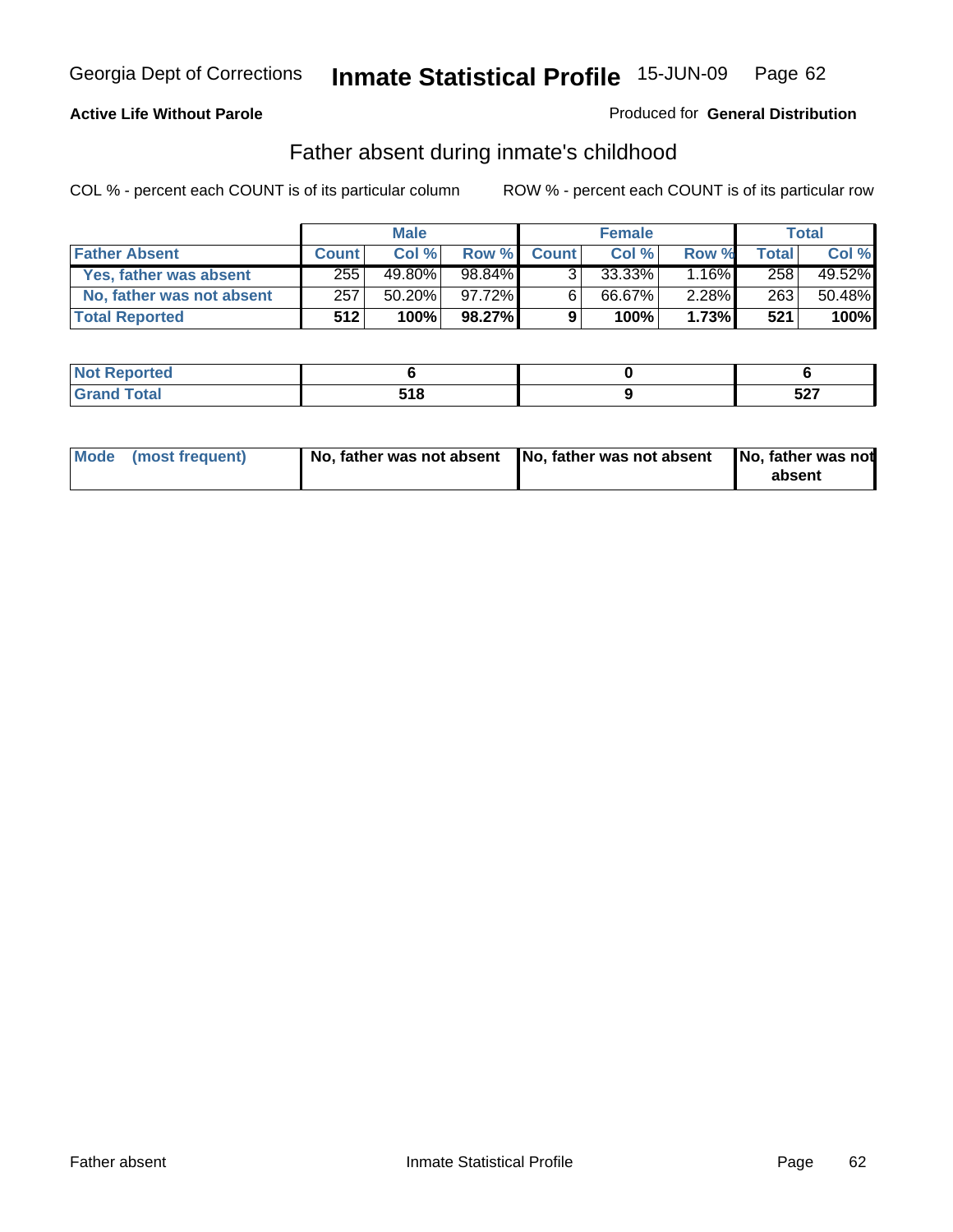### **Active Life Without Parole**

#### Produced for **General Distribution**

### Mother absent during inmate's childhood

|                           | <b>Male</b>  |        |           | <b>Female</b> |           |          | Total |        |
|---------------------------|--------------|--------|-----------|---------------|-----------|----------|-------|--------|
| <b>Mother Absent</b>      | <b>Count</b> | Col %  | Row %     | <b>Count</b>  | Col%      | Row %    | Total | Col %  |
| Yes, mother was absent    | 75.          | 14.65% | $97.40\%$ | ົ             | $22.22\%$ | $2.60\%$ | 77    | 14.78% |
| No, mother was not absent | 437          | 85.35% | 98.42%    |               | 77.78%    | 1.58%    | 444   | 85.22% |
| <b>Total Reported</b>     | 512          | 100%   | 98.27%    | 9             | 100%      | 1.73%    | 521   | 100%   |

| ام د قب<br>ontea |       |     |
|------------------|-------|-----|
| <b>Total</b>     | $-40$ | ヒヘラ |
| $\sim$           | JIU   | JLI |

| Mode (most frequent) | No, mother was not absent $\vert$ No, mother was not absent $\vert$ No, mother was | not absent |
|----------------------|------------------------------------------------------------------------------------|------------|
|                      |                                                                                    |            |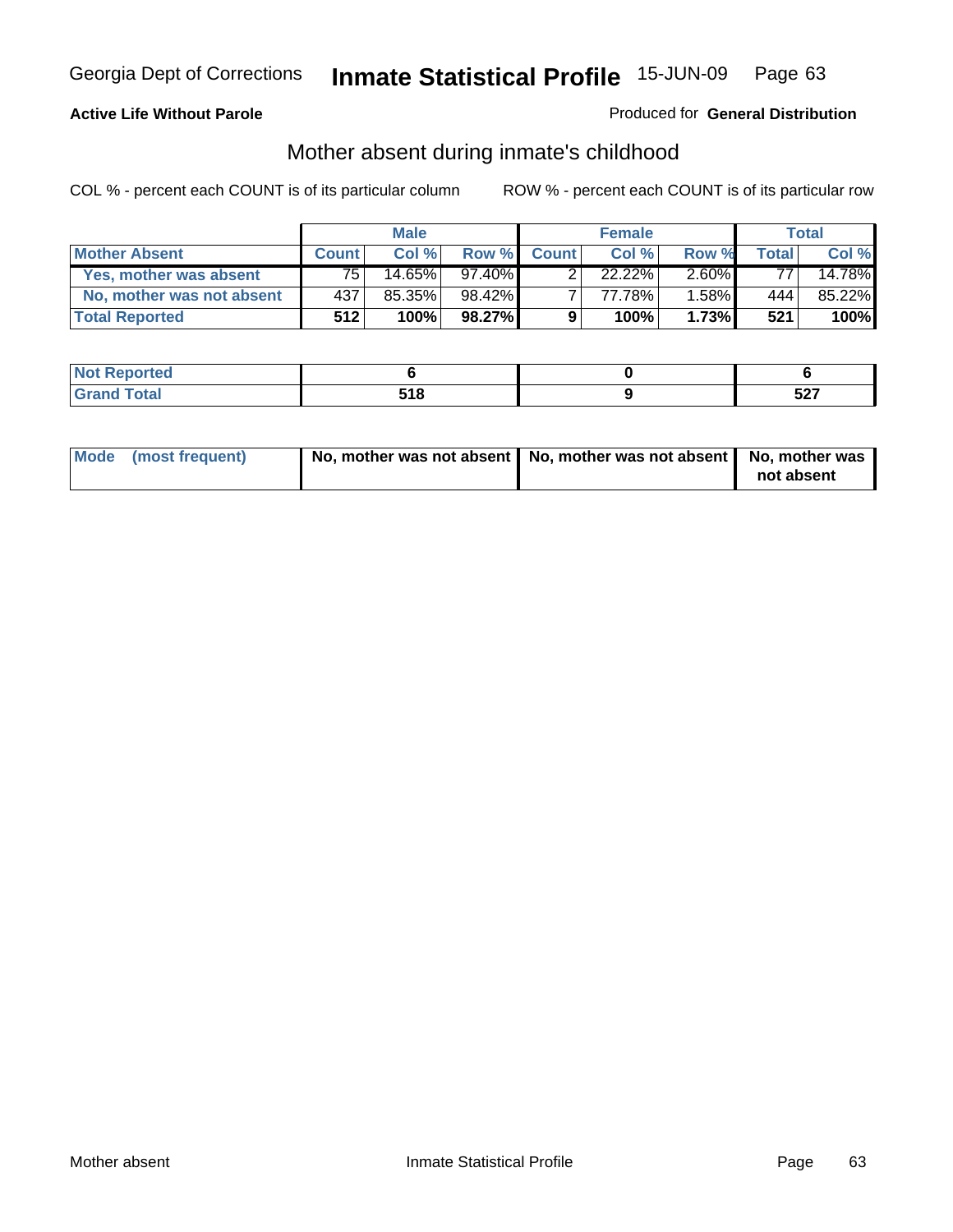#### **Active Life Without Parole**

#### Produced for **General Distribution**

## Number of prior Georgia incarcerations

|                                       | <b>Male</b>  |        |                    |   | <b>Female</b> | <b>Total</b> |       |        |
|---------------------------------------|--------------|--------|--------------------|---|---------------|--------------|-------|--------|
| <b>Num of Prior GA Incarcerations</b> | <b>Count</b> | Col %  | <b>Row % Count</b> |   | Col %         | Row %        | Total | Col %  |
|                                       | 245          | 47.30% | 96.84%             | 8 | 88.89%        | 3.16%        | 253   | 48.01% |
|                                       | 104          | 20.08% | 100.00%            |   |               |              | 104   | 19.73% |
|                                       | 63           | 12.16% | 100.00%            |   |               |              | 63    | 11.95% |
|                                       | 53           | 10.23% | 98.15%             |   | 11.11%        | 1.85%        | 54    | 10.25% |
|                                       | 26           | 5.02%  | 100.00%            |   |               |              | 26    | 4.93%  |
| 5                                     | 14           | 2.70%  | 100.00%            |   |               |              | 14    | 2.66%  |
| <b>More Than 5</b>                    | 13           | 2.51%  | 100.00%            |   |               |              | 13    | 2.47%  |
| <b>Total Reported</b>                 | 518          | 100%   | 98.29%             | 9 | 100%          | 1.71%        | 527   | 100%   |

| -<br>ж |               |            |  |  |
|--------|---------------|------------|--|--|
|        | 2 I V<br>$ -$ | ヒヘラ<br>JZI |  |  |

| Mean (average)       | 1.26 | . JJ | 1.24 |
|----------------------|------|------|------|
| Median (middle)      |      |      |      |
| Mode (most frequent) |      |      |      |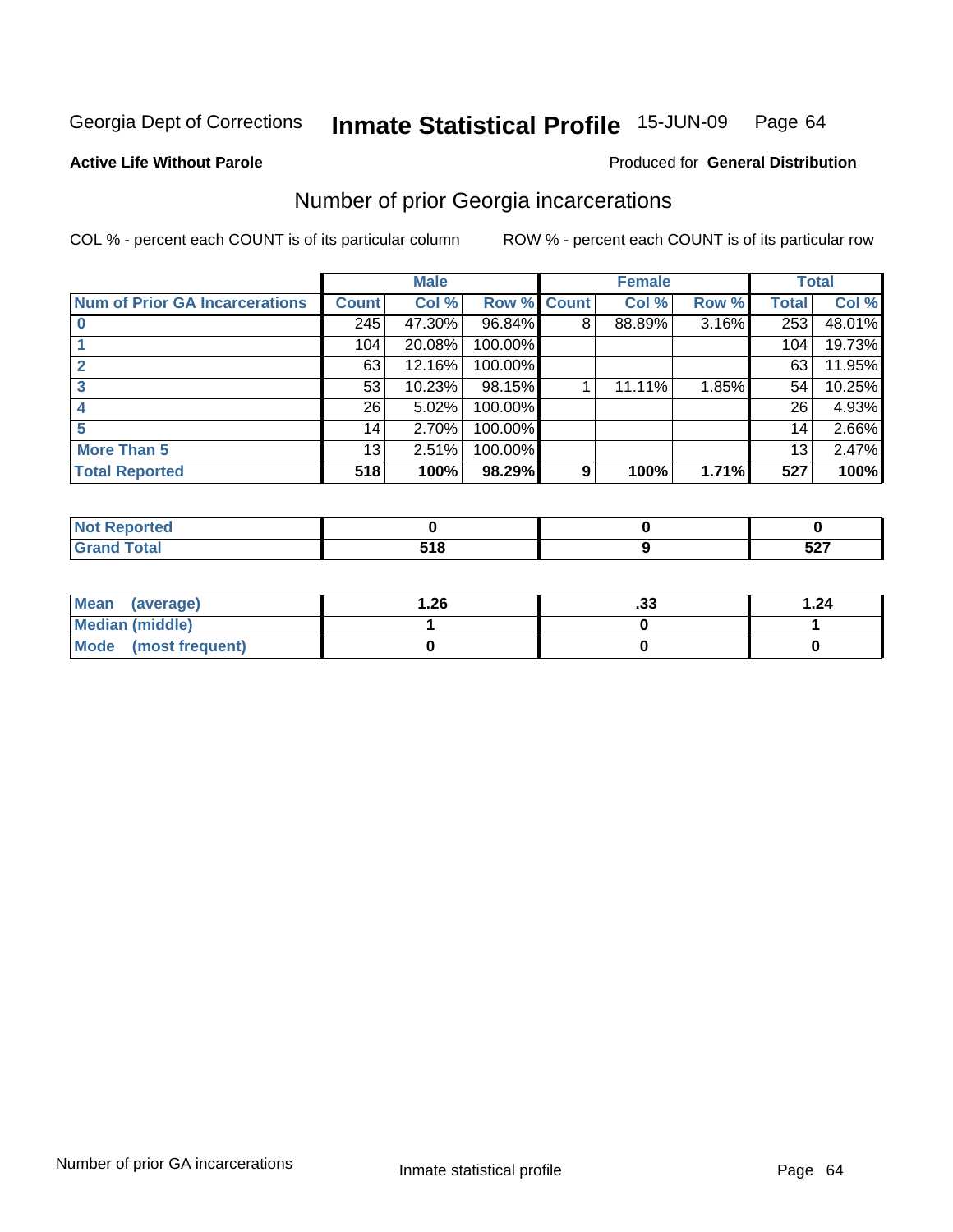**Active Life Without Parole** 

Produced for **General Distribution**

### Prison sentence in years

COL % - percent each COUNT is of its particular column ROW % - percent each COUNT is of its particular row

|                                 | <b>Male</b> |         |                    | <b>Female</b> |            |              | Total       |         |
|---------------------------------|-------------|---------|--------------------|---------------|------------|--------------|-------------|---------|
| <b>Prison Sentence In Years</b> | Count l     | Col %   | <b>Row % Count</b> |               | Col %      | Row %        | $\tau$ otal | Col %   |
| <b>Life Without Parole</b>      | 5181        | 100.00% | 98.29%             |               | $100.00\%$ | 71% <b>I</b> | 527         | 100.00% |
| <b>Total Reported</b>           | 518         | 100%    | 98.29%             |               | 100%       | 1.71%        | 527         | 100%    |

| 'eported                                         |             |                          |  |
|--------------------------------------------------|-------------|--------------------------|--|
| <b>c</b> otal<br>Gra<br>$\sim$ . $\sim$ . $\sim$ | 74 O<br>JIU | $F^{\sim}$<br><b>JZ1</b> |  |

#### **Determinate (numeric) sentences only**

| ---- | <b>Mean</b> | (average) |  |  |
|------|-------------|-----------|--|--|

**All sentences (including determinate), with life, life without parole, and death sentences figured at 45 years**

| M <sub>PA</sub><br><del>.</del> | rane | ᠇<br>$\sim$ | $\sim$ | т.<br>__ |
|---------------------------------|------|-------------|--------|----------|
|                                 |      |             |        |          |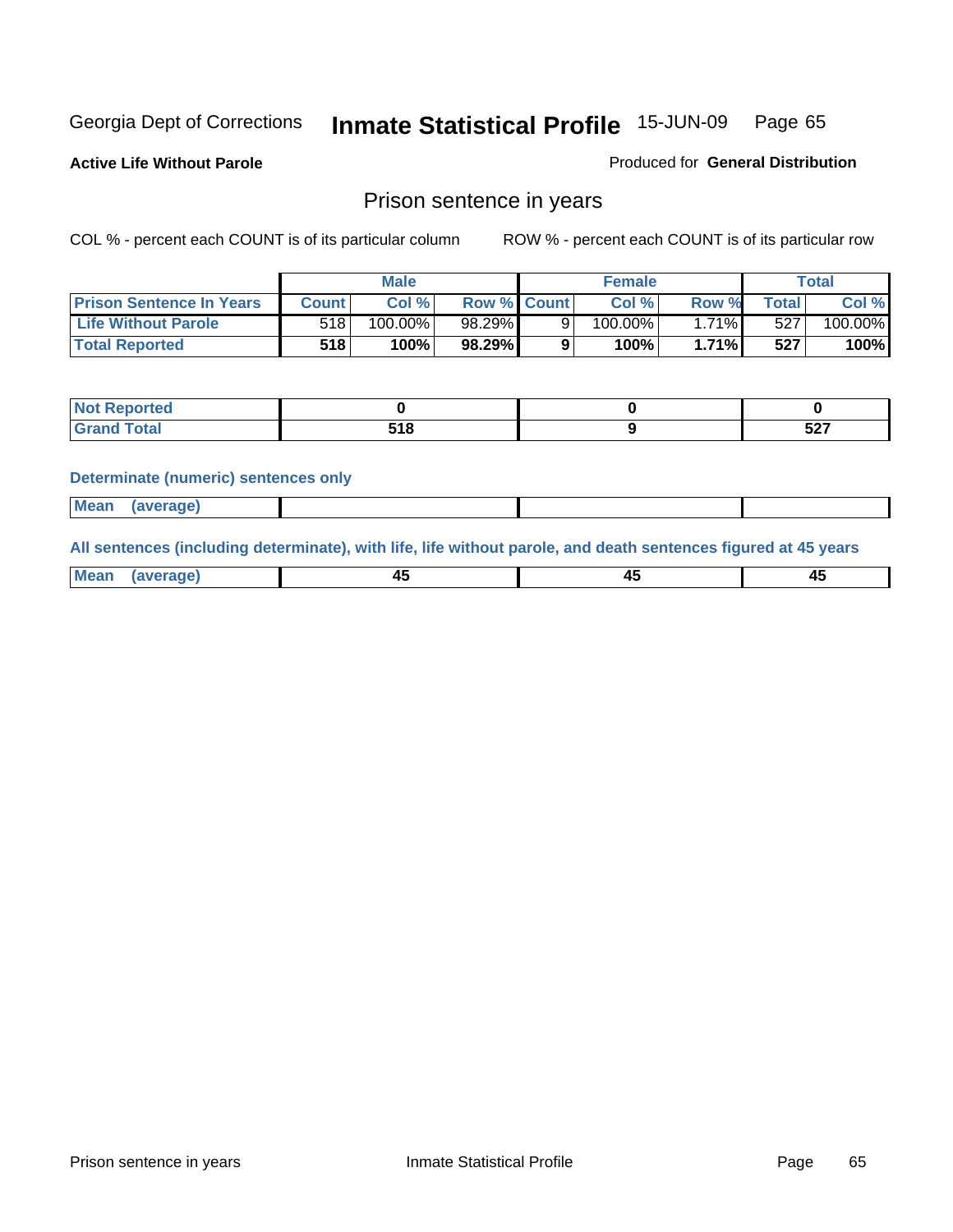#### **Active Life Without Parole**

#### Produced for **General Distribution**

## Primary offense, broken out into felonies vs misdemeanors

|                                  | <b>Male</b>  |         | <b>Female</b>      |  |         | Total |       |         |
|----------------------------------|--------------|---------|--------------------|--|---------|-------|-------|---------|
| <b>Felonies and Misdemeanors</b> | <b>Count</b> | Col%    | <b>Row % Count</b> |  | Col%    | Row % | Total | Col %   |
| <b>Felonies</b>                  | 518          | 100.00% | 98.29%             |  | 100.00% | 1.71% | 527   | 100.00% |
| <b>Total Reported</b>            | 518          | 100%    | 98.29%)            |  | 100%    | 1.71% | 527   | 100%    |

| <b>Not Reported</b><br>. |        |       |            |  |
|--------------------------|--------|-------|------------|--|
| <b>ctal</b><br>Gran      | , , ., | ס ו כ | ドクブ<br>ง∠เ |  |

| M <sub>c</sub><br>nies<br>-107<br>. | onies<br>. | . |
|-------------------------------------|------------|---|
|-------------------------------------|------------|---|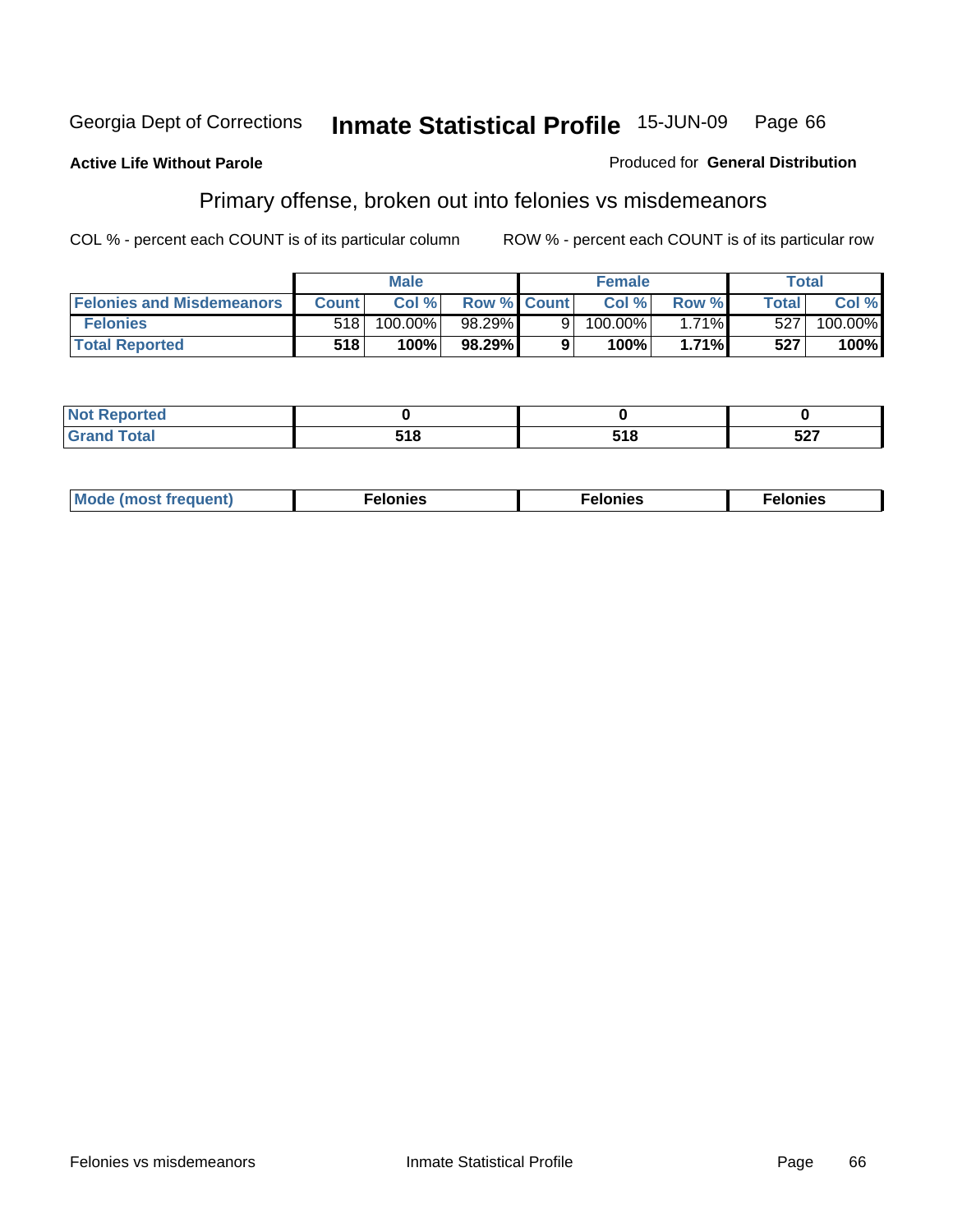### **Active Life Without Parole**

#### Produced for **General Distribution**

### Primary offense, broken out into six broad crime categories

|                         | <b>Male</b>  |        | <b>Female</b>      |   |         | <b>Total</b> |              |        |
|-------------------------|--------------|--------|--------------------|---|---------|--------------|--------------|--------|
| <b>Crime Categories</b> | <b>Count</b> | Col %  | <b>Row % Count</b> |   | Col %   | Row %        | <b>Total</b> | Col %  |
| <b>Violent</b>          | 429          | 82.82% | $97.95\%$          | 9 | 100.00% | 2.05%        | 438          | 83.11% |
| <b>Sex Crime</b>        | 76           | 14.67% | 100.00%            |   | .00%    |              | 76           | 14.42% |
| <b>Property</b><br>3    |              | .39%   | 100.00%            |   | .00%    |              |              | .38%   |
| <b>Drug</b><br>4        | 10           | 1.93%  | 100.00%            |   | .00%    |              | 10           | 1.90%  |
| <b>Other</b><br>6       |              | .19%   | 100.00%            |   | .00%    |              |              | .19%   |
| <b>Total Reported</b>   | 518          | 100%   | 98.29%             | 9 | 100%    | 1.71%        | 527          | 100%   |

| Reported<br>NOI<br>$\sim$ |     |     |
|---------------------------|-----|-----|
| <b>Total</b><br>Grand     | 518 | 527 |

| Mo | .<br>---<br>-------- | ∆len′ |  |
|----|----------------------|-------|--|
|    |                      |       |  |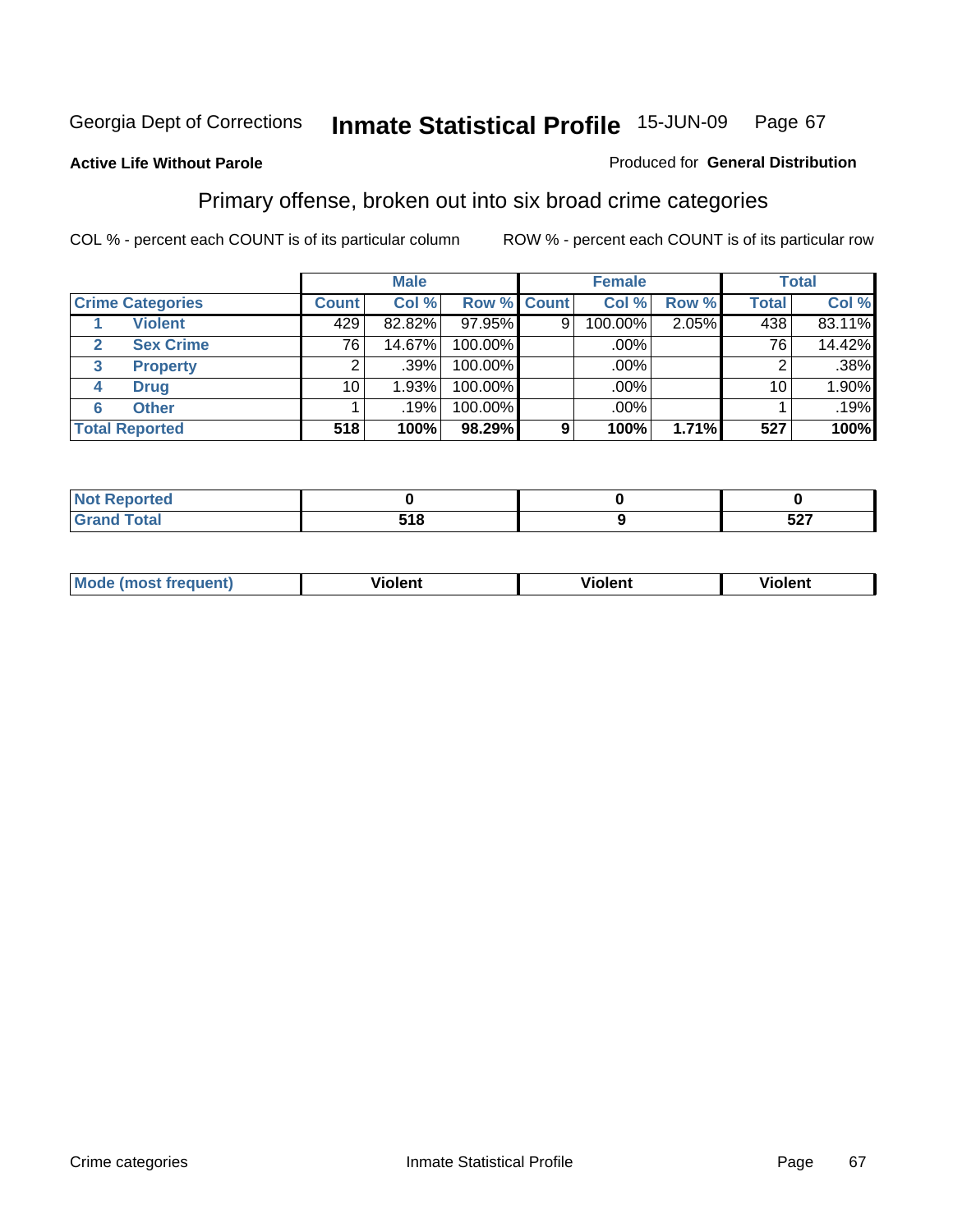#### **Active Life Without Parole**

### Produced for **General Distribution**

## Primary offense, detailed offense code

|      |                                 |                 | <b>Male</b> |         |              | <b>Female</b> |       |              | <b>Total</b> |
|------|---------------------------------|-----------------|-------------|---------|--------------|---------------|-------|--------------|--------------|
|      | <b>Primary Offense</b>          | <b>Count</b>    | Col %       | Row %   | <b>Count</b> | Col %         | Row % | <b>Total</b> | Col %        |
| 1101 | <b>Murder</b>                   | 298             | 57.53%      | 97.39%  | 8            | 88.89%        | 2.61% | 306          | 58.06%       |
| 1311 | <b>Kidnapping</b>               | 58              | 11.20%      | 100.00% |              |               |       | 58           | $11.01\%$    |
| 1601 | <b>Burglary</b>                 | 2               | .39%        | 100.00% |              |               |       | 2            | .38%         |
| 1902 | <b>Armed Robbery</b>            | $\overline{72}$ | 13.90%      | 98.63%  | 1            | 11.11%        | 1.37% | 73           | 13.85%       |
| 1911 | <b>Hijacking Motor Vehicle</b>  |                 | .19%        | 100.00% |              |               |       |              | .19%         |
| 2001 | <b>Rape</b>                     | 53              | 10.23%      | 100.00% |              |               |       | 53           | 10.06%       |
| 2003 | <b>Aggrav Sodomy</b>            | 4               | .77%        | 100.00% |              |               |       | 4            | .76%         |
| 2009 | <b>Aggrav Sexual Battery</b>    | 5               | .97%        | 100.00% |              |               |       | 5            | .95%         |
| 2019 | <b>Child Molestation</b>        | $\overline{3}$  | .58%        | 100.00% |              |               |       | 3            | .57%         |
| 2021 | <b>Aggrav Child Molestation</b> | 11              | 2.12%       | 100.00% |              |               |       | 11           | 2.09%        |
| 2912 | <b>Poss Of Certain</b>          |                 | .19%        | 100.00% |              |               |       |              | .19%         |
|      | <b>Weapons</b>                  |                 |             |         |              |               |       |              |              |
| 4012 | <b>Viol Ga Cntrl Sbst Act</b>   |                 | .19%        | 100.00% |              |               |       |              | .19%         |
| 4018 | <b>S/D Cont Sub School</b>      |                 | .19%        | 100.00% |              |               |       |              | .19%         |
| 4021 | <b>S/D Cocaine</b>              | 3               | .58%        | 100.00% |              |               |       | 3            | .57%         |
| 4022 | <b>Poss Of Cocaine</b>          | 4               | .77%        | 100.00% |              |               |       | 4            | .76%         |
| 4134 | <b>Att/Consprcy Commt</b>       |                 | .19%        | 100.00% |              |               |       |              | .19%         |
|      | C/S/Of                          |                 |             |         |              |               |       |              |              |
|      | <b>Total Rported</b>            | 518             | 100%        | 98.29%  | 9            | 100%          | 1.71% | 527          | 100%         |

| oorted<br>NOT.<br>                                         |                        |            |
|------------------------------------------------------------|------------------------|------------|
| $\sim$ $\sim$ $\sim$<br>$\sim$ $\sim$ $\sim$ $\sim$ $\sim$ | E 4 C<br>J I U<br>$ -$ | -^-<br>JLI |

| Mode (most frequent) | 1101 Murder | 1101 Murder | 1101 Murder |
|----------------------|-------------|-------------|-------------|
|----------------------|-------------|-------------|-------------|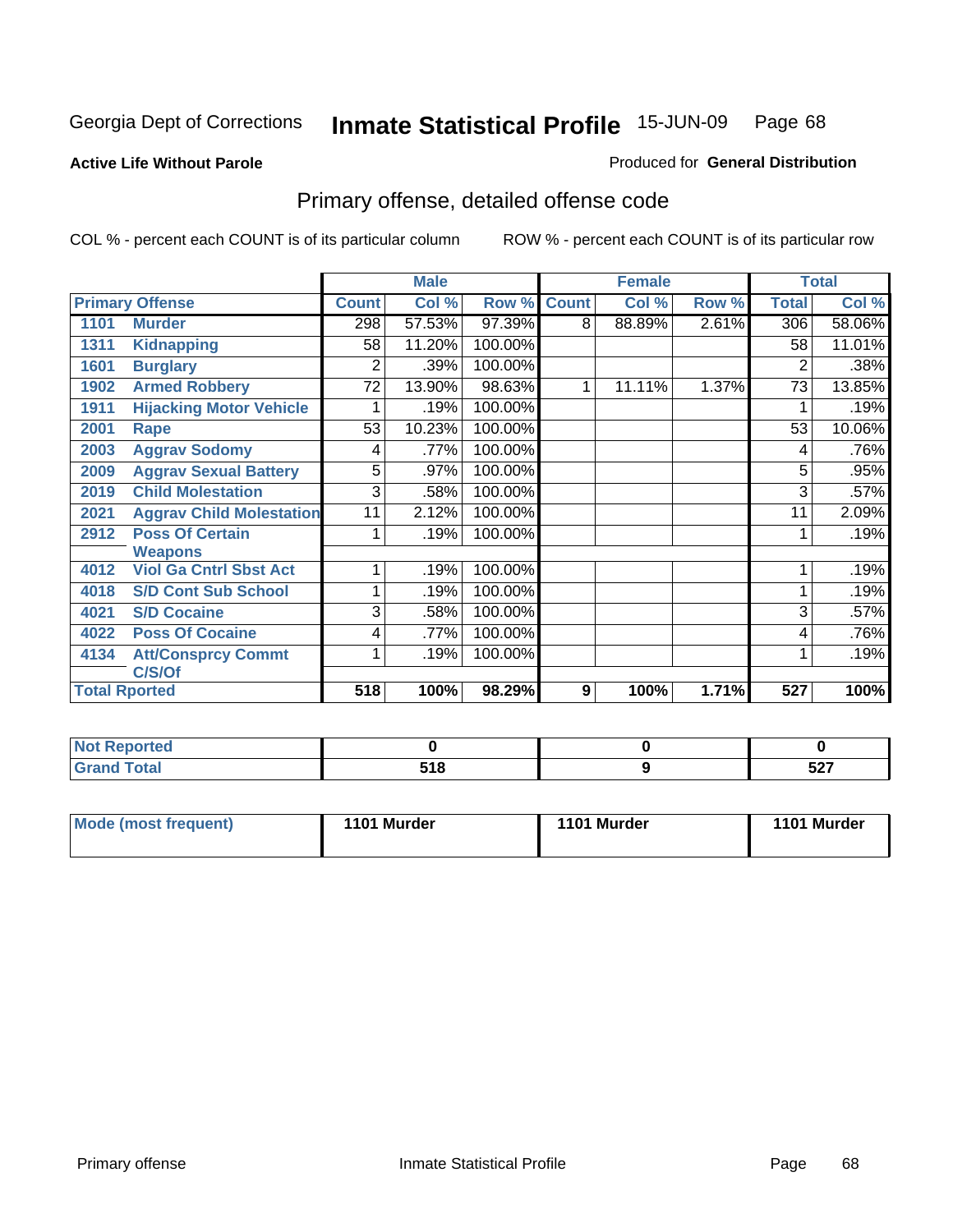#### **Active Life Without Parole**

### Produced for **General Distribution**

## County of conviction of primary offense

|                |                             |                 | <b>Male</b> |         | <b>Female</b> |        | <b>Total</b> |                 |       |
|----------------|-----------------------------|-----------------|-------------|---------|---------------|--------|--------------|-----------------|-------|
|                | <b>County of Conviction</b> | <b>Count</b>    | Col %       | Row %   | <b>Count</b>  | Col %  | Row %        | <b>Total</b>    | Col % |
| $\overline{1}$ | <b>Appling</b>              | $\overline{2}$  | .39%        | 100.00% |               |        |              | $\overline{2}$  | .38%  |
| $\overline{2}$ | <b>Atkinson</b>             | 1               | .19%        | 100.00% |               |        |              | 1               | .19%  |
| 3              | <b>Bacon</b>                | 1               | .19%        | 100.00% |               |        |              | 1               | .19%  |
| 5              | <b>Baldwin</b>              | $\overline{6}$  | 1.16%       | 100.00% |               |        |              | $\overline{6}$  | 1.14% |
| 6              | <b>Banks</b>                | 1               | .19%        | 100.00% |               |        |              | $\mathbf{1}$    | .19%  |
| 7              | <b>Barrow</b>               | $\overline{3}$  | .58%        | 100.00% |               |        |              | $\overline{3}$  | .57%  |
| 8              | <b>Bartow</b>               | $\overline{3}$  | .58%        | 100.00% |               |        |              | $\overline{3}$  | .57%  |
| 9              | <b>Ben Hill</b>             | 4               | .77%        | 100.00% |               |        |              | 4               | .76%  |
| 10             | <b>Berrien</b>              | 1               | .19%        | 100.00% |               |        |              | 1               | .19%  |
| 11             | <b>Bibb</b>                 | $\overline{16}$ | 3.09%       | 100.00% |               |        |              | $\overline{16}$ | 3.04% |
| 12             | <b>Bleckley</b>             | 1               | .19%        | 100.00% |               |        |              | 1               | .19%  |
| 13             | <b>Brantley</b>             | 1               | .19%        | 100.00% |               |        |              | $\mathbf{1}$    | .19%  |
| 14             | <b>Brooks</b>               | 1               | .19%        | 100.00% |               |        |              | $\mathbf{1}$    | .19%  |
| 16             | <b>Bulloch</b>              | 4               | .77%        | 80.00%  | 1             | 11.11% | 20.00%       | $\overline{5}$  | .95%  |
| 17             | <b>Burke</b>                | $\overline{5}$  | .97%        | 100.00% |               |        |              | $\overline{5}$  | .95%  |
| 18             | <b>Butts</b>                | $\overline{3}$  | .58%        | 100.00% |               |        |              | $\overline{3}$  | .57%  |
| 20             | <b>Camden</b>               | $\overline{c}$  | .39%        | 100.00% |               |        |              | $\overline{2}$  | .38%  |
| 22             | <b>Carroll</b>              | $\overline{2}$  | .39%        | 100.00% |               |        |              | $\overline{2}$  | .38%  |
| 23             | <b>Catoosa</b>              | 1               | .19%        | 100.00% |               |        |              | $\mathbf{1}$    | .19%  |
| 24             | <b>Charlton</b>             | 1               | .19%        | 100.00% |               |        |              | 1               | .19%  |
| 25             | <b>Chatham</b>              | $\overline{23}$ | 4.44%       | 100.00% |               |        |              | $\overline{23}$ | 4.36% |
| 28             | <b>Cherokee</b>             | $\overline{3}$  | .58%        | 100.00% |               |        |              | $\overline{3}$  | .57%  |
| 29             | <b>Clarke</b>               | $\overline{12}$ | 2.32%       | 100.00% |               |        |              | $\overline{12}$ | 2.28% |
| 31             | <b>Clayton</b>              | $\overline{17}$ | 3.28%       | 100.00% |               |        |              | $\overline{17}$ | 3.23% |
| 33             | <b>Cobb</b>                 | $\overline{18}$ | 3.47%       | 94.74%  | $\mathbf{1}$  | 11.11% | 5.26%        | $\overline{19}$ | 3.61% |
| 34             | <b>Coffee</b>               | 4               | .77%        | 100.00% |               |        |              | 4               | .76%  |
| 35             | <b>Colquitt</b>             | $\overline{3}$  | .58%        | 100.00% |               |        |              | $\overline{3}$  | .57%  |
| 36             | <b>Columbia</b>             | $\overline{5}$  | .97%        | 100.00% |               |        |              | $\overline{5}$  | .95%  |
| 37             | <b>Cook</b>                 | $\overline{3}$  | .58%        | 100.00% |               |        |              | $\overline{3}$  | .57%  |
| 38             | <b>Coweta</b>               | $\overline{3}$  | .58%        | 100.00% |               |        |              | $\overline{3}$  | .57%  |
| 40             | <b>Crisp</b>                | 1               | .19%        | 100.00% |               |        |              | 1               | .19%  |
| 41             | <b>Dade</b>                 | 1               | .19%        | 100.00% |               |        |              | 1               | .19%  |
| 43             | <b>Decatur</b>              | $\overline{2}$  | .39%        | 100.00% |               |        |              | $\overline{2}$  | .38%  |
| 44             | <b>Dekalb</b>               | $\overline{43}$ | 8.30%       | 97.73%  | $\mathbf{1}$  | 11.11% | 2.27%        | 44              | 8.35% |
| 45             | <b>Dodge</b>                | 1               | .19%        | 100.00% |               |        |              | 1               | .19%  |
| 46             | <b>Dooly</b>                | $\overline{2}$  | .39%        | 100.00% |               |        |              | $\overline{c}$  | .38%  |
| 47             | <b>Dougherty</b>            | $\overline{20}$ | 3.86%       | 100.00% |               |        |              | $\overline{20}$ | 3.80% |
| 48             | <b>Douglas</b>              | 15              | 2.90%       | 93.75%  | $\mathbf 1$   | 11.11% | 6.25%        | 16              | 3.04% |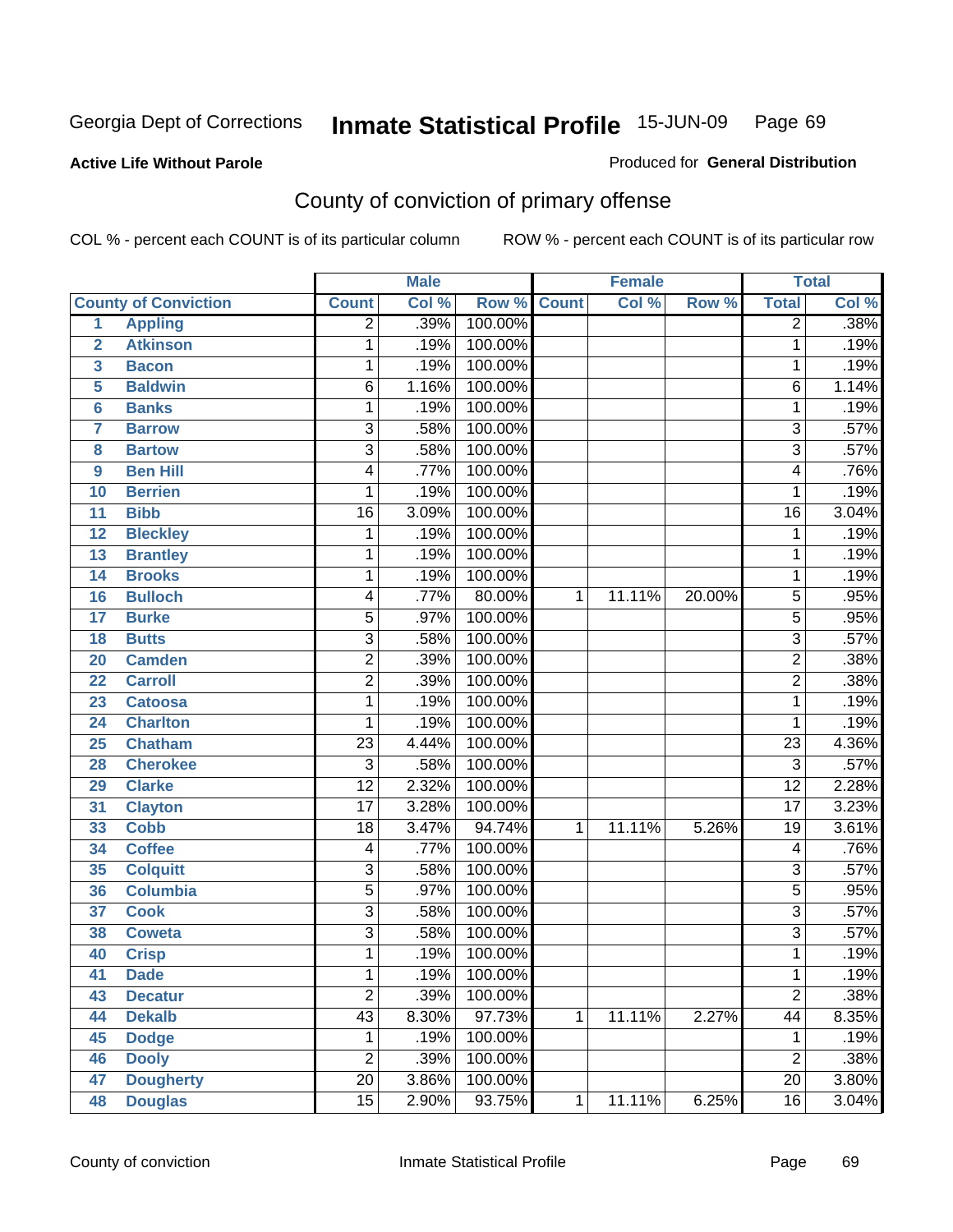Produced for **General Distribution**

### **Active Life Without Parole**

# County of conviction of primary offense

|     |                             |                 | <b>Male</b> |             | <b>Female</b> |        |        | <b>Total</b>            |       |
|-----|-----------------------------|-----------------|-------------|-------------|---------------|--------|--------|-------------------------|-------|
|     | <b>County of Conviction</b> | <b>Count</b>    | Col %       | Row % Count |               | Col %  | Row %  | <b>Total</b>            | Col % |
| 49  | <b>Early</b>                | 1               | .19%        | 100.00%     |               |        |        | 1                       | .19%  |
| 51  | <b>Effingham</b>            | $\overline{c}$  | .39%        | 100.00%     |               |        |        | $\overline{2}$          | .38%  |
| 52  | <b>Elbert</b>               | $\overline{2}$  | .39%        | 100.00%     |               |        |        | $\overline{2}$          | .38%  |
| 53  | <b>Emanuel</b>              | 1               | .19%        | 100.00%     |               |        |        | 1                       | .19%  |
| 56  | <b>Fayette</b>              | 3               | .58%        | 100.00%     |               |        |        | $\overline{3}$          | .57%  |
| 57  | <b>Floyd</b>                | 4               | .77%        | 100.00%     |               |        |        | $\overline{\mathbf{4}}$ | .76%  |
| 59  | <b>Franklin</b>             | $\overline{2}$  | .39%        | 100.00%     |               |        |        | $\overline{2}$          | .38%  |
| 60  | <b>Fulton</b>               | $\overline{50}$ | 9.65%       | 100.00%     |               |        |        | 50                      | 9.49% |
| 61  | <b>Gilmer</b>               | $\mathbf{1}$    | .19%        | 100.00%     |               |        |        | 1                       | .19%  |
| 63  | <b>Glynn</b>                | $\overline{15}$ | 2.90%       | 100.00%     |               |        |        | $\overline{15}$         | 2.85% |
| 66  | <b>Greene</b>               | 1               | .19%        | 100.00%     |               |        |        | $\mathbf{1}$            | .19%  |
| 67  | <b>Gwinnett</b>             | 8               | 1.54%       | 88.89%      | 1             | 11.11% | 11.11% | $\overline{9}$          | 1.71% |
| 68  | <b>Habersham</b>            | 4               | .77%        | 100.00%     |               |        |        | $\overline{4}$          | .76%  |
| 69  | <b>Hall</b>                 | $\overline{10}$ | 1.93%       | 100.00%     |               |        |        | $\overline{10}$         | 1.90% |
| 71  | <b>Haralson</b>             | $\overline{c}$  | .39%        | 100.00%     |               |        |        | $\overline{2}$          | .38%  |
| 72  | <b>Harris</b>               | 1               | .19%        | 100.00%     |               |        |        | 1                       | .19%  |
| 73  | <b>Hart</b>                 | 4               | .77%        | 100.00%     |               |        |        | $\overline{4}$          | .76%  |
| 75  | <b>Henry</b>                | $\overline{10}$ | 1.93%       | 100.00%     |               |        |        | $\overline{10}$         | 1.90% |
| 76  | <b>Houston</b>              | $\overline{6}$  | 1.16%       | 100.00%     |               |        |        | $\overline{6}$          | 1.14% |
| 78  | <b>Jackson</b>              | 8               | 1.54%       | 100.00%     |               |        |        | $\overline{8}$          | 1.52% |
| 79  | <b>Jasper</b>               | 1               | .19%        | 100.00%     |               |        |        | 1                       | .19%  |
| 80  | <b>Jeff Davis</b>           | 1               | .19%        | 100.00%     |               |        |        | 1                       | .19%  |
| 81  | <b>Jefferson</b>            | 1               | .19%        | 100.00%     |               |        |        | 1                       | .19%  |
| 84  | <b>Jones</b>                | 1               | .19%        | 100.00%     |               |        |        | 1                       | .19%  |
| 87  | <b>Laurens</b>              | 3               | .58%        | 100.00%     |               |        |        | 3                       | .57%  |
| 88  | Lee                         | $\overline{2}$  | .39%        | 100.00%     |               |        |        | 2                       | .38%  |
| 89  | <b>Liberty</b>              | $\overline{5}$  | .97%        | 100.00%     |               |        |        | $\overline{5}$          | .95%  |
| 91  | Long                        | $\overline{3}$  | .58%        | 100.00%     |               |        |        | $\overline{3}$          | .57%  |
| 92  | <b>Lowndes</b>              | 4               | .77%        | 100.00%     |               |        |        | $\overline{4}$          | .76%  |
| 95  | <b>Madison</b>              | 1               | .19%        | 100.00%     |               |        |        | 1                       | .19%  |
| 96  | <b>Marion</b>               | 1               | .19%        | 100.00%     |               |        |        | 1                       | .19%  |
| 98  | <b>Mcintosh</b>             | 1               | .19%        | 100.00%     |               |        |        | 1                       | .19%  |
| 100 | <b>Miller</b>               | 1               | .19%        | 100.00%     |               |        |        | 1                       | .19%  |
| 102 | <b>Monroe</b>               | $\overline{3}$  | .58%        | 100.00%     |               |        |        | $\overline{3}$          | .57%  |
| 106 | <b>Muscogee</b>             | $\overline{17}$ | 3.28%       | 100.00%     |               |        |        | $\overline{17}$         | 3.23% |
| 107 | <b>Newton</b>               | 4               | .77%        | 80.00%      | 1             | 11.11% | 20.00% | 5                       | .95%  |
| 109 | <b>Oglethorpe</b>           | 1               | .19%        | 100.00%     |               |        |        | 1                       | .19%  |
| 110 | <b>Paulding</b>             | 1               | .19%        | 100.00%     |               |        |        | 1                       | .19%  |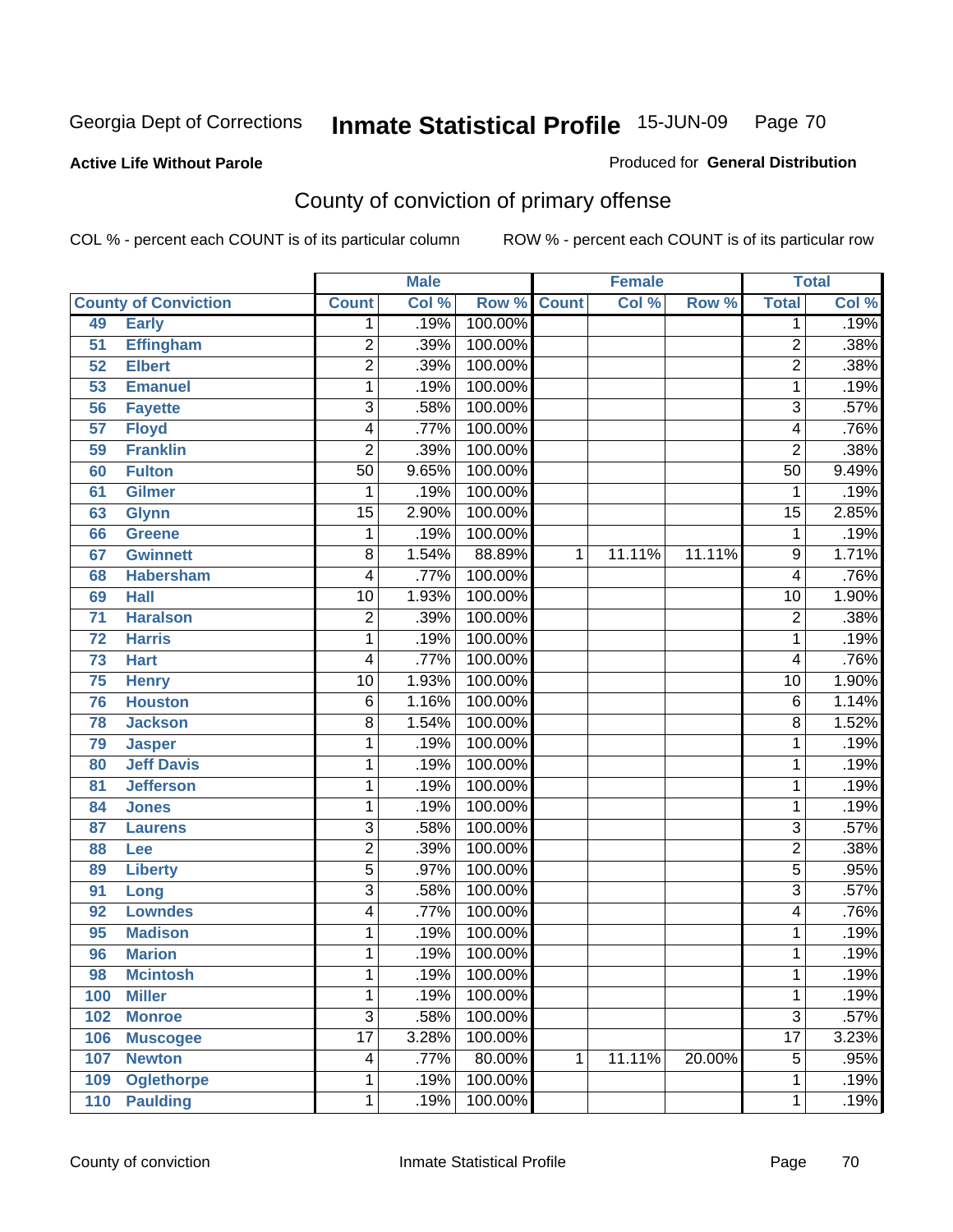#### **Active Life Without Parole**

#### Produced for **General Distribution**

## County of conviction of primary offense

|                                     |                 | <b>Male</b>               |                    | <b>Female</b> |        |        | <b>Total</b>            |       |
|-------------------------------------|-----------------|---------------------------|--------------------|---------------|--------|--------|-------------------------|-------|
| <b>County of Conviction</b>         | <b>Count</b>    | $\overline{\text{Col 9}}$ | <b>Row % Count</b> |               | Col %  | Row %  | <b>Total</b>            | Col % |
| 113<br><b>Pierce</b>                | 3               | .58%                      | 100.00%            |               |        |        | 3                       | .57%  |
| <b>Pike</b><br>114                  | $\overline{3}$  | .58%                      | 75.00%             | $\mathbf{1}$  | 11.11% | 25.00% | $\overline{4}$          | .76%  |
| 115<br><b>Polk</b>                  | 1               | .19%                      | 100.00%            |               |        |        | 1                       | .19%  |
| $\frac{116}{116}$<br><b>Pulaski</b> | 1               | .19%                      | 100.00%            |               |        |        | 1                       | .19%  |
| 117<br><b>Putnam</b>                | 4               | .77%                      | 100.00%            |               |        |        | $\overline{4}$          | .76%  |
| <b>Rabun</b><br>119                 | 1               | .19%                      | 100.00%            |               |        |        | 1                       | .19%  |
| <b>Randolph</b><br>120              | 1               | .19%                      | 100.00%            |               |        |        | 1                       | .19%  |
| <b>Richmond</b><br>121              | $\overline{24}$ | 4.63%                     | 96.00%             | 1             | 11.11% | 4.00%  | $\overline{25}$         | 4.74% |
| <b>Rockdale</b><br>122              | 4               | .77%                      | 100.00%            |               |        |        | $\overline{\mathbf{4}}$ | .76%  |
| 126<br><b>Spalding</b>              | $\overline{5}$  | .97%                      | 100.00%            |               |        |        | $\overline{5}$          | .95%  |
| <b>Stephens</b><br>127              | $\overline{2}$  | .39%                      | 100.00%            |               |        |        | $\overline{2}$          | .38%  |
| <b>Sumter</b><br>129                | 1               | .19%                      | 100.00%            |               |        |        | 1                       | .19%  |
| 132<br><b>Tattnall</b>              | $\overline{2}$  | .39%                      | 100.00%            |               |        |        | $\overline{2}$          | .38%  |
| <b>Terrell</b><br>135               | 1               | .19%                      | 100.00%            |               |        |        | 1                       | .19%  |
| 136<br><b>Thomas</b>                | $\overline{3}$  | .58%                      | 100.00%            |               |        |        | $\overline{3}$          | .57%  |
| <b>Tift</b><br>137                  | $\overline{3}$  | .58%                      | 100.00%            |               |        |        | $\overline{3}$          | .57%  |
| <b>Toombs</b><br>138                | $\overline{5}$  | .97%                      | 100.00%            |               |        |        | $\overline{5}$          | .95%  |
| 139<br><b>Towns</b>                 | 1               | .19%                      | 100.00%            |               |        |        | 1                       | .19%  |
| 141<br><b>Troup</b>                 | 1               | .19%                      | 100.00%            |               |        |        | 1                       | .19%  |
| 142<br><b>Turner</b>                | 1               | .19%                      | 100.00%            |               |        |        | 1                       | .19%  |
| <b>Union</b><br>144                 | 1               | .19%                      | 100.00%            |               |        |        | $\overline{1}$          | .19%  |
| 145<br><b>Upson</b>                 | $\overline{2}$  | .39%                      | 100.00%            |               |        |        | $\overline{2}$          | .38%  |
| <b>Walker</b><br>146                | $\overline{3}$  | .58%                      | 75.00%             | 1             | 11.11% | 25.00% | $\overline{4}$          | .76%  |
| <b>Walton</b><br>147                | 4               | .77%                      | 100.00%            |               |        |        | 4                       | .76%  |
| 148<br><b>Ware</b>                  | 9               | 1.74%                     | 100.00%            |               |        |        | $\overline{9}$          | 1.71% |
| <b>Washington</b><br>150            | $\overline{2}$  | .39%                      | 100.00%            |               |        |        | $\overline{2}$          | .38%  |
| <b>Wayne</b><br>151                 | $\overline{2}$  | .39%                      | 100.00%            |               |        |        | $\overline{2}$          | .38%  |
| <b>Whitfield</b><br>155             | $\overline{6}$  | 1.16%                     | 100.00%            |               |        |        | $\overline{6}$          | 1.14% |
| <b>Wilkes</b><br>157                | 1               | .19%                      | 100.00%            |               |        |        | 1                       | .19%  |
| <b>Total Rported</b>                | 518             | 100%                      | 98.29%             | 9             | 100%   | 1.71%  | 527                     | 100%  |

| prtea<br>, ⊾ndu⊷<br>$\sim$ |       |     |
|----------------------------|-------|-----|
| $f = 4 \pi r$              | E 4 O | ドヘブ |
| ____                       | טוע   | JLI |

|  | Mc | . | Wai.<br>$\mathbf{v}$ | ulto |
|--|----|---|----------------------|------|
|--|----|---|----------------------|------|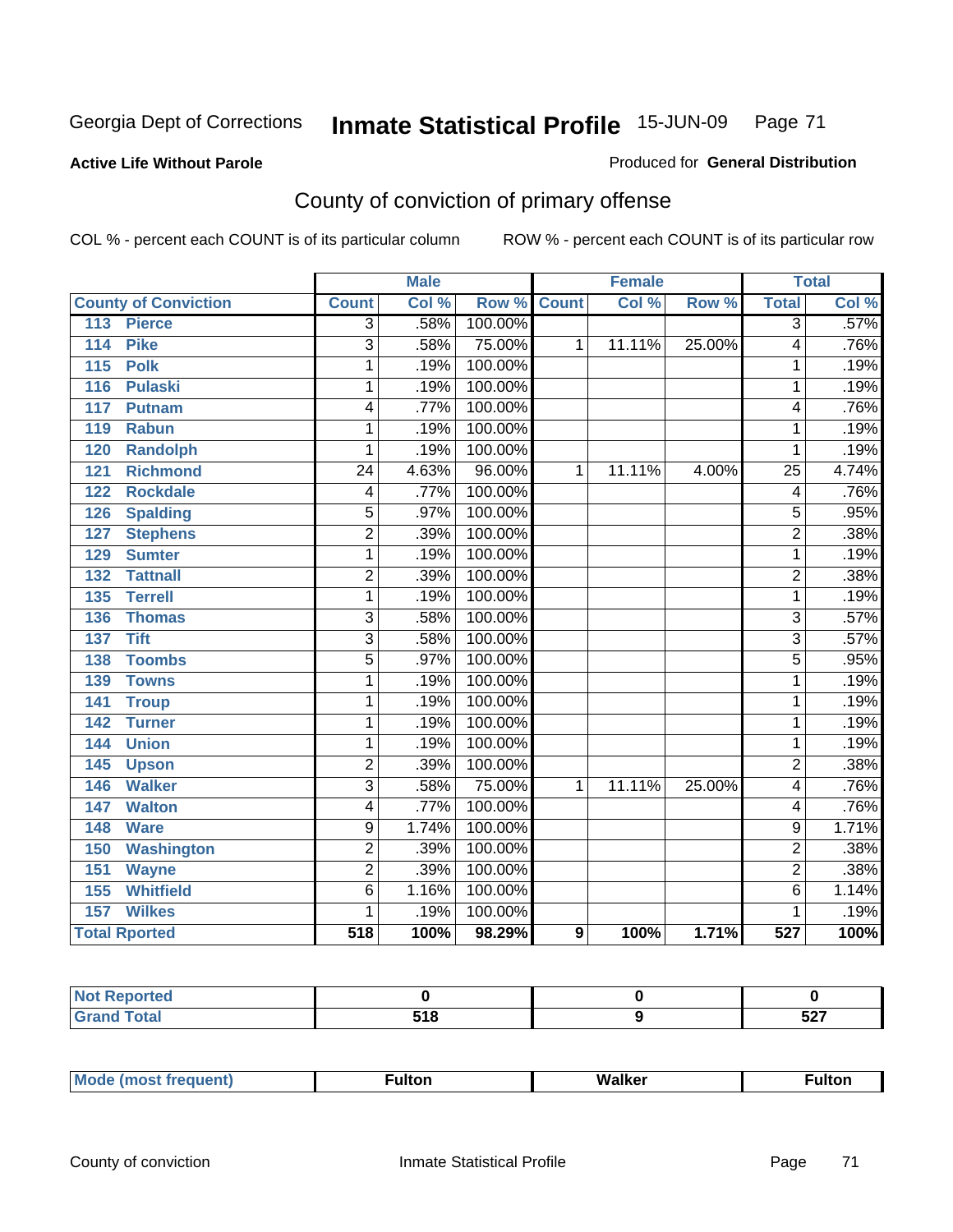### **Active Life Without Parole**

### Produced for **General Distribution**

## Circuit of conviction of primary offense

|                         |                                 |                 | <b>Male</b> |         |              | <b>Female</b> |        |                 | <b>Total</b> |
|-------------------------|---------------------------------|-----------------|-------------|---------|--------------|---------------|--------|-----------------|--------------|
|                         | <b>Circuit of Conviction</b>    | <b>Count</b>    | Col %       | Row %   | <b>Count</b> | Col %         | Row %  | <b>Total</b>    | Col %        |
| 1                       | <b>Alapaha Circuit</b>          | $\overline{5}$  | .97%        | 100.00% |              |               |        | 5               | .95%         |
| $\overline{2}$          | <b>Alcovy Circuit</b>           | 8               | 1.54%       | 88.89%  | 1            | 11.11%        | 11.11% | $\overline{9}$  | 1.71%        |
| $\overline{\mathbf{3}}$ | <b>Atlanta Circuit</b>          | $\overline{50}$ | 9.65%       | 100.00% |              |               |        | 50              | 9.49%        |
| 4                       | <b>Atlantic Circuit</b>         | $\overline{11}$ | 2.12%       | 100.00% |              |               |        | 11              | 2.09%        |
| 5                       | <b>Augusta Circuit</b>          | $\overline{34}$ | 6.56%       | 97.14%  | 1            | 11.11%        | 2.86%  | $\overline{35}$ | 6.64%        |
| 6                       | <b>Blue Ridge Circuit</b>       | $\overline{3}$  | .58%        | 100.00% |              |               |        | $\overline{3}$  | .57%         |
| $\overline{7}$          | <b>Brunswick Circuit</b>        | $\overline{22}$ | 4.25%       | 100.00% |              |               |        | $\overline{22}$ | 4.17%        |
| 8                       | <b>Chattahoochee Circuit</b>    | $\overline{19}$ | 3.67%       | 100.00% |              |               |        | $\overline{19}$ | 3.61%        |
| 9                       | <b>Cherokee Circuit</b>         | 3               | .58%        | 100.00% |              |               |        | $\overline{3}$  | .57%         |
| 10                      | <b>Clayton Circuit</b>          | $\overline{17}$ | 3.28%       | 100.00% |              |               |        | $\overline{17}$ | 3.23%        |
| 11                      | <b>Cobb Circuit</b>             | 18              | 3.47%       | 94.74%  | 1            | 11.11%        | 5.26%  | 19              | 3.61%        |
| 12                      | <b>Conasauga Circuit</b>        | $\overline{6}$  | 1.16%       | 100.00% |              |               |        | $\overline{6}$  | 1.14%        |
| 13                      | <b>Cordele Circuit</b>          | 7               | 1.35%       | 100.00% |              |               |        | $\overline{7}$  | 1.33%        |
| 14                      | <b>Coweta Circuit</b>           | 6               | 1.16%       | 100.00% |              |               |        | $\overline{6}$  | 1.14%        |
| 15                      | <b>Dougherty Circuit</b>        | $\overline{20}$ | 3.86%       | 100.00% |              |               |        | 20              | 3.80%        |
| 16                      | <b>Dublin Circuit</b>           | $\overline{3}$  | .58%        | 100.00% |              |               |        | $\overline{3}$  | .57%         |
| 17                      | <b>Eastern Circuit</b>          | $\overline{23}$ | 4.44%       | 100.00% |              |               |        | 23              | 4.36%        |
| 18                      | <b>Flint Circuit</b>            | $\overline{10}$ | 1.93%       | 100.00% |              |               |        | $\overline{10}$ | 1.90%        |
| 19                      | <b>Griffin Circuit</b>          | 13              | 2.51%       | 92.86%  | 1            | 11.11%        | 7.14%  | 14              | 2.66%        |
| 20                      | <b>Gwinnett Circuit</b>         | 8               | 1.54%       | 88.89%  | 1            | 11.11%        | 11.11% | $\overline{9}$  | 1.71%        |
| 21                      | <b>Houston Circuit</b>          | 6               | 1.16%       | 100.00% |              |               |        | $6\phantom{1}6$ | 1.14%        |
| 22                      | <b>Lookout Mountain Circuit</b> | $\overline{5}$  | .97%        | 83.33%  | 1            | 11.11%        | 16.67% | $\overline{6}$  | 1.14%        |
| 23                      | <b>Macon Circuit</b>            | $\overline{16}$ | 3.09%       | 100.00% |              |               |        | $\overline{16}$ | 3.04%        |
| 24                      | <b>Middle Circuit</b>           | 9               | 1.74%       | 100.00% |              |               |        | $\overline{9}$  | 1.71%        |
| 25                      | <b>Mountain Circuit</b>         | 7               | 1.35%       | 100.00% |              |               |        | $\overline{7}$  | 1.33%        |
| 26                      | <b>Northeastern Circuit</b>     | $\overline{10}$ | 1.93%       | 100.00% |              |               |        | $\overline{10}$ | 1.90%        |
| 27                      | <b>Northern Circuit</b>         | 10              | 1.93%       | 100.00% |              |               |        | 10              | 1.90%        |
| 28                      | <b>Ocmulgee Circuit</b>         | $\overline{13}$ | 2.51%       | 100.00% |              |               |        | $\overline{13}$ | 2.47%        |
| 29                      | <b>Oconee Circuit</b>           | 3               | .58%        | 100.00% |              |               |        | $\overline{3}$  | .57%         |
| 30                      | <b>Ogeechee Circuit</b>         | 6               | 1.16%       | 85.71%  | 1            | 11.11%        | 14.29% | $\overline{7}$  | 1.33%        |
| 31                      | <b>Pataula Circuit</b>          | 4               | .77%        | 100.00% |              |               |        | 4               | .76%         |
| $\overline{32}$         | <b>Piedmont Circuit</b>         | $\overline{12}$ | 2.32%       | 100.00% |              |               |        | $\overline{12}$ | 2.28%        |
| 33                      | <b>Rome Circuit</b>             | 4               | .77%        | 100.00% |              |               |        | 4               | .76%         |
| 34                      | <b>South Georgia Circuit</b>    | $\overline{2}$  | .39%        | 100.00% |              |               |        | $\overline{2}$  | .38%         |
| 35                      | <b>Southern Circuit</b>         | $\overline{11}$ | 2.12%       | 100.00% |              |               |        | 11              | 2.09%        |
| 36                      | <b>Southwestern Circuit</b>     | $\overline{3}$  | .58%        | 100.00% |              |               |        | $\overline{3}$  | .57%         |
| 37                      | <b>Stone Mountain Circuit</b>   | 43              | 8.30%       | 97.73%  | 1            | 11.11%        | 2.27%  | 44              | 8.35%        |
| 38                      | <b>Tallapoosa Circuit</b>       | $\overline{3}$  | .58%        | 100.00% |              |               |        | $\overline{3}$  | .57%         |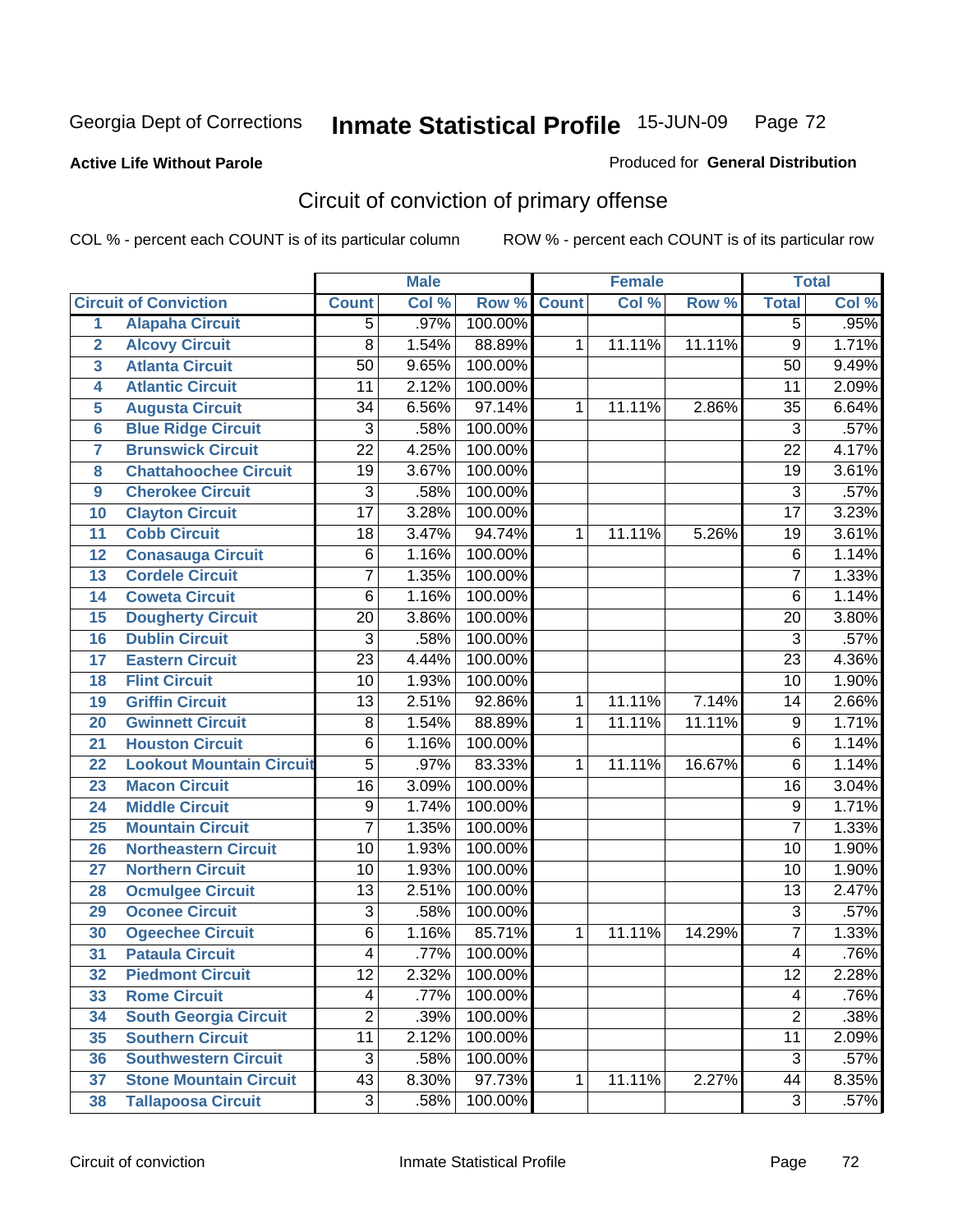### **Active Life Without Parole**

#### Produced for **General Distribution**

# Circuit of conviction of primary offense

|    |                              |              | <b>Male</b> |         |              | <b>Female</b> |       |              | <b>Total</b> |  |
|----|------------------------------|--------------|-------------|---------|--------------|---------------|-------|--------------|--------------|--|
|    | <b>Circuit of Conviction</b> | <b>Count</b> | Col %       | Row %   | <b>Count</b> | Col %         | Row % | <b>Total</b> | Col %        |  |
| 39 | <b>Tifton Circuit</b>        | 4            | .77%        | 100.00% |              |               |       | 4            | $.76\%$      |  |
| 40 | <b>Toombs Circuit</b>        |              | .19%        | 100.00% |              |               |       |              | .19%         |  |
| 41 | <b>Waycross Circuit</b>      | 19           | 3.67%       | 100.00% |              |               |       | 19           | 3.61%        |  |
| 42 | <b>Western Circuit</b>       | 12           | 2.32%       | 100.00% |              |               |       | 12           | 2.28%        |  |
| 43 | <b>Rockdale Circuit</b>      | 4            | $.77\%$     | 100.00% |              |               |       | 4            | .76%         |  |
| 44 | <b>Douglas Circuit</b>       | 15           | 2.90%       | 93.75%  |              | 11.11%        | 6.25% | 16           | 3.04%        |  |
| 45 | <b>Appalachian Circuit</b>   |              | .19%        | 100.00% |              |               |       |              | .19%         |  |
| 46 | <b>Enotah Circuit</b>        | 2            | .39%        | 100.00% |              |               |       | 2            | .38%         |  |
| 48 | <b>Towaliga Circuit</b>      | 6            | 1.16%       | 100.00% |              |               |       | 6            | 1.14%        |  |
| 49 | <b>Paulding Circuit</b>      |              | .19%        | 100.00% |              |               |       |              | .19%         |  |
|    | <b>Total Rported</b>         | 518          | 100%        | 98.29%  | 9            | 100%          | 1.71% | 527          | 100%         |  |

| .<br>rteol |      |     |
|------------|------|-----|
| $\sim$     | - 4  | ヒヘラ |
|            | $ -$ | JZI |

| <b>Mode</b>    | ∖tlanta | Daeechee | tlanta |
|----------------|---------|----------|--------|
| most frequent) |         |          |        |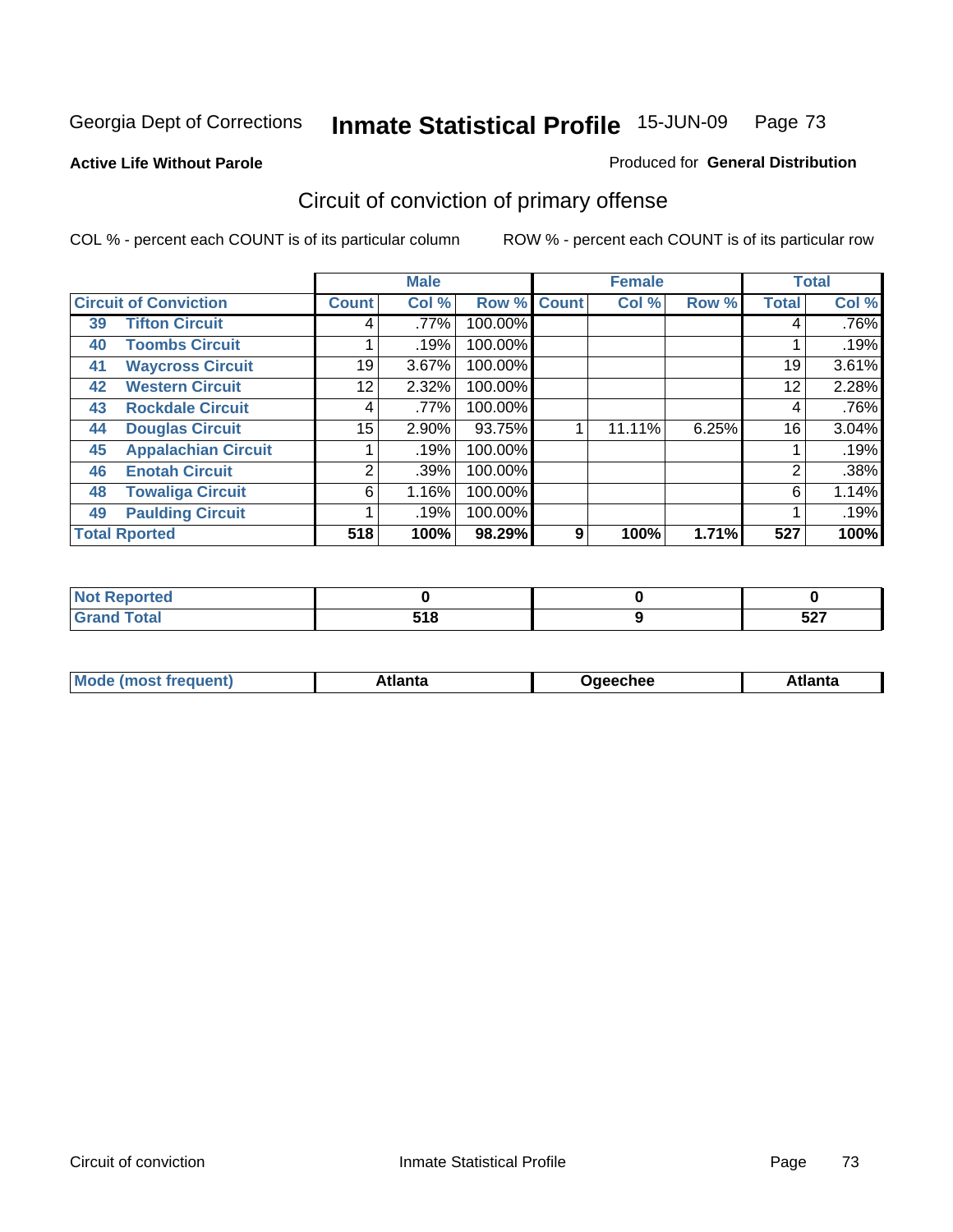### **Active Life Without Parole**

#### Produced for **General Distribution**

## Years served (jail + prison) in this incarceration

|                                            |                 | <b>Male</b> |         |                | <b>Female</b> |       |                 | <b>Total</b>               |
|--------------------------------------------|-----------------|-------------|---------|----------------|---------------|-------|-----------------|----------------------------|
| <b>Years Served</b>                        | <b>Count</b>    | Col %       | Row %   | <b>Count</b>   | Col %         | Row % | <b>Total</b>    | $\overline{\text{Col }\%}$ |
| Less than one year                         | 4               | 0.78%       | 100.00% |                |               |       | 4               | 0.76%                      |
| 1 to 1.99 years                            | $\overline{22}$ | 4.27%       | 100.00% |                |               |       | $\overline{22}$ | 4.21%                      |
| 2 to 2.99 years                            | 19              | 3.69%       | 95.00%  | 1              | 12.50%        | 5.00% | 20              | 3.82%                      |
| 3 to 3.99 years                            | 22              | 4.27%       | 95.65%  | $\mathbf{1}$   | 12.50%        | 4.35% | 23              | 4.40%                      |
| 4 to 4.99 years                            | $\overline{25}$ | 4.85%       | 100.00% |                |               |       | 25              | 4.78%                      |
| 5 to 5.99 years                            | $\overline{32}$ | 6.21%       | 100.00% |                |               |       | $\overline{32}$ | 6.12%                      |
| 6 to 6.99 years                            | $\overline{37}$ | 7.18%       | 92.50%  | 3              | 37.50%        | 7.50% | 40              | 7.65%                      |
| $\overline{7}$ to $\overline{7}$ .99 years | $\overline{36}$ | 6.99%       | 97.30%  | $\mathbf{1}$   | 12.50%        | 2.70% | $\overline{37}$ | 7.07%                      |
| <b>8 to 8.99 years</b>                     | $\overline{47}$ | 9.13%       | 100.00% |                |               |       | $\overline{47}$ | 8.99%                      |
| 9 to 9.99 years                            | 45              | 8.74%       | 100.00% |                |               |       | 45              | 8.60%                      |
| 10 to 10.99 years                          | $\overline{30}$ | 5.83%       | 96.77%  | $\mathbf{1}$   | 12.50%        | 3.23% | $\overline{31}$ | 5.93%                      |
| 11 to 11.99 years                          | 45              | 8.74%       | 100.00% |                |               |       | 45              | 8.60%                      |
| 12 to 12.99 years                          | $\overline{45}$ | 8.74%       | 97.83%  | $\overline{1}$ | 12.50%        | 2.17% | 46              | 8.80%                      |
| 13 to 13.99 years                          | $\overline{31}$ | 6.02%       | 100.00% |                |               |       | $\overline{31}$ | 5.93%                      |
| 14 to 14.99 years                          | 22              | 4.27%       | 100.00% |                |               |       | 22              | 4.21%                      |
| 15 to 15.99 years                          | 18              | 3.50%       | 100.00% |                |               |       | 18              | 3.44%                      |
| 16 to 16.99 years                          | 11              | 2.14%       | 100.00% |                |               |       | 11              | 2.10%                      |
| 17 to 17.99 years                          | 4               | 0.78%       | 100.00% |                |               |       | $\overline{4}$  | 0.76%                      |
| 18 to 18.99 years                          | $\overline{5}$  | 0.97%       | 100.00% |                |               |       | $\overline{5}$  | 0.96%                      |
| 19 to 19.99 years                          | $\overline{2}$  | 0.39%       | 100.00% |                |               |       | $\overline{2}$  | 0.38%                      |
| 20 to 20.99 years                          | 4               | 0.78%       | 100.00% |                |               |       | 4               | 0.76%                      |
| 21 to 21.99 years                          | 1               | 0.19%       | 100.00% |                |               |       | 1               | 0.19%                      |
| 22 to 22.99 years                          | $\overline{2}$  | 0.39%       | 100.00% |                |               |       | $\overline{2}$  | 0.38%                      |
| 25 to 25.99 years                          | $\overline{1}$  | 0.19%       | 100.00% |                |               |       | 1               | 0.19%                      |
| 28 to 28.99 years                          | 1               | 0.19%       | 100.00% |                |               |       | 1               | 0.19%                      |
| Thirty + years                             | 4               | 0.78%       | 100.00% |                |               |       | 4               | 0.76%                      |
| <b>Total Reported</b>                      | 515             | 100%        | 98.47%  | 8              | 100%          | 1.53% | 523             | 100%                       |

| <b>Not Reported</b>            |                   |                 |                 |
|--------------------------------|-------------------|-----------------|-----------------|
| <b>Grand Total</b>             | 518               |                 | 527             |
|                                |                   |                 |                 |
| <b>Mean</b><br>(average)       | 9.51              | 6.98            | 9.48            |
| <b>Median (middle)</b>         | 9.3               | 6.75            | 9.26            |
| <b>Mode</b><br>(most frequent) | 13 to 13.99 years | 3 to 3.99 years | 6 to 6.99 years |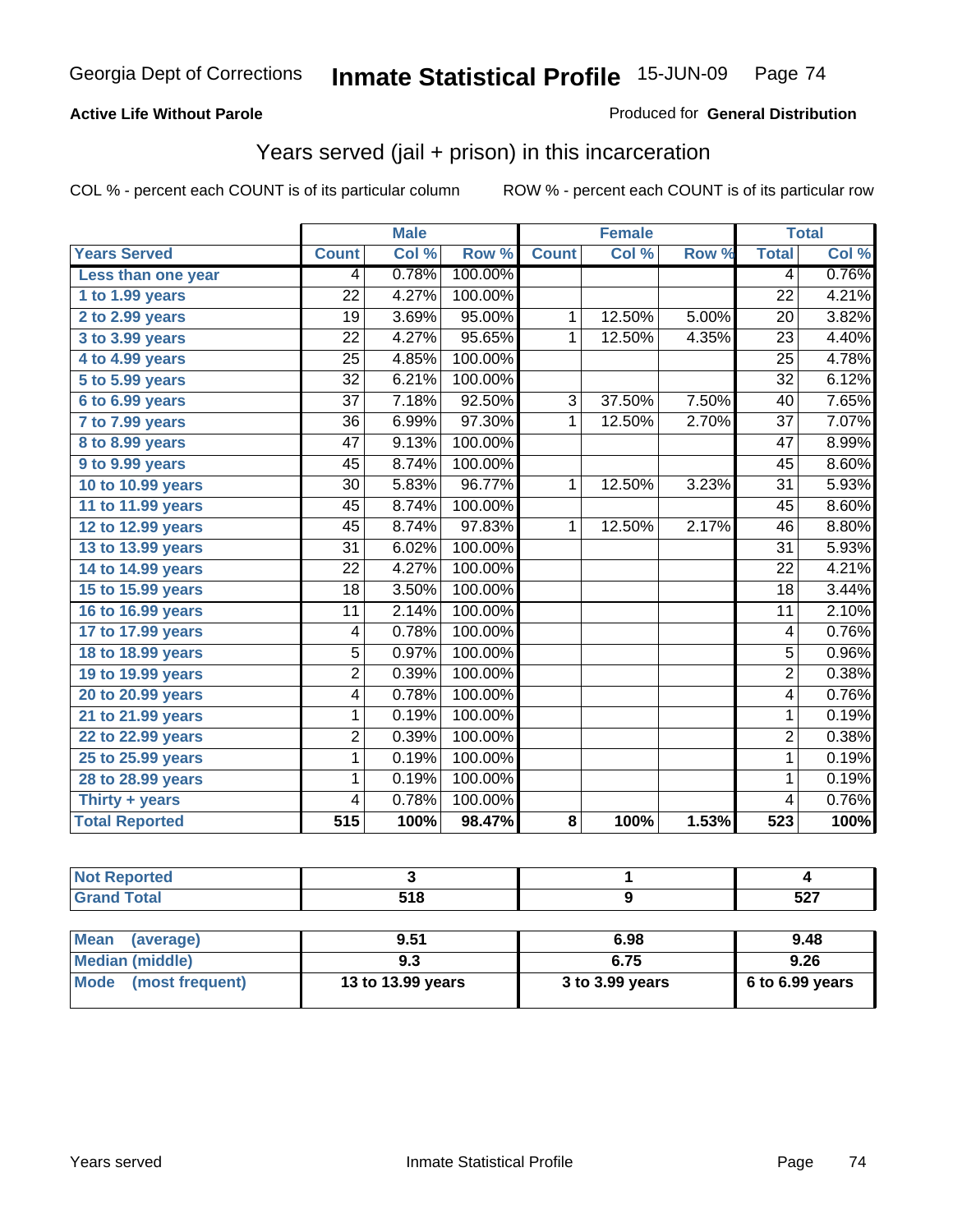### **Active Life Without Parole**

Produced for **General Distribution**

## Results of most recent HIV tests

|                         | <b>Male</b>  |        | <b>Female</b> |              |           | Total    |       |          |
|-------------------------|--------------|--------|---------------|--------------|-----------|----------|-------|----------|
| <b>HIV Test Results</b> | <b>Count</b> | Col %  | Row %         | <b>Count</b> | Col %     | Row %    | Total | Col %    |
| <b>Positive</b>         |              | 0.78%  | 80.00%        |              | $11.11\%$ | 20.00%   |       | $0.95\%$ |
| <b>Negative</b>         | 512          | 99.22% | 98.46%        |              | 88.89%    | 1.54%    | 520   | 99.05%   |
| <b>Total Reported</b>   | 516          | 100%   | 98.29%        |              | 100%      | $1.71\%$ | 525   | 100%     |

| <b>Not Reported</b> |      |      |
|---------------------|------|------|
| Total               | 54 O | -07  |
| Gra <sub>r</sub>    | JIU  | JZ 1 |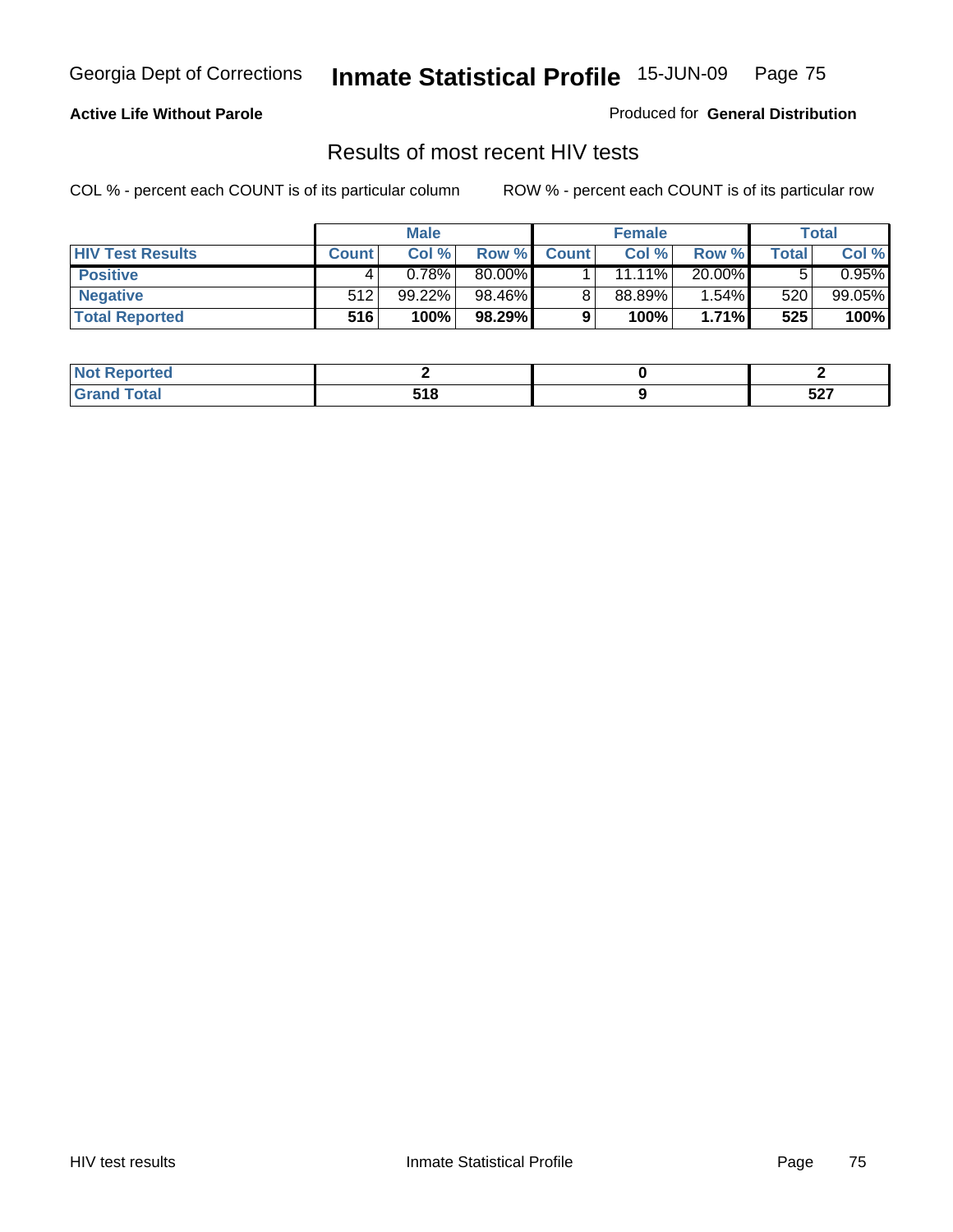### **Active Life Without Parole**

#### Produced for **General Distribution**

## Results of most recent tuberculosis test

|                                  | <b>Male</b>  |           | <b>Female</b> |              |         | <b>Total</b> |       |        |
|----------------------------------|--------------|-----------|---------------|--------------|---------|--------------|-------|--------|
| <b>Tuberculosis Test Results</b> | <b>Count</b> | Col %     | Row %         | <b>Count</b> | Col %   | Row %        | Total | Col %  |
| <b>Positive on current test</b>  | 71           | $13.95\%$ | 100.00%       |              |         |              | 71    | 13.71% |
| <b>Positive on previous test</b> | 54           | $10.61\%$ | 100.00%       |              |         |              | 54    | 10.42% |
| <b>Negative</b>                  | 384          | 75.44%    | $97.71\%$     |              | 100.00% | 2.29%        | 393   | 75.87% |
| <b>Total Reported</b>            | 509          | 100%      | 98.26%        | $\Omega$     | 100%    | 1.74%        | 518   | 100%   |

| . Reported<br><b>NOT</b> |           |     |
|--------------------------|-----------|-----|
| <b>c</b> otal            | 54 O<br>. | 527 |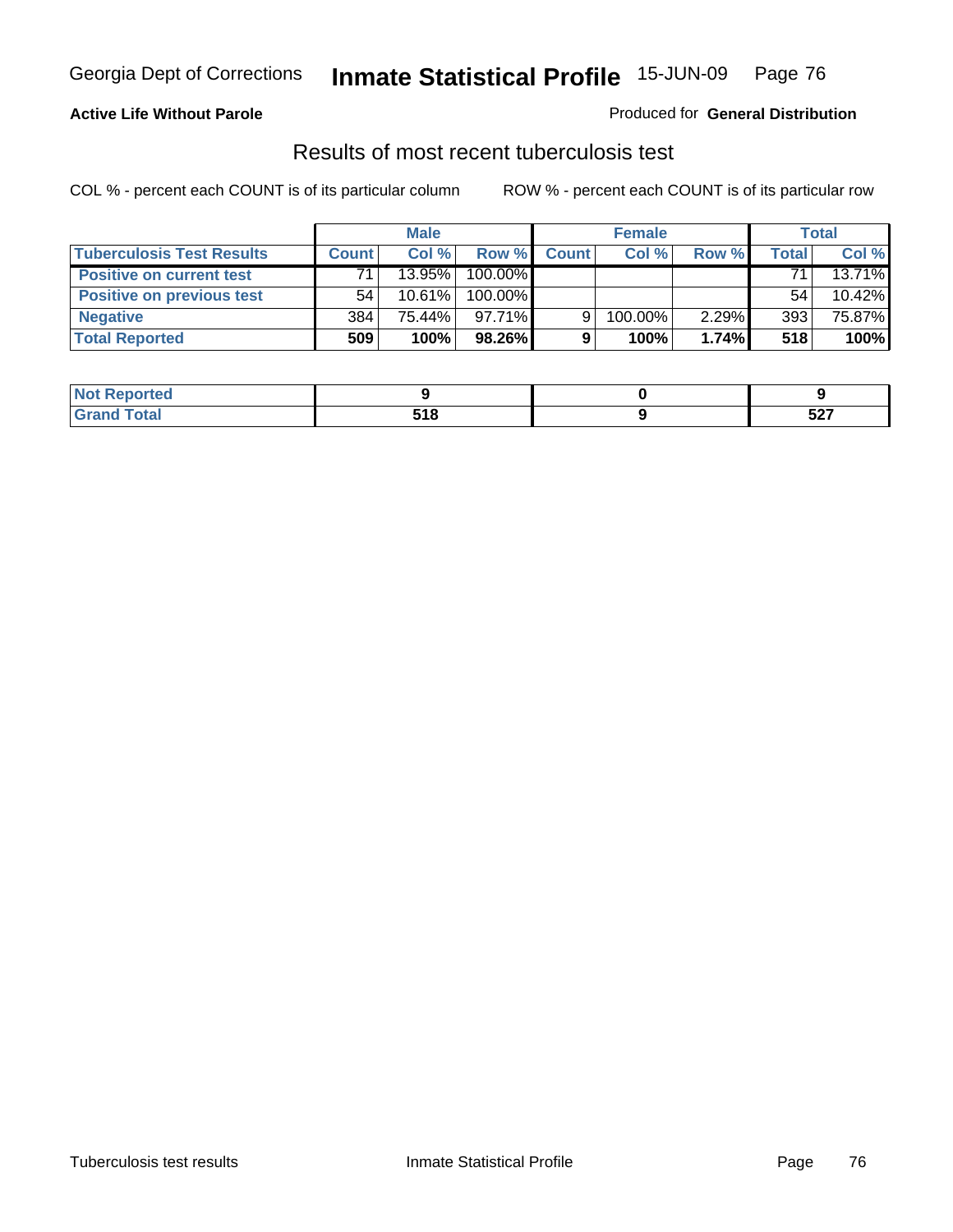### **Active Life Without Parole**

#### Produced for **General Distribution**

## Results of most recent syphilis test

|                                 | <b>Male</b>  |           | <b>Female</b> |              |           | Total    |       |        |
|---------------------------------|--------------|-----------|---------------|--------------|-----------|----------|-------|--------|
| <b>Syphilis Test Results</b>    | <b>Count</b> | Col %     | Row %         | <b>Count</b> | Col %     | Row %    | Total | Col %  |
| <b>Positive on current test</b> | 15           | $2.94\%$  | 93.75%        |              | $11.11\%$ | $6.25\%$ | 16    | 3.08%  |
| <b>Negative</b>                 | 496          | $97.06\%$ | 98.41%        |              | 88.89%    | 1.59%    | 504   | 96.92% |
| <b>Total Reported</b>           | 511          | 100%      | 98.27%        |              | 100%      | 1.73%    | 520   | 100%   |

| <b>Not Reported</b> |                      |            |
|---------------------|----------------------|------------|
| <b>Total</b>        | E4 C<br><u>ວ ເ ດ</u> | -07<br>JLI |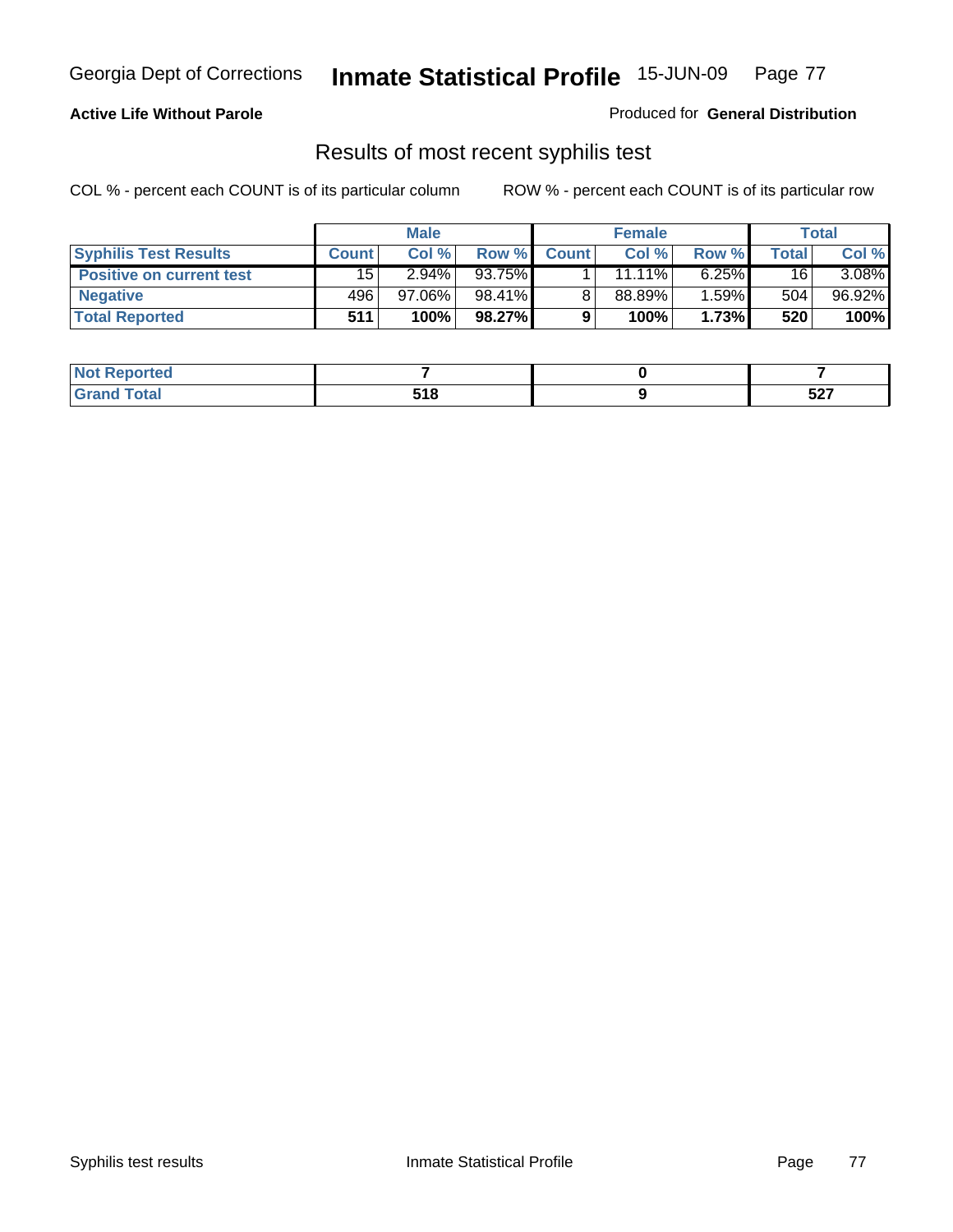### **Active Life Without Parole**

Produced for **General Distribution**

## Results of most recent Hepatitis-C test

|                                 | <b>Male</b>  |           | <b>Female</b> |              |         | Total     |              |        |
|---------------------------------|--------------|-----------|---------------|--------------|---------|-----------|--------------|--------|
| <b>Hepatitis-C Test Results</b> | <b>Count</b> | Col %     | Row %         | <b>Count</b> | Col %   | Row %     | <b>Total</b> | Col %  |
| <b>Positive on current test</b> |              | 38.46%    | 100.00%       |              |         |           |              | 35.71% |
| <b>Negative</b>                 |              | $61.54\%$ | 88.89%        |              | 100.00% | $11.11\%$ |              | 64.29% |
| <b>Total Reported</b>           | 13           | 100%      | 92.86%        |              | 100%    | 7.14%I    | 14           | 100%   |

| oorted<br>NOT. | 505         | E 4 9<br>J I J |
|----------------|-------------|----------------|
| int            | 54 O<br>JIU | -07<br>JZI     |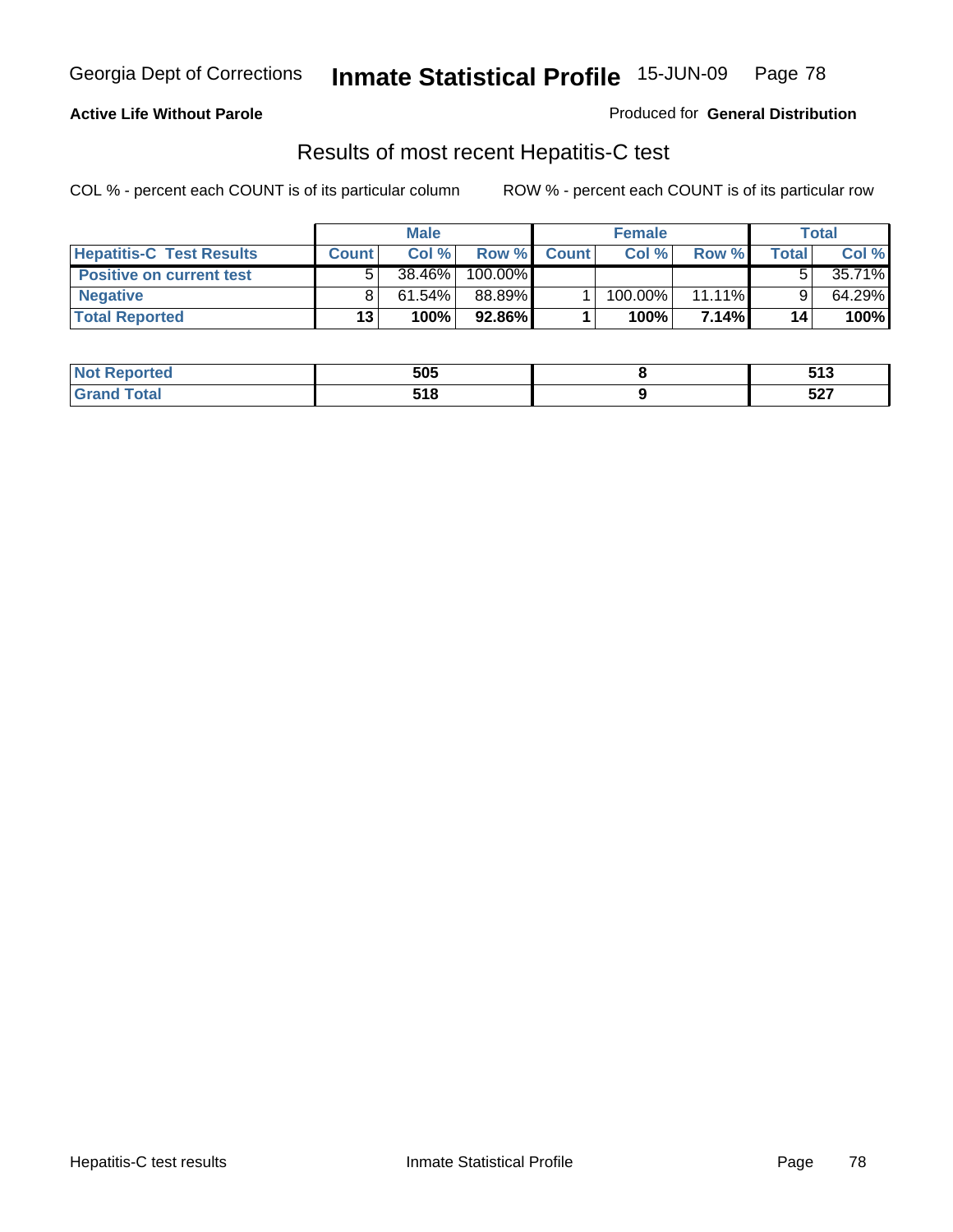#### **Active Life Without Parole**

Produced for **General Distribution**

### Results of most recent pregnancy test

|                               | Male         |       |          | <b>Female</b> |         |         | <b>Total</b> |         |
|-------------------------------|--------------|-------|----------|---------------|---------|---------|--------------|---------|
| <b>Pregnancy Test Results</b> | <b>Count</b> | Col % | Row %    | <b>Count</b>  | Col %   | Row %I  | Total        | Col %   |
| <b>Negative</b>               |              |       |          |               | 100.00% | 100.00% |              | 100.00% |
| <b>Total Reported</b>         |              | %     | $0.00\%$ |               | 100%    | 100.00% |              | 100%    |

| orted | E4 O<br>JIU | 520               |
|-------|-------------|-------------------|
| `ofa⊾ | 54 Q<br>JIU | -07<br><b>JZ1</b> |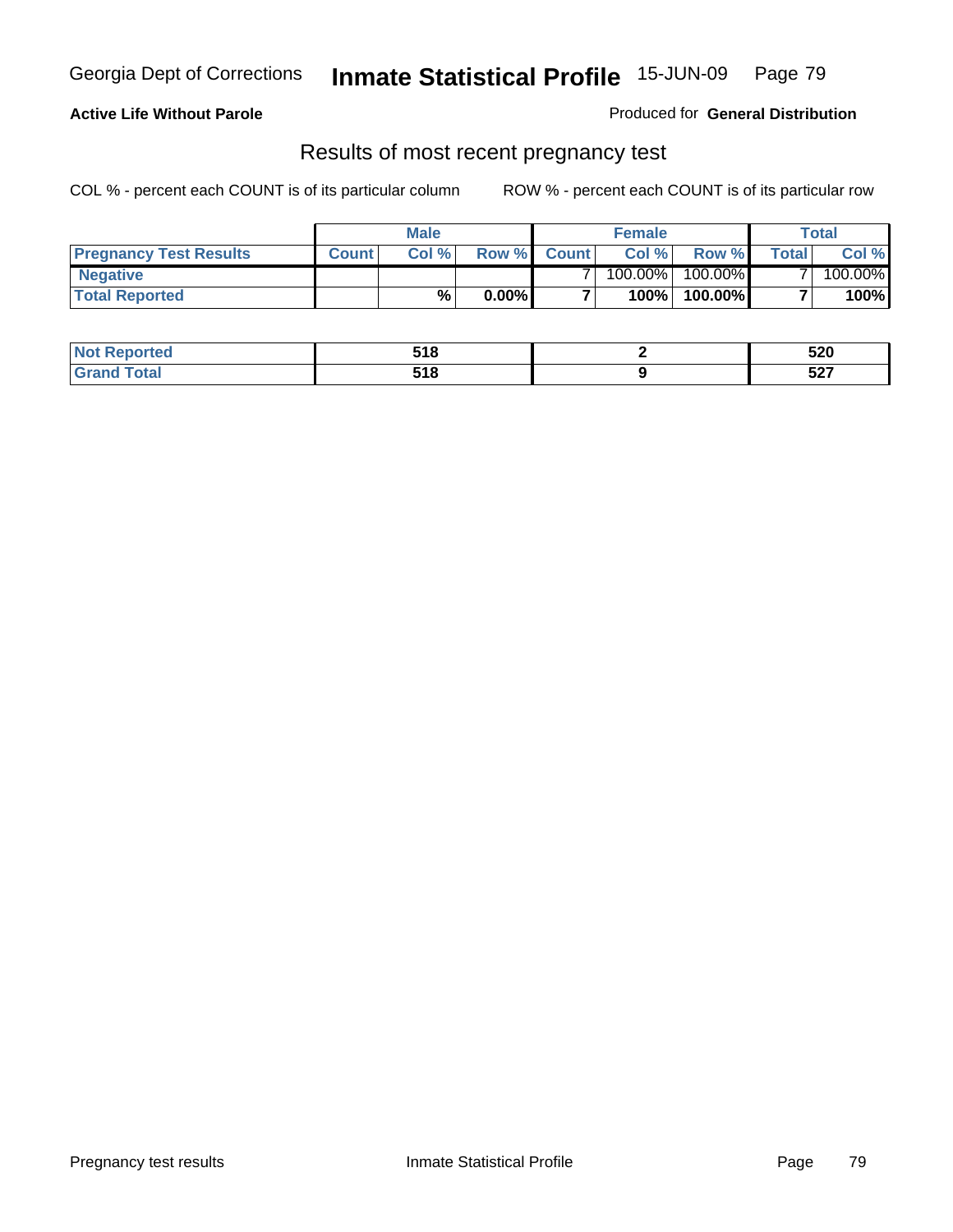### **Active Life Without Parole**

#### Produced for **General Distribution**

## Results of most recent diabetes test

|                                 |              | <b>Male</b> |                  |             | <b>Female</b> |       |       | Total    |
|---------------------------------|--------------|-------------|------------------|-------------|---------------|-------|-------|----------|
| Diabetes Test Results           | <b>Count</b> | Col%        |                  | Row % Count | Col%          | Row % | Total | Col %    |
| <b>Positive on current test</b> |              | 100.00%     | 100.00% <b>I</b> |             |               |       |       | 100.00%l |
| <b>Total Reported</b>           |              | 100%        | 100.00%          |             | %             | 0.00% |       | 100%     |

| w | -40<br>.    | よつよ<br>ວ∠ວ        |
|---|-------------|-------------------|
|   | 54 Q<br>. . | -07<br><b>JZ1</b> |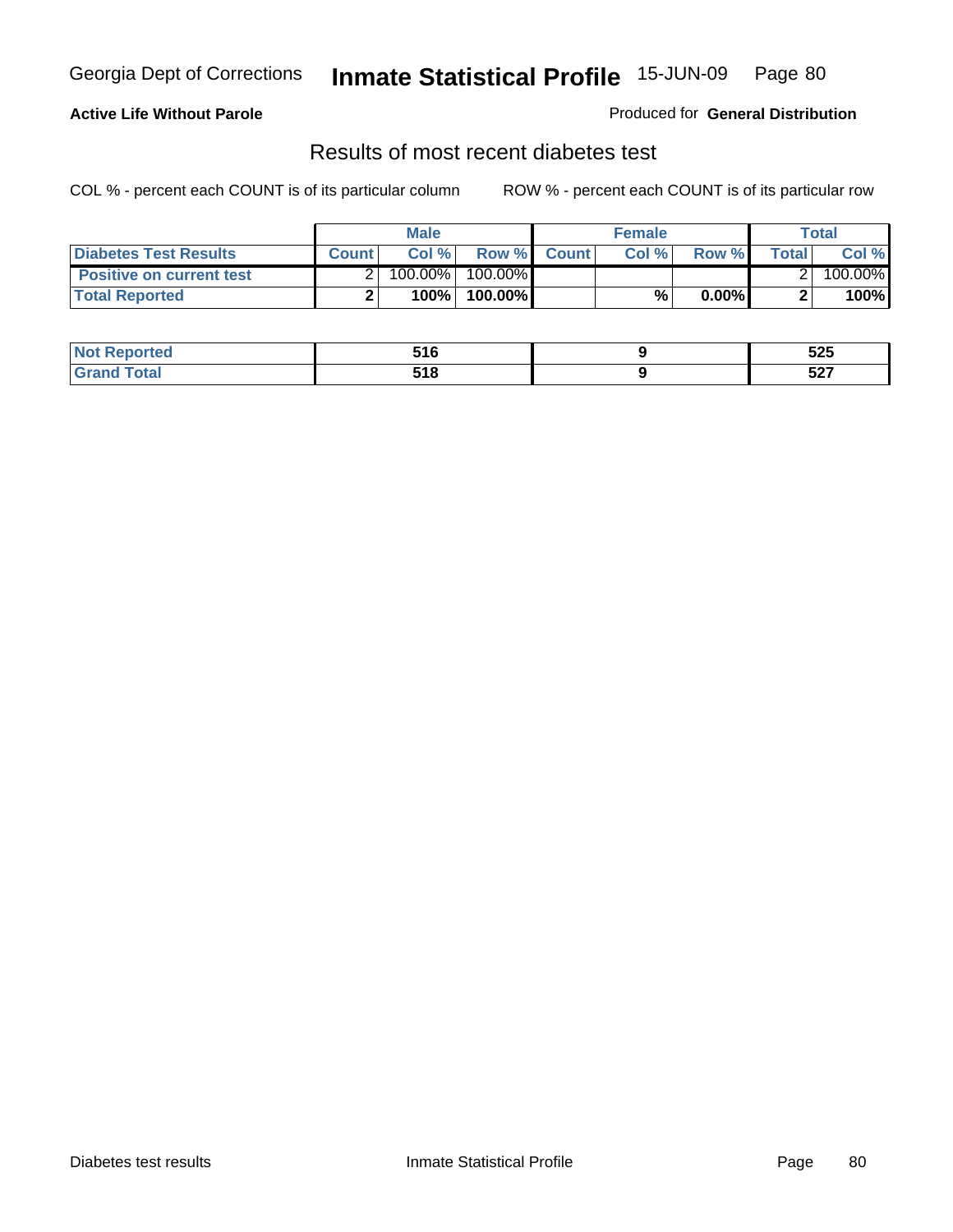### **Active Life Without Parole**

#### Produced for **General Distribution**

### Results of most recent hypertension test

|                                  |              | <b>Male</b> |                  | <b>Female</b> |          |       | Total    |
|----------------------------------|--------------|-------------|------------------|---------------|----------|-------|----------|
| <b>Hypertension Test Results</b> | <b>Count</b> | Col%        | Row % Count      | Col %         | Row %    | Total | Col %    |
| <b>Positive on current test</b>  |              | 100.00%     | 100.00% <b>I</b> |               |          |       | 100.00%l |
| <b>Total Reported</b>            |              | 100%        | 100.00%          | %             | $0.00\%$ |       | 100%     |

| المنتسبة المتناز<br>ortea | E 4 4<br>.             | 520                           |
|---------------------------|------------------------|-------------------------------|
| ota <sub>i</sub>          | E 4 O<br>ວ ເ ໐<br>$ -$ | E <sub>2</sub><br><u>ว∠ เ</u> |